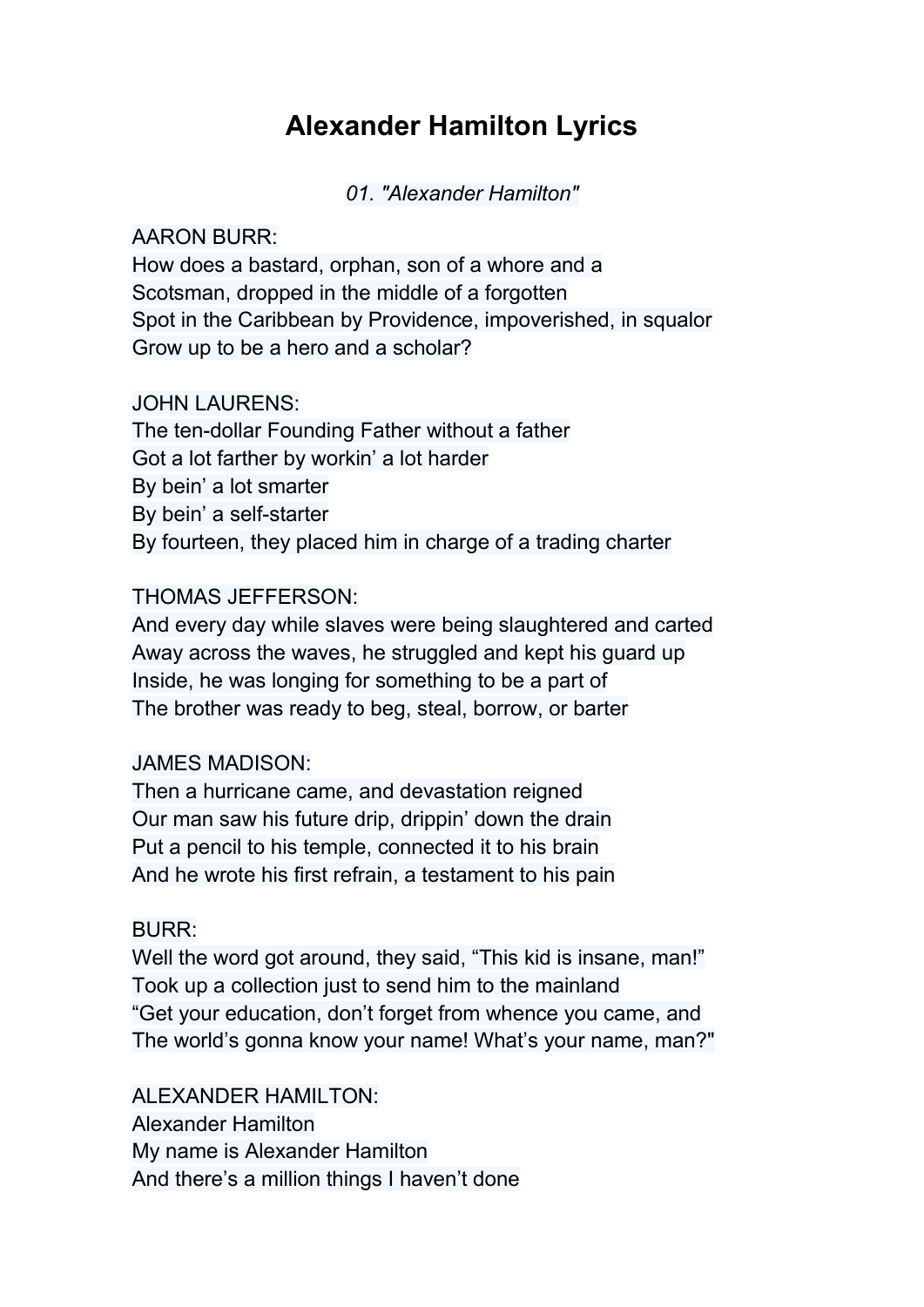But just you wait, just you wait

ELIZA HAMILTON: When he was ten, his father split, full of it, debt-ridden

Two years later, see Alex and his mother, bed-ridden Half-dead, sittin' in their own sick The scent thick

COMPANY:

And Alex got better but his mother went quick

GEORGE WASHINGTON and (COMPANY): Moved in with a cousin, the cousin committed suicide Left him with nothin' but ruined pride, somethin' new inside A voice saying "(Alex) you gotta fend for yourself" He started retreatin' and readin' every treatise on the shelf

BURR and (COMPANY): There would've been nothin' left to do For someone less astute He would've been dead or destitute Without a cent of restitution Started workin', clerkin' for his late mother's landlord Tradin' sugar cane and rum and other things he can't afford (Scammin') for every book he can get his hands on (Plannin') for the future, see him now as he stands on (oooh) The bow of a ship headed for a new land In New York you can be a new man

COMPANY and (HAMILTON): In New York you can be a new man (Just you wait) In New York you can be a new man (Just you wait) In New York you can be a new man

WOMEN: In New York MEN: New York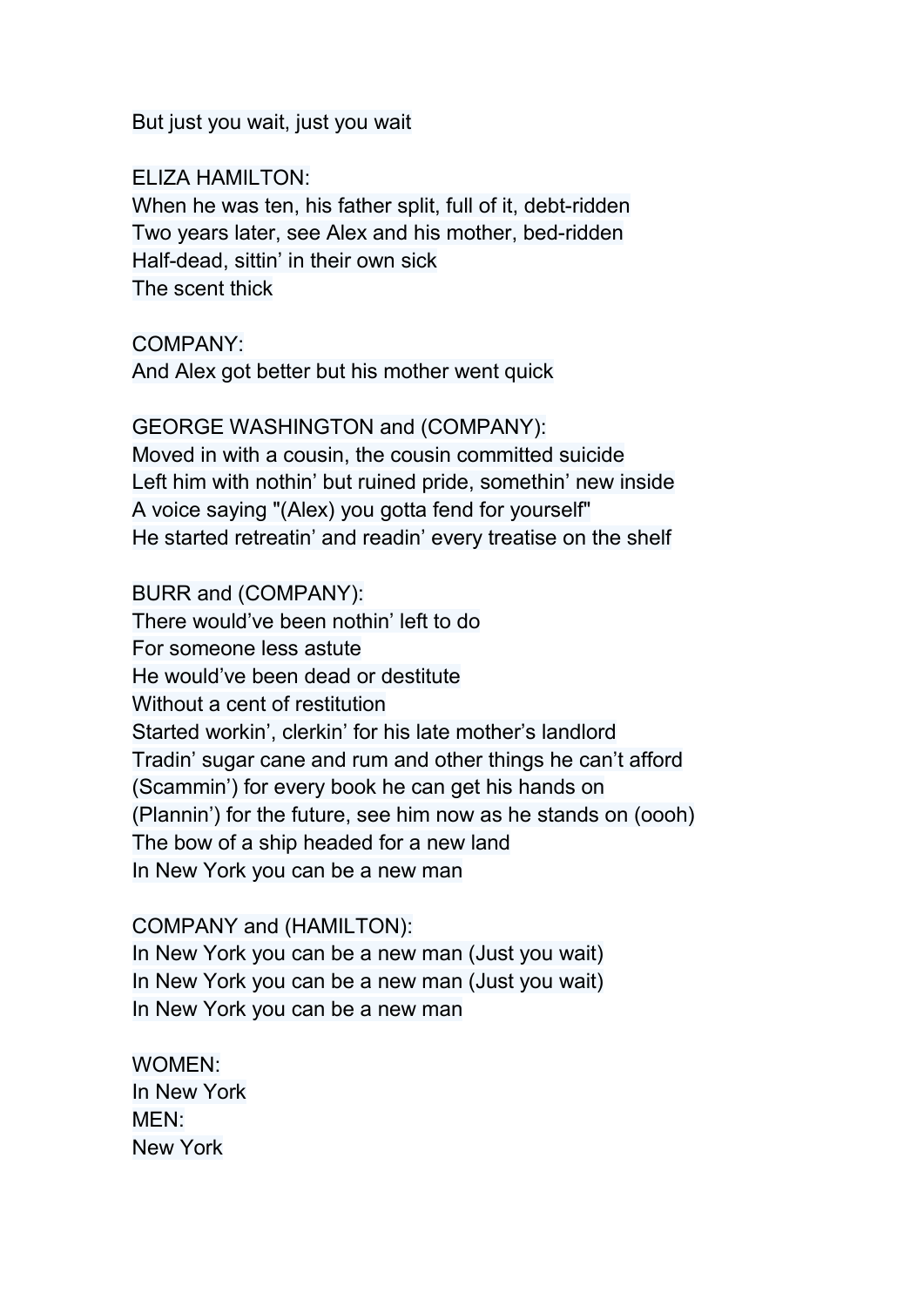HAMILTON: Just you wait

COMPANY and (COMPANY): Alexander Hamilton (Alexander Hamilton) We are waiting in the wings for you (waiting in the wings for you) You could never back down You never learned to take your time Oh, Alexander Hamilton (Alexander Hamilton) When America sings for you Will they know what you overcame? Will they know you rewrote the game? The world will never be the same, oh

BURR and (COMPANY): The ship is in the harbor now, see if you can spot him (Just you wait) Another immigrant comin' up from the bottom (Just you wait) His enemies destroyed his rep, America forgot him

MULLIGAN/MADISON AND LAFAYETTE/JEFFERSON: We fought with him

LAURENS/PHILLIP: Me? I died for him

WASHINGTON: Me? I trusted him

ANGELICA SCHUYLER, ELIZA, MARIA REYNOLDS: Me? I loved him

BURR: And me? I'm the damn fool that shot him

COMPANY: There's a million things I haven't done But just you wait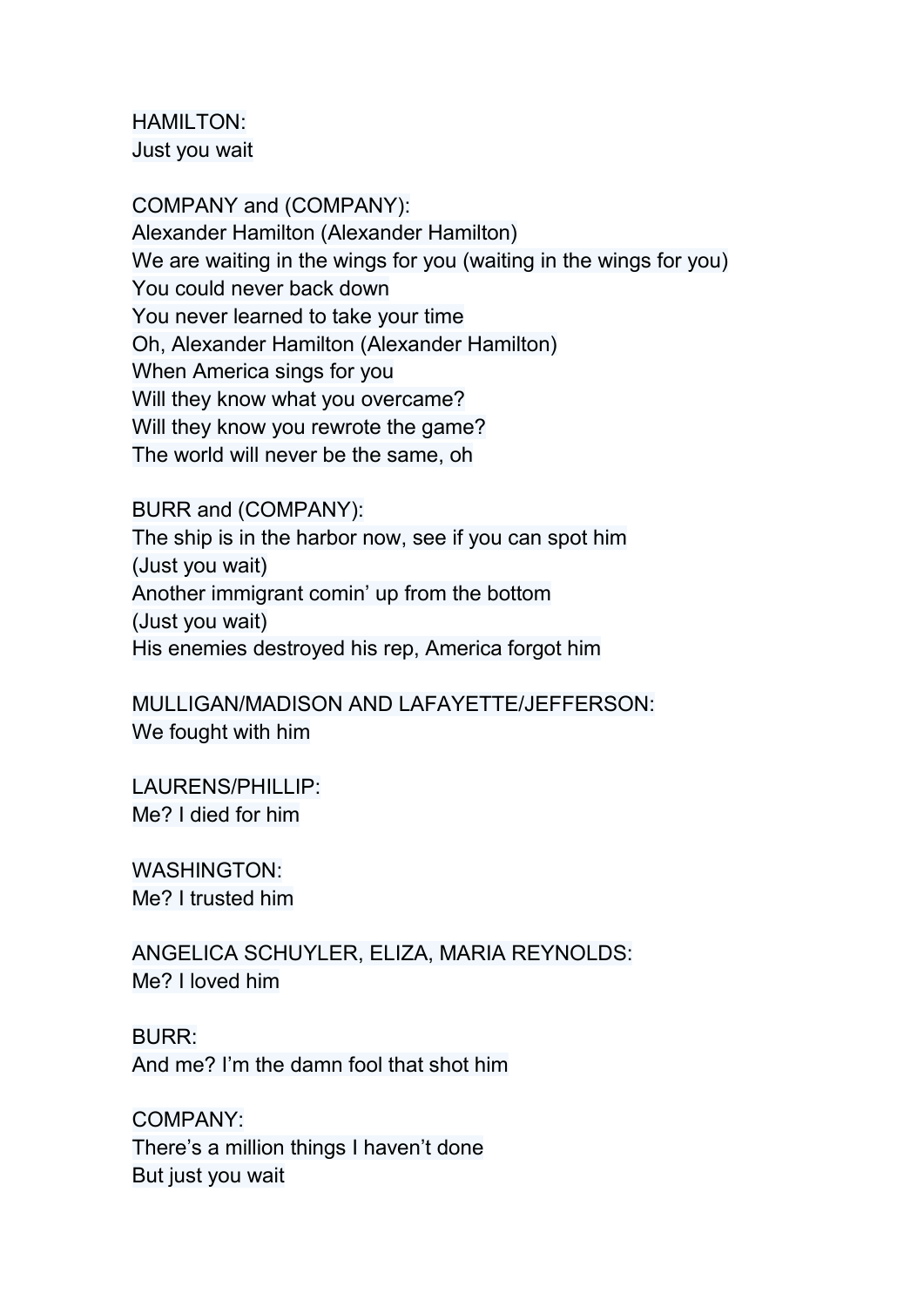BURR: What's your name, man?

HAMILTON & COMPANY: Alexander Hamilton!

===============================================

# **02. Aaron Burr, Sir**

COMPANY: 1776 New York City

HAMILTON: Pardon me, are you Aaron Burr, sir?

BURR: That depends, who's asking?

HAMILTON: Oh well sure, sir I'm Alexander Hamilton I'm at your service, sir I have been looking for you

BURR: I'm getting nervous

HAMILTON: Sir, I heard your name at Princeton I was seeking an accelerated course of study When I got sort out of sorts with a buddy of yours I may have punched him It's a blur, sir He handles the financials—

BURR: You punched the bursar?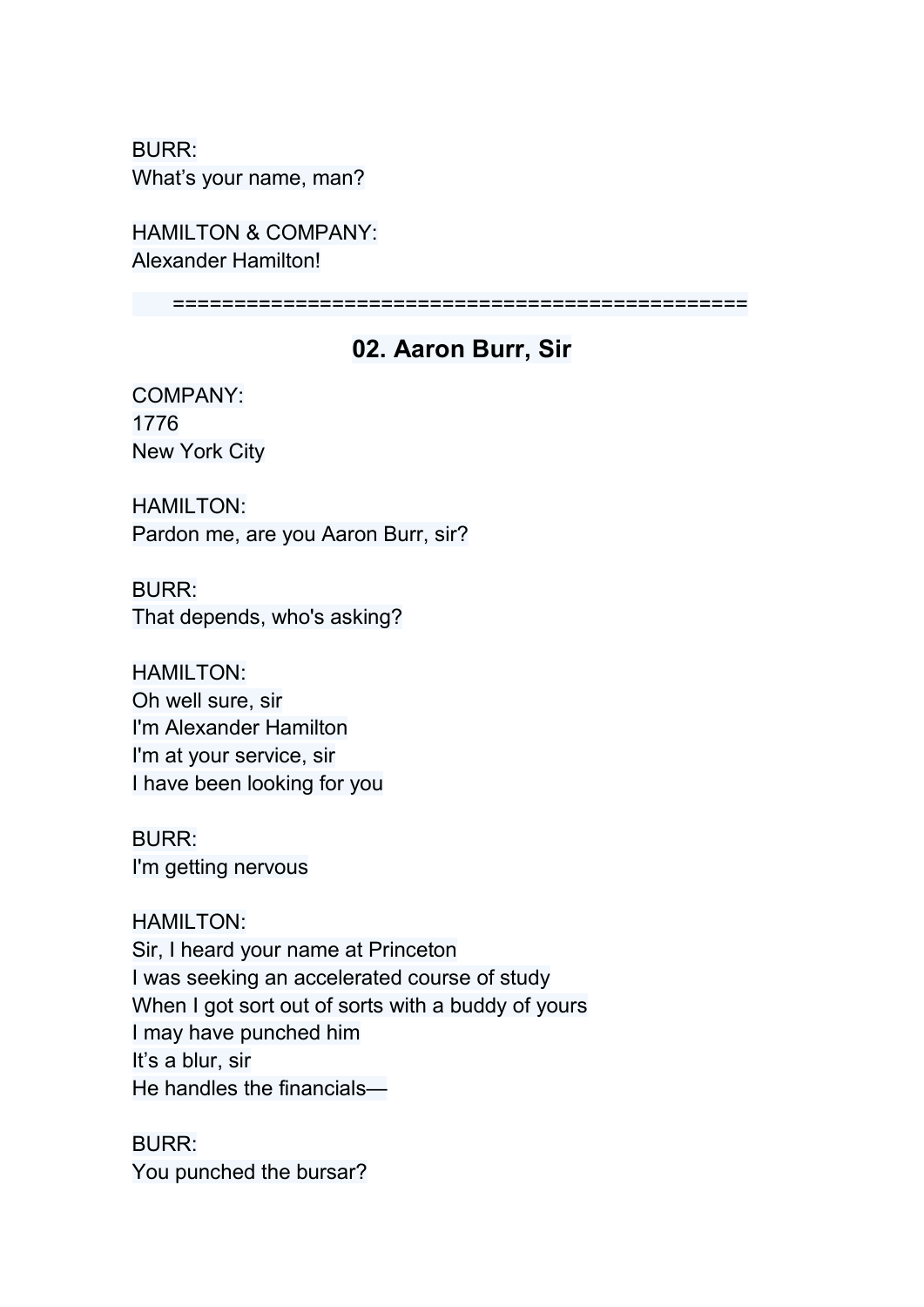HAMILTON:

Yes, I wanted to do what you did Graduate in two, then join the revolution He looked at me like I was stupid I'm not stupid So how'd you do it? How'd you graduate so fast?

BURR:

It was my parents' dying wish before they passed

HAMILTON: You're an orphan Of course, I'm an orphan God, I wish there was a war! Then we could prove that we're worth more Than anyone bargained for

BURR: Can I buy you a drink?

HAMILTON: That would be nice

BURR: While we're talking, let me offer you some free advice Talk less

HAMILTON: What?

BURR: Smile more

HAMILTON: Ha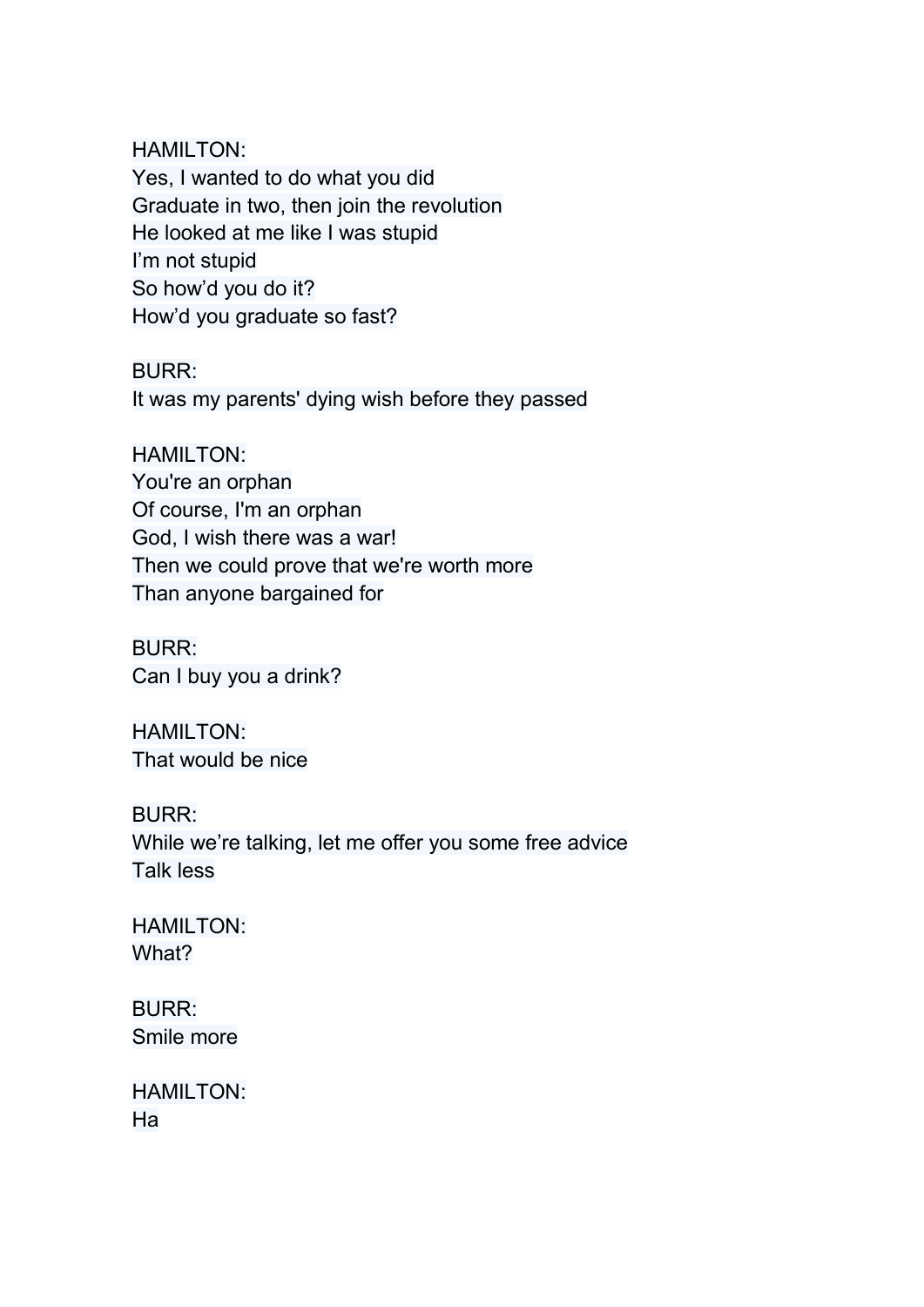BURR: Don't let them know what you're against or what you're for

HAMILTON: You can't be serious

BURR: You want to get ahead?

HAMILTON<sup>.</sup> Yes

BURR: Fools who run their mouths off wind up dead

LAURENS: Yo yo yo yo yo! What time is it?

LAURENS, MULLIGAN: Showtime!

BURR: ...like I said...

LAURENS: Showtime! Showtime! Yo! I'm John Laurens in the place to be! Uh, two pints o' Sam Adams, but I'm working on three, uh! Those redcoats don't want it with me Cause I will pop chick-a-pop these cops 'til I'm free!

LAFAYETTE: Ah oui oui, mon ami, je m'appelle Lafayette! The Lancelot of the revolutionary set! I came from afar just to say "Bonsoir!" Tell the king, "Casse-toi!" Who's the best? C'est moi!

MULLIGAN<sup>.</sup> Brrrah, brraaah! I am Hercules Mulligan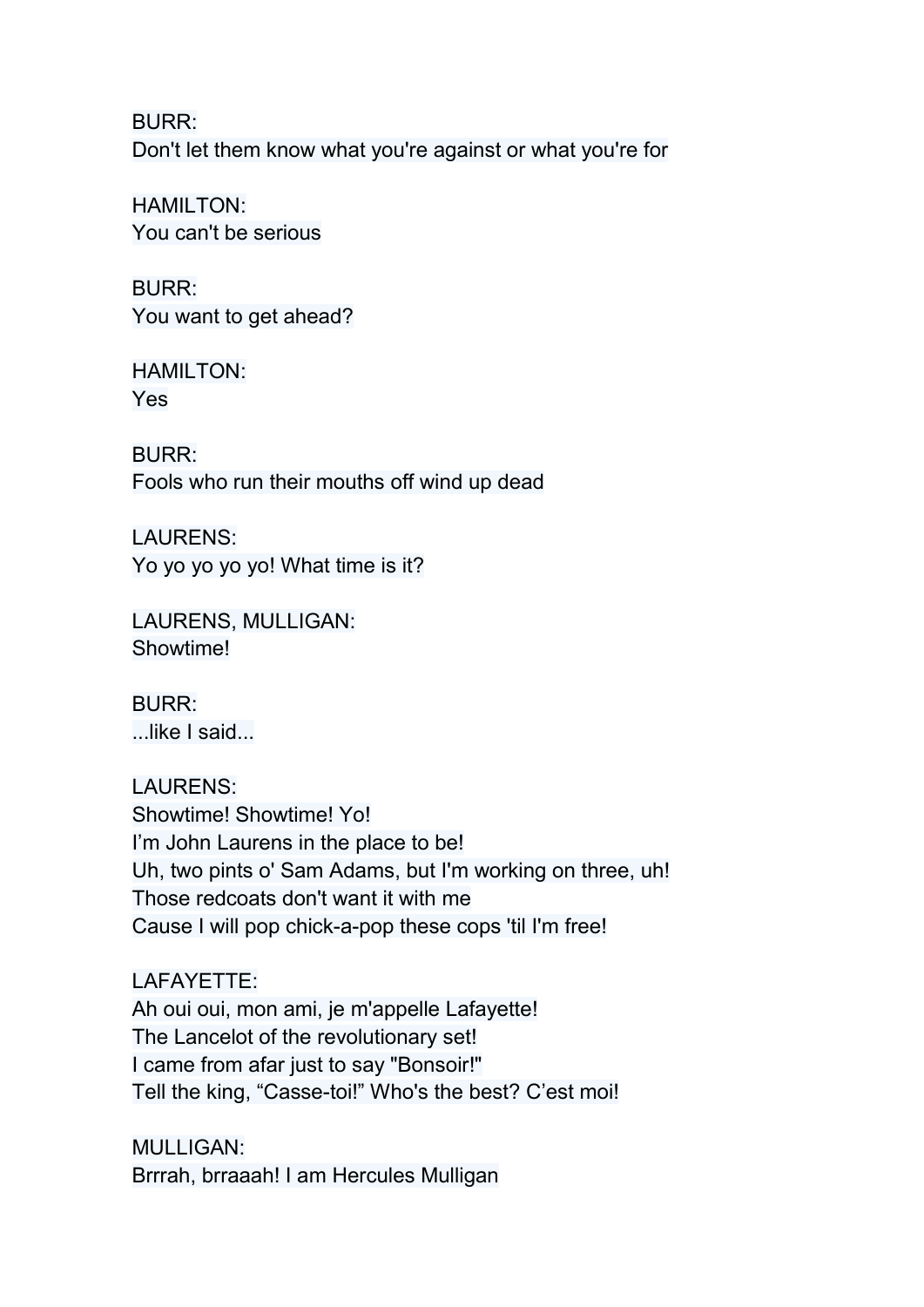Up in it, lovin' it Yes I heard your mother say "come again?"

LAURENS, LAFAYETTE: Ayyyyyyyyyyyyyyyyyyyyyyyyyyyy

MULLIGAN: Lock up your daughters and horses, of course It's hard to have intercourse over four sets of corsets

LAFAYETTE: **Wow** 

LAURENS: No more sex Pour me another brew, son! Let's raise a couple more

LAURENS, LAFAYETTE, MULLIGAN: To the revolution!

LAURENS: Well if it ain't the prodigy of Princeton College

MULLIGAN: Aaron Burr

LAURENS: Give us a verse, drop some knowledge

BURR: Good luck with that You're takin' a stand You spit, I'mma sit We'll see where we land

LAFAYETTE, MULLIGAN: Booooo/Ohhhhhh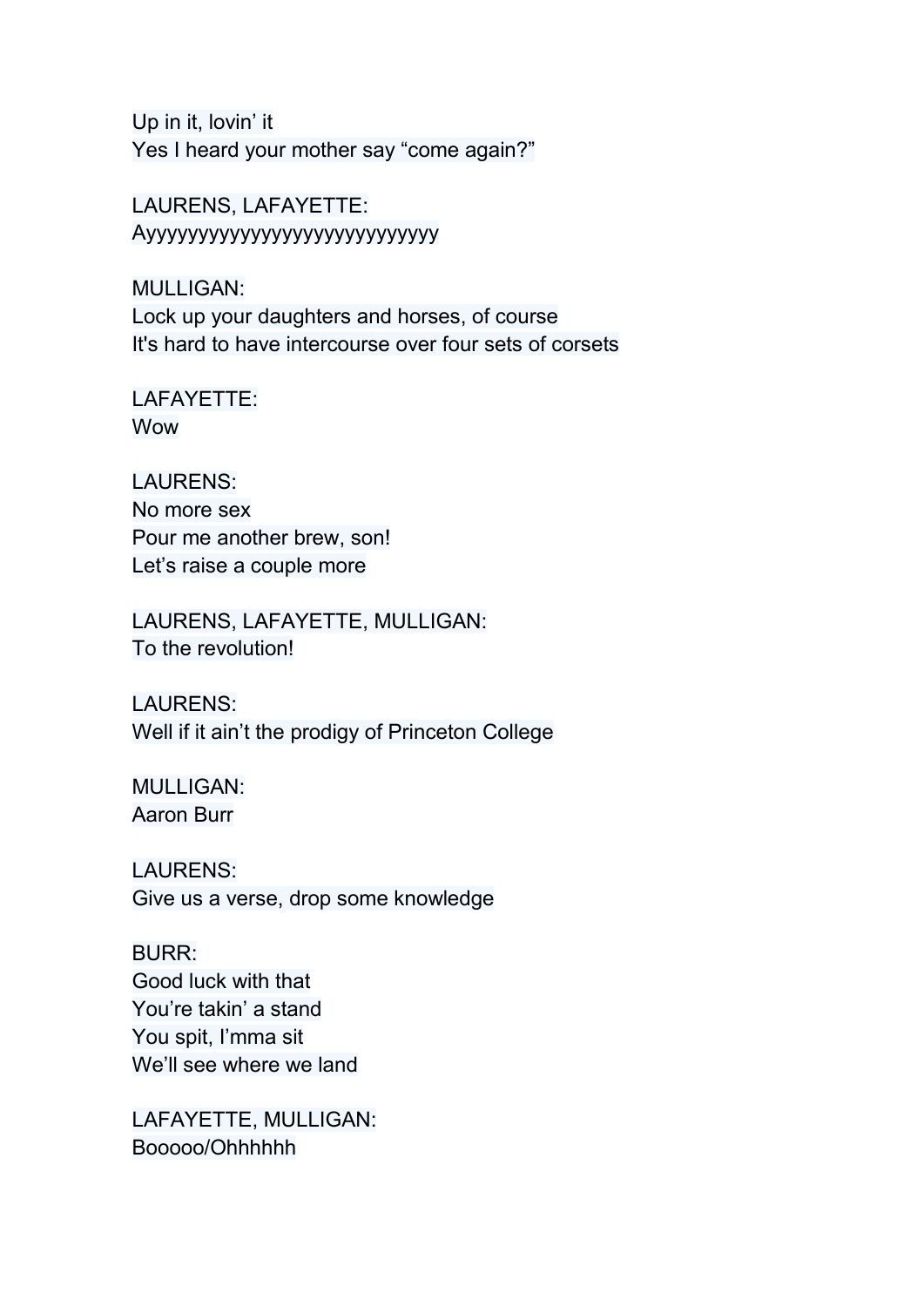LAURENS: Burr, the revolution's imminent What do you stall for?

HAMILTON<sup>.</sup> If you stand for nothing, Burr, what'll you fall for?

LAURENS, MULLIGAN, LAFAYETTE: Oooh

LAURENS: Who are you?

MULLIGAN: Who are you?

LAFAYETTE: Who are you?

LAURENS, MULLIGAN, LAFAYETTE: Who, who is this kid? What's he gonna do?

===============================================

# **03. My Shot**

HAMILTON: I am not throwing away my shot I am not throwing away my shot Hey yo, I'm just like my country I'm young, scrappy, and hungry And I'm not throwing away my shot

I'mma get scholarship to King's College I probably shouldn't brag, but dag, I amaze and astonish The problem is I got a lot of brains, but no polish I gotta holler just to be heard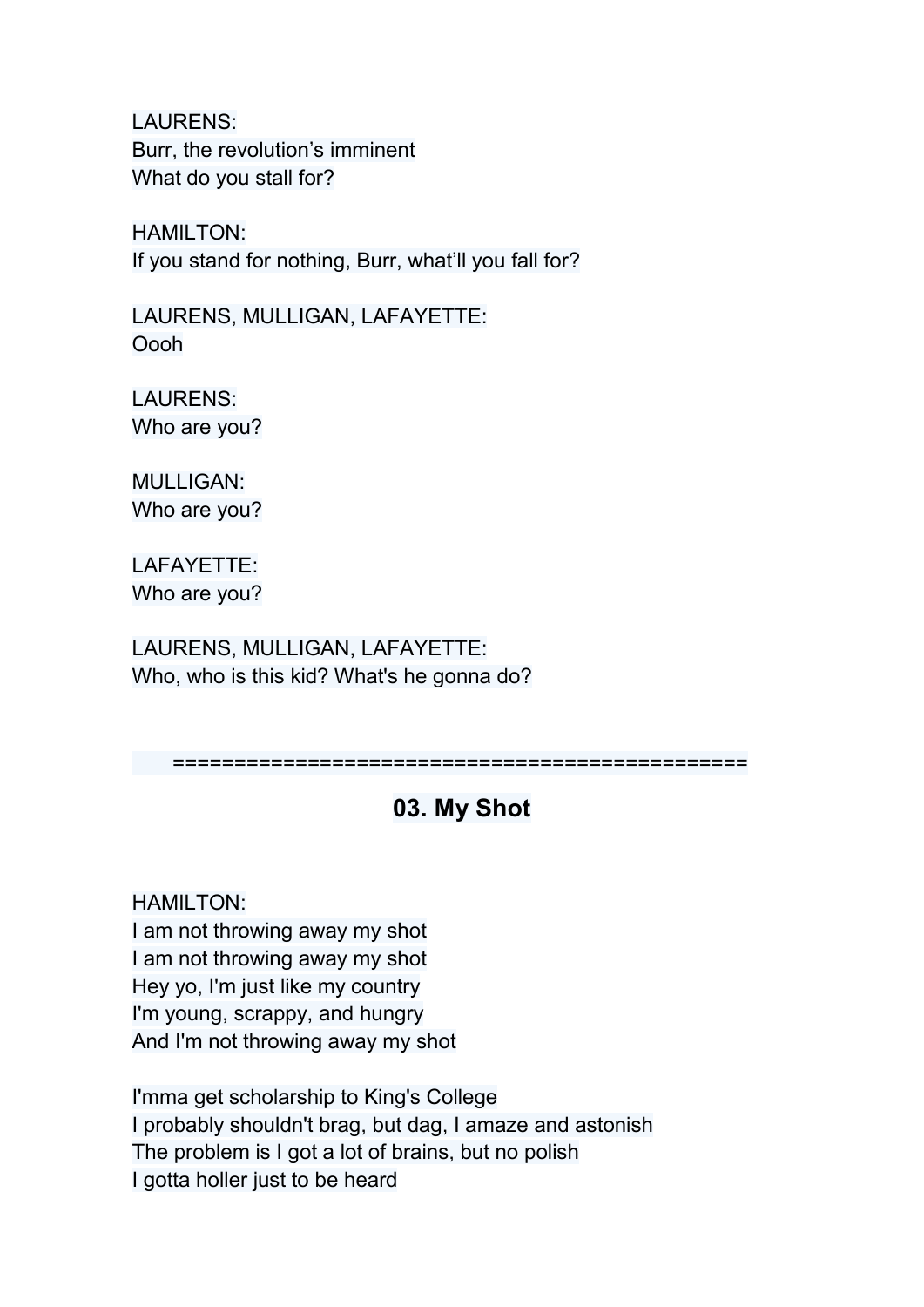With every word I drop knowledge

I'm a diamond in the rough, a shiny piece of coal Tryin' to reach my goal, my power of speech: unimpeachable Only nineteen, but my mind is older These New York City streets getting colder, I shoulder Ev'ry burden, ev'ry disadvantage I have learned to manage. I don't have a gun to brandish I walk these streets famished The plan is to fan this spark into a flame But damn, it's getting dark, so let me spell out my name I am the—

HAMILTON, LAFAYETTE, MULLIGAN, LAURENS: A-L, E-X, A-N, D E-R—we are—meant to be

HAMILTON:

A colony that runs independently Meanwhile, Britain keeps shitting on us endlessly Essentially, they tax us relentlessly Then King George turns around, runs a spending spree He ain't never gonna set his descendants free So there will be a revolution in this century ENTER ME!

LAURENS, LAFAYETTE, MULLIGAN: (He says in parentheses)

HAMILTON: Don't be shocked when your history book mentions me I will lay down my life if it sets us free Eventually you'll see my ascendancy

HAMILTON and (LAURENS): And I am not throwing away my shot (my shot) I am not throwing away my shot (my shot) Hey yo, I'm just like my country I'm young, scrappy, and hungry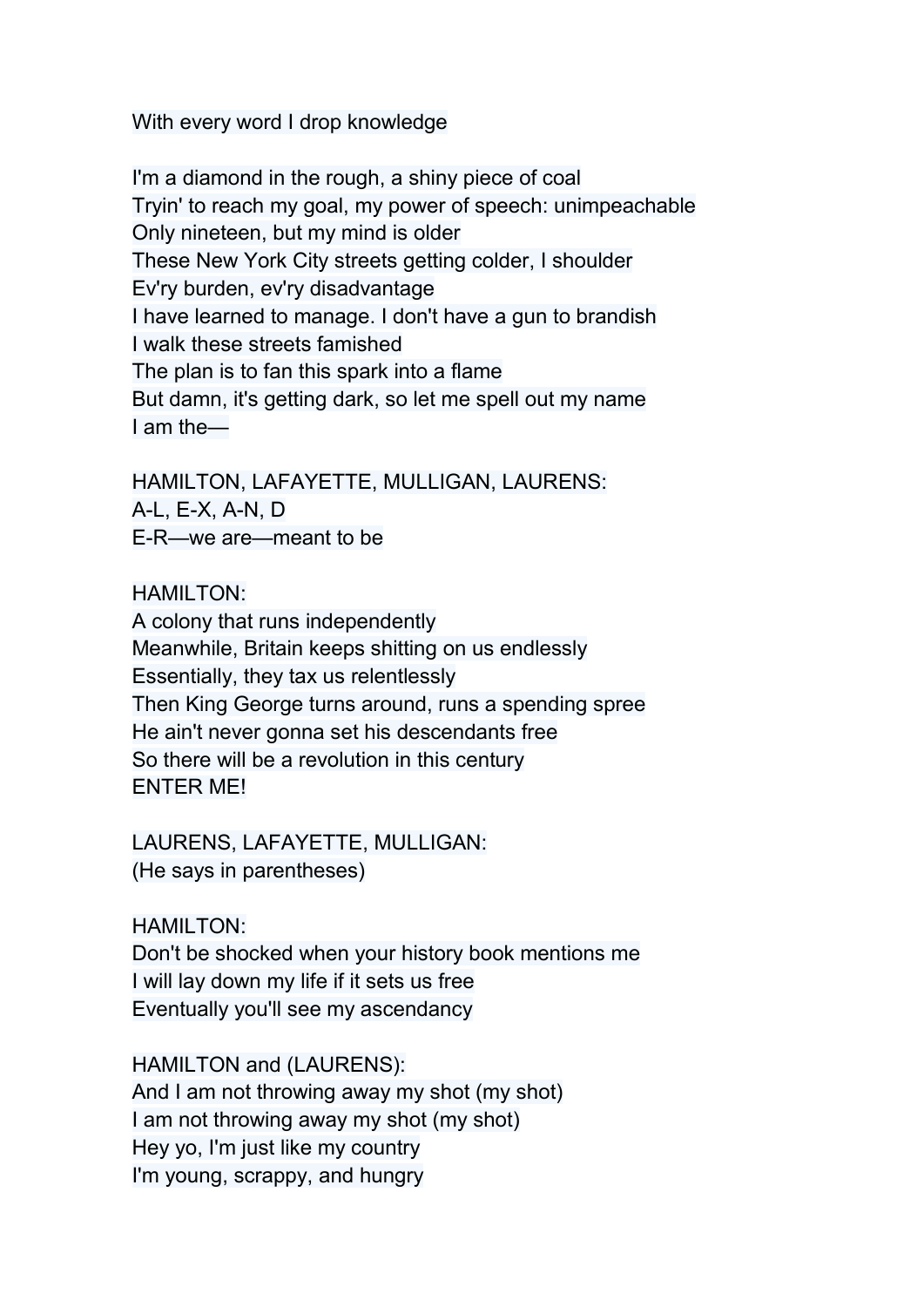[HAMILTON & LAURENS] And I'm not throwing away my shot

HAMILTON, MULLIGAN, LAURENS, LAFAYETTE: I am not throwing away my shot I am not throwing away my shot Hey yo, I'm just like my country I'm young, scrappy, and hungry And I'm not throwing away my shot It's time to take a shot!

### LAFAYETTE:

I dream of life without the monarchy The unrest in France will lead to "onarchy" "Onarchy?" How you say, how you s—Oh, anarchy! When I fight I make the other side panicky With my HAMILTON, MULLIGAN, LAURENS, LAFAYETTE: Shot!

### MULLIGAN:

Yo, I'm a tailor's apprentice And I got y'all knuckleheads in loco parentis I'm joining the rebellion cuz I know it's my chance To socially advance, instead of sewin' some pants I'm gonna take a HAMILTON, MULLIGAN, LAURENS, LAFAYETTE: Shot!

### LAURENS:

Eh, but we'll never be truly free Until those in bondage have the same rights as you and me You and I, do or die, wait till I sally in on a stallion With the first black battalion Have another HAMILTON, MULLIGAN, LAURENS, LAFAYETTE: **Shot!**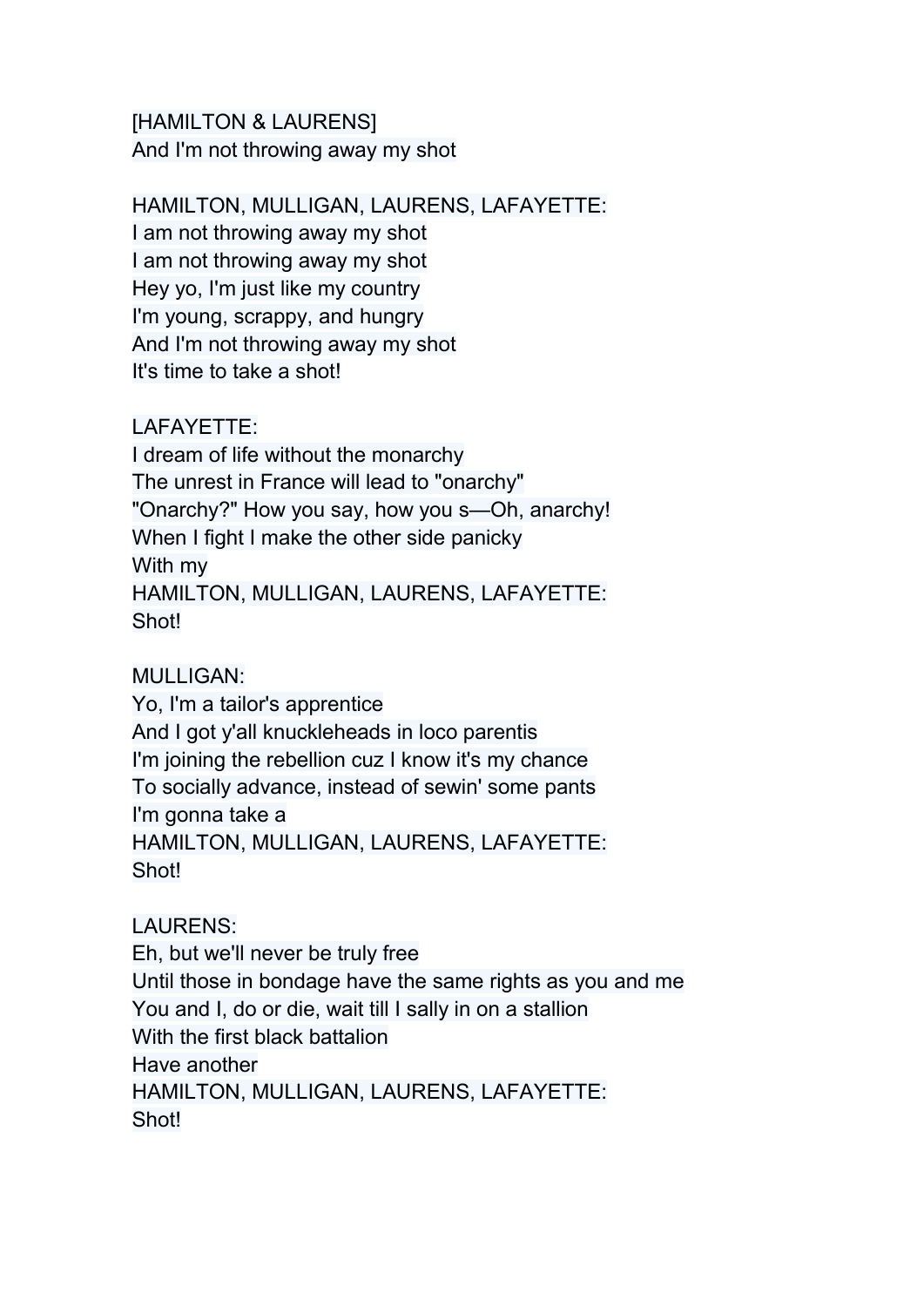BURR:

Geniuses, lower your voices You keep out of trouble, and you double your choices I'm with you, but the situation is fraught You've got to be carefully taught: If you talk, you're gonna get shot!

HAMILTON:

Burr, check what we got Mr. Lafayette hard rock like Lancelot I think your pants look hot Laurens, I like you a lot Let's hatch a plot blacker than the kettle callin' the pot What are the odds the gods would put us all in one spot Poppin' a squat on conventional wisdom, like it or not A bunch of revolutionary manumission abolitionists Give me a position, show me where the ammunition is

Oh, am I talkin' too loud?

Sometimes I get over excited, shoot off at the mouth I never had a group of friends before I promise that I'll make y'all proud

LAURENS: Let's get this guy in front of a crowd!

### COMPANY:

I am not throwing away my shot I am not throwing away my shot Hey yo, I'm just like my country I'm young, scrappy, and hungry And I'm not throwing away my shot

I am not throwing away my shot I am not throwing away my shot Hey yo, I'm just like my country I'm young, scrappy, and hungry And I'm not throwing away my shot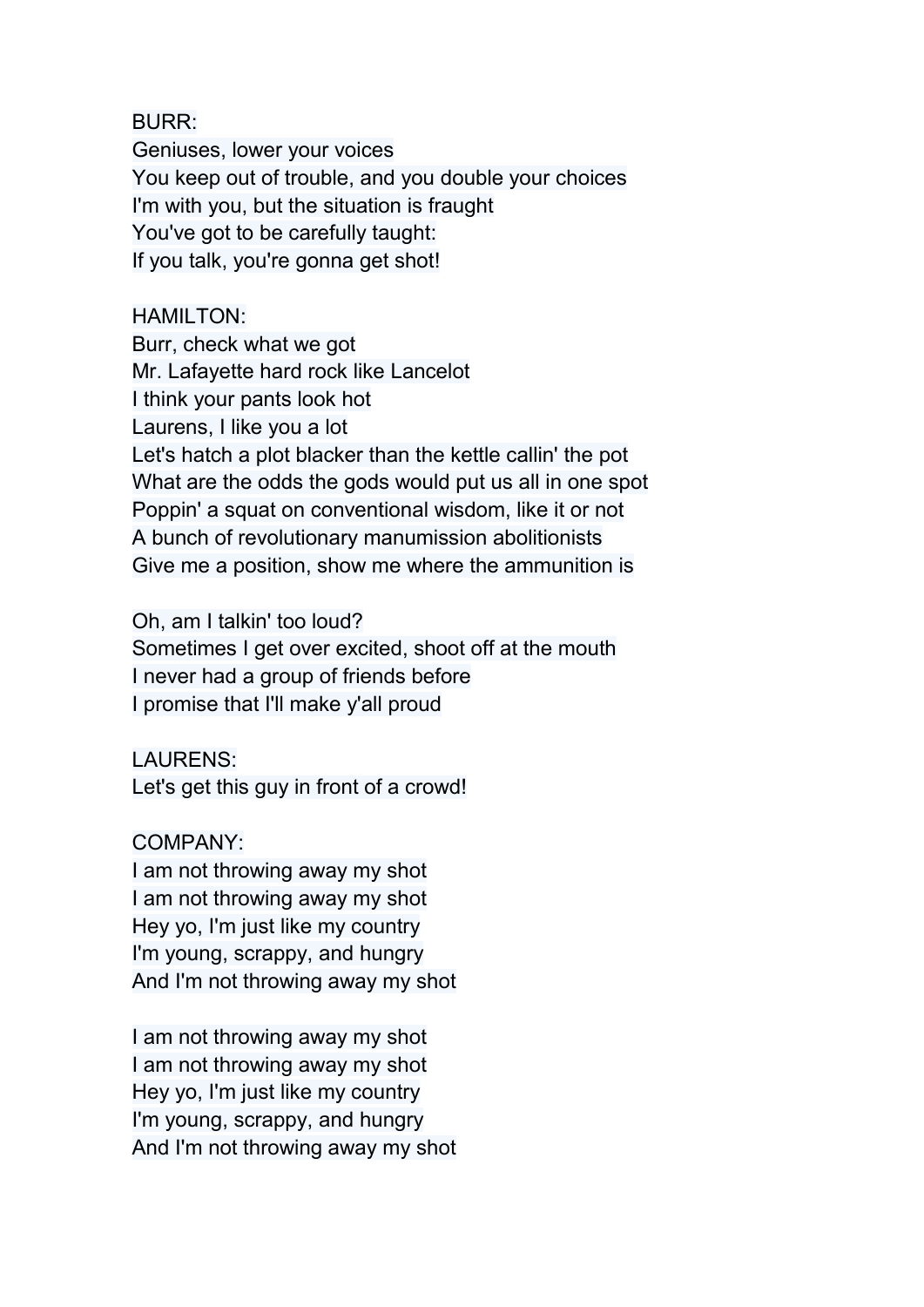LAURENS and (HAMILTON, LAFAYETTE, MULLIGAN): Everybody sing Woah-woah, wo-oh-oh (Woah-woah, wo-oh-oh) Hey Wo-oh-oh (Wo-oh-oh) Wooh!! Wo-oh-oh (Wo-oh-oh) Sing let 'em hear ya (Yeah)

LAURENS and (COMPANY): Let's go! (Woah-woah, wo-oh-oh) I said, shout it to the rooftops (Wo-oh-oh) Said to the rooftops (Wo-oh-oh) Now come on (Yeah) Now come on, let's go

LAURENS: Rise up When you're living on your knees, you rise up Tell your brother that he's got to rise up Tell your sister that she's got to rise up

LAURENS & ENSEMBLE and (COMPANY) When are these colonies gonna rise up (Whoa, woah) When are these colonies gonna rise up (Woah) When are these colonies gonna rise up (Woah) When are these colonies gonna rise up (Woah) Rise up

HAMILTON:

I imagine death so much it feels more like a memory When's it's gonna get me? In my sleep? Seven feet ahead of me? If I see it coming, do I run or do I let it be? Is it like a beat without a melody?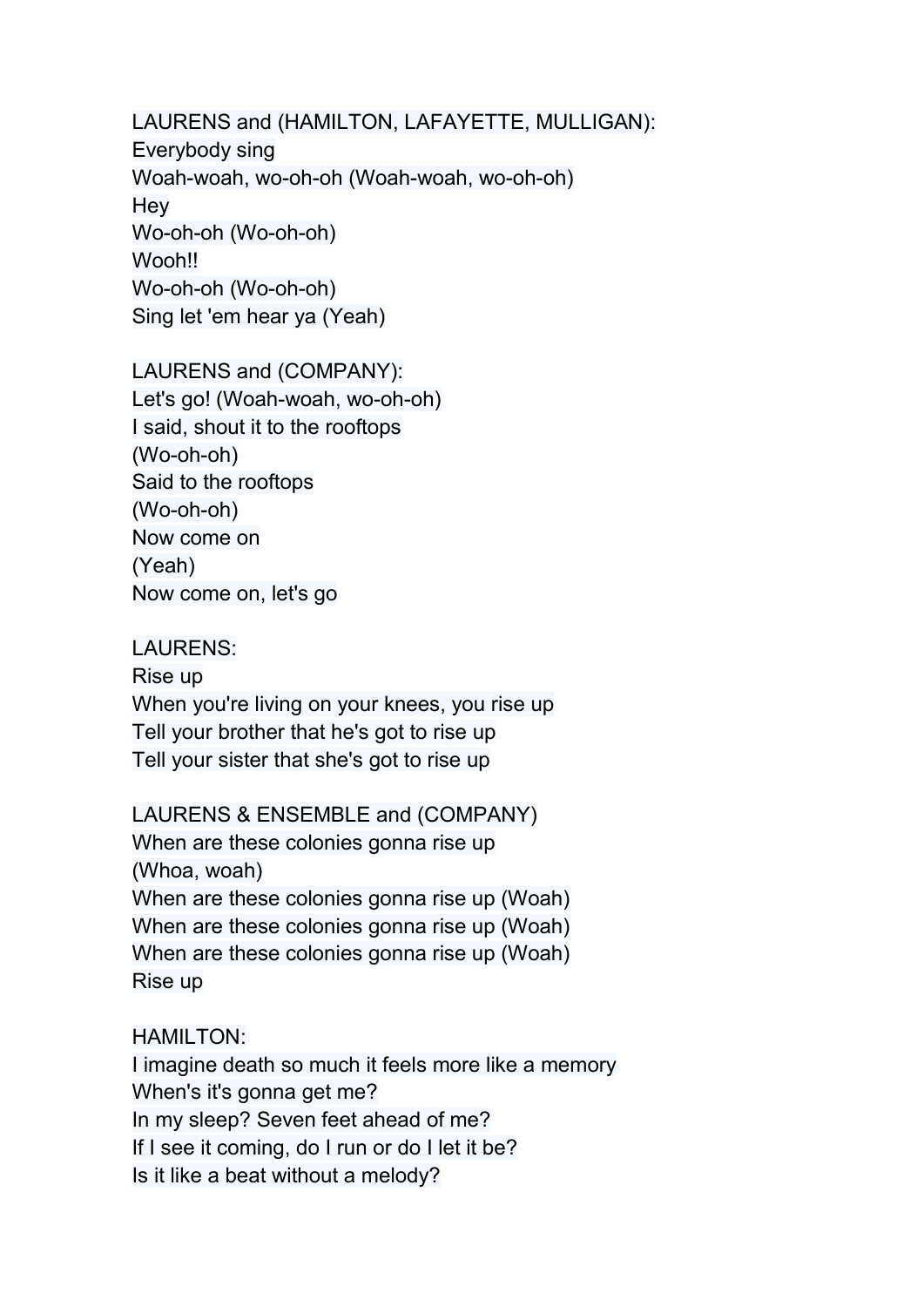See, I never thought I'd live past twenty Where I come from some get half as many Ask anybody why we livin' fast and we laugh, reach for a flask We have to make this moment last, that's plenty

Scratch that

This is not a moment, it's the movement Where all the hungriest brothers with something to prove went Foes oppose us, we take an honest stand We roll like Moses, claimin' our Promised Land

And? If we win our independence? 'Zat a guarantee of freedom for our descendants? Or will the blood we shed begin an endless Cycle of vengeance and death with no defendants?

I know the action in the street is excitin' But Jesus, between all the bleedin' 'n fightin' I've been readin' 'n writin' We need to handle our financial situation Are we a nation of states? What's the state of our nation?

I'm past patiently waitin'! I'm passionately smashin' every expectation Every action's an act of creation I'm laughin' in the face of casualties and sorrow For the first time, I'm thinkin' past tomorrow

#### HAMILTON & COMPANY:

And I am not throwin' away my shot I am not throwin' away my shot Hey, yo, I'm just like my country I'm young, scrappy, and hungry And I'm not throwin' away my shot

HAMILTON, MULLIGAN, LAURENS and (ENSEMBLE): We gonna rise up; time to take a shot (Not thrown' away my shot) We gonna rise up; time to take a shot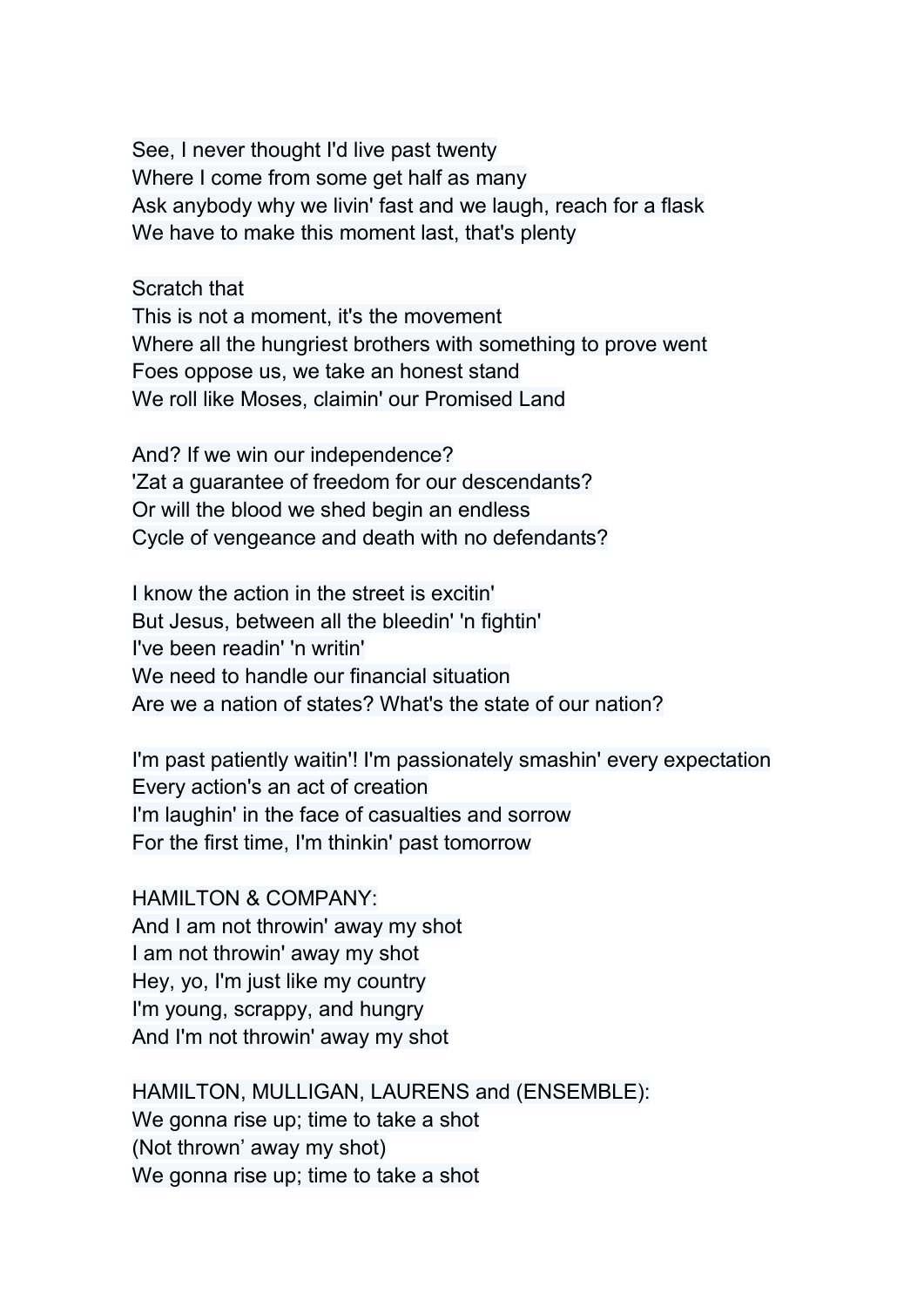(Not throwin' away my shot)

We gonna (rise up, rise up) HAMILTON: It's time to take a shot HAMILTON, MULLIGAN, LAURENS and (ENSEMBLE): (Rise up, rise up) It's time to take a shot (rise up, rise up) (Wo-oah) Time to take a shot (rise up) Take a shot, a shot, a shot, (Oh-Oh, oh) A-yo, it's time to take a shot (Woah, oh-oh oh) Time to take a shot (Woah-oh) And I am (And I am) Not throwing away my

COMPANY: Not throwing away my shot!

#### ===============================================

### **04. The Story of Tonight**

HAMILTON: I may not live to see our glory

LAURENS, MULLIGAN, & LAFAYETTE: I may not live to see our glory

HAMILTON: But I will gladly join the fight

LAURENS, MULLIGAN, & LAFAYETTE: But I will gladly join the fight

HAMILTON: And when our children tell our story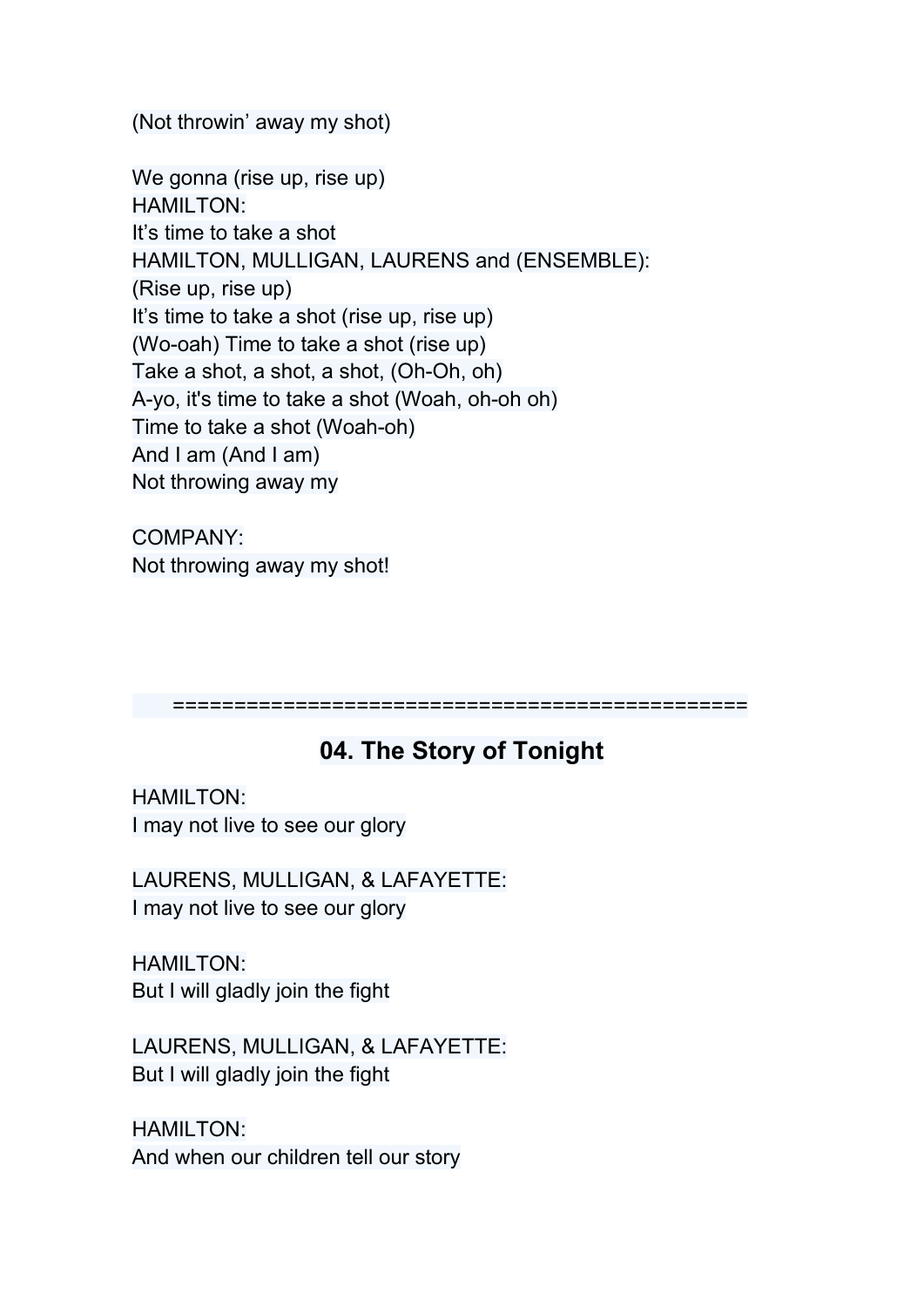LAURENS, MULLIGAN, & LAFAYETTE: And when our children tell our story

HAMILTON<sup>.</sup> They'll tell the story of tonight

MULLIGAN: Let's have another round tonight

LAFAYETTE: Let's have another round tonight

HAMILTON: Let's have another round tonight

LAURENS: Raise a glass to freedom Something they can never take away No matter what they tell you

Raise a glass to the four of us

LAURENS and MULLIGAN: Tomorrow there'll be more of us

LAURENS, MULLIGAN, & LAFAYETTE: Telling the story of tonight

HAMILTON: They'll tell the story of tonight

MULLIGAN, LAURENS, & LAFAYETTE: Raise a glass to freedom Something they can never take away

HAMILTON<sup>.</sup> No matter what they tell you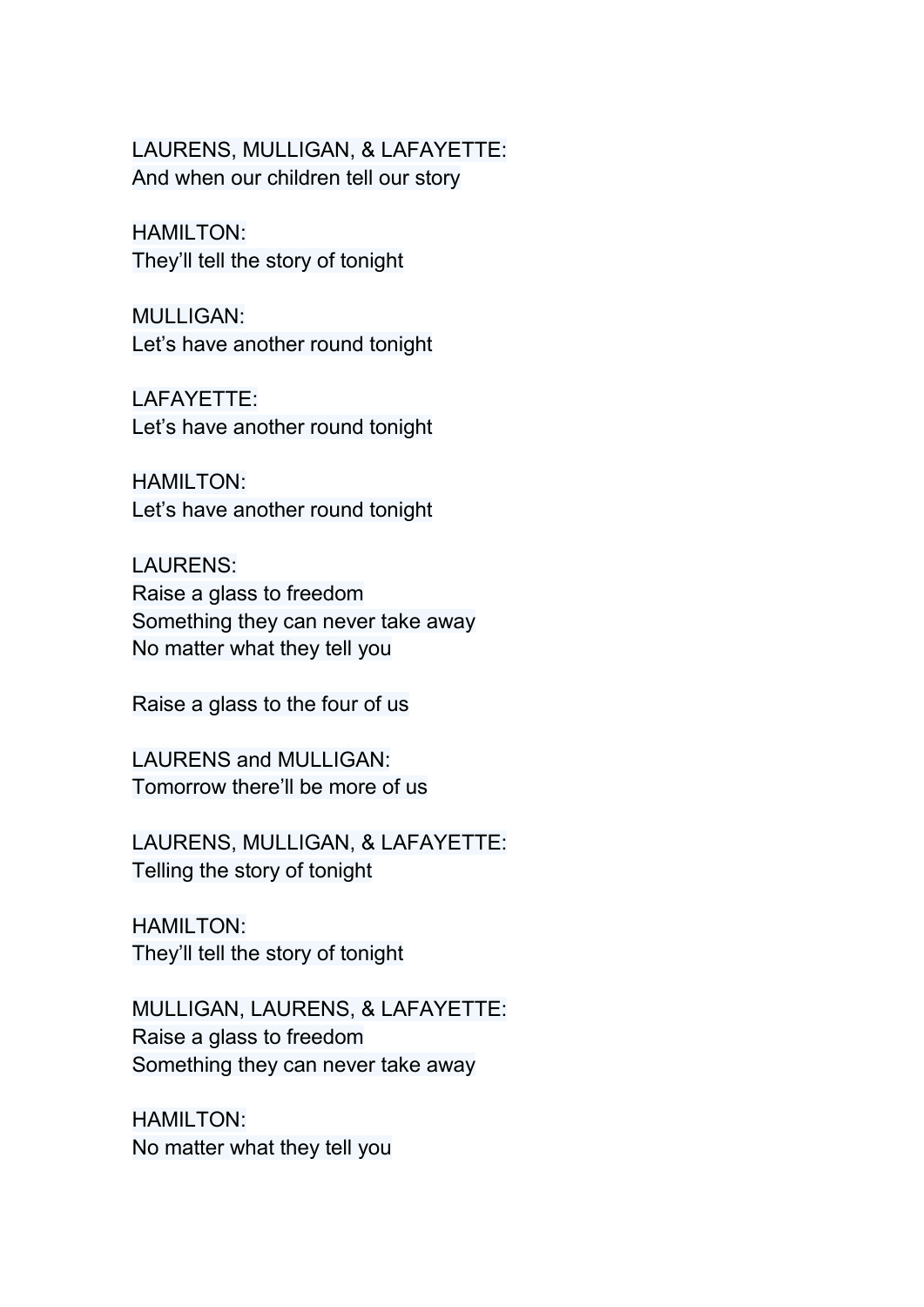MULLIGAN & LAFAYETTE: Let's have another round tonight

LAURENS: Raise a glass to the four of us

MULLIGAN, LAURENS, & LAFAYETTE: Tomorrow there'll be more of us

HAMILTON & LAURENS: Telling the story of tonight

MULLIGAN & LAFAYETTE: Let's have another round tonight

HAMILTON, LAURENS, ENSEMBLE: They'll tell the story of tonight LAFAYETTE, MULLIGAN, ENSEMBLE: Raise a glass to freedom HAMILTON, LAURENS, ENSEMBLE: They'll tell the story of tonight LAFAYETTE, MULLIGAN, ENSEMBLE: Raise a glass to freedom HAMILTON, LAURENS, ENSEMBLE: They'll tell the story of tonight LAFAYETTE, MULLIGAN, ENSEMBLE: They'll tell the story of

COMPANY: **Tonight** 

===============================================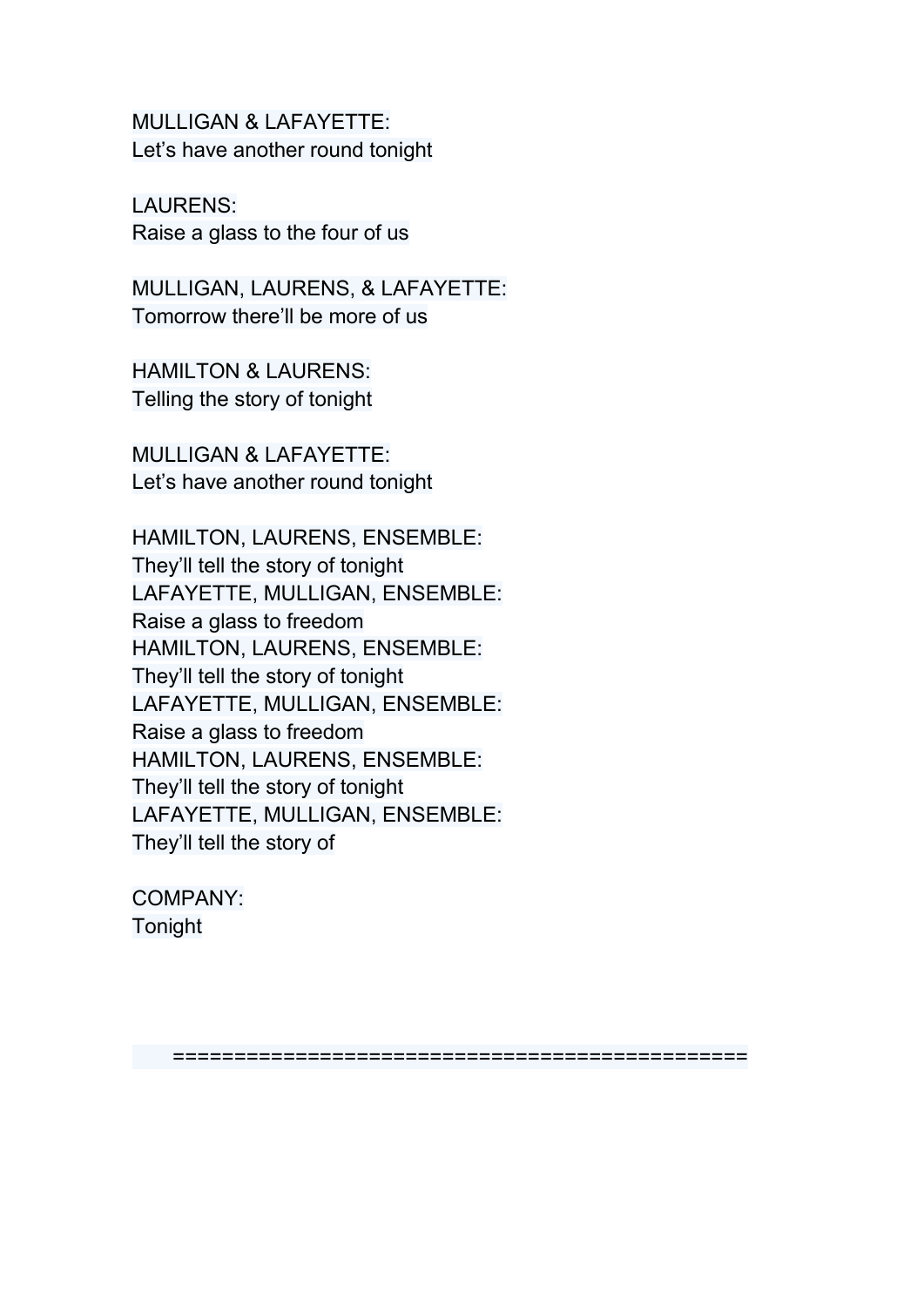# **05. The Schuyler Sisters**

### BURR:

There's nothing rich folks love more Than going downtown and slumming it with the poor They pull up in their carriages and gawk at the students in the common Just to watch 'em talk

Take Philip Schuyler, the man is loaded Uh oh, but little does he know that His daughters, Peggy, Angelica, Eliza Sneak into the city just to watch all the guys at

COMPANY: Work, work ANGELICA: Angelica! COMPANY: Work, work ELIZA: Eliza! PEGGY: And Peggy! COMPANY: Work, work The Schuyler sisters

ANGELICA: Angelica! PEGGY: Peggy! ELIZA: Eliza! COMPANY: Work!

PEGGY: Daddy said to be home by sundown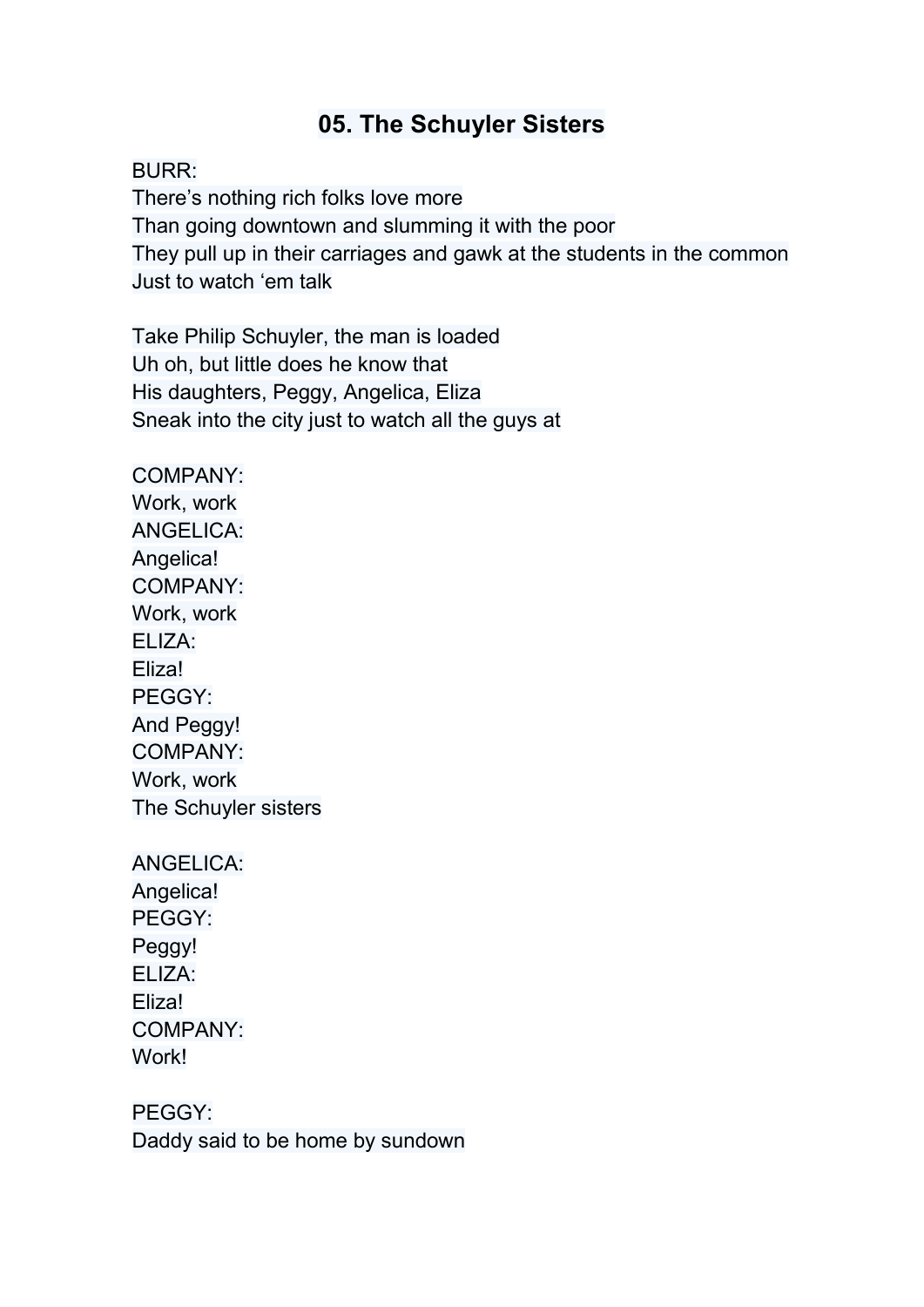ANGELICA: Daddy doesn't need to know PEGGY: Daddy said not to go downtown ANGELICA: Like I said, you're free to go

But—look around, look around The revolution's happening in New York ELIZA & PEGGY: New York COMPANY: Angelica SISTERS & COMPANY: Work!

PEGGY: It's bad enough Daddy wants to go to war  $FI$  IZA: People shouting in the square PEGGY: It's bad enough there'll be violence on our shore ANGELICA: New ideas in the air

ANGELICA & MALE ENSEMBLE: Look around, look around—

 $FI$  IZA: Angelica, remind me what we're looking for

ALL MEN<sup>.</sup> She's looking for me!

ANGELICA and (COMPANY): Eliza, I'm looking for a mind at work (work, work) I'm looking for a mind at work (work, work) [x2] Woa-oah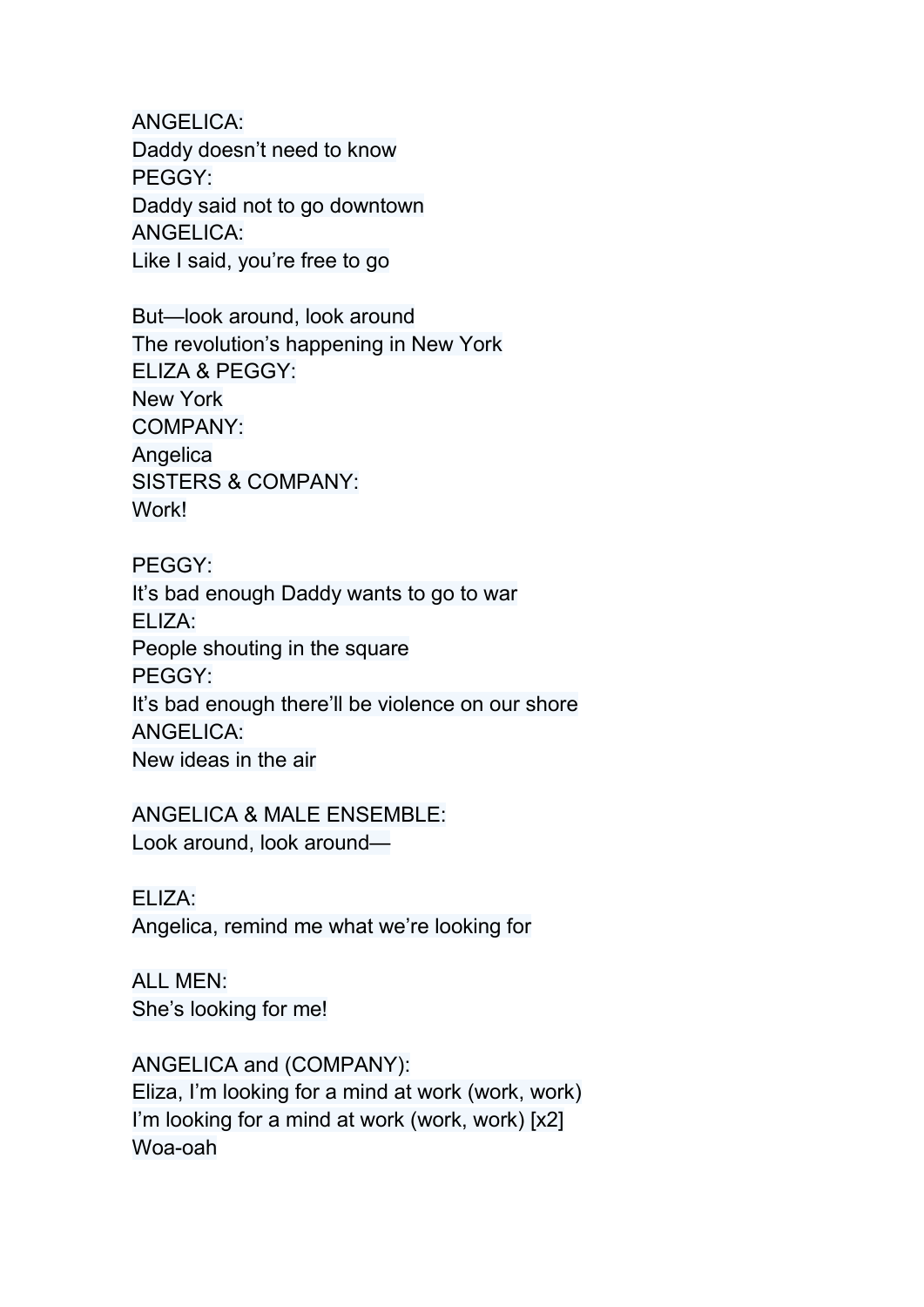SISTERS: Woa-oah SISTERS & COMPANY: Work!

#### BURR:

Ooh, there's nothing like summer in the city Someone in a rush next to someone looking pretty Excuse me, miss, I know it's not funny But your perfume smells like your daddy's got money Why you slummin' in the city in your fancy heels? You searchin' for an urchin who can give you ideals?

ANGELICA: Burr, you disgust me

BURR: Ahh, so you've discussed me I'm a trust fund, baby, you can trust me

#### ANGELICA:

I've been reading Common Sense by Thomas Paine So men say that I'm intense or I'm insane You want a revolution? I want a revelation So listen to my declaration:

ALL SISTERS: "We hold these truths to be self-evident That all men are created equal"

ANGELICA and (COMPANY): And when I meet Thomas Jefferson (unh!) I'mma compel him to include women in the sequel

WOMEN: Work!

 $FI$  IZA: Look around, look around at how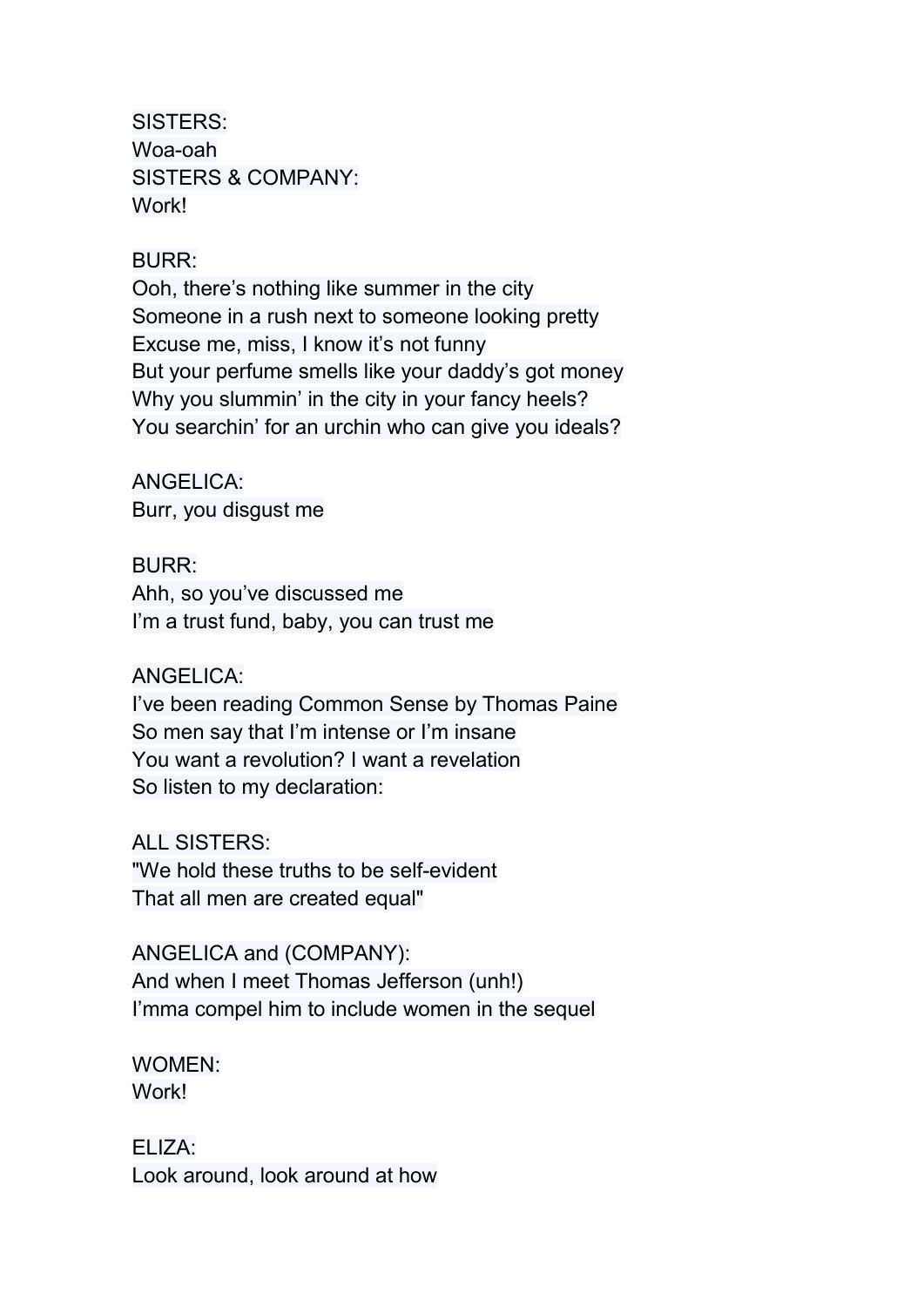Lucky we are to be alive right now ELIZA, PEGGY: Look around, look around at how Lucky we are to be alive right now ALL SISTERS: History is happening in Manhattan and we Just happen to be in the greatest city in the world

SISTERS & COMPANY: In the greatest city in the world!

ANGELICA (ELIZA, PEGGY) ((MEN)): Cause I've been reading Common Sense by Thomas Paine (look around, look around)((hey, hey, hey, hey)) So men say that I'm intense or I'm insane (the revolution's happening in)((hey, hey, hey, hey)) ANGELICA (ELIZA, PEGGY) ((WOMEN)): (New York) You want a revolution? ((look around, look around)) I want a revelation (In New York, woah) So listen to my declaration ((the revolution's happening))

ALL SISTERS (WOMEN) ((MEN)): We hold these truths to be self evident (look around, look around) (hey, hey) That all men are created equal (at how lucky we are to be alive right now) (hey, hey)

ALL SISTERS & COMPANY: Look around, look around At how lucky we are to be alive right now History is happening in Manhattan And we just happen to be WOMEN (MEN): In the greatest city in the world (in the greatest city) COMPANY: In the greatest city in the world!

COMPANY: Work, work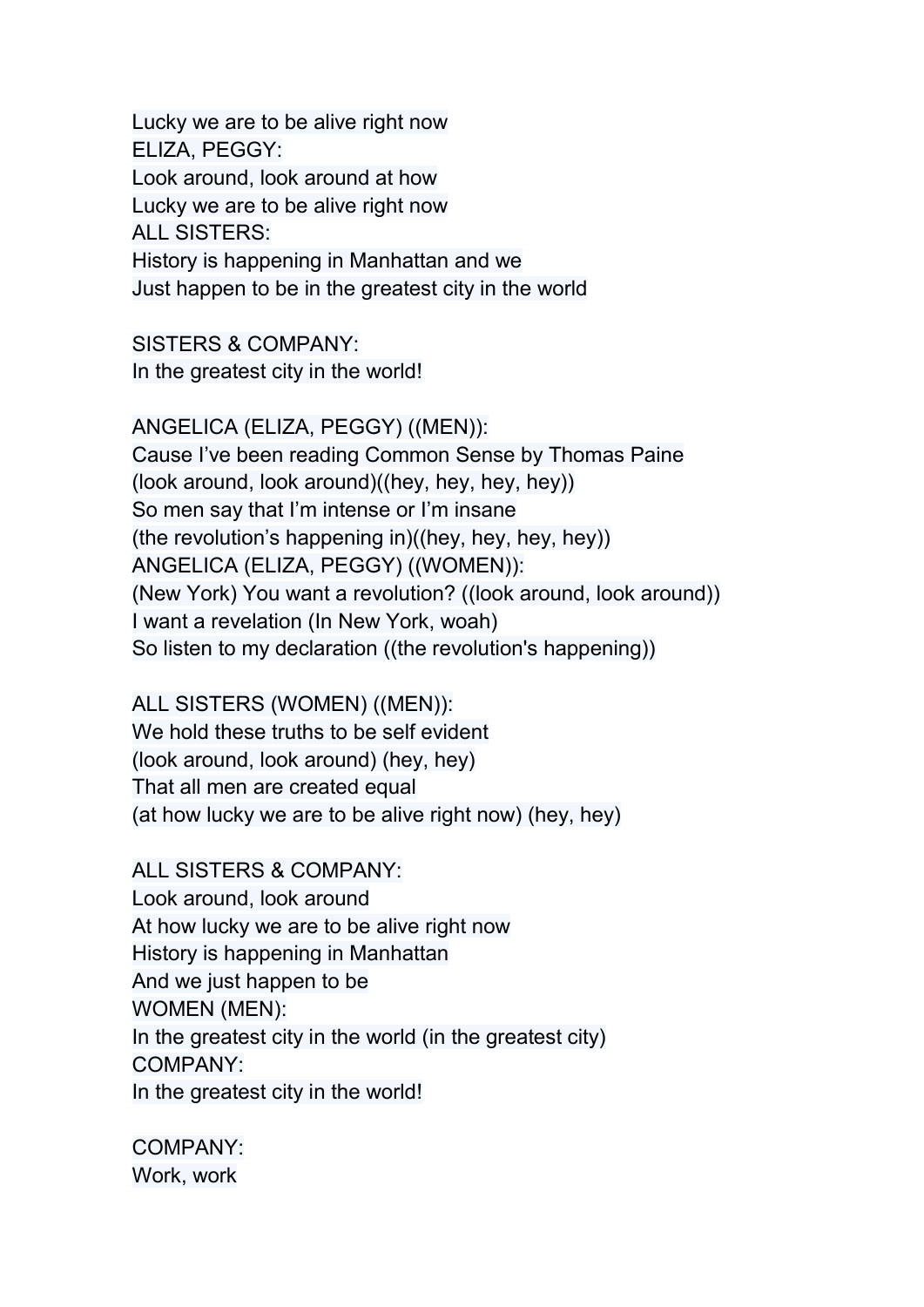ANGELICA: Angelica! COMPANY: Work, work ELIZA: Eliza! PEGGY: And Peggy! COMPANY: Work, work ALL SISTERS: The Schuyler sisters COMPANY: Work, work

ALL SISTERS (COMPANY): We're looking for a mind at work (work, work) Hey (work, work) ANGELICA (COMPANY): Woah-ah! (work, work) ELIZA & PEGGY (COMPANY): Hey (work, work) In the greatest city

ALL SISTERS: In the greatest city In the world!

COMPANY: In the greatest city in the world!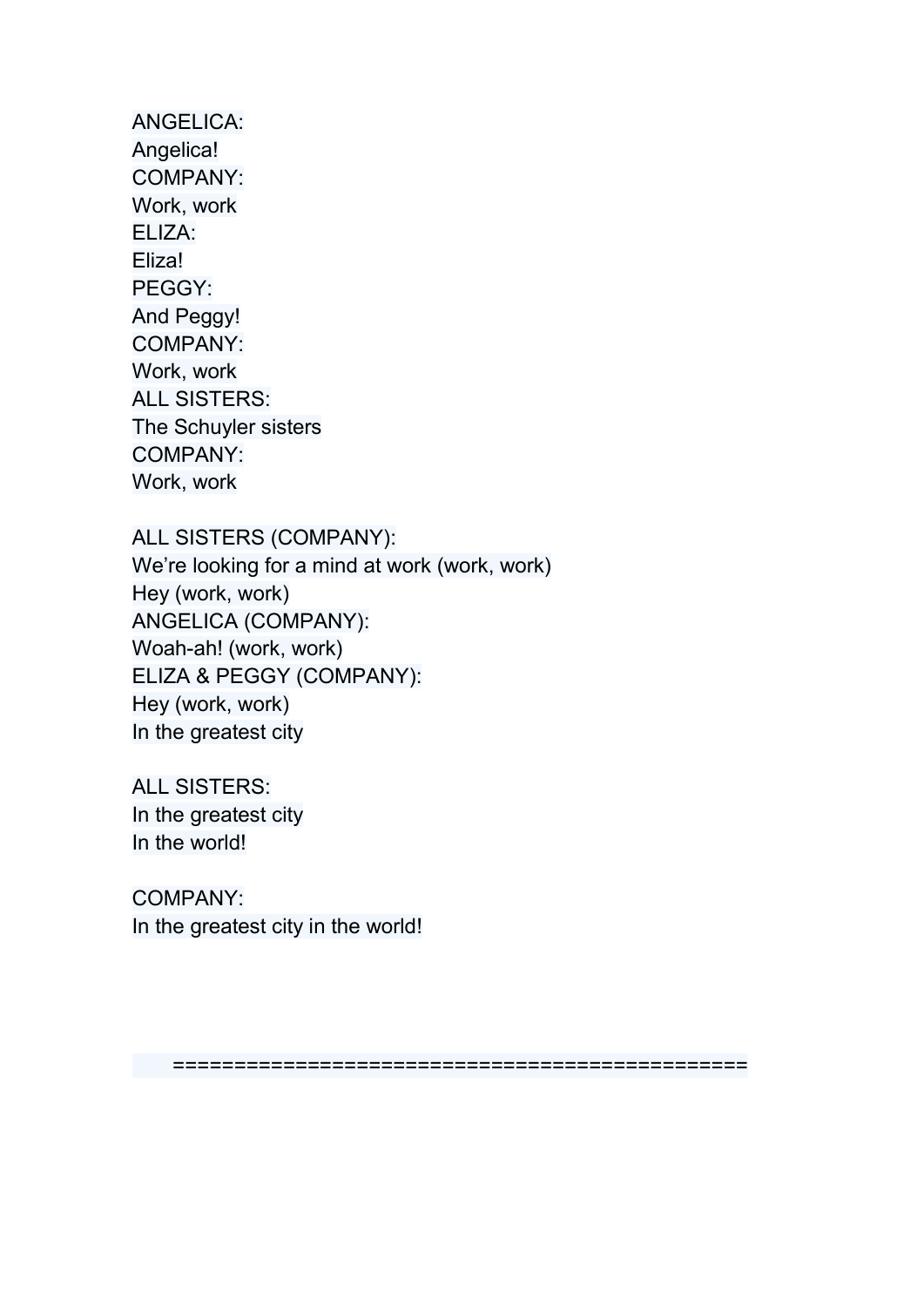# **06. Farmer Refuted**

SEABURY:

Hear ye, hear ye! My name is Samuel Seabury, and I present "Free thoughts on the proceedings of the Continental Congress!" Heed not the rabble who scream revolution They have not your interest at heart

MULLIGAN: Oh my god. Tear this dude apart

SEABURY: Chaos and bloodshed are not a solution Don't let them lead you astray This congress does not speak for me

BURR: Let him be

SEABURY: They're playing a dangerous game I pray the king shows you his mercy For shame, for shame!

HAMILTON: Yo!

SEABURY: Heed not the rabble who HAMILTON: He'd have you all unravel at the sound of screams SEABURY: Scream—

HAMILTON: But the revolution SEABURY: Revolution— HAMILTON: Is comin' SEABURY: They have not your interests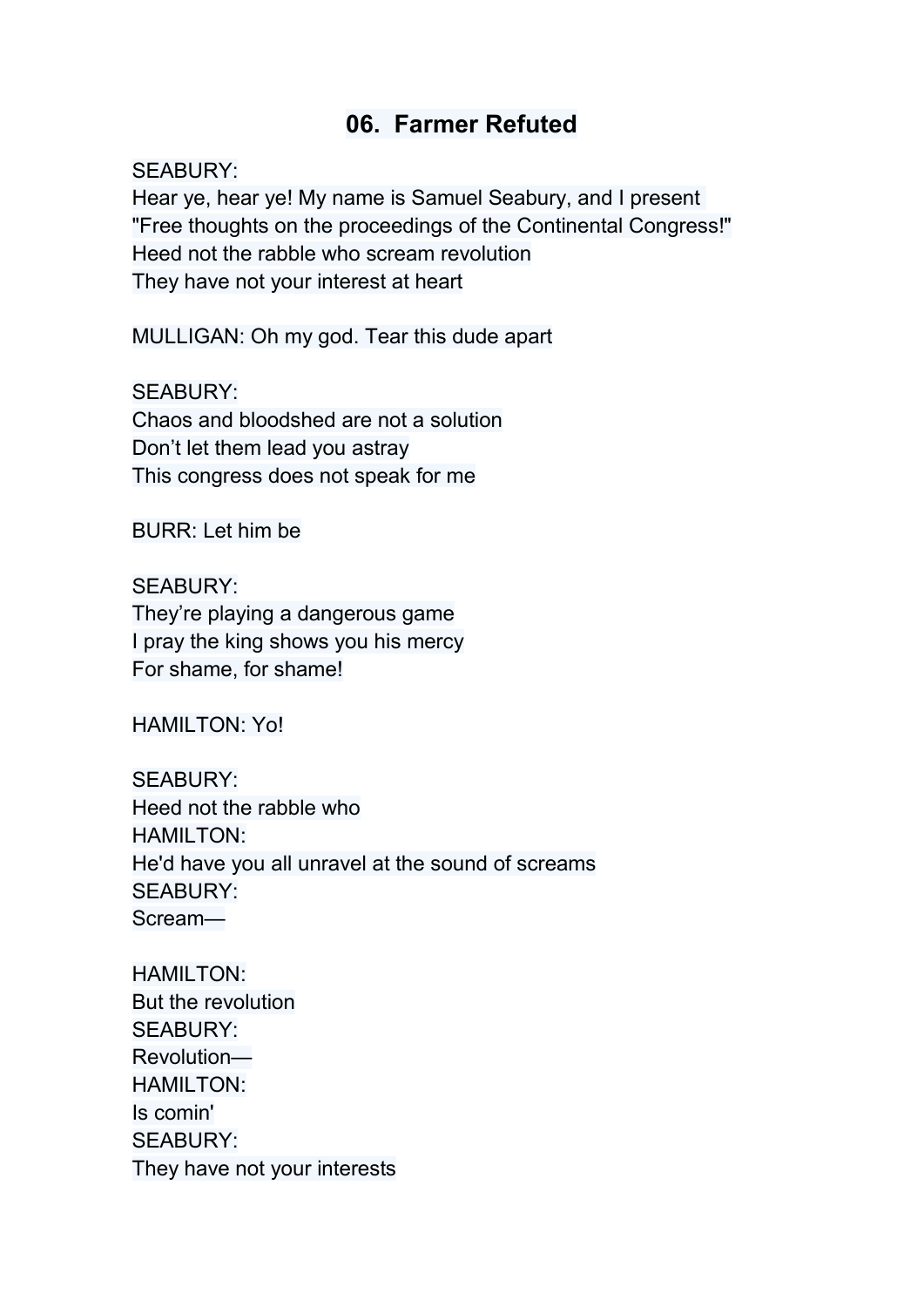HAMILTON: The have-nots are gonna win this

SEABURY: At heart— HAMILTON: It's hard to listen to you with a straight face

SEABURY: Chaos and— HAMILTON: Chaos and bloodshed SEABURY: Bloodshed are not— HAMILTON: Already haunt us

SEABURY: A solution— HAMILTON: Honestly, you shouldn't even talk— SEABURY: Don't let them lead you astray— HAMILTON: And what about Boston? Look at the cost of all that we've lost And you talk about Congress? SEABURY: This Congress does not speak for me

HAMILTON: My dog speaks more eloquently than thee

SEABURY: You're playing a dangerous game

HAMII TON<sup>.</sup> But strangely, your mange is the same!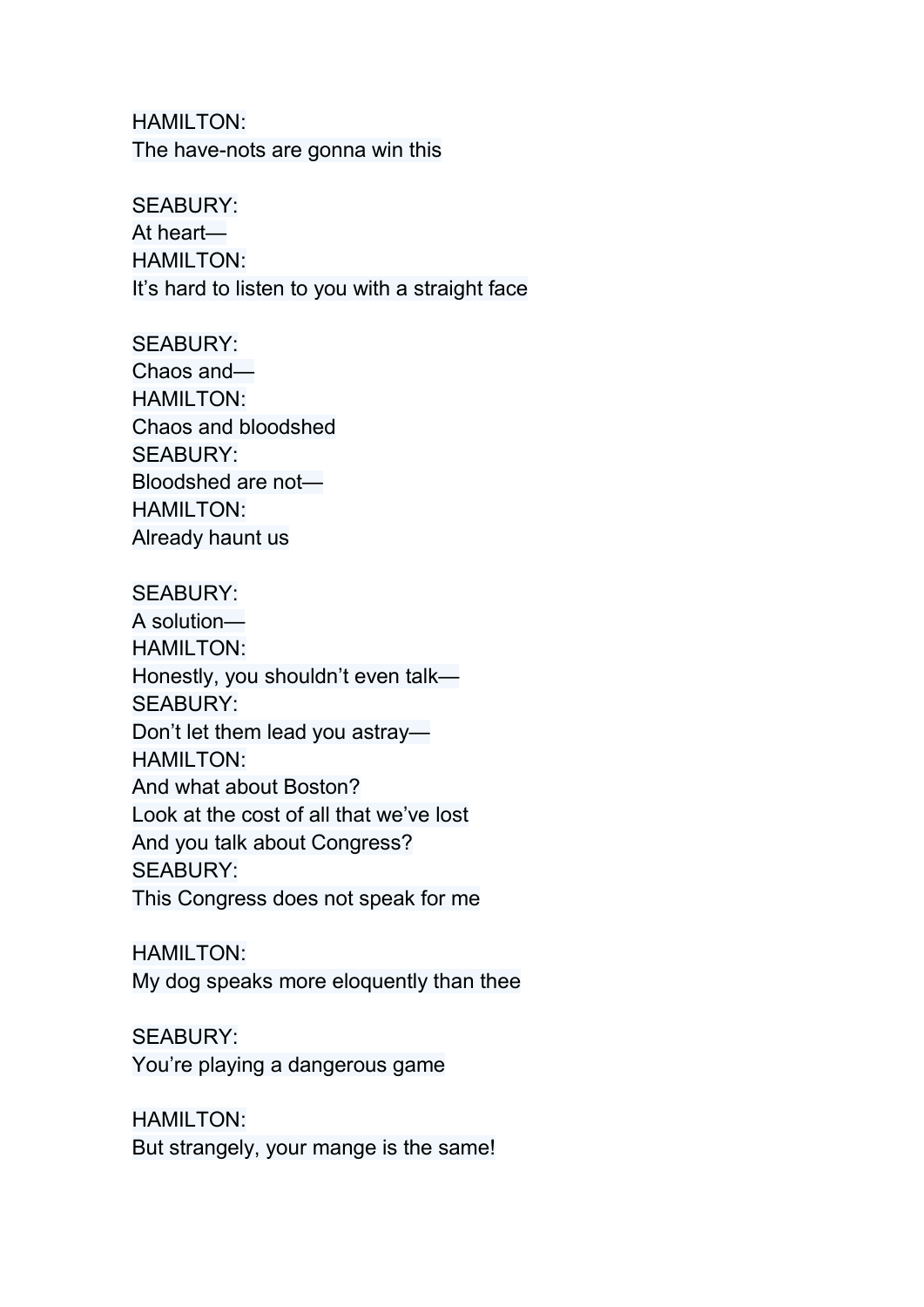SEABURY: I pray the king shows you his mercy

HAMILTON: Is he in Jersey?

SEABURY: For shame—

HAMILTON: For the Revolution!

SEABURY: For shame!

COMPANY: For the Revolution!

SEABURY: Heed—

HAMILTON<sup>.</sup> If you repeat yourself again I'm gonna SFABURY & HAMILTON: Scream—

HAMILTON: Honestly, look at me, please don't read!

SEABURY: Not your interest—

HAMILTON and (COMPANY): Don't modulate the key then not debate with me (laughter) Why should a tiny island across the sea Regulate the price of tea?

BURR: Alexander, please!

HAMILTON: Burr, I'd rather be divisive than indecisive Drop the niceties

ENSEMBLE: Silence! A message from the King! A message from the King!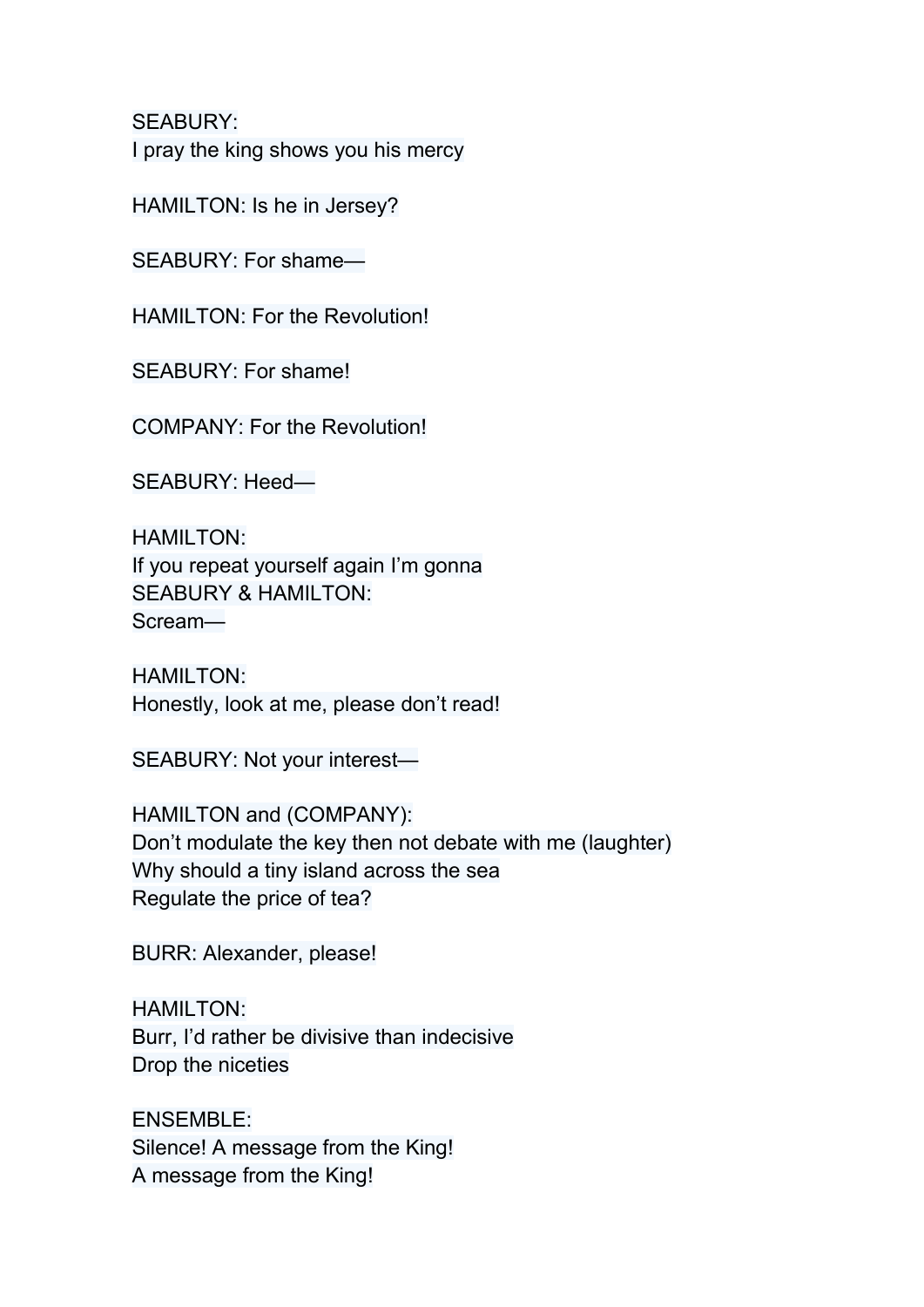===============================================

# **07. You'll be back**

*(King George).*

You say the price of my love's not a price that you're willing to pay You cry in your tea which you hurl in the sea when you see me go by Why so sad? Remember we made an arrangement when you went away Now you're making me mad Remember despite our estrangement, I'm your man

You'll be back Soon you'll see You'll remember you belong to me You'll be back Time will tell You'll remember that I served you well

Oceans rise, empires fall We have seen each other through it all And when push comes to shove, I will send a fully armed battalion to remind you of my love

Da dada da da Da dadada dayada Dada da da dayada

Da dada da da Da dadada dayada Dada da da da

You say our love is draining and you can't go on You'll be the one complaining when I am gone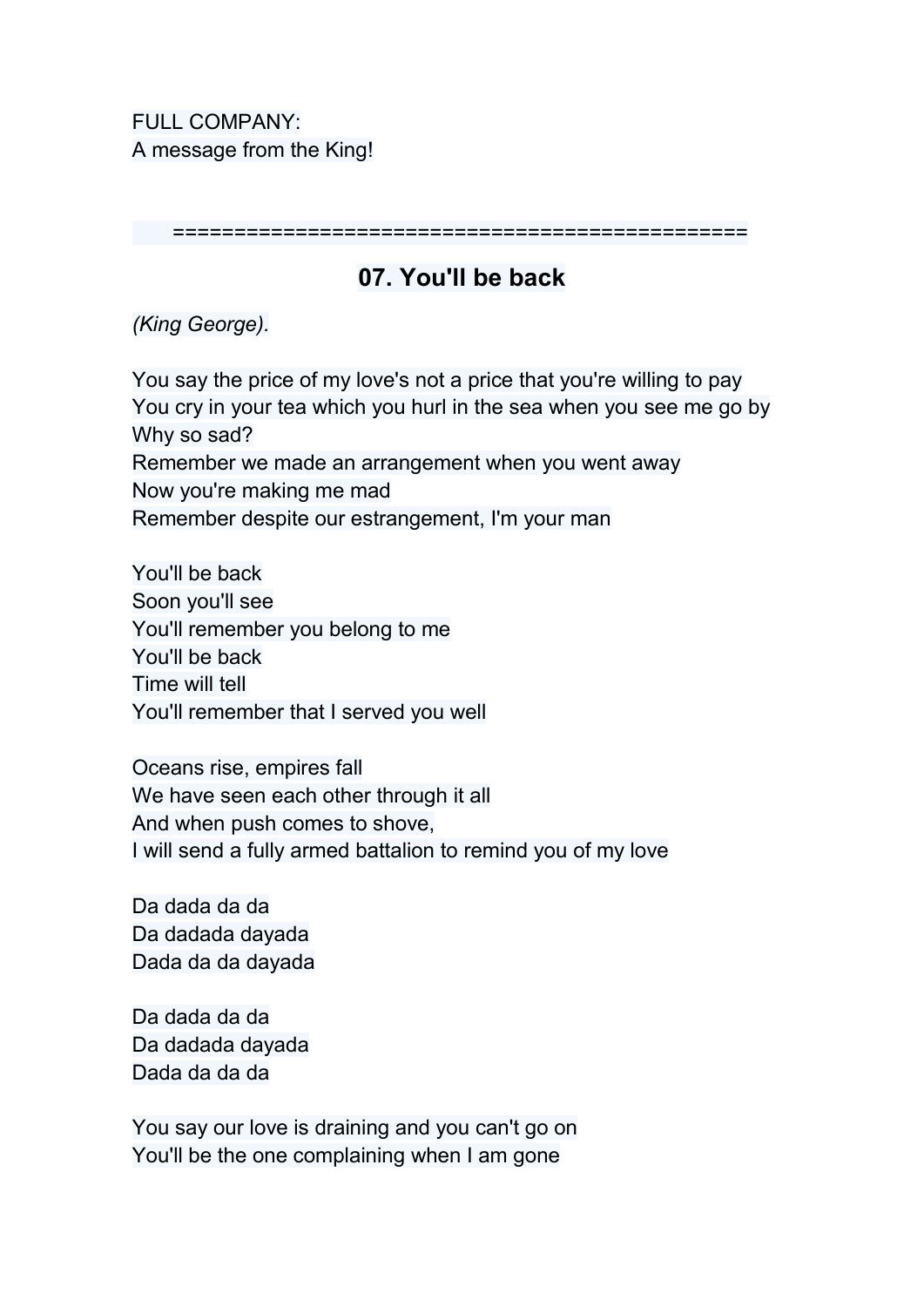And, no, don't change the subject 'Cause you're my favorite subject My sweet, submissive subject My loyal, royal subject Forever and ever and ever and ever and ever

You'll be back Like before I will fight the fight and win the war For your love For your praise And I'll love you till my dying days

When you're gone, I'll go mad So don't throw away this thing we had 'Cause when push comes to shove I will kill your friends and family to remind you of my love

Da dada da da Da dadada dayada Dada da da dayada

Da dada da da Da dadada dayada Dada da

Everybody!

Da dada da da Da dadada dayada Dada da da dayada

# **08. Right Hand Man**

[COMPANY] British Admiral Howe's got troops on the water Thirty-two thousand troops in New York harbor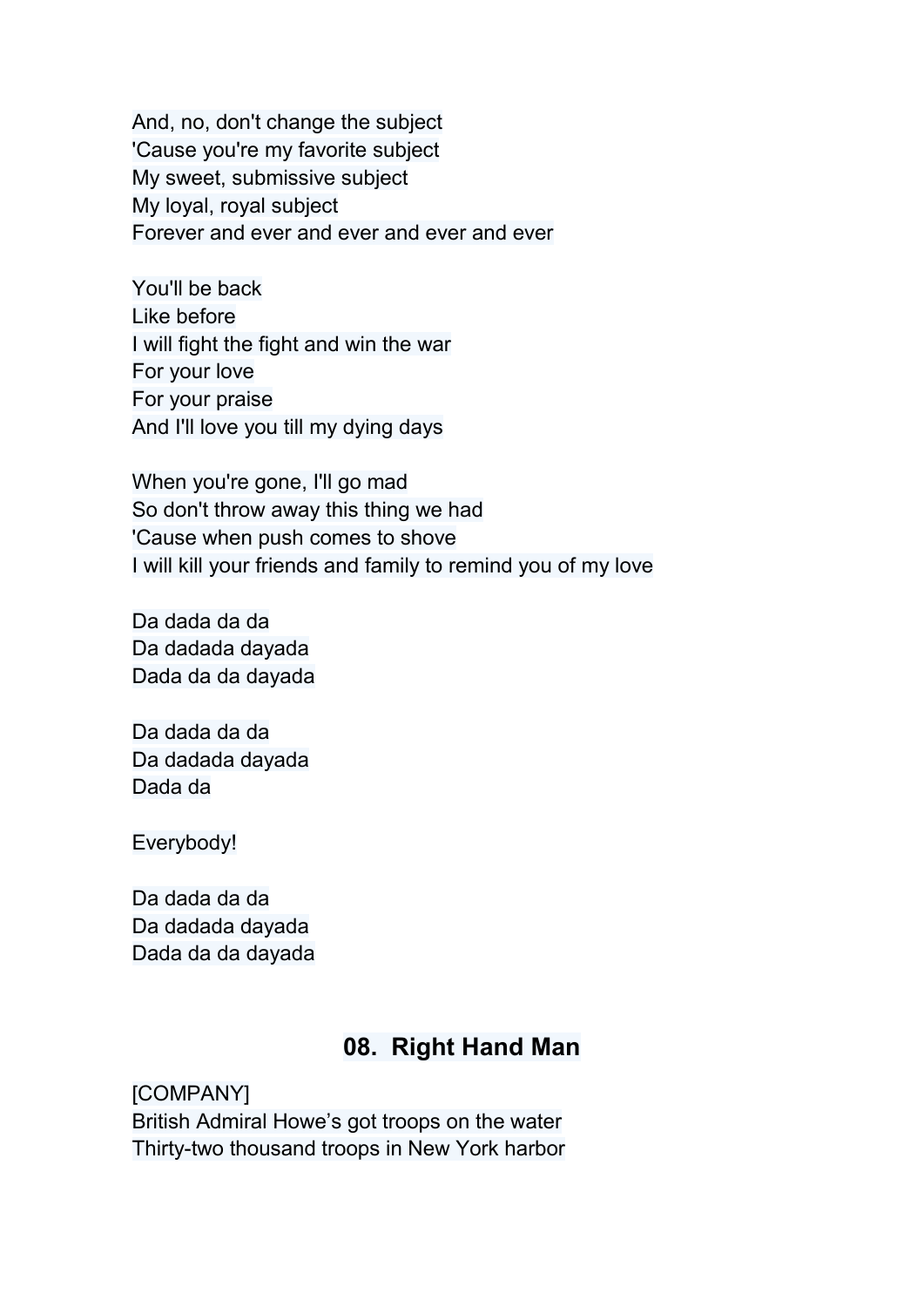[ENSEMBLE 1] Thirty-two thousand troops in [ENSEMBLE 2]

New York harbor **New York harbor** Thirty-two thousand troops in . New York harbor

When they surround our troops! They surround our troops! When they surround our troops! They surround our troops!

They surround our troops!

[HAMILTON] As a kid in the Caribbean I wished for a war I knew that I was poor I knew it was the only way to—

[HAMILTON/BURR/MULLIGAN/LAURENS/LAFAYETTE] Rise up!

[HAMILTON] If they tell my story I am either gonna die on the battlefield in glory or—

[HAMILTON/BURR/MULLIGAN/LAURENS/LAFAYETTE] Rise up!

[HAMILTON] We will fight for this land But there's only one man Who can give us a command so we can—

[HAMILTON/BURR/MULLIGAN/LAURENS/LAFAYETTE] Rise up!

[HAMILTON] Understand? It's the only way to—

[HAMILTON/BURR/MULLIGAN/LAURENS/LAFAYETTE] Rise up! Rise up!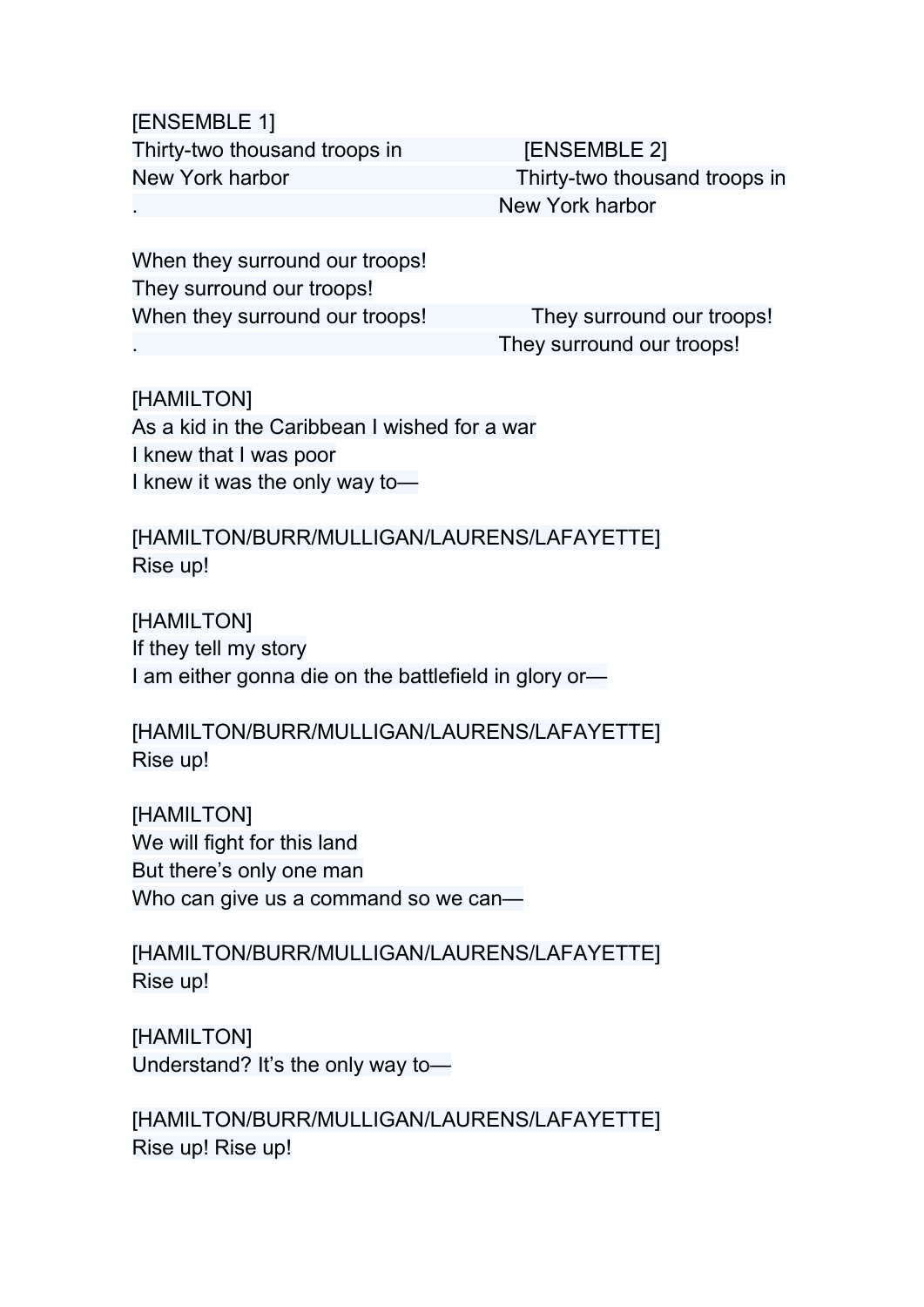[HAMILTON] Here he comes!

[ENSEMBLE] Here comes the General!

[BURR] Ladies and gentlemen!

[ENSEMBLE] Here comes the General!

[BURR] The moment you've been waiting for!

[ENSEMBLE] Here comes the General!

[BURR] The pride of Mount Vernon!

[ENSEMBLE] Here comes the General!

[BURR] George Washington!

[WASHINGTON] We are outgunned ENSEMBLE: Outmanned What? **Outnumbered** Outplanned What?

. Buck, buck, buck, buck, buck!

We gotta make an all out stand Ayo, I'm gonna need a right-hand man.

. Buck, buck, buck, buck, buck!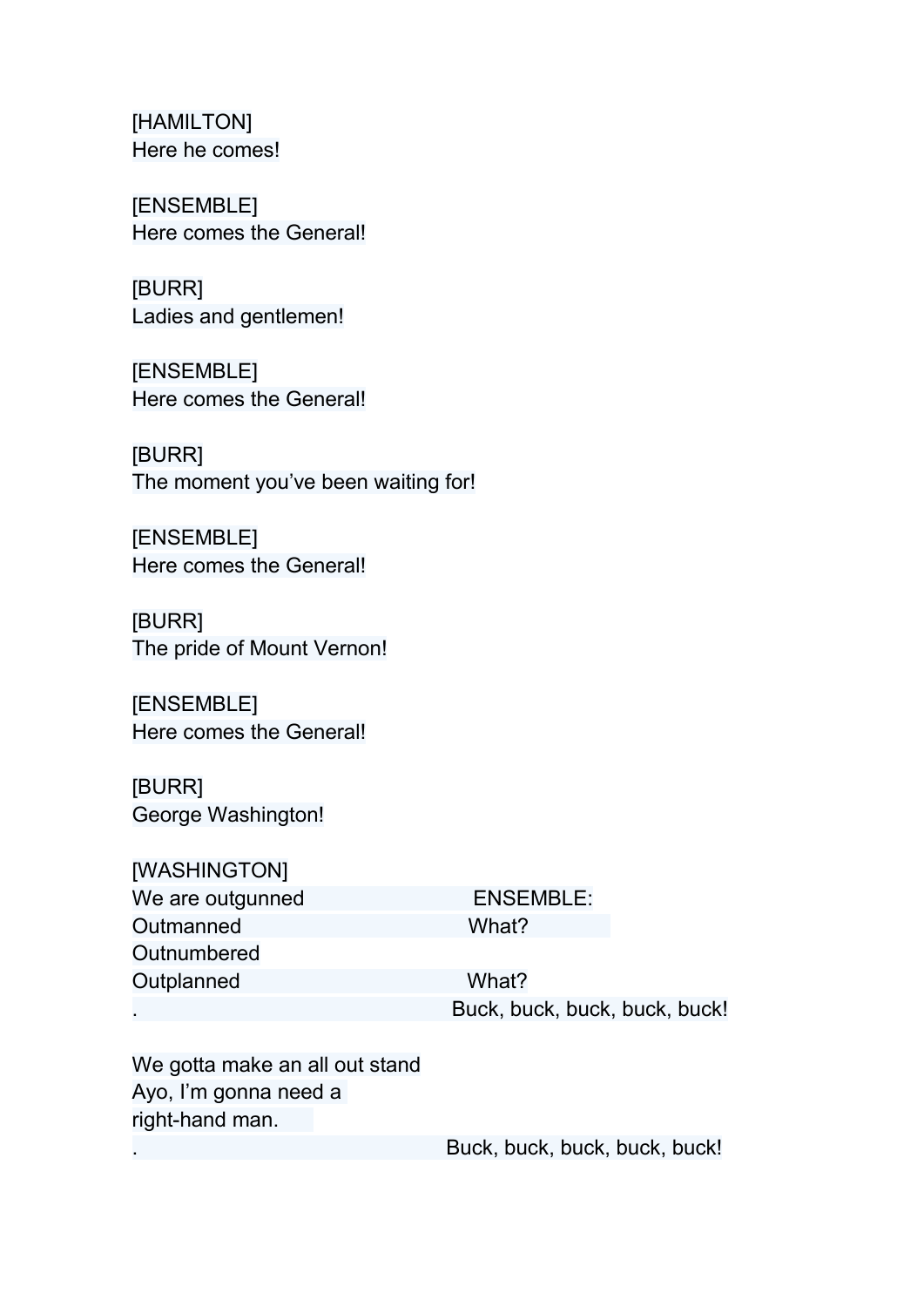[WASHINGTON] Check it— Can I be real a second? For just a millisecond? Let down my guard and tell the people how I feel a second? Now I'm the model of a modern major general The venerated Virginian veteran whose men are all Lining up, to put me up on a pedestal Writin' letters to relatives Embellishin' my elegance and eloquence But the elephant is in the room The truth is in ya face when ya hear the British cannons go…

[ENSEMBLE] Boom!

[WASHINGTON] Any hope of success is fleeting How can I keep leading when the people I'm Leading keep retreating? We put a stop to the bleeding as the British take Brooklyn Knight takes rook, but look

| [WASHINGTON]                   |                               |
|--------------------------------|-------------------------------|
| We are outgunned               | [ENSEMBLE]                    |
| Outmanned                      | What?                         |
| Outnumbered                    |                               |
| Outplanned                     | What?                         |
|                                | Buck, buck, buck, buck, buck! |
| We gotta make an all out stand |                               |
| Ayo, I'm gonna need a          |                               |
| right-hand man                 |                               |
|                                | Buck, buck, buck, buck, buck! |
| Incominal                      |                               |

Incoming!

[HAMILTON] They're battering down the Battery check the damages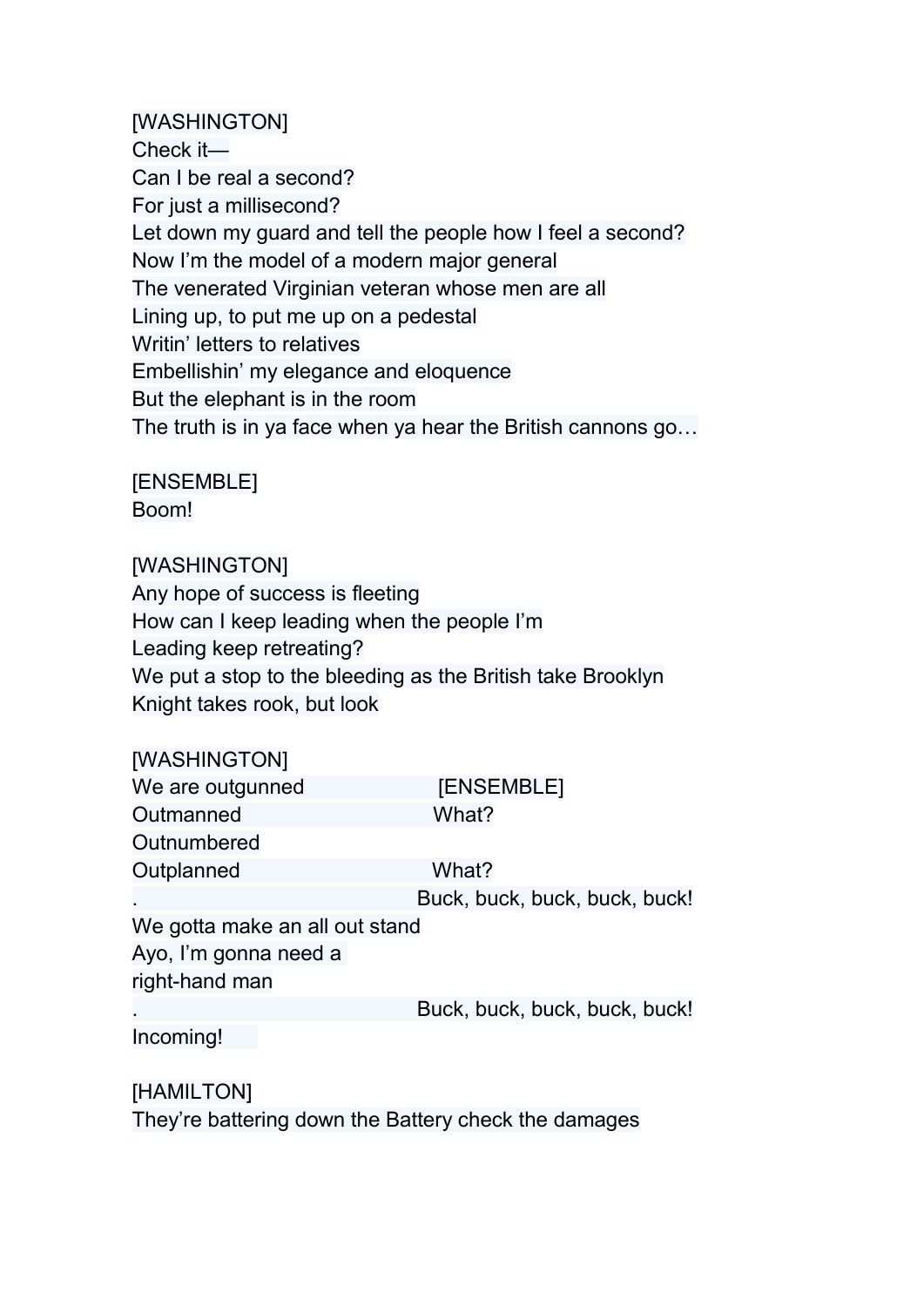[MULLIGAN] Rah!

[HAMILTON] We gotta stop 'em and rob 'em of their advantages

[MULLIGAN] Rah!

[HAMILTON]

Let's take a stand with the stamina God has granted us Hamilton won't abandon ship Yo, let's steal their cannons—

Shh-boom! Boom!

[MULLIGAN] **[COMPANY]** 

[WASHINGTON] Goes the cannon, watch the blood and the shit spray and…

[COMPANY] Boom!

[WASHINGTON] Goes the cannon, we're abandonin' Kips Bay and…

[COMPANY] Boom!

[WASHINGTON] There's another ship and…

[COMPANY] Boom!

[WASHINGTON] We just lost the southern tip and...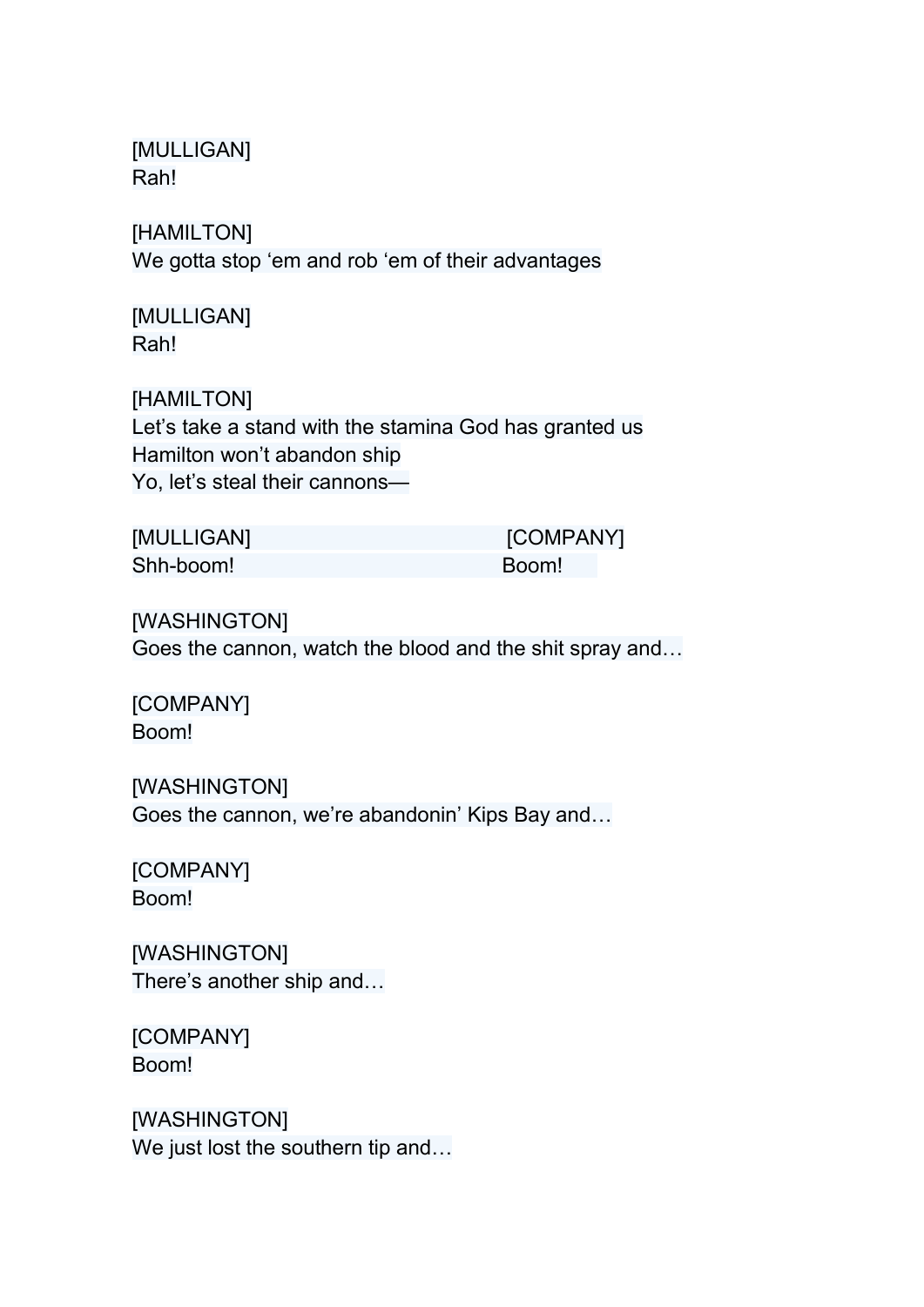[COMPANY] Boom!

#### [WASHINGTON]

We gotta run to Harlem quick, we can't afford another slip Guns and horses giddyup I decide to divvy up My forces, they're skittish as the British cut the city up This close to giving up, facing mad scrutiny I scream in the face of this mass mutiny: Are these the men with which I am to defend America? We ride at midnight, Manhattan in the distance I cannot be everywhere at once, people I'm in dire need of assistance...

[BURR] Your excellency, sir!

[WASHINGTON] Who are you?

[BURR] Aaron Burr, Sir? Permission to state my case?

[WASHINGTON] As you were

#### [BURR]

Sir I was a captain under General Montgomery Until he caught a bullet in the neck in Quebec And well, in summary I think that I could be of some assistance I admire how you keep firing on the British From a distance

[WASHINGTON] Huh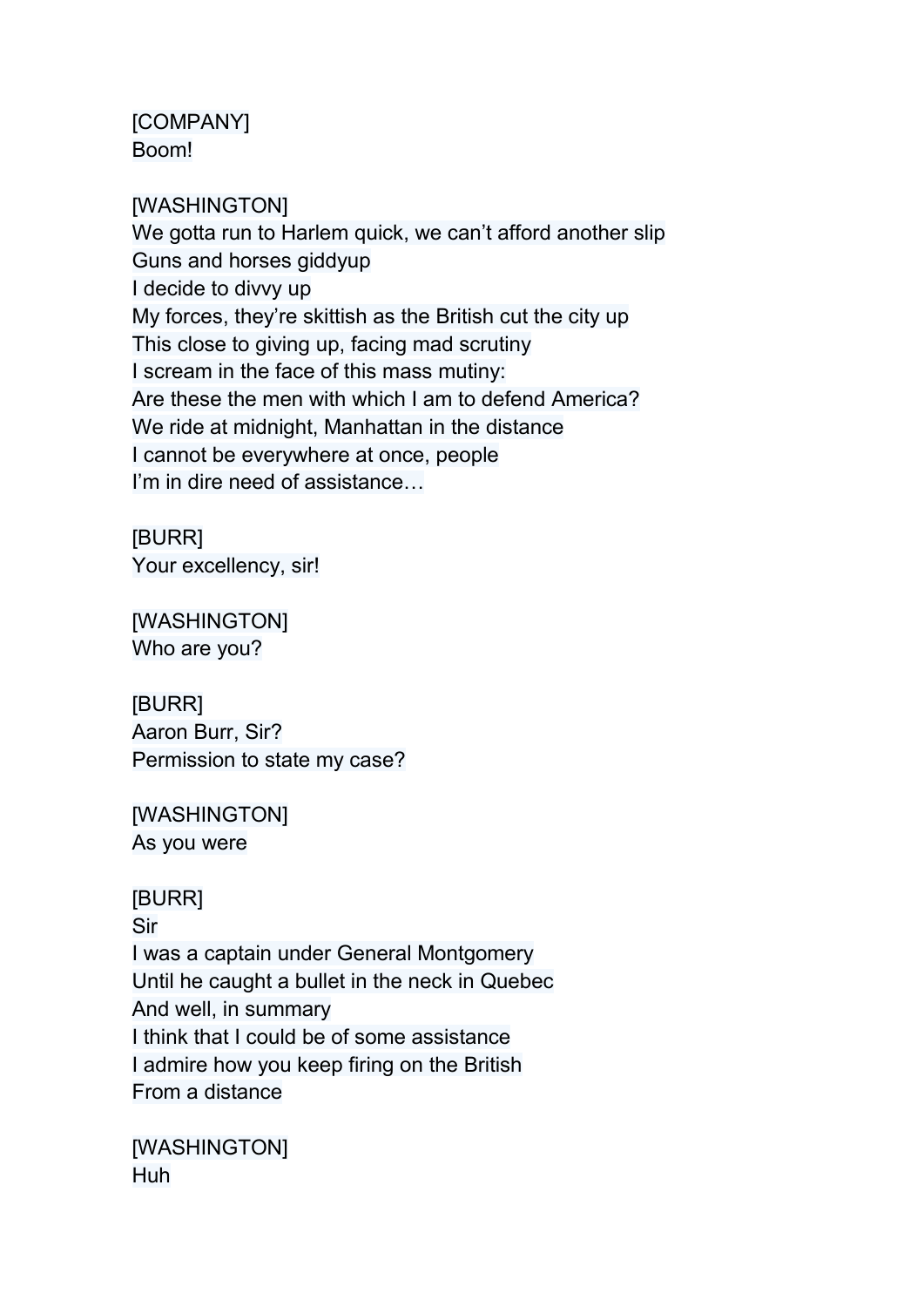[BURR] I have some questions, a couple of suggestions on how to fight instead of fleeing west

[WASHINGTON] Yes?

[BURR] Well—

[HAMILTON] Your excellency, you wanted to see me?

[WASHINGTON] Hamilton, come in, have you met Burr?

[HAMILTON] Yes, sir

[HAMILTON AND BURR] We keep meeting

[BURR]

As I was saying, sir, I look forward to seeing your strategy play out

[WASHINGTON] Burr?

[BURR] Sir?

[WASHINGTON] Close the door on your way out

[HAMILTON] Have I done something wrong, sir?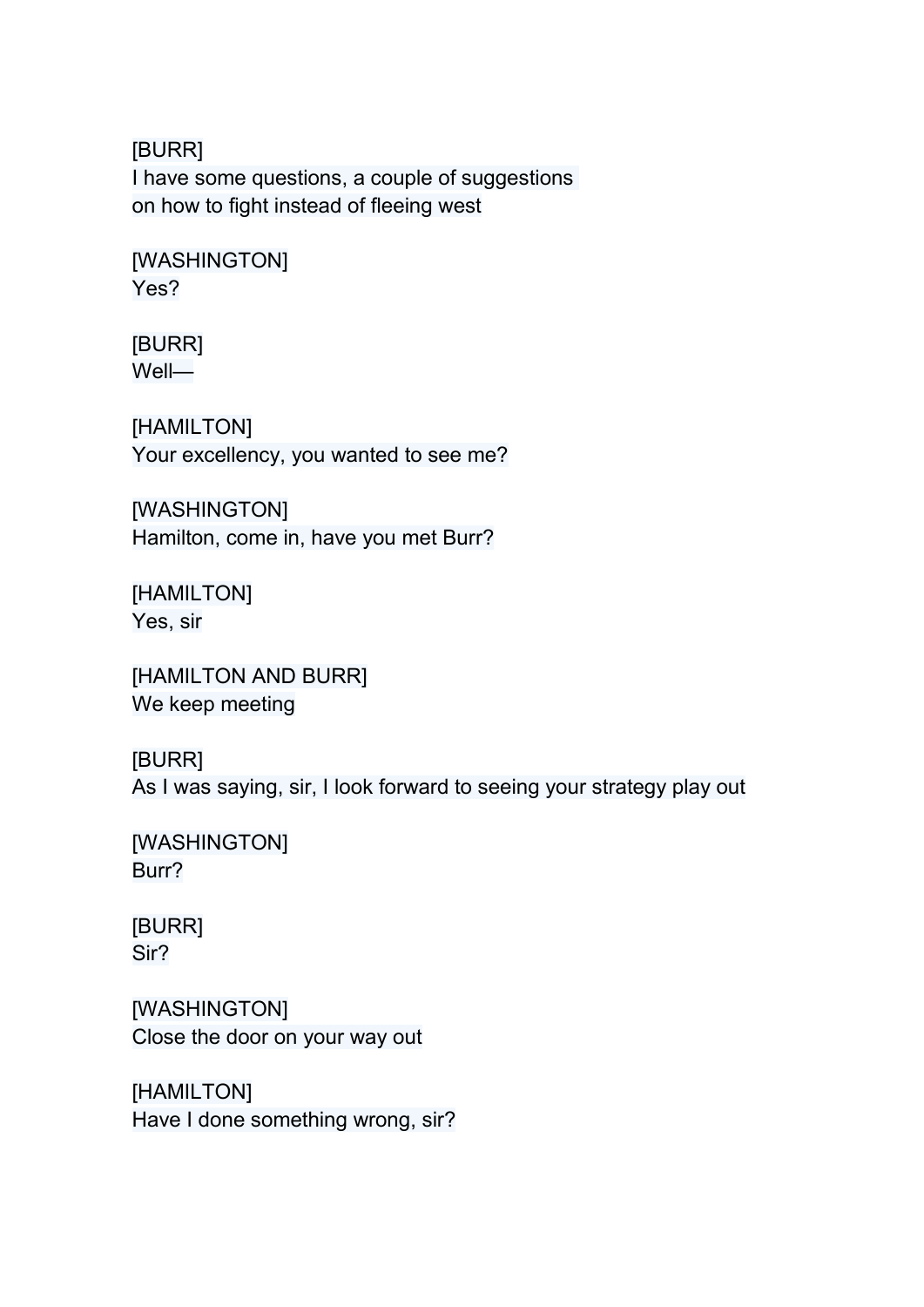[WASHINGTON] On the contrary I called you here because our odds are beyond scary Your reputation precedes you, but I have to laugh

[HAMILTON] Sir?

[WASHINGTON] Hamilton, how come no one can get you on their staff?

[HAMILTON] Sir!

#### [WASHINGTON]

Don't get me wrong, you're a young man, of great renown I know you stole British cannons when we were still downtown Nathaniel Green and Henry Knox wanted to hire you…

[HAMILTON] To be their Secretary? I don't think so

[WASHINGTON] Why're you upset?

**IHAMILTONI** I'm not—

[WASHINGTON] It's alright, you want to fight, you've got a hunger I was just like you when I was younger Head full of fantasies of dyin' like a martyr?

[HAMILTON] Yes

[WASHINGTON] Dying is easy, young man. Living is harder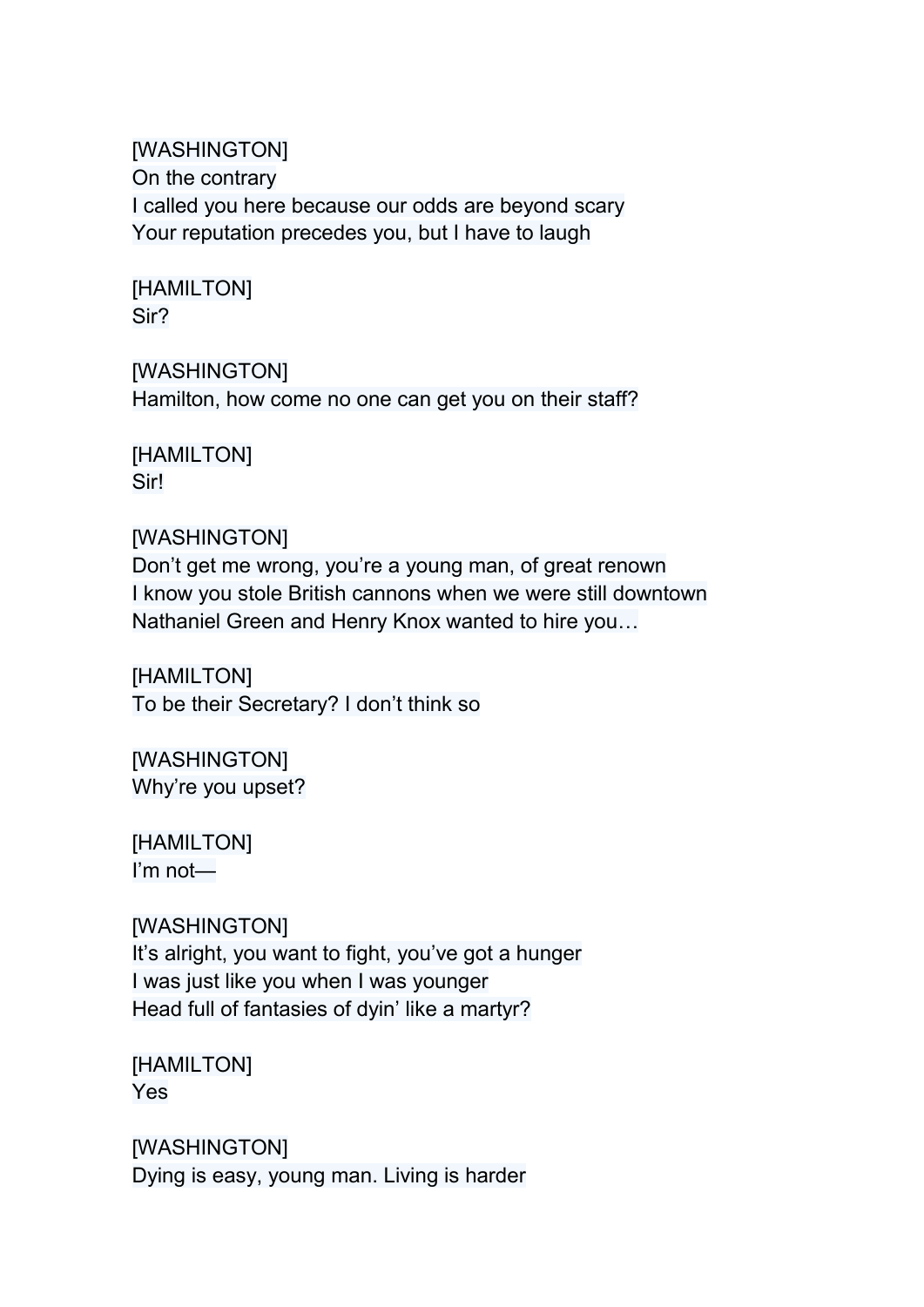[HAMILTON] Why are you telling me this?

[WASHINGTON] I'm being honest I'm working with a third of what our Congress has promised We are a powder keg about to explode I need someone like you to lighten the load. So?

[COMPANY (EXCEPT HAMILTON)] I am not throwin' away my shot! I am not throwin' away my shot! Ayo, I'm just like my country, I'm young Scrappy and hungry!

[HAMILTON] I am not throwing away my shot!

[WASHINGTON] Son

[WASHINGON AND COMPANY] We are outgunned, outmanned!

[HAMILTON] You need all the help you can get I have some friends. Laurens, Mulligan Marquis de Lafayette, okay, what else?

[WASHINGTON AND COMPANY] Outnumbered, outplanned!

[HAMILTON] We'll need some spies on the inside Some King's men who might let some things slide

[HAMILTON] [COMPANY] [ELIZA/ANGELICA/PEGGY] I'll write to Congress Boom!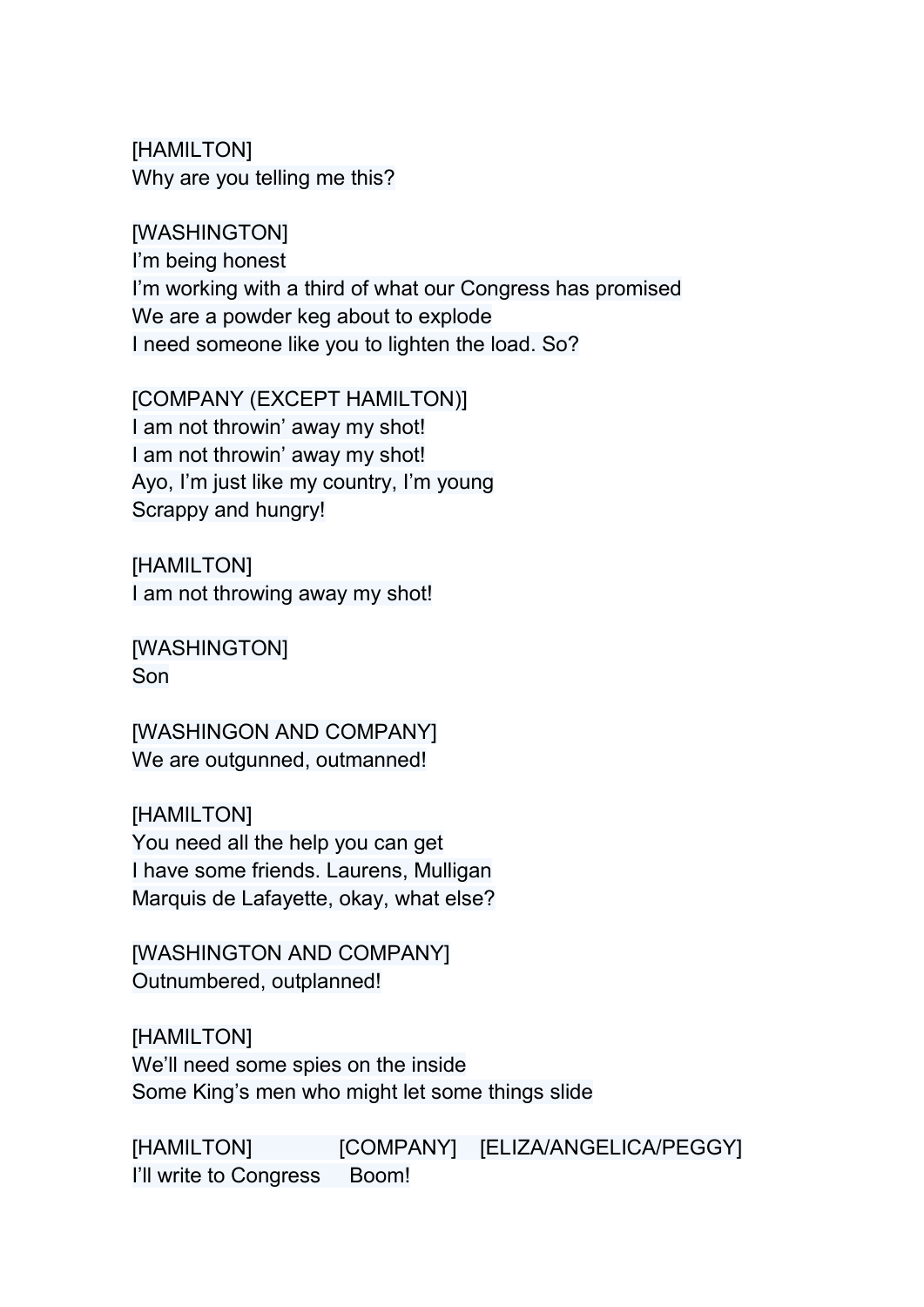and tell 'em we need Whoa, whoa, whoa... supplies, you rally the guys, master the element of surprise Whoa, whoa, whoa...

Chicka-boom! I'll rise above my station, organize your information, 'til we rise to the occasion **Whoa, whoa, whoa...** of our new nation. Sir!

| [ENSEMBLE]              | [LAURENS/L |
|-------------------------|------------|
| AFAYETTE/MULLIGAN]      |            |
| Here comes the General! | What?      |

[HAMILTON] Rise up!

[ENSEMBLE] [LAURENS/LAFAYETTE/MULLIGAN] Here comes What? the General!

[HAMILTON] [SCHUYLER SISTERS] Rise up! Rise up!

[ENSEMBLE] Here comes the General!

[HAMILTON] Rise up!

[FULL COMPANY] Here comes the General!

[HAMILTON] What?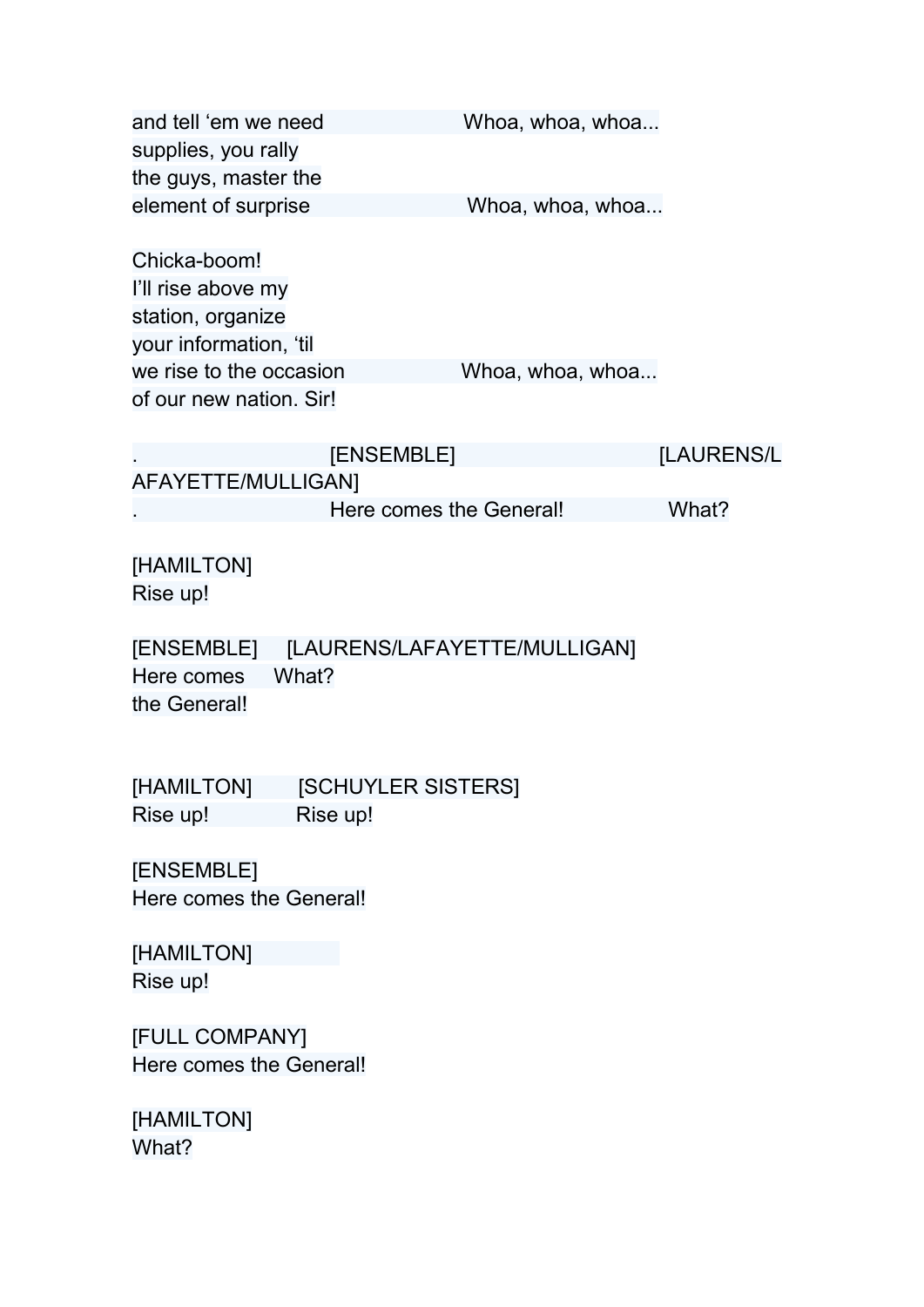[WASHINGTON] And his right hand man!

[FULL COMPANY] Boom!

# **09. A Winter's Ball**

BURR:

How does the bastard, orphan, son of a whore Go on and on Grow into more of a phenomenon? Watch this obnoxious, arrogant, loudmouth bother Be seated at the right hand of the father Washington hires Hamilton right on sight But Hamilton still wants to fight, not write Now Hamilton's skill with a quill is undeniable But what do we have in common? We're Reliable with the

ALL MEN: Ladies!

BURR: There are so many to deflower!

ALL MEN: Ladies!

BURR: Looks! Proximity to power

ALL MEN: Ladies!

BURR: They delighted and distracted him Martha Washington named her feral tomcat after him!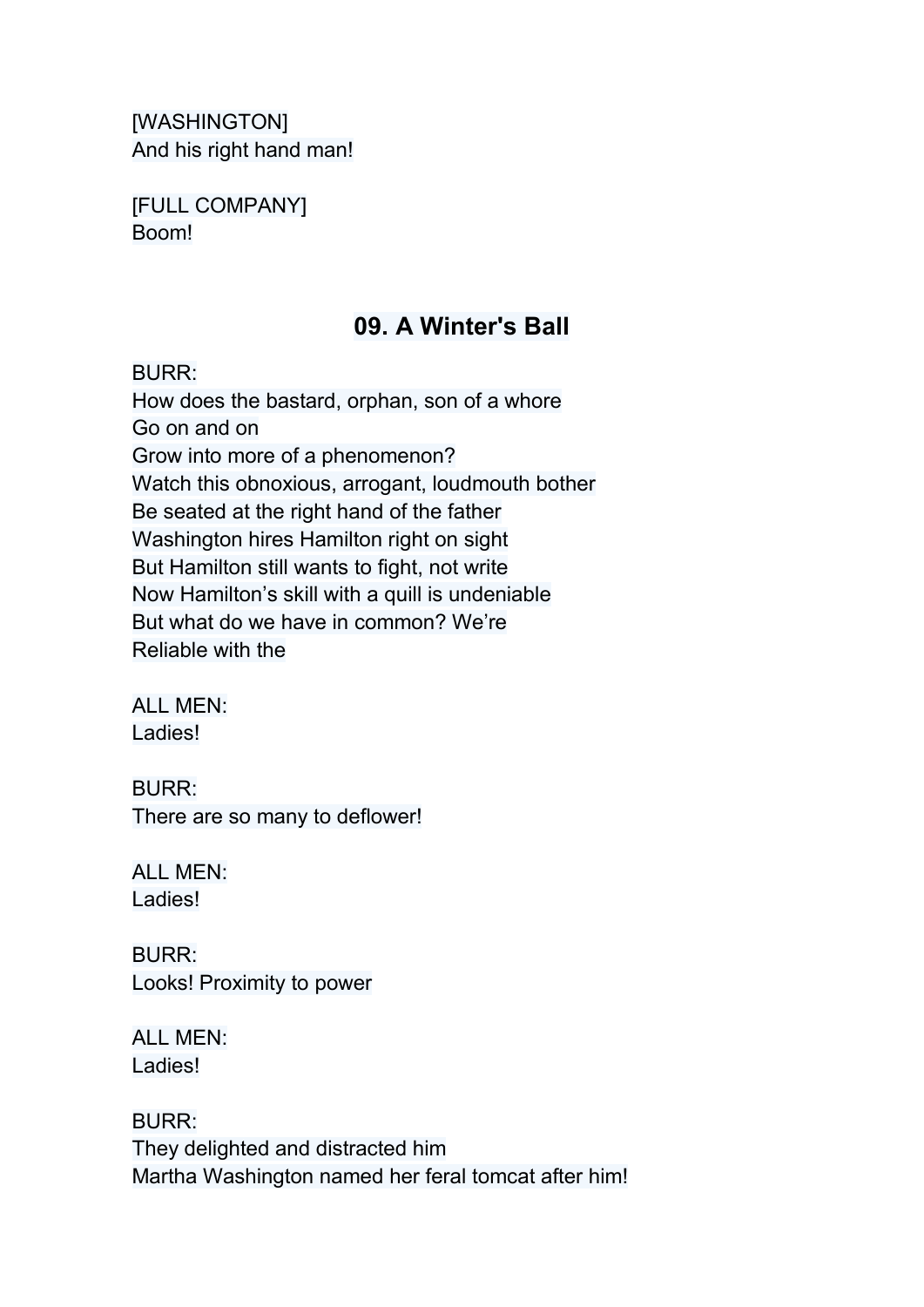HAMILTON: That's true

FULL COMPANY: 1780

BURR: A winter's ball And the Schuyler sisters are the envy of all Yo, if you can marry a sister, you're rich, son

HAMILTON: Is it a question of if, Burr, or which one?

## **10. Helpless**

[HAMILTON/BURR/LAURENS] Hey Hey Hey hey

[HAMILTON/BURR/LAURENS/ALL WOMEN (EXCEPT ELIZA)] Hey hey hey hey

[ELIZA] [ALL WOMEN] Ohh, I do I do I do I Hey hey hey hey Dooo! Hey! Ney hey hey hey hey hey! Ohh, I do I do I do I Hey hey hey hey Dooo! Boy you got me Hey hey hey

[ELIZA AND WOMEN] Helpless! Look into your eyes, and the sky's the limit I'm helpless! Down for the count, and I'm drownin' in 'em

#### **[ELIZA]**

I have never been the type to try and grab the spotlight We were at a revel with some rebels on a hot night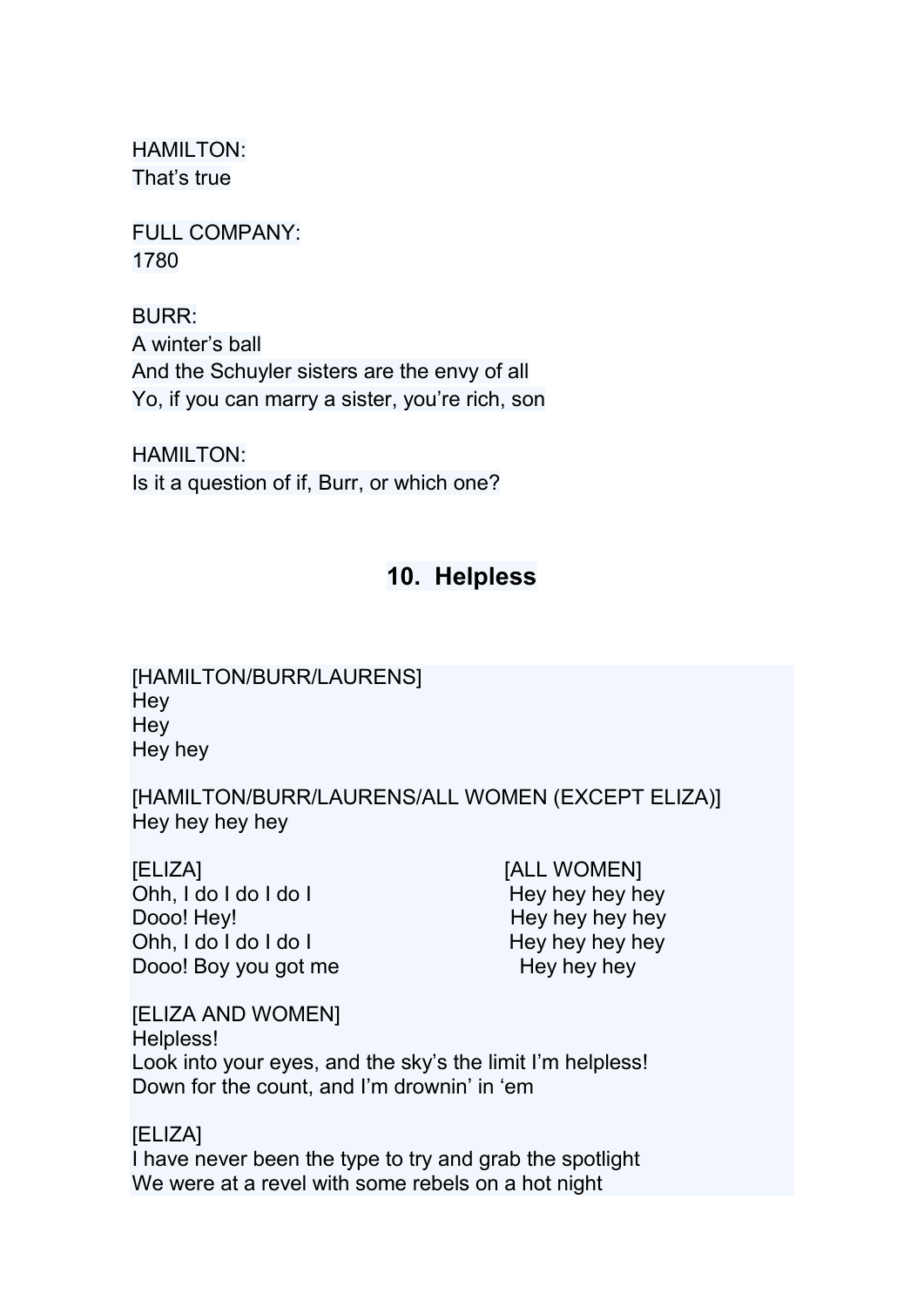Laughin' at my sister as she's dazzling the room Then you walked in and my heart went "Boom!" Tryin' to catch your eye from the side of the ballroom Everybody's dancin' and the band's top volume

[ELIZA AND WOMEN] Grind to the rhythm as we wine and dine

[ELIZA] Grab my sister, and Whisper, "Yo, this One's mine." [ALL WOMEN]

My sister made her way across the room to you can be controlled by the control of the control of the control of the control of the control of the control of the control of the control of the control of the control of the control of the control of the c And I got nervous, thinking "What's she gonna do?" Oooh She grabbed you by the arm, I'm thinkin' "I'm through" Oooh Then you look back at me and suddenly I'm Helpless! Helpless!

Oh, look at those eyes Look into your eyes

Oh! I'm Yeah, I'm **Helpless!** 

'em

.

helpless!

I know I'm down for the count Down for the count And I'm drownin' in 'em. And I'm drownin' in 'em.

[HAMILTON] Where are you taking me?

[ANGELICA] I'm about to change your life . Oooh

. And the sky's the limit Helpless, I know Down for the count . And I'm drownin' in

I'm helpless!

I'm so into you and the same set of the Look into your eyes I am so into you all all the sky's the limit I'm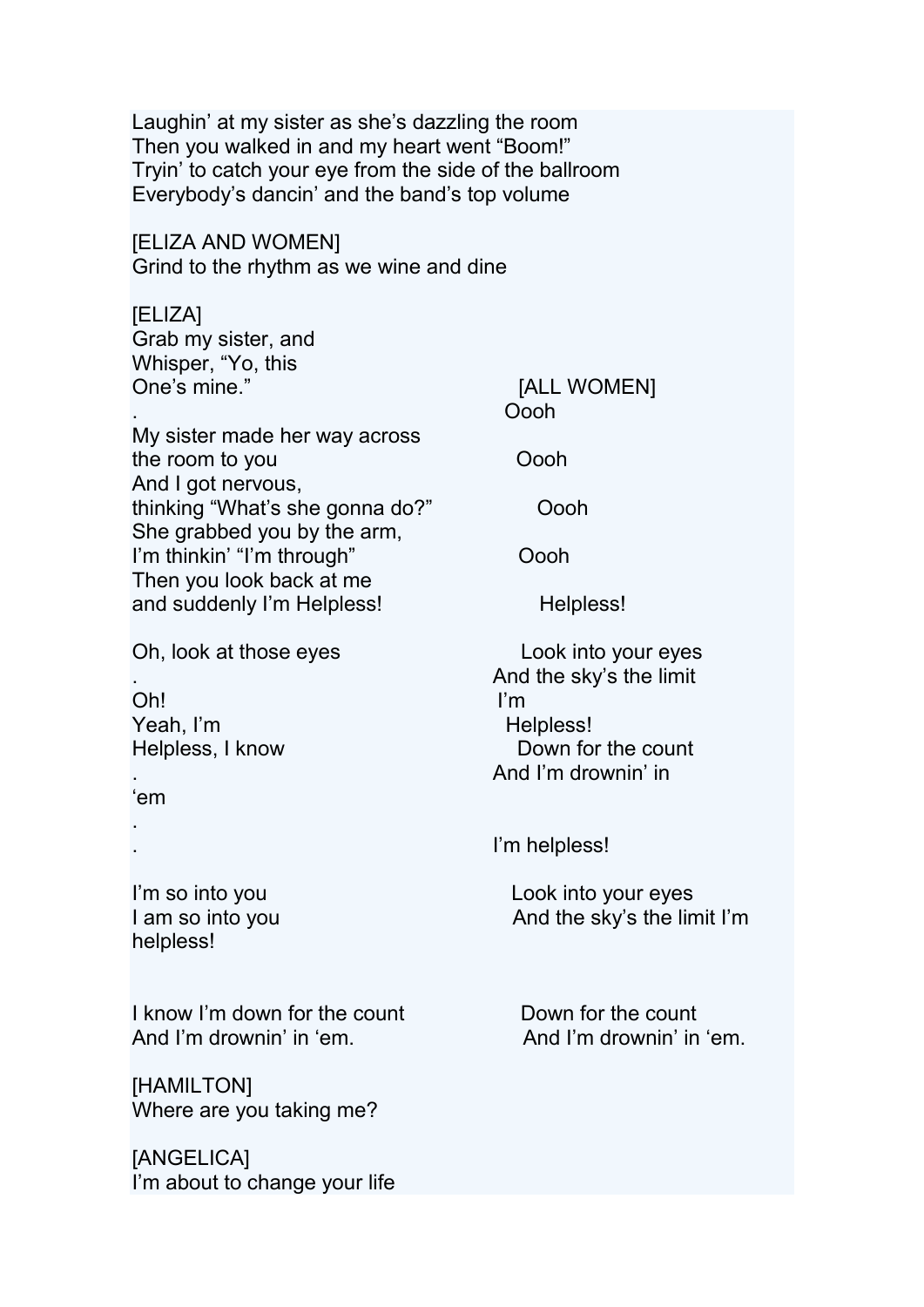[HAMILTON] Then by all means, lead the way

[ELIZA] Elizabeth Schuyler. It's a pleasure to meet you

[HAMILTON] Schuyler?

[ANGELICA] My sister

**IELIZAI** Thank you for all your service

[HAMILTON] If it takes fighting a war for us to meet, it will have been worth it

[ANGELICA] I'll leave you to it

[ELIZA AND WOMEN] One week later

[ELIZA] I'm writin' a letter nightly Now my life gets better, every letter that you write me Laughin' at my sister, cuz she wants to form a harem

**IANGELICAI** I'm just sayin', if you really loved me, you would share him

[ELIZA] Ha! Two weeks later **EXACL TWO WE ALL WOMEN** In the living room stressin' Stressin' My father's stone-faced While you're asking for his blessin' Blessin' I'm dying inside, as You wine And dine And I'm tryin' not to cry 'cause there's nothing that your mind can't do **Coooh**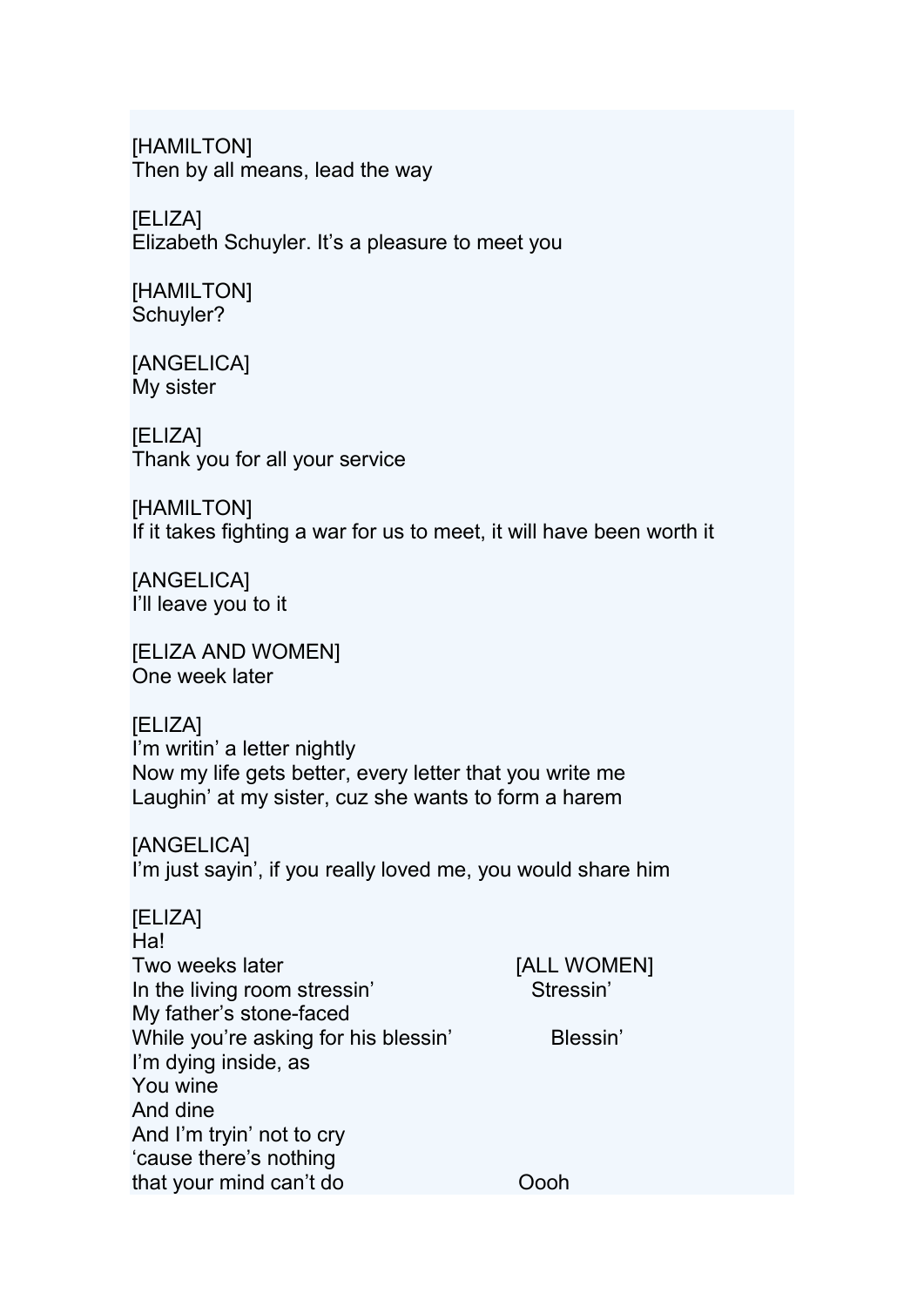My father makes his way across the room To you I panic for a second, thinking "we're through" Oooh But then he shakes your hand and says "Be true" Oooh And you turn back to me, smiling, and I'm Helpless! Helpless!

That boy is mine

Helpless! Helpless! Helpless! Down for the count Down for the count

. Look into your eyes . And the sky's the . Limit I'm Helpless! Helpless! Hoo! Down for the count . And I'm drownin' in . 'em I'm . Helpless!

That boy is mine! Look into your eyes . And the sky's the . Limit I'm And I'm drownin' in em And I'm drownin' in em

#### . [HAMILTON]

Eliza, I don't have a dollar to my name An acre of land, a troop to command, a dollop of fame All I have's my honor, a tolerance for pain A couple of college credits and my top-notch brain Insane, your family brings out a different side of me Peggy confides in me, Angelica tried to take a bite of me No stress, my love for you is never in doubt We'll get a little place in Harlem and we'll figure it out I've been livin' without a family since I was a child My father left, my mother died, I grew up buckwild But I'll never forget my mother's face, that was real And long as I'm alive, Eliza, swear to God You'll never feel so…

| $\blacksquare$<br>[HAMILTON] | [ELIZA]<br>I do I do I do I do! | [ALL WOMEN]<br>Helpless! |
|------------------------------|---------------------------------|--------------------------|
| Eliza                        |                                 | Helpless!                |
|                              | I do I do I do I do!            |                          |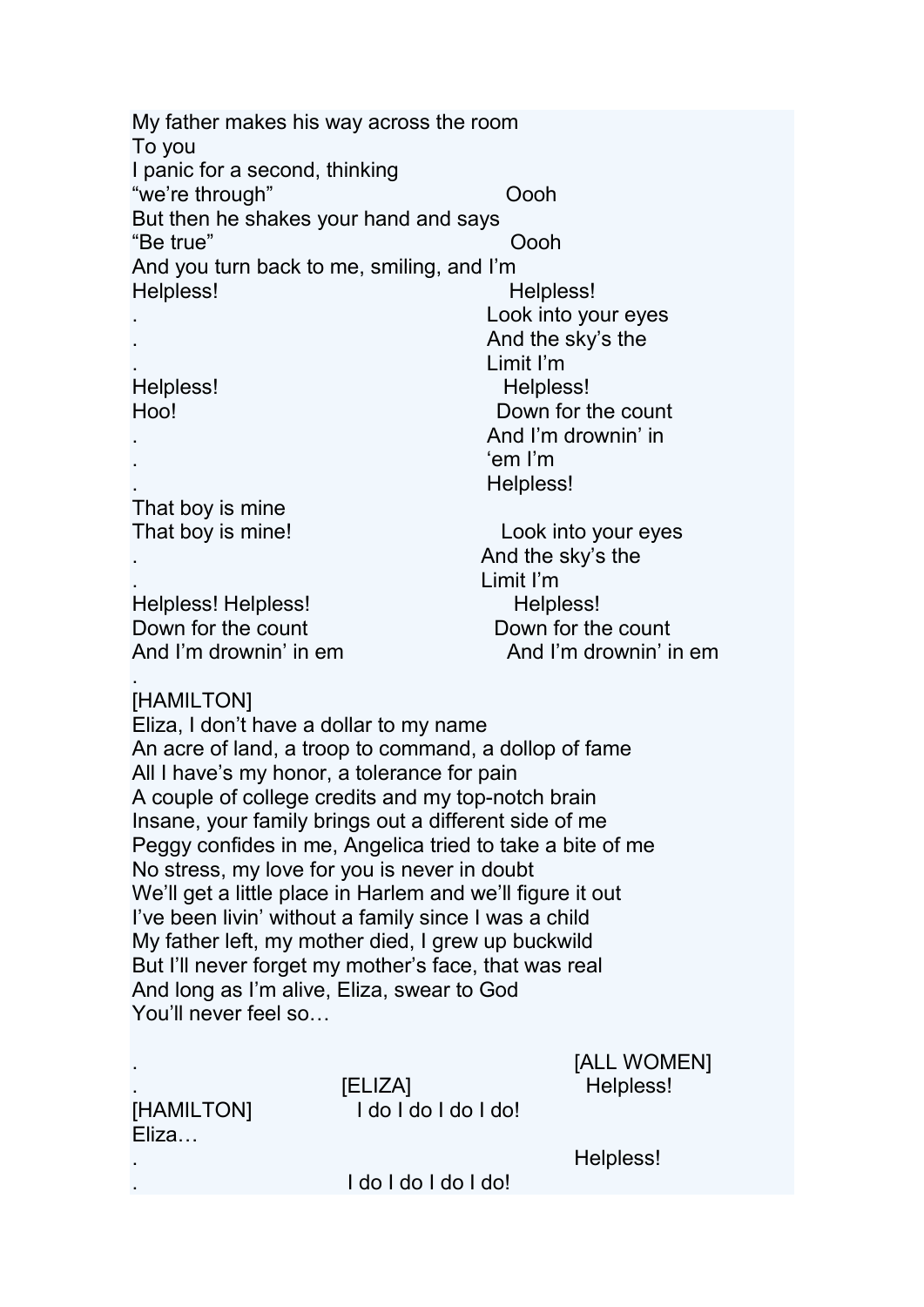I've never felt so— . Helpless! . Hey, yeah, yeah! . Down for the count I'm down for the count And I'm drownin' in 'em  $\mathsf{I}'\mathsf{m}$ — My life is gon' be fine cuz and the current of the current of the Helpless! Eliza's in it. . I look into your eyes, . and the sky's the limit . I'm . Helpless! . Down for the count ...drownin' in 'em. And I'm drownin' in 'em. (Wedding march plays)

[ALL WOMEN] In New York, you can be a new man… In New York, you can be a new man… In New York, you can be a new man…

[ELIZA] **Helpless** 

# **11. Satisfied**

LAURENS: Alright, alright. That's what I'm talkin' about! Now everyone give it up for the maid of honor, Angelica Schuyler! ANGELICA: A toast to the groom! ALL MEN: . To the groom! . To the groom! ALL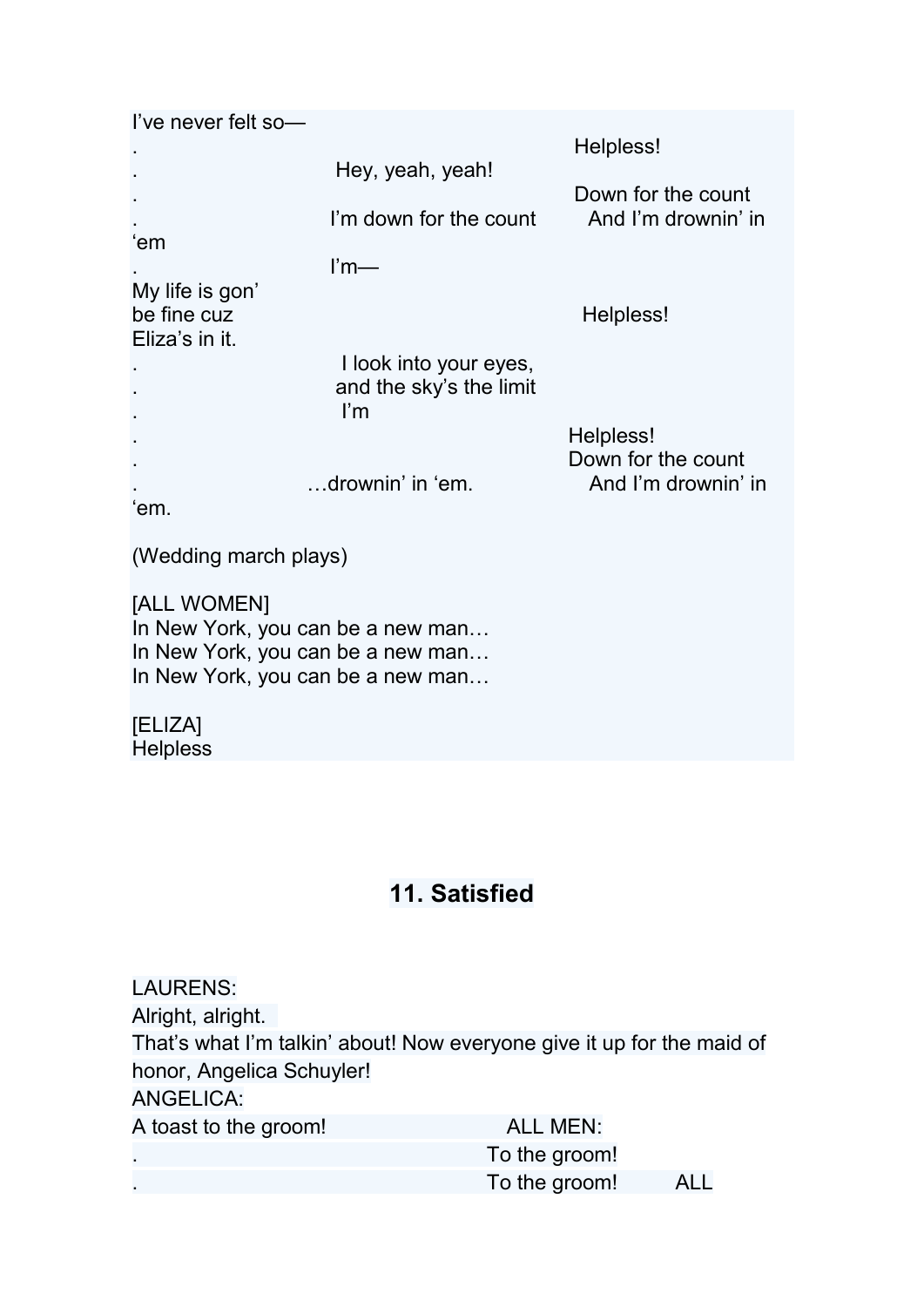WOMEN:

|                                                                                   | To the groom!           | To the           |
|-----------------------------------------------------------------------------------|-------------------------|------------------|
| groom!                                                                            |                         |                  |
| To the bride!                                                                     |                         |                  |
|                                                                                   |                         | To the bride!    |
|                                                                                   | To the bride!           |                  |
|                                                                                   | To the bride!           |                  |
|                                                                                   |                         | To the bride!    |
| From your sister,                                                                 |                         |                  |
|                                                                                   | Angelica!               |                  |
|                                                                                   | Angelica!               | <b>ELIZA AND</b> |
| <b>WOMEN:</b>                                                                     |                         |                  |
|                                                                                   | Angelica!               | Angelica!        |
| Who is always                                                                     |                         |                  |
| by your side.                                                                     |                         |                  |
|                                                                                   | By your side!           | By your          |
| side!                                                                             | To the union!           | To the           |
| To your union,<br>union!                                                          |                         |                  |
|                                                                                   | To the revolution!      | To the           |
| revolution!                                                                       |                         |                  |
| and the hope that you provide.                                                    |                         |                  |
|                                                                                   | You provide!            | You              |
| provide!                                                                          |                         |                  |
|                                                                                   | You provide!            |                  |
| May you always                                                                    |                         |                  |
|                                                                                   | <b>HAMILTON AND MEN</b> |                  |
|                                                                                   | Always-                 | Always-          |
| be satisfied.                                                                     |                         |                  |
|                                                                                   | Rewind-                 | Rewind-          |
| <b>ANGELICA:</b>                                                                  |                         |                  |
| I remember that night, I just might regret that night for the rest of my<br>days. |                         |                  |
| I remember those soldier boys tripping over themselves to win our<br>praise.      |                         |                  |
| I remember that dreamlike candlelight like a dream that you can't quite           |                         |                  |

I remember that dreamlike candlelight like a dream that you can't quite place,

but Alexander, I'll never forget the first time I saw your face.

I have never been the same, Intelligent eyes in a hunger-pang frame,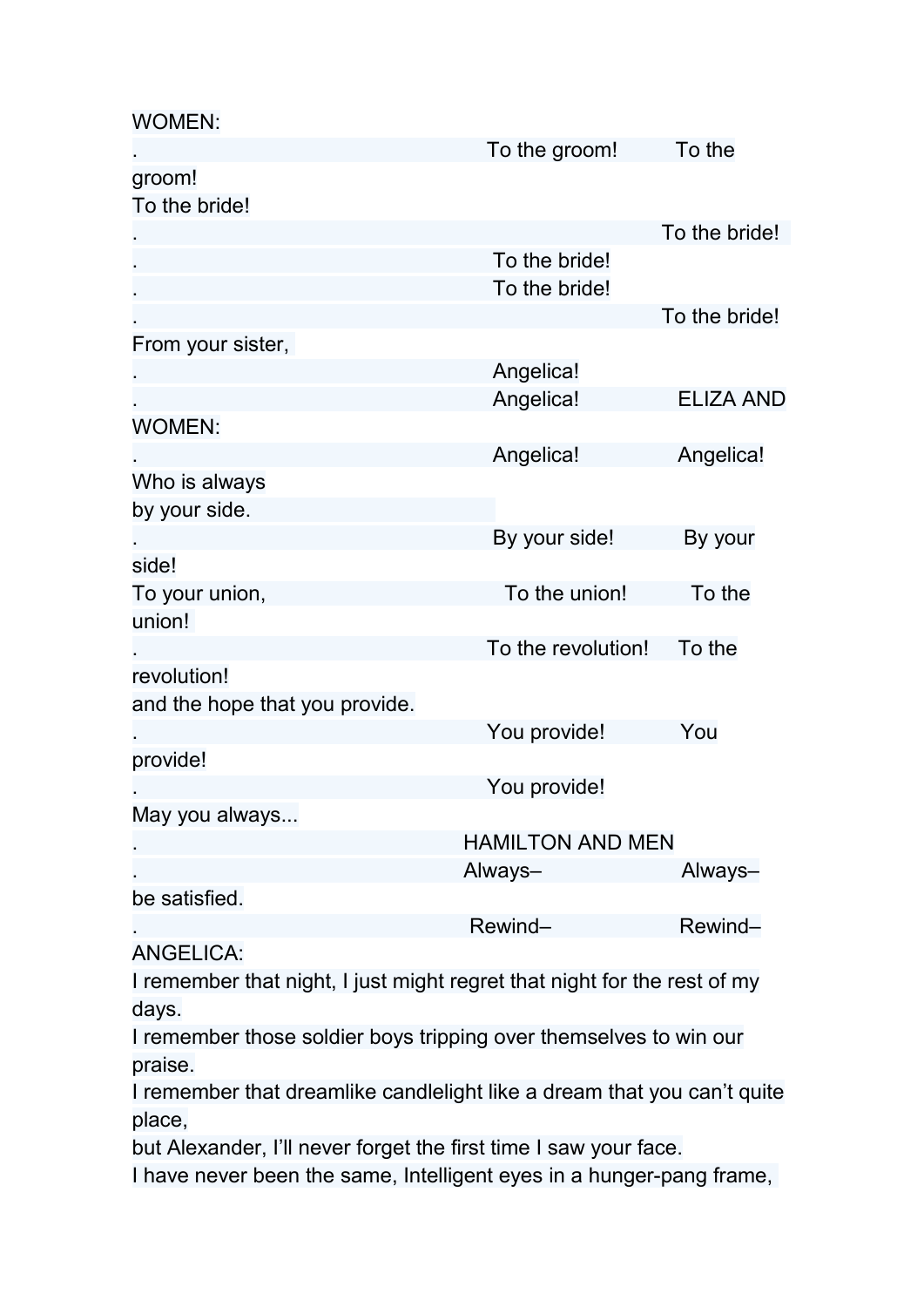And when you said "Hi," I forgot my dang name, set my heart aflame, ev'ry part aflame, FULL COMPANY: This is not a game… HAMILTON<sup>.</sup> You strike me as a woman who has never been satisfied. ANGELICA: I'm sure I don't know what you mean. You forget yourself. HAMILTON: You're like me. I'm never satisfied. ANGELICA: Is that right? HAMILTON: I have never been satisfied. ANGELICA: My name is Angelica Schuyler. HAMILTON<sup>.</sup> Alexander Hamilton. ANGELICA: Where's your fam'ly from? HAMILTON: Unimportant. There's a million things I haven't done but just you wait, just you wait… ANGELICA: So so so— so this is what it feels like to match wits with someone at your level! What the hell is the catch? It's the feeling of freedom, of seein' the light, it's Ben Franklin with a key and a kite! You see it, right? The conversation lasted two minutes, maybe three minutes, ev'rything we said in total agreement, it's a dream and it's a bit of a dance, a bit of a posture, it's a bit of a stance. He's a bit of a flirt, but I'm 'a give it a chance. I asked about his fam'ly, did you see his answer? His hands started fidgeting, he looked askance? He's penniless, he's flying by the seat of his pants. Handsome, boy, does he know it! Peach fuzz, and he can't even grow it!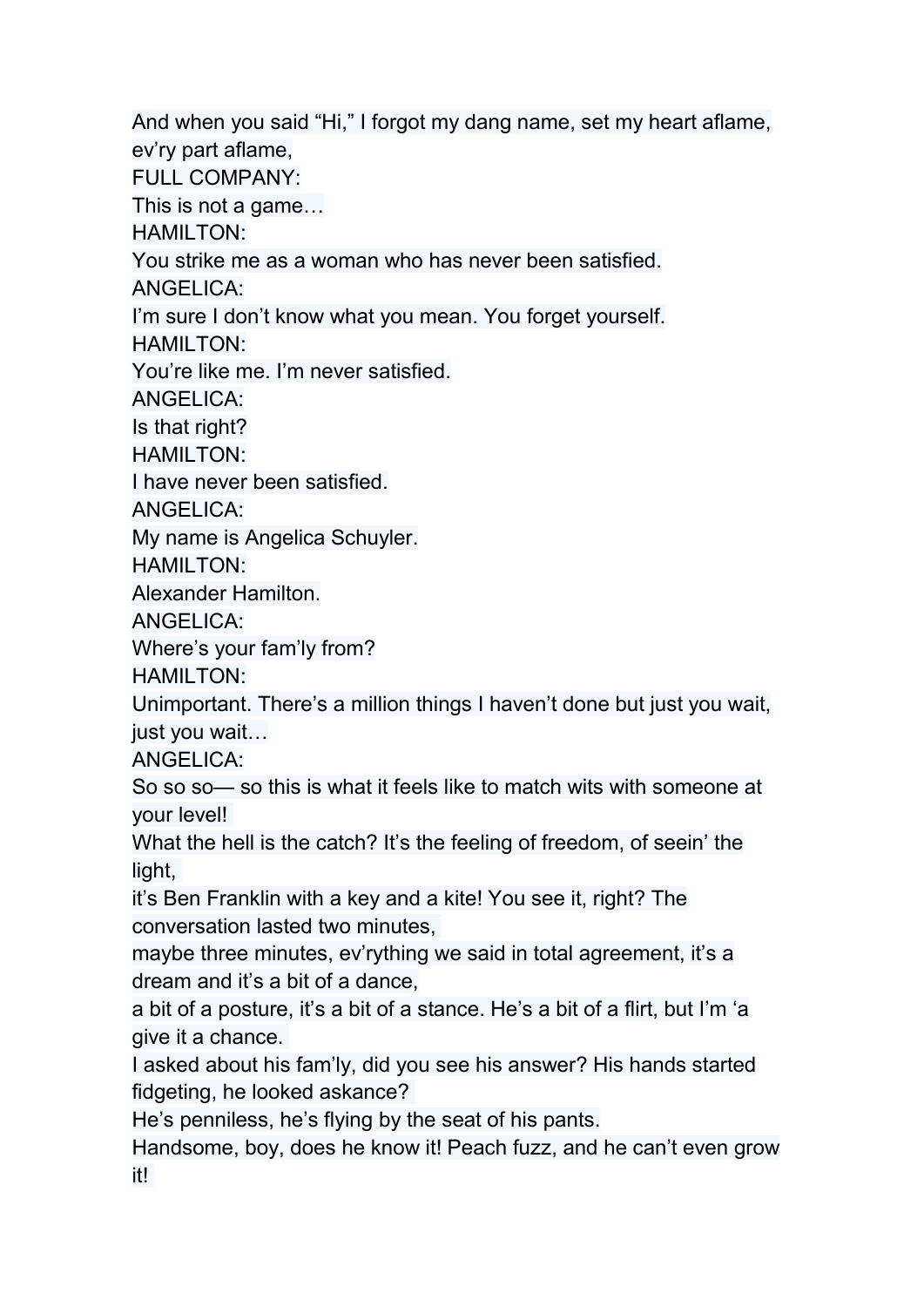I wanna take him far away from this place, then I turn and see my sister's face and she is... ELIZA Helpless… ANGELICA And I know she is... ELIZA Helpless… ANGELICA And her eyes are just… ELIZA Helpless… ANGELICA And I realize ANGELICA AND COMPANY Three fundamental truths at the exact same time… HAMILTON Where are you taking me? ANGELICA I'm about to change your life. HAMILTON Then by all means, lead the way. COMPANY (EXCEPT ANGELICA) Number one! ANGELICA I'm a girl in a world in which my only job is to marry rich. My father has no sons so I'm the one who has to social climb for one, so I'm the oldest and the wittiest and the gossip in New York City is insidious, Alexander is penniless, Ha! That doesn't mean I want him any less. ELIZA Elizabeth Schuyler. It's a pleasure to meet you. HAMILTON Schuyler? ANGELICA My sister. **COMPANY** Number two! ANGELICA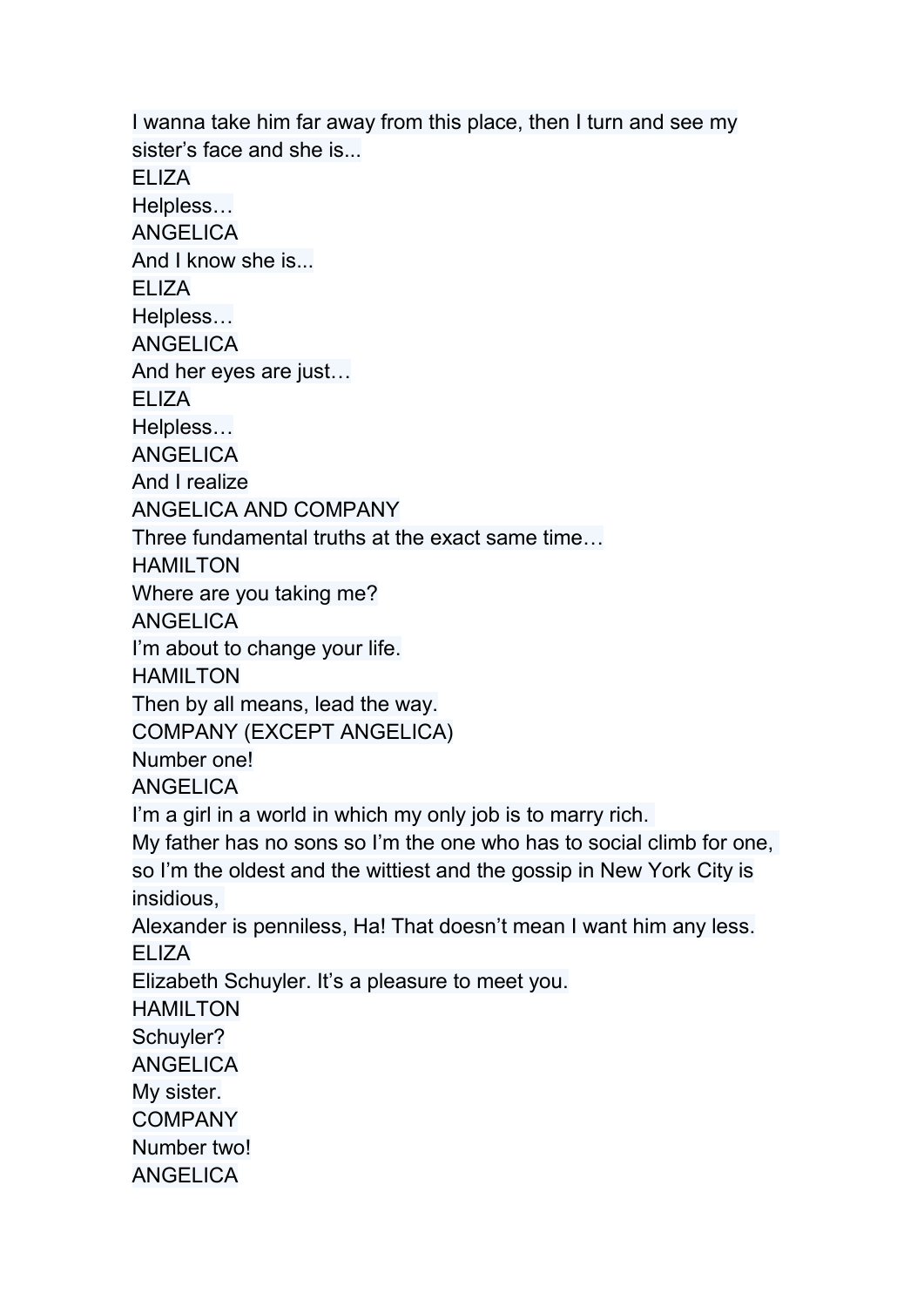He's after me cuz I'm a Schuyler sister. That elevates his status, I'd have to be naïve to set that aside,

maybe that is why I introduce him to Eliza, now that's his bride. Nice going, Angelica, he was right, You will never be satisfied.

ELIZA

Thank you for all your service.

HAMII TON

If it takes fighting a war for us to meet, it will have been worth it.

ANGELICA

I'll leave you to it.

**COMPANY** 

Number three!

ANGELICA

I know my sister like I know my own mind, you will never find anyone as trusting or as kind.

If I tell her that I love him she'd be silently resigned, he'd be mine. She would say, "I'm fine"

ANGELICA AND COMPANY

She'd be lying.

ANGELICA

But when I fantasize at night it's Alexander's eyes,

as I romanticize what might have been if I hadn't sized him up so quickly.

At least my dear Eliza's his wife; at least I keep his eyes in my life… ANGELICA AND ALL MEN (EXCEPT HAMILTON)

To the groom! To the groom! To the groom!

ANGELICA:

To the bride!

ALL WOMEN (EXCEPT ELIZA)

To the bride! To the bride! To the bride!

ANGELICA

From your sister,

ELIZA ANDWOMEN

Angelica! Angelica!

ANGELICA

who is always by your side.

WOMEN:

By your side.

By your side.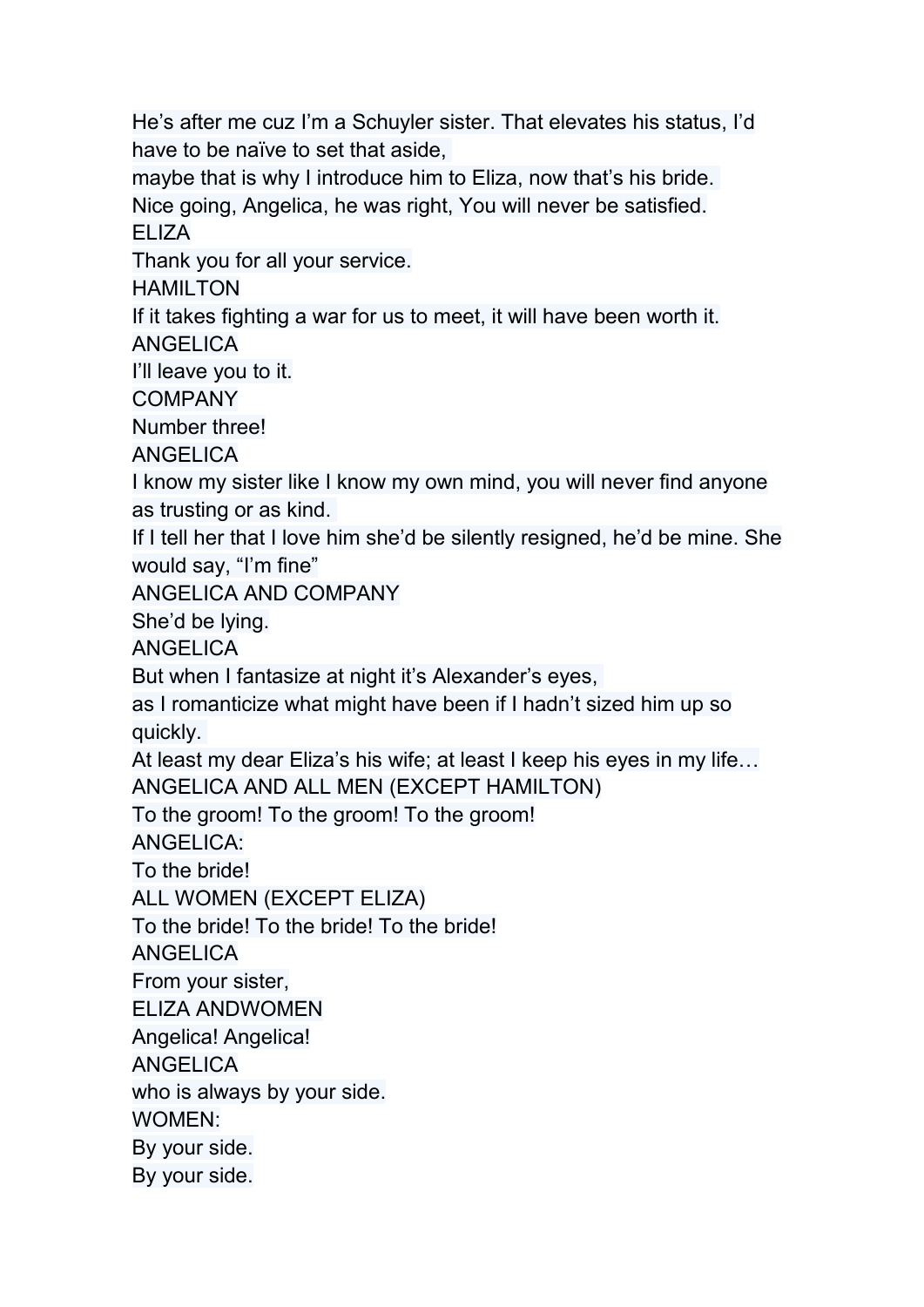ANGELICA To your union,

To the union! To the union! To the revolution! To the revolution! and the hope that you provide. You provide! You provide! You provide! May you always HAMILTON AND MEN Always– Alwaysbe satisfied. Be satisfied, be satisfied. be satisfied, And I know MEN Be satisfied. WOMEN Be satisfied. Be satisfied. Be satisfied. She'll be happy as Be satisfied. Be satisfied. Be satisfied. his bride. And I know Be satisfied. Be satisfied. Be satisfied. Be satisfied. Be satisfied. Be satisfied. ANGELICA He will never be satisfied. I will never be satisfied.

# **12. The Story of Tonight (Reprise)**

LAURENS I may not live to see our glory!

MULLIGAN/LAFAYETTE I may not live to see our glory!

LAURENS But I've seen wonders great and small.

MULLIGAN/LAFAYETTE I've seen wonders great and small.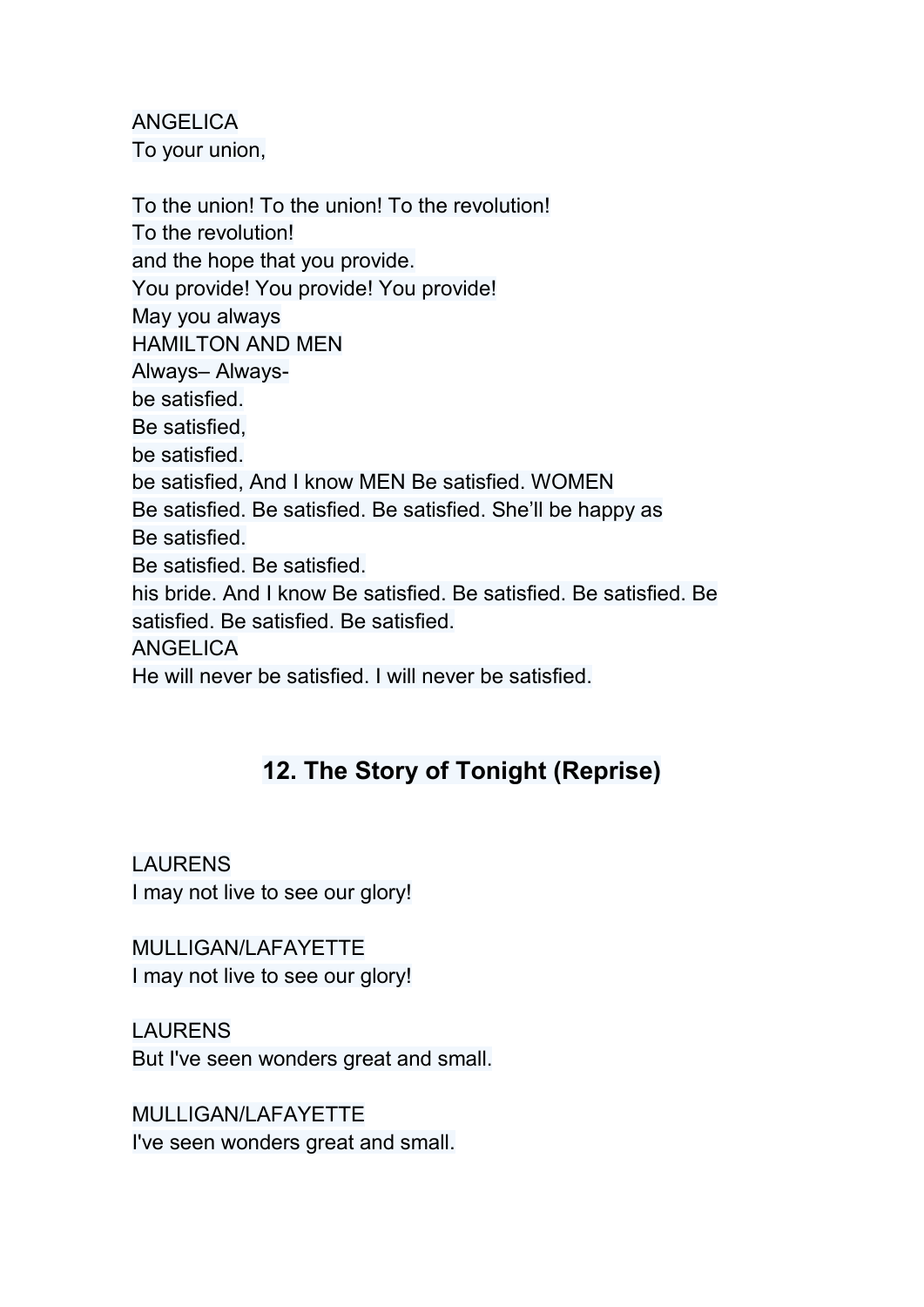LAURENS Cuz if the tomcat can get married,

MULLIGAN/LAFAYETTE If Alexander can get married-

LAURENS There's hope for our ass, after all!

LAFAYETTE Raise a glass to freedom.

LAURENS/MULLIGAN Hey! Something you will never see again!

MULLIGAN No matter what she tells you.

LAFAYETTE Let's have another round tonight!

LAURENS Raise a glass to the four of us!

LAFAYETTE/HAMILTON Hol

MULLIGAN To the newly not poor of us!

LAURENS/LAFAYETTE/HAMILTON Woo!

LAFAYETTE We'll tell the story of tonight.

LAURENS Let's have another round-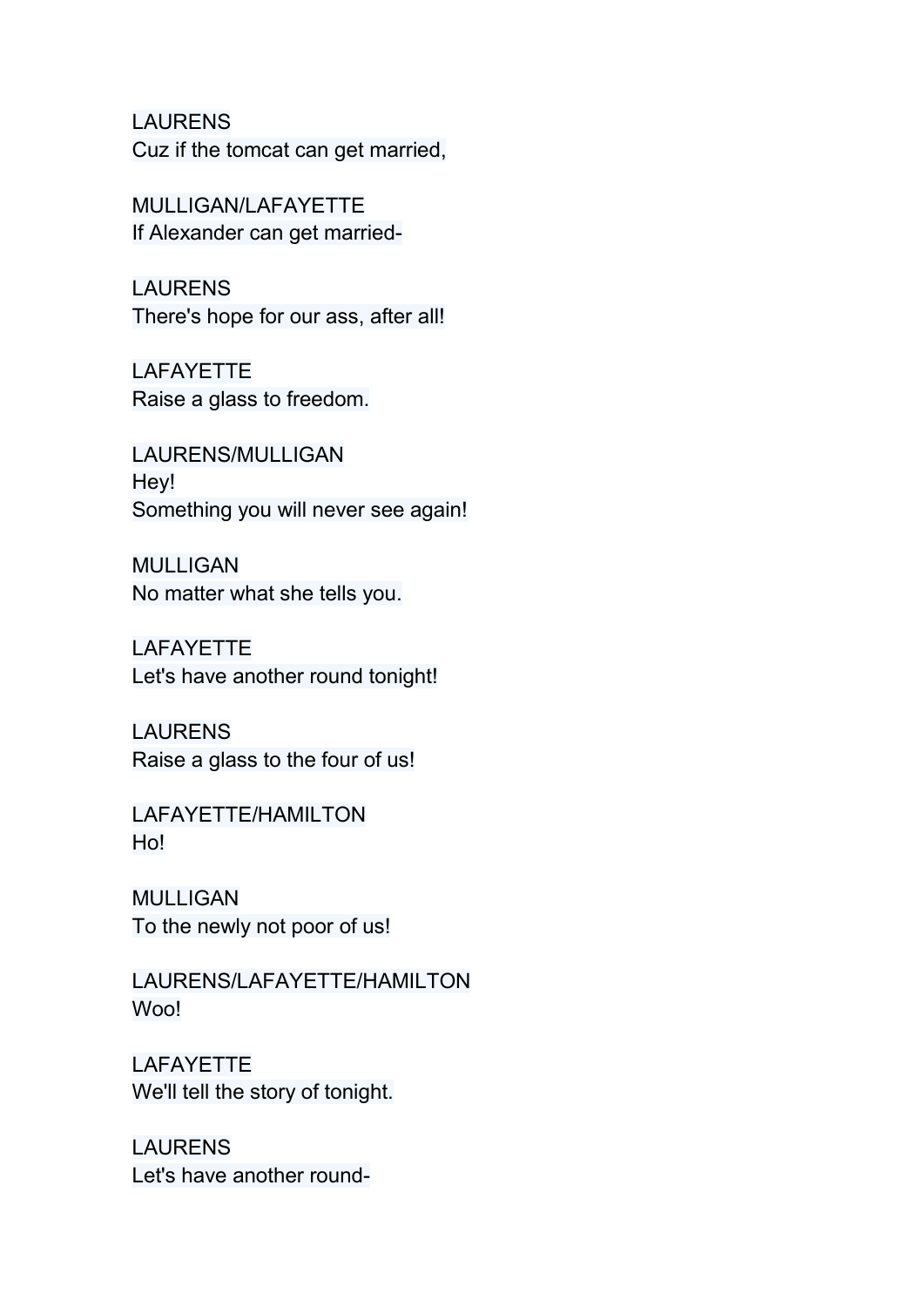HAMILTON Well, if it isn't Aaron Burr.

# BURR

Sir!

HAMILTON I didn't think you would make it.

BURR To be sure.

MULLIGAN/LAFAYETTE Burr!

BURR I came to say congratulations.

MULLIGAN Spit a verse, Burr!

BURR I see the whole gang is here.

LAFAYETTE You are the worst, Burr!

HAMILTON Ignore them. Congrats to you, Lieutenant Colonel. I wish I had your command instead of manning George's journal.

BURR No, you don't.

HAMILTON Yes, I do.

BURR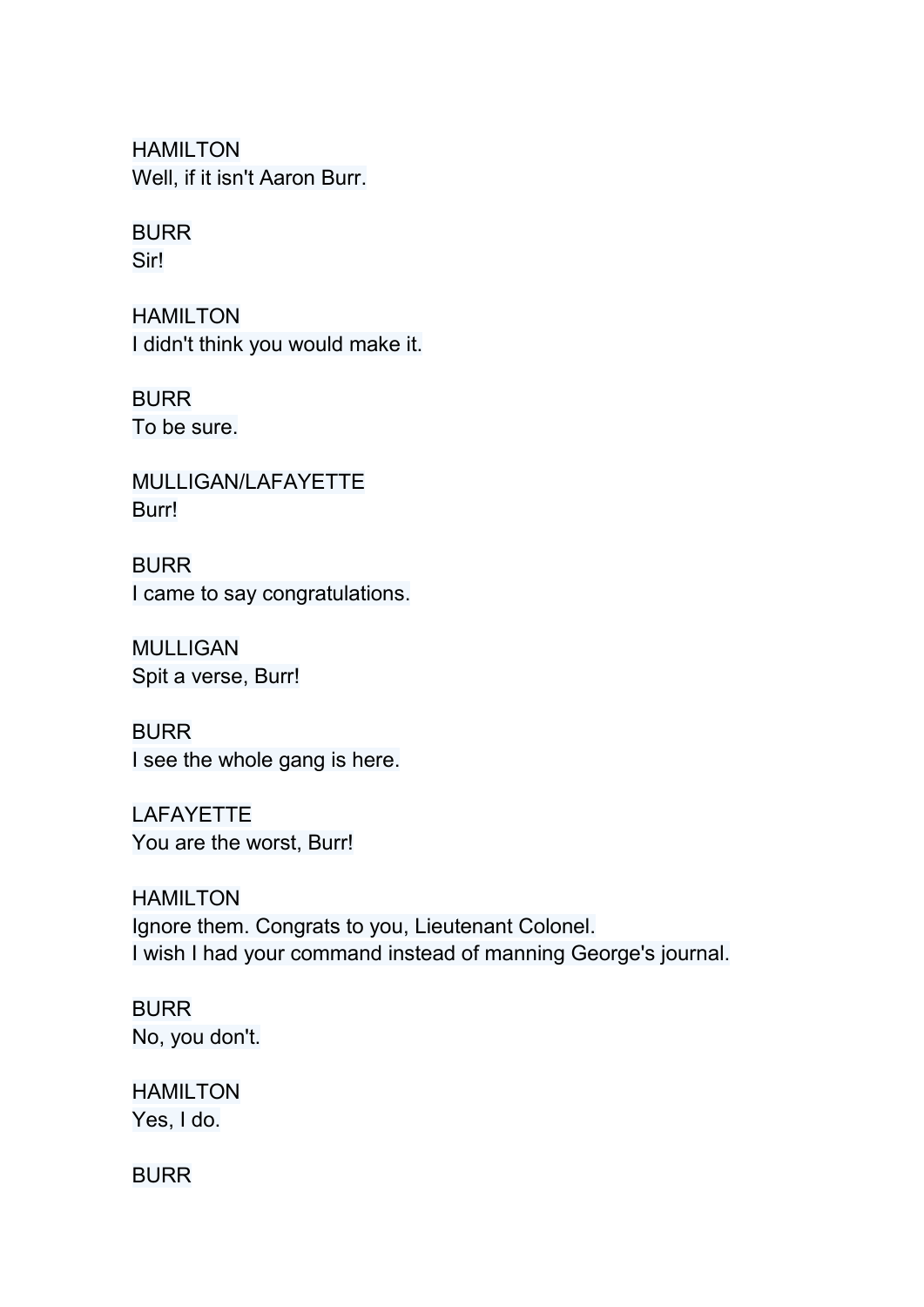Now, be sensible. From what I hear, you've made yourself indispensable.

LAURENS Well, well, I heard You've got a special someone on the side, Burr.

HAMILTON Is that so?

LAURENS What are you tryin' to hide, Burr?

BURR I should go.

HAMILTON No, these guys should go.

LAFAYETTE What?

LAURENS No!

HAMILTON Leave us alone.

MULLIGAN Man...

HAMILTON It's alright, Burr. I wish you'd brought this girl with you tonight, Burr.

BURR You're very kind, but I'm afraid it's unlawful, sir.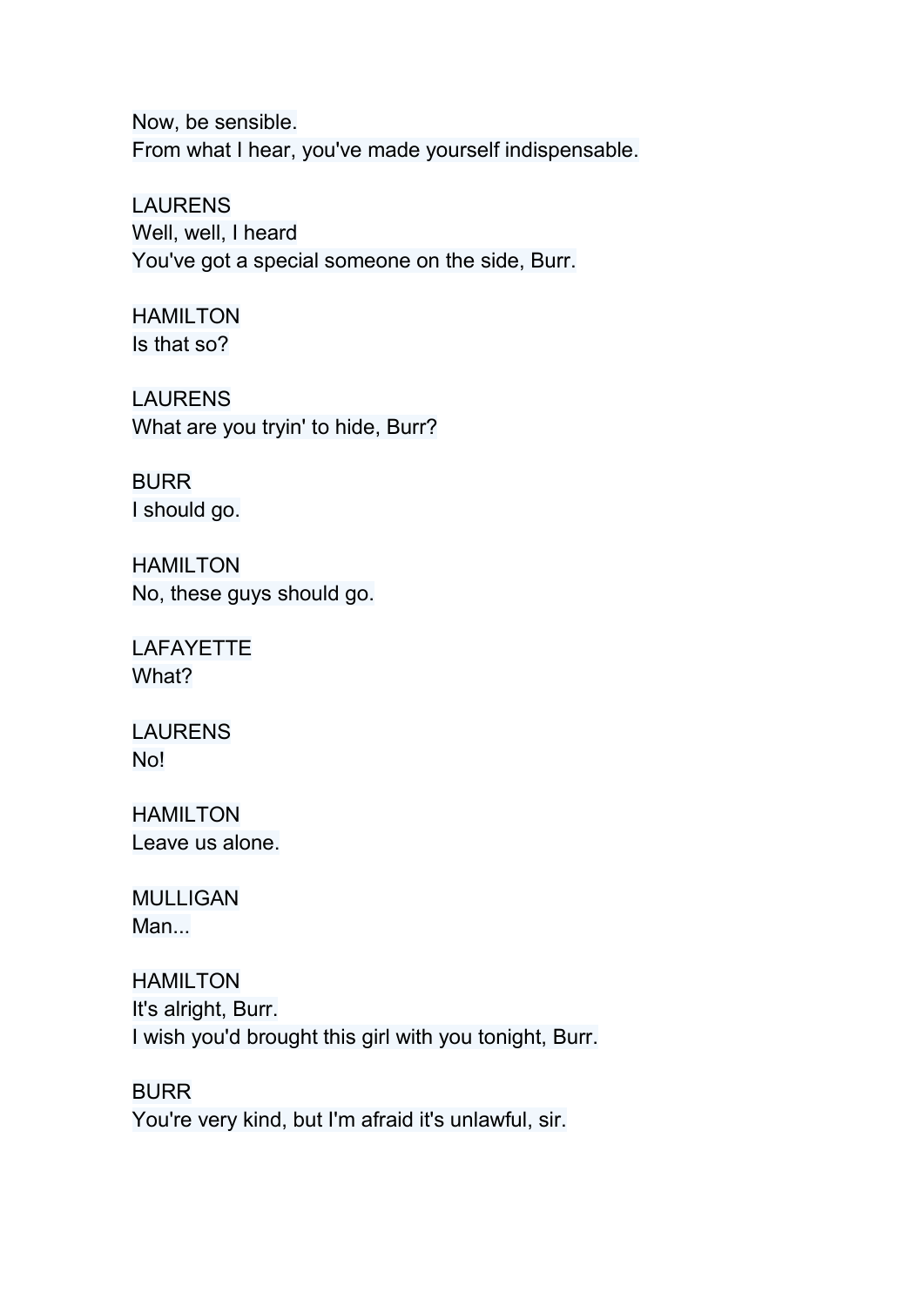HAMILTON What do you mean?

**BURR** She's married.

HAMILTON I see.

BURR She's married to a British officer.

HAMILTON Oh shit...

BURR Congrats again, Alexander. Smile more. I'll see you on the other side of the war.

HAMILTON I will never understand you. If you love this woman, go get here! What are you waiting for?

BURR I'll see you on the other side of the war.

HAMILTON I'll see you on the other side of the war.

## **13. Wait for it**

BURR

Theodosia writes me a letter ev'ry day. I'm keeping her bed warm while her husband is away.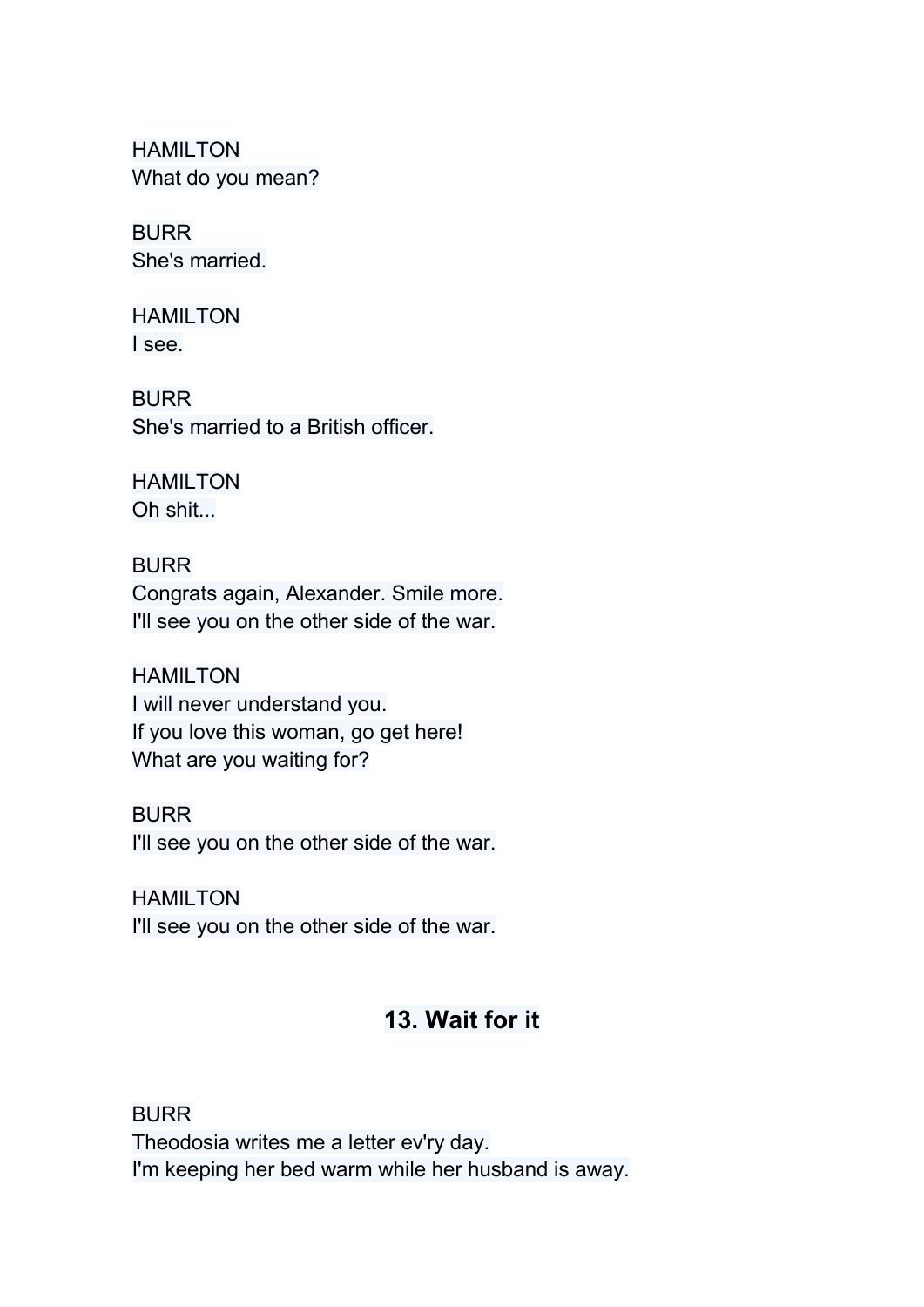He's on the British side of Georgia. He's tryin' to keep the colonies in line. He can keep all of Georgia. Theodosia, she's mine.

Love doesn't discriminate between the sinners and the saints, it takes and it takes and it takes and we keep loving anyway.

We laugh and we cry and we break and we make our mistakes. And if there's a reason I'm by her side when so many have tried then I'm willing to wait for it. I'm willing to wait for it.

My grandfather was a fire of brimstone preacher,

MEN (interjected) Preacher Preacher Preacher

#### BURR

But there are things that the homilies and hymns won't teach ya.

MEN (interjected) Teach ya Teach ya Teach ya

BURR My mother was a genius

WOMEN (interjected) Genius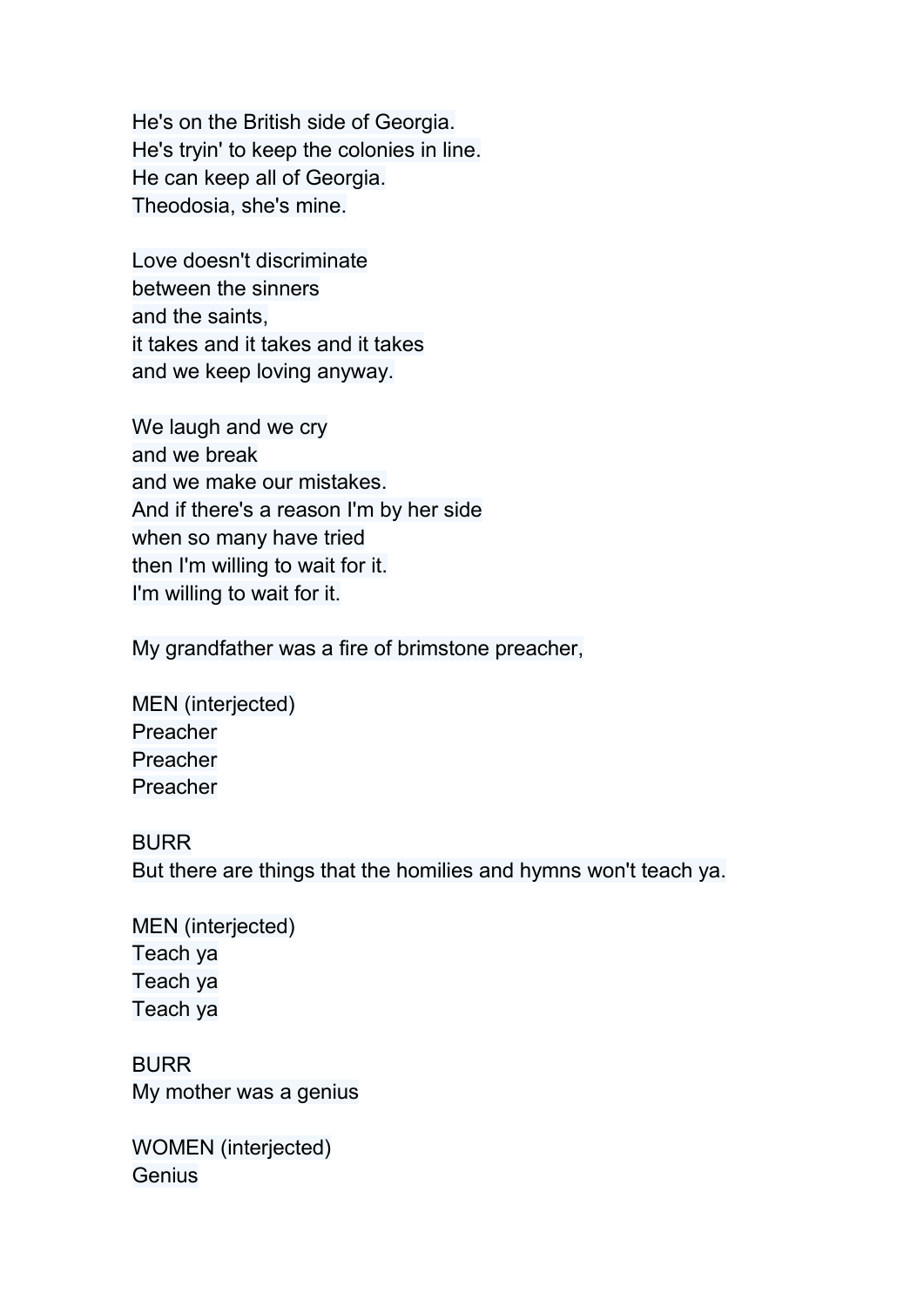#### BURR

My father commanded respect.

MEN (interjected) Respect Respect

#### BURR

When they died they left no instructions. Just a legacy to protect.

BURR/ENSEMBLE Death doesn't discriminate Between the sinners and the saints, it takes and it takes and it takes and we keep living anyway. We rise and we fall and we break and we make our mistakes. And if there's a reason I'm still alive when everyone who loves me has died I'm willing to wait for it. I'm willing to wait for it. Wait for it.

#### ENSEMBLE

Wait for it Wait for it Wait for it

#### **BURR**

I am the one thing in life I can control

### ENSEMBLE

Wait for it Wait for it Wait for it Wait for it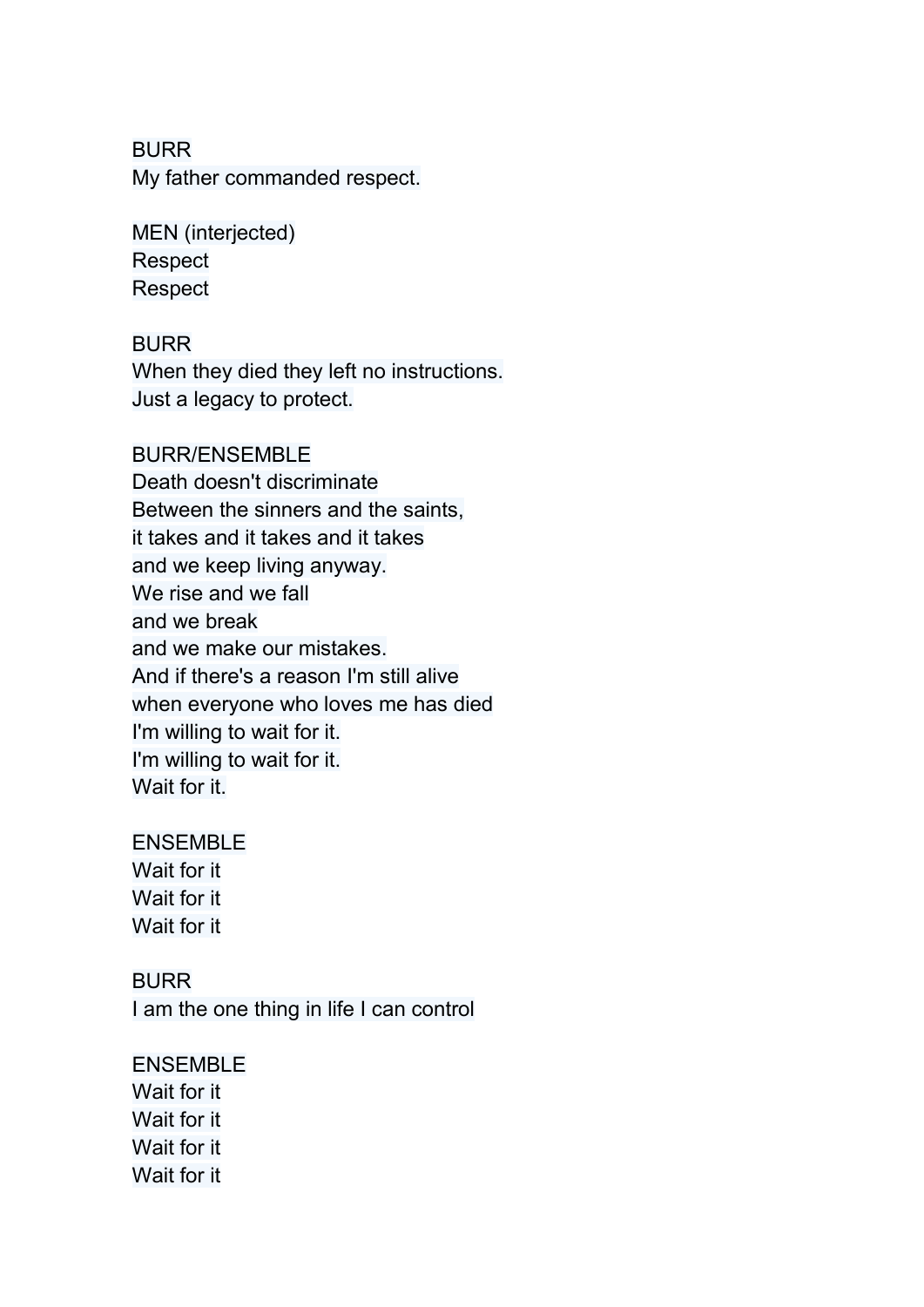#### BURR

I am inimitable I am an original

#### ENSEMBLE

Wait for it Wait for it Wait for it Wait for it

#### BURR

I'm not falling behind or running late

### ENSEMBLE

Wait for it Wait for it Wait for it Wait for it

### BURR I'm not standing still, I am lying in wait

#### ENSEMBLE

**Wait** 

**Wait Wait** 

BURR Hamilton faces an endless uphill climb

### ENSEMBLE Climb Climb Climb

BURR He has something to prove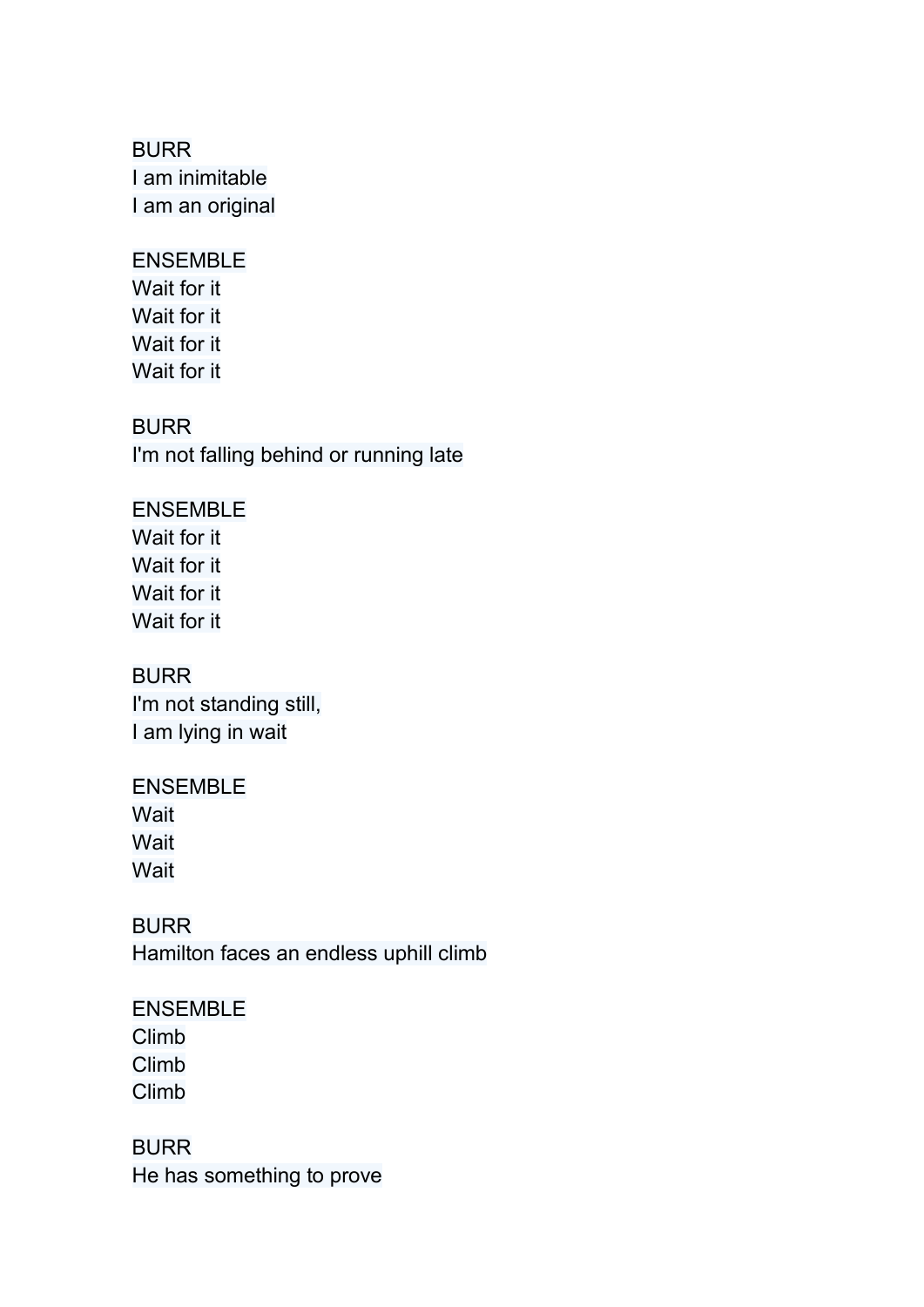#### He has nothing to lose

#### ENSEMBLE

Lose

Lose

Lose Lose

#### BURR

Hamilton's pace is relentless he wastes no time

### ENSEMBLE

Time Time Time

#### BURR

What's it like in his shoes? Hamilton doesn't hesitate. He exhibits no restraint. He takes and he takes and he takes and he keeps winning anyway. He changes the game. He plays and he raises the stakes. And if there's a reason he seems to thrive when so few survive, the Goddamnit-

I'm willing to wait for it.

I'm willing to wait for it... Life doesn't discriminate between the sinners and the saints it takes and it takes and it takes We rise.

We fall And if there's a reason I'm still alive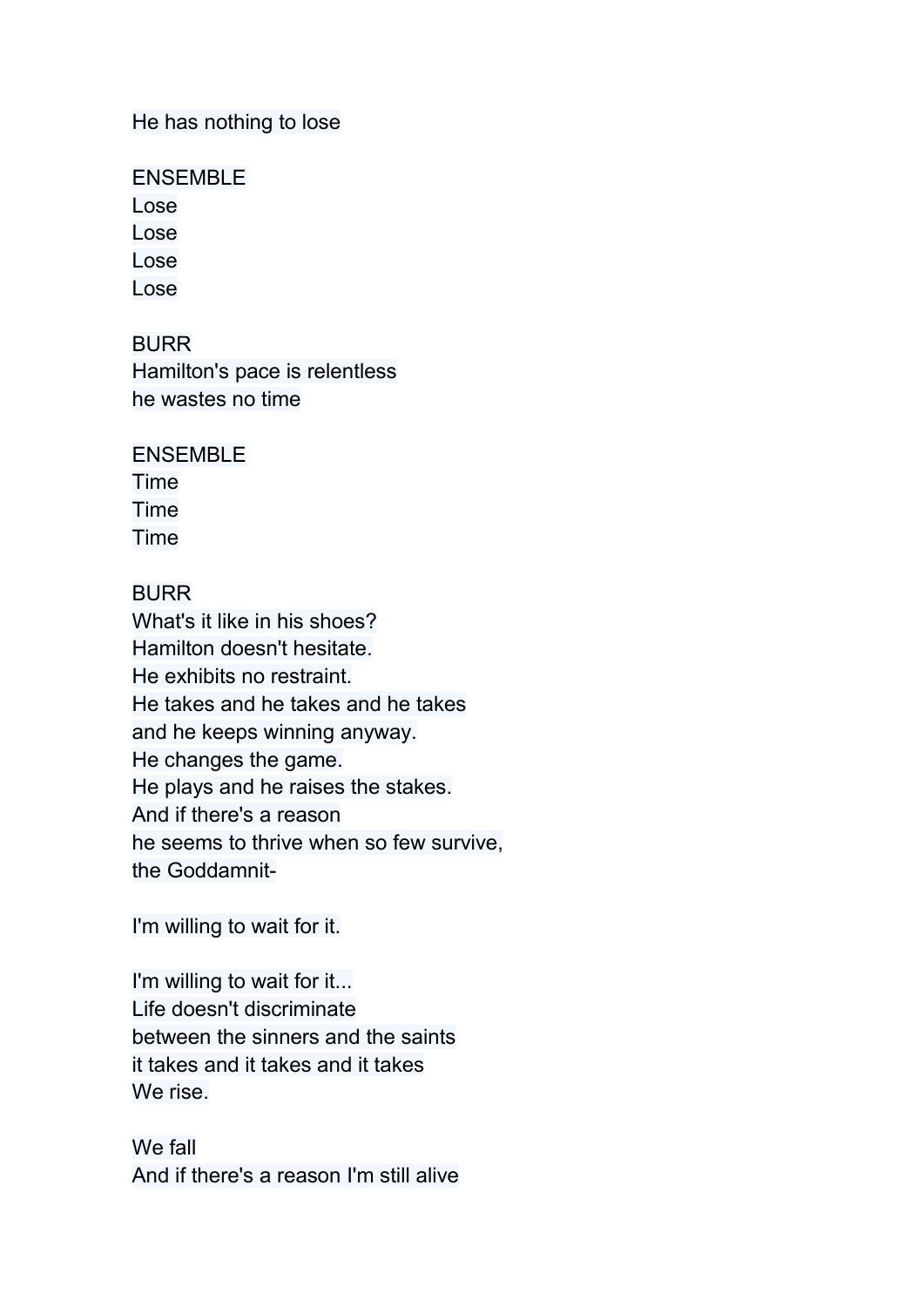When so many others have died, then I'm willin' to-

COMPANY (at the same time) I'm willing to wait for it. Wait for it Wait for... I'm willing to-

Life doesn't discriminate between the sinners and the saints it takes and it takes and it takes and we keep living anyway, we rise and we fall and we break and we make our mistakes and if there's a reason I'm still alive when so many have died, then I'm willing' to-

BURR Wait for it...

WOMEN Wait for it...

MEN Wait for it...

BURR Wait for it...

**WOMEN** Wait for it...

**MFN** Wait for it...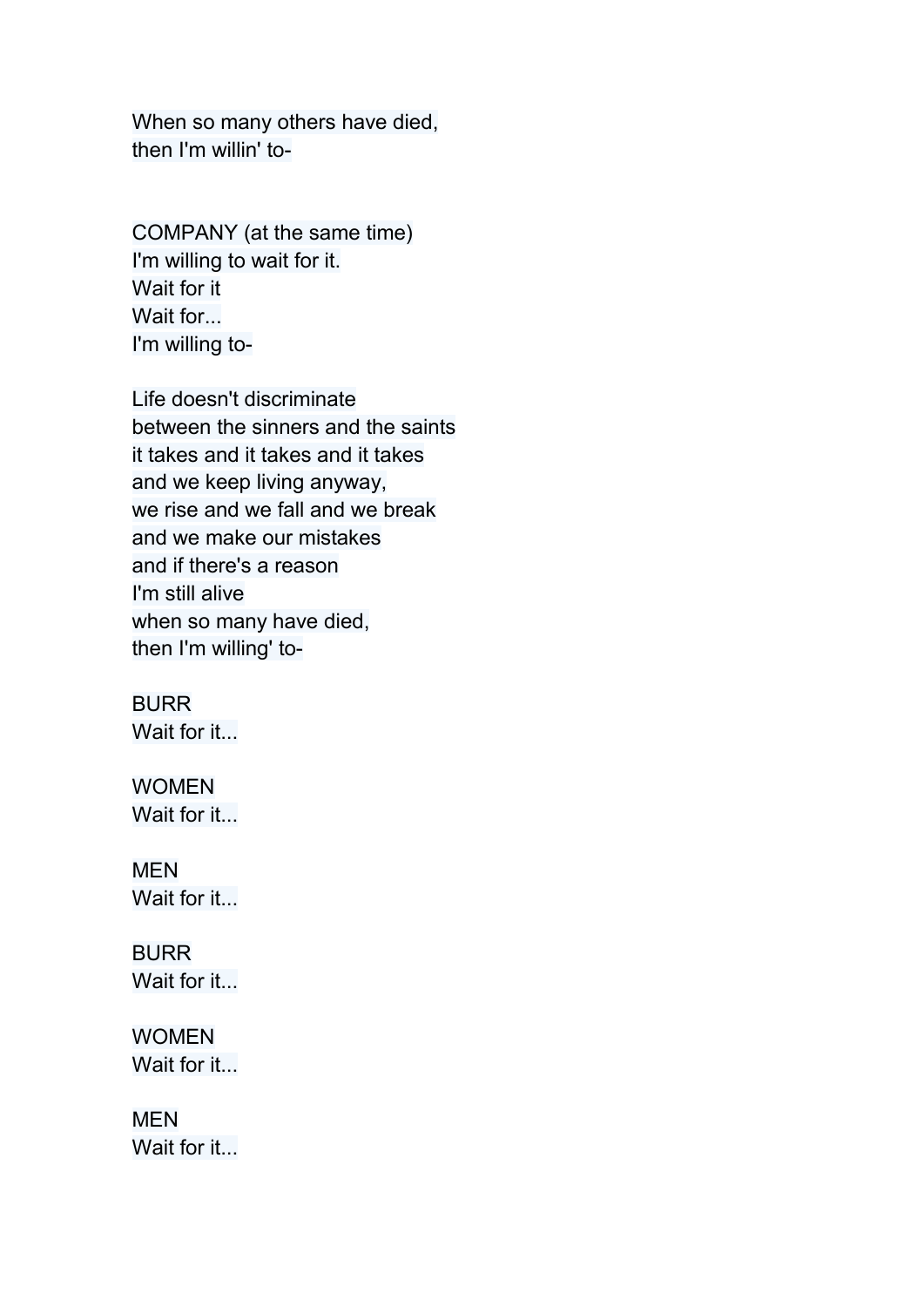WOMEN Wait for it...

MEN Wait for it...

WOMEN Wait for it...

**MFN** Wait for it...

**WOMEN** Wait for it...

**MFN** Wait

## **14. Stay Alive**

ELIZA: Stay alive…

ELIZA/ANGELICA/ENSEMBLE WOMEN: Stay alive…

HAMILTON:

I have never seen the General so despondent I have taken over writing all his correspondence Congress writes, "George, attack the British forces." I shoot back, we have resorted to eating our horses Local merchants deny us equipment, assistance They only take British money, so sing a song of sixpence

WASHINGTON: The cavalry's not coming

HAMII TON<sup>.</sup> Sir!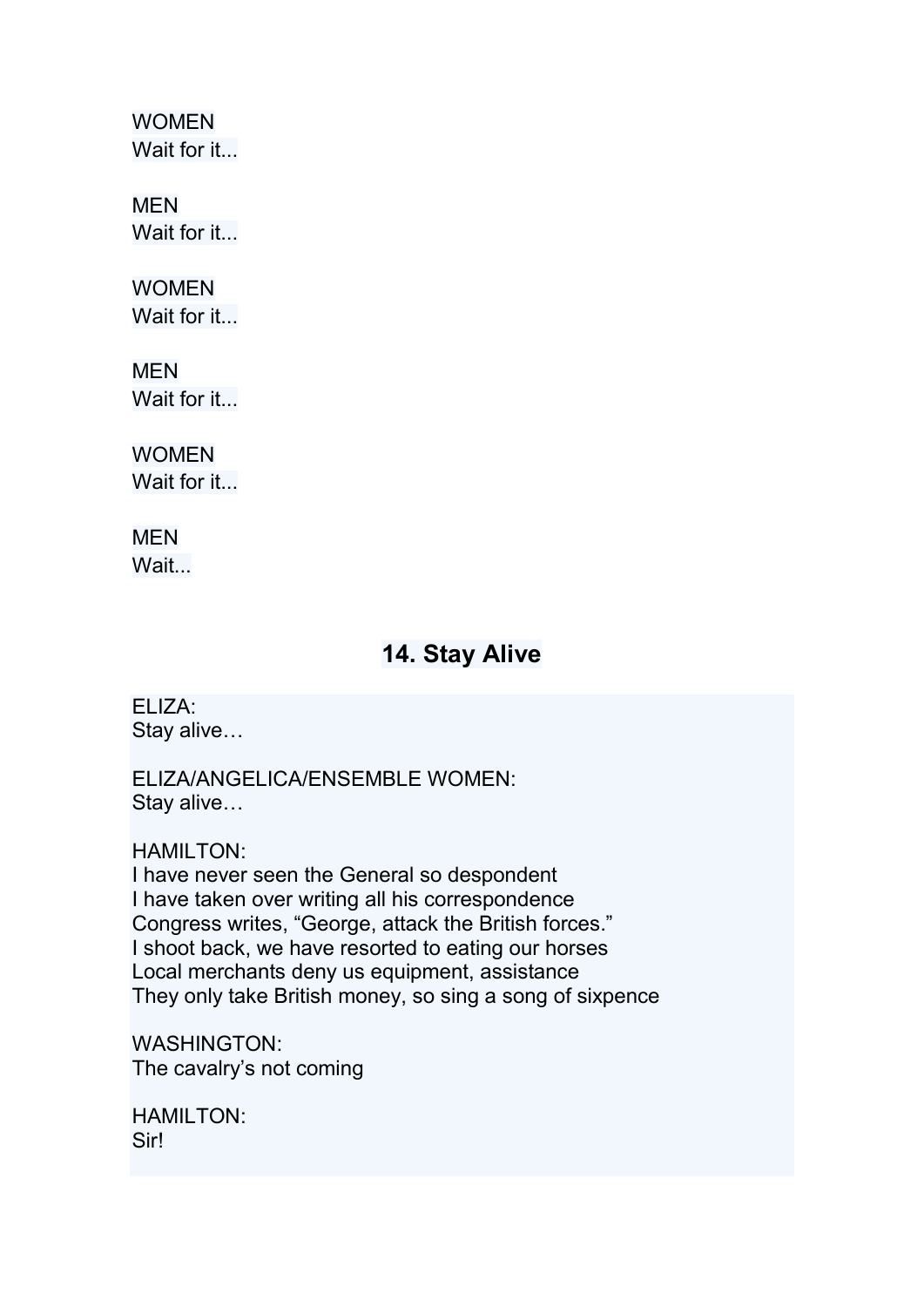WASHINGTON: Alex, listen. There's only one way for us to win this Provoke outrage, outright

HAMILTON: That's right

WASHINGTON: Don't engage, strike by night Remain relentless 'til their troops take flight

HAMILTON: Make it impossible to justify the cost of the fight

WASHINGTON: **Outrun** 

HAMILTON: **Outrun** 

WASHINGTON: **Outlast** 

HAMILTON: **Outlast** 

WASHINGTON: Hit 'em quick, get out fast

HAMILTON: Chick-a-plao!

WASHINGTON: Stay alive 'til this horror show is past We're gonna fly a lot of flags half-mast

HAMILTON/LAURENS/LAFAYETTE: Raise a glass!

MULLIGAN: I go back to New York and my apprenticeship

LAFAYETTE: I ask for French aid, I pray that France has sent a ship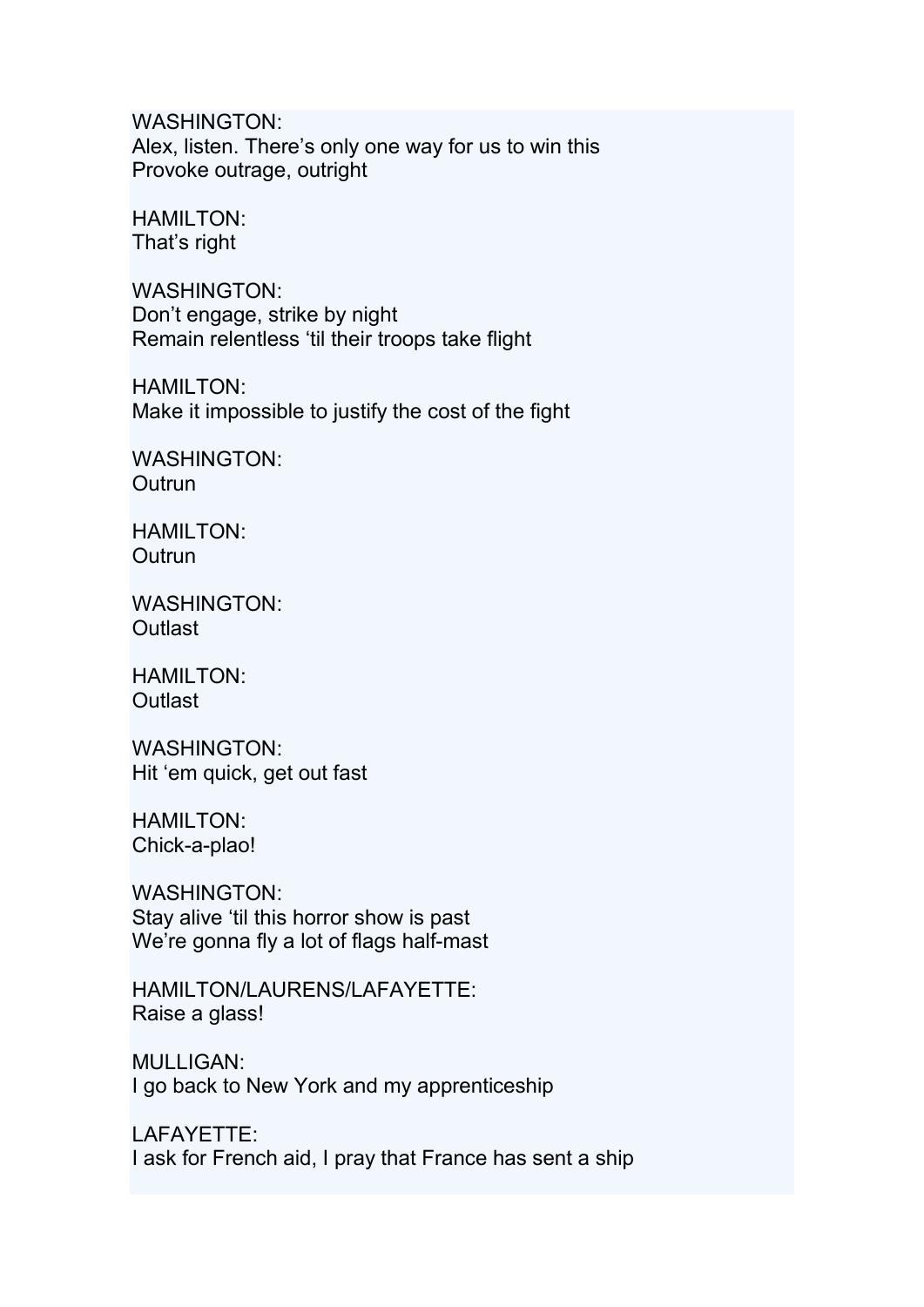LAURENS: I stay at work with Hamilton We write essays against slavery And every day's a test of our camaraderie And bravery

HAMILTON: We cut supply lines, we steal contraband We pick and choose our battles and places to take a stand And ev'ry day "Sir, entrust me with a command," And ev'ry day

WASHINGTON: No

HAMILTON<sup>.</sup> He dismisses me out of hand

HAMILTON: ELIZA/ANGELICA: Instead of me Stay alive... He promotes and the promotes of the set of the set of the set of the set of the set of the set of the set of the set of the set of the set of the set of the set of the set of the set of the set of the set of the set of the **Charles Lee Charles Lee.** Makes him second-in-command:

LEE: I'm a General. Whee!!!!

HAMILTON: Yeah. He's not the choice I would have gone with

HAMILTON/LAURENS/LAFAYETTE: He shits the bed at the Battle of Monmouth

WASHINGTON: Ev'ryone attack!

LEE: Retreat!

WASHINGTON: Attack!

LEE: **Retreat!**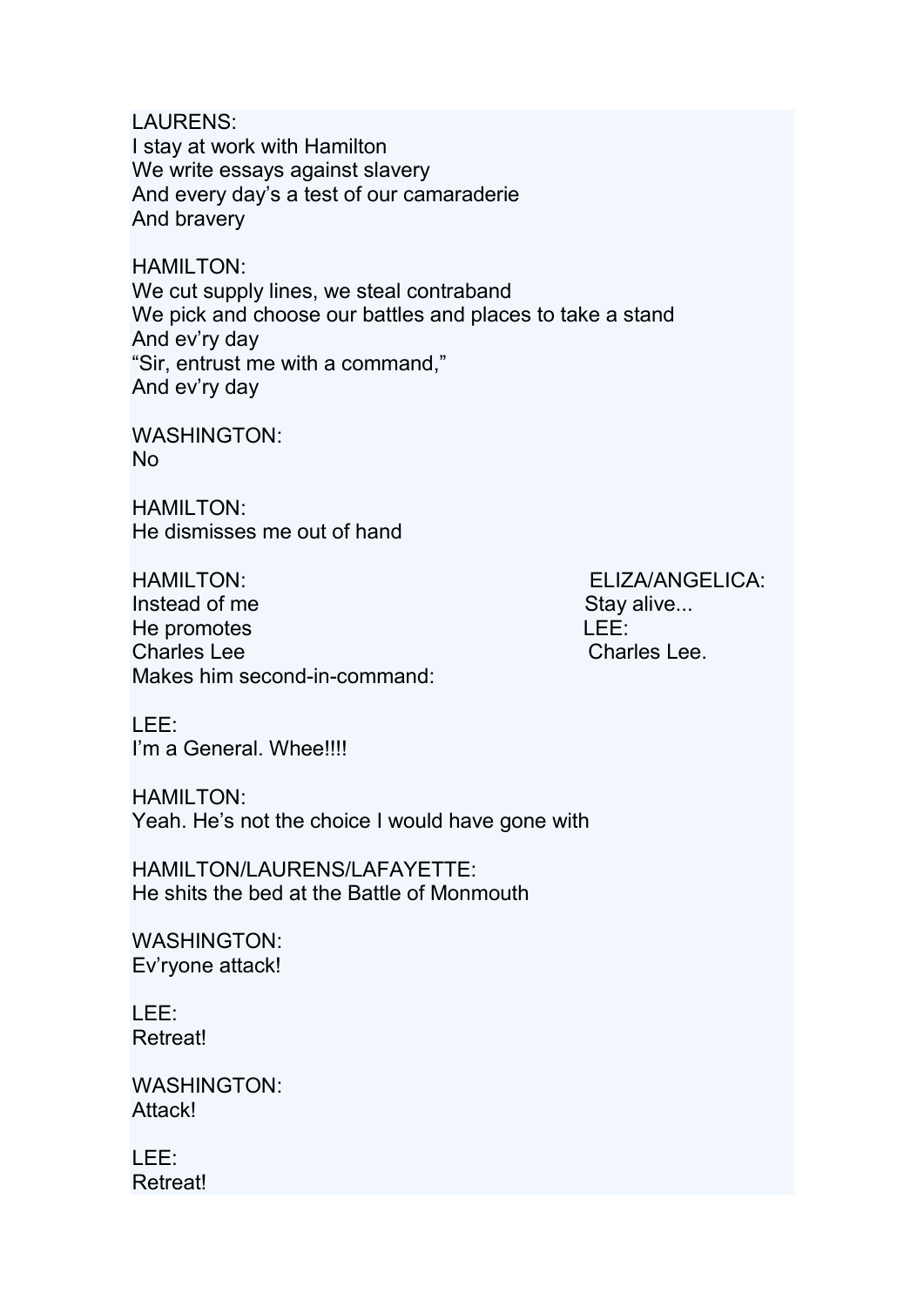WASHINGTON: What are you doing, Lee? Get back on your feet!

LEE: But there's so many of them!

WASHINGTON: I'm sorry, is this not your speed?! Hamilton!

HAMILTON: Ready, sir!

WASHINGTON: Have Lafayette take the lead!

HAMILTON: Yes, sir!

LAURENS: A thousand soldiers die in a hundred degree heat

LAFAYETTE: As we snatch a stalemate from the jaws of defeat

HAMILTON: Charles Lee was left behind Without a pot to piss in He started sayin' this to anybody who would listen:

LEE:

Washington cannot be left alone to his devices Indecisive, from crisis to crisis The best thing he can do for the revolution Is turn n' go back to plantin' tobacco in Mount Vernon

COMPANY: Oo!!

WASHINGTON: Don't do a thing. History will prove him wrong

HAMILTON: But, sir!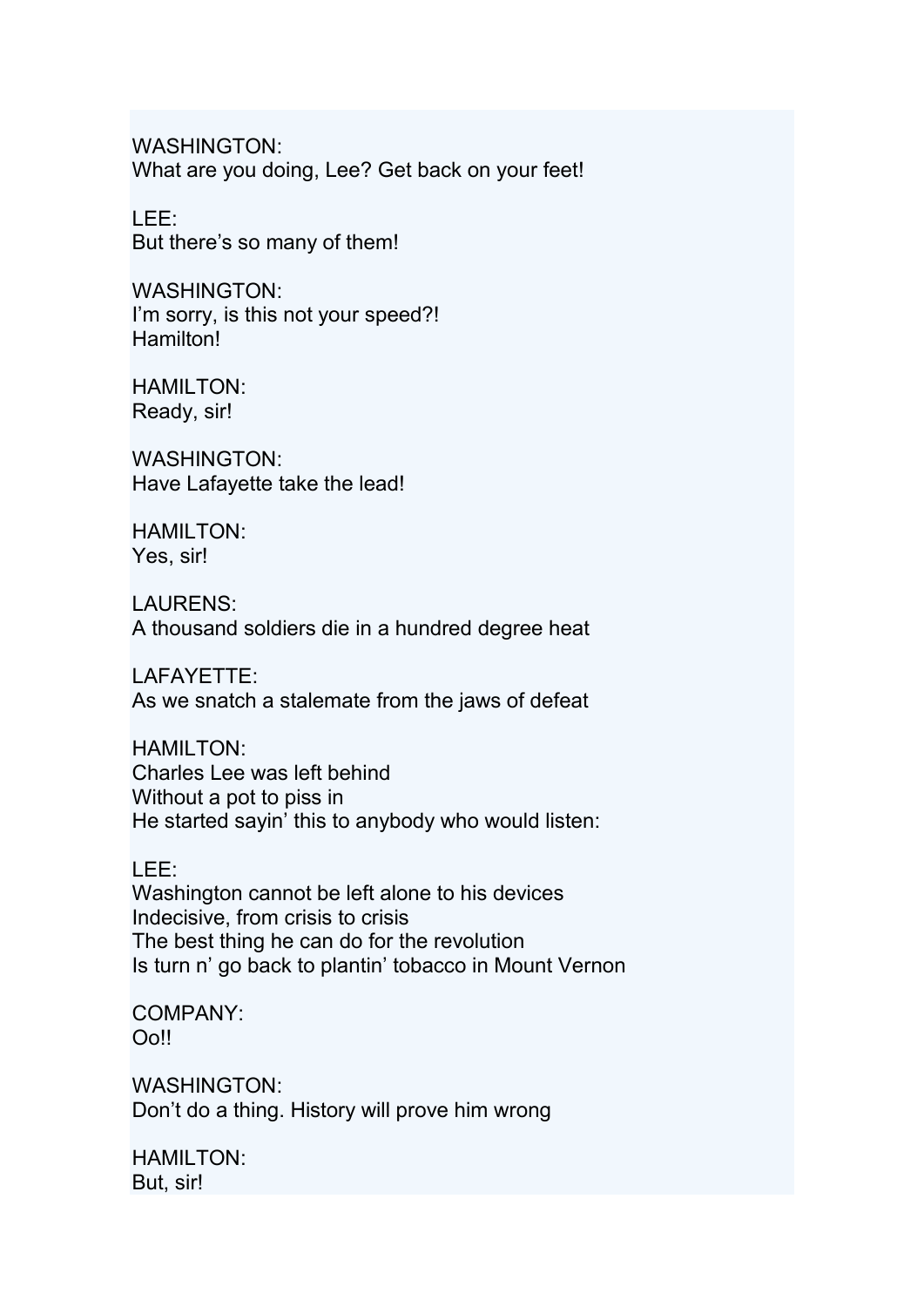WASHINGTON: We have a war to fight, let's move along

LAURENS: Strong words from Lee, someone oughta hold him to it

HAMILTON: I can't disobey direct orders

LAURENS: Then I'll do it Alexander, you're the closest friend I've got

HAMILTON: Laurens, do not throw away your shot

## **15. Ten Duel Commandments**

MEN: One, two, three, four

FULL COMPANY: Five, six, seven, eight, nine…

BURR/HAMILTON/LAURENS/LEE: It's the Ten Duel Commandments

FULL COMPANY: It's the Ten Duel Commandments Number one!

LAURENS: The challenge: demand satisfaction If they apologize, no need for further action

COMPANY: Number two!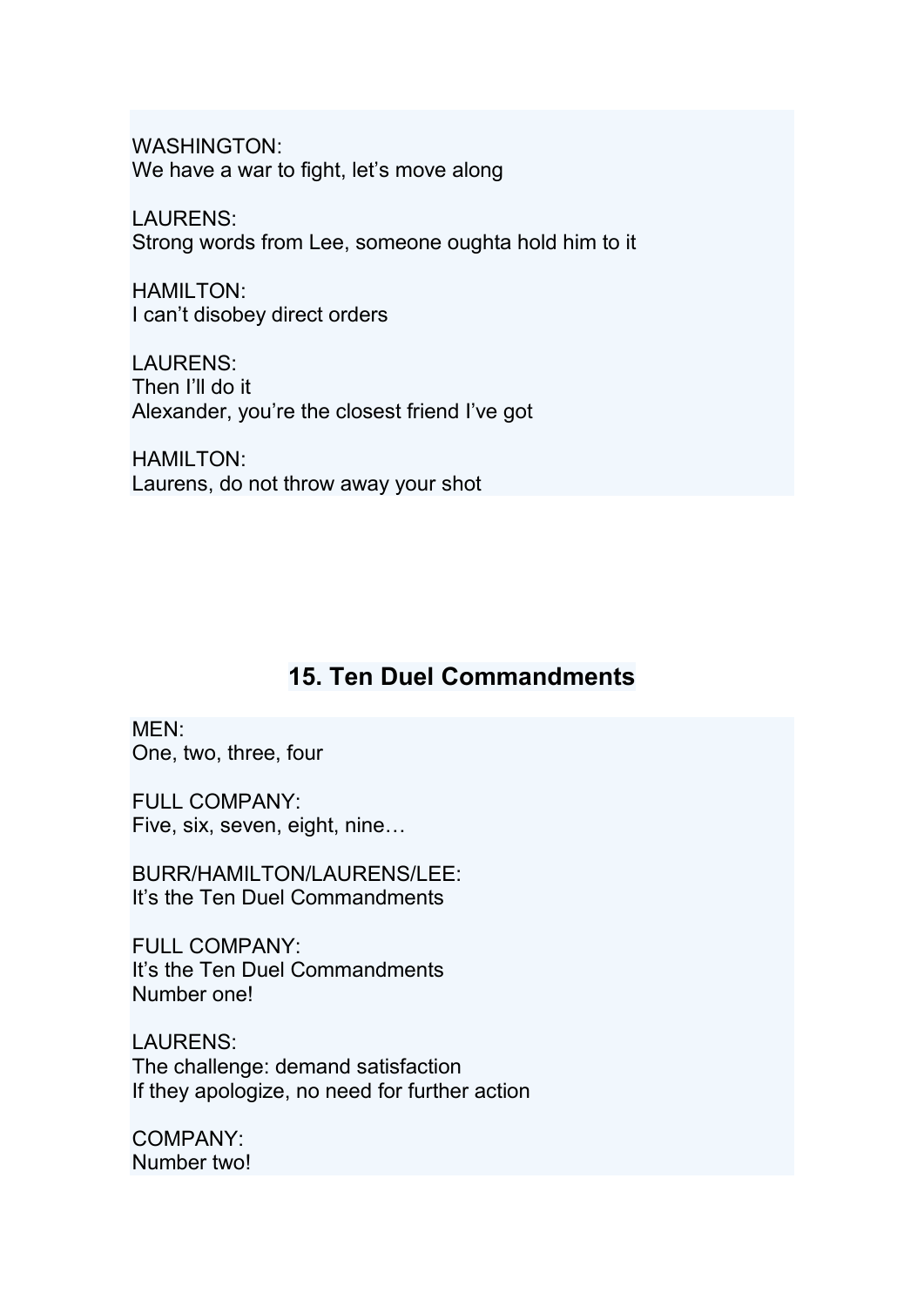LAURENS: If they don't, grab a friend, that's your second

HAMILTON: Your lieutenant when there's reckoning to be reckoned

COMPANY: Number three!

LEE: Have your seconds meet face to face

BURR: Negotiate a peace…

HAMILTON: Or negotiate a time and place

BURR: This is commonplace, 'specially 'tween recruits

COMPANY: Most disputes die, and no one shoots Number four!

LAURENS: If they don't reach a peace, that's alright Time to get some pistols and a doctor on site

HAMILTON<sup>.</sup> You pay him in advance, you treat him with civility

BURR: You have him turn around so he can have deniability

COMPANY: Five!

LEE: Duel before the sun is in the sky

COMPANY: Pick a place to die where it's high and dry Number six!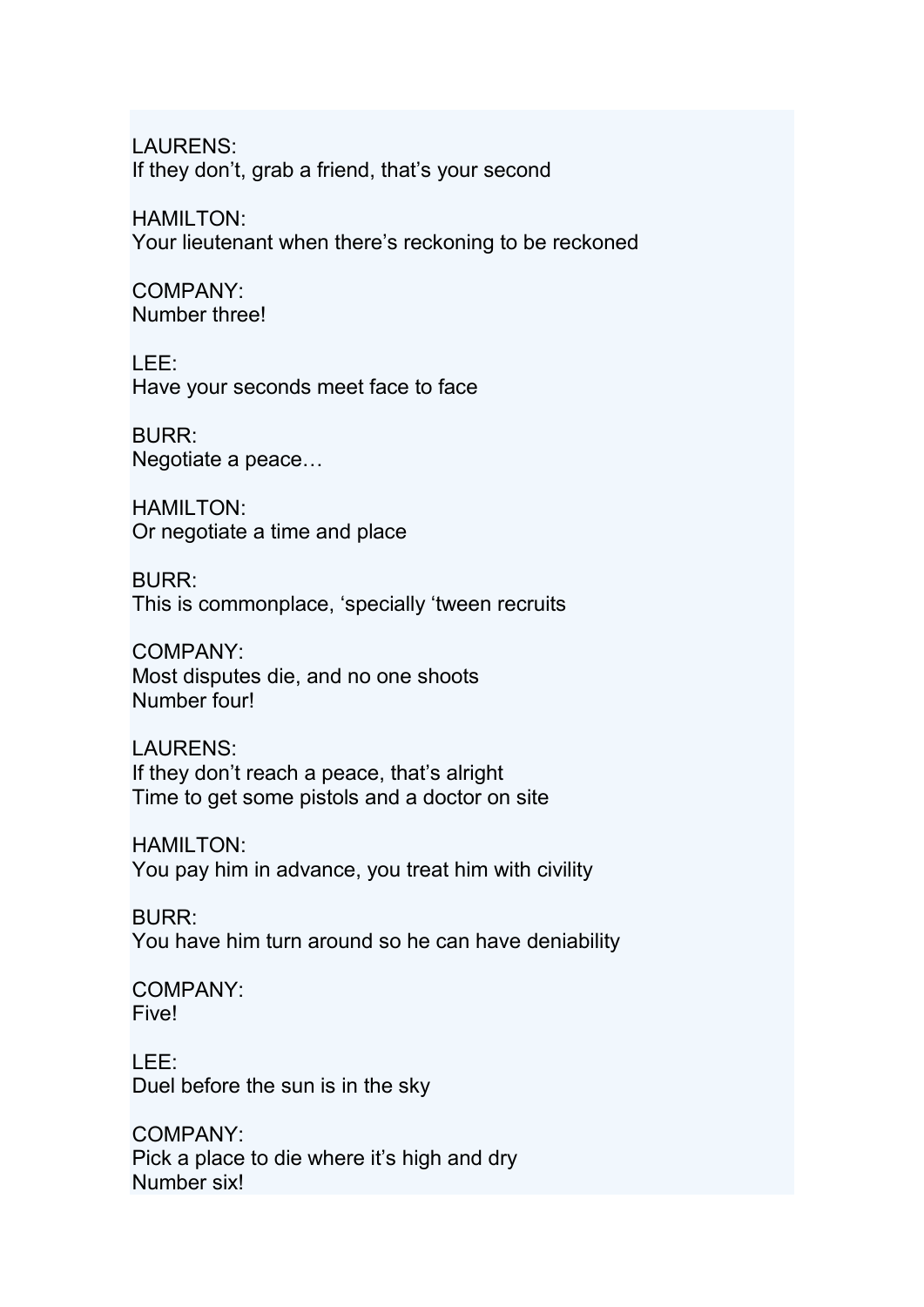HAMILTON: Leave a note for your next of kin Tell 'em where you been. Pray that hell or heaven lets you in

COMPANY: Seven!

LEE:

Confess your sins. Ready for the moment of adrenaline when you finally face your opponent

COMPANY: Number eight!

LAURENS/LEE/HAMILTON/BURR: Your last chance to negotiate Send in your seconds, see if they can set the record straight…

BURR: Alexander

HAMILTON: Aaron Burr, sir

BURR: Can we agree that duels are dumb and immature?

HAMILTON: Sure But your man has to answer for his words, Burr

BURR: With his life? We both know that's absurd, sir

HAMILTON: Hang on, how many men died because Lee was inexperienced and ruinous?

BURR: Okay, so we're doin' this

COMPANY: Number nine!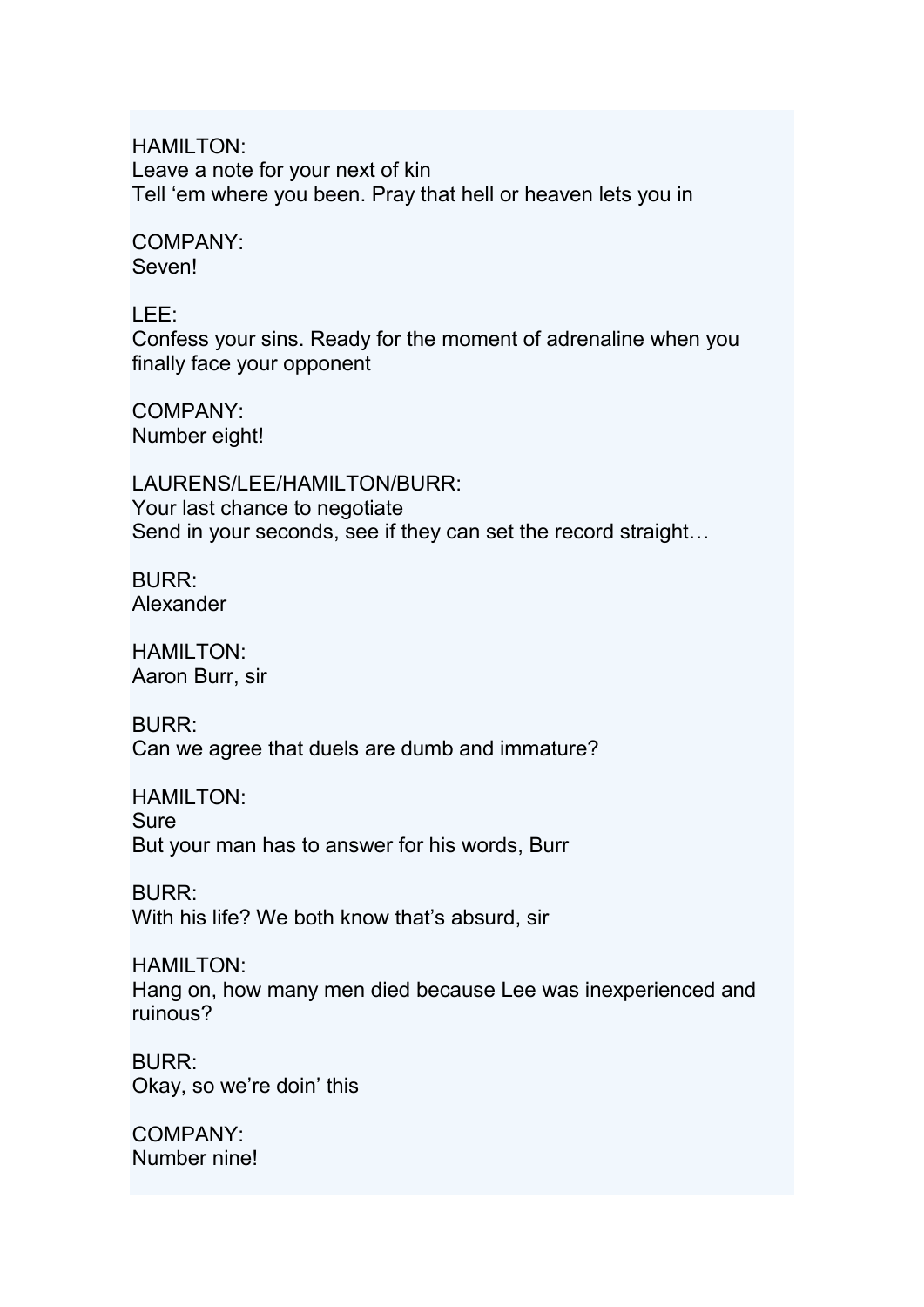HAMILTON: Look 'em in the eye, aim no higher Summon all the courage you require Then count

MEN: One two three four

FULL COMPANY: Five six seven eight nine

HAMILTON/BURR: **Number** 

COMPANY: Ten paces!

HAMILTON/BURR: Fire!

## **16. Meet me inside**

HAMILTON: Lee, do you yield?

BURR: You shot him in the side! Yes, he yields!

LAURENS: I'm satisfied

BURR: Yo, we gotta clear the field!

HAMILTON: Go! We won

COMPANY: Here comes the General!

BURR: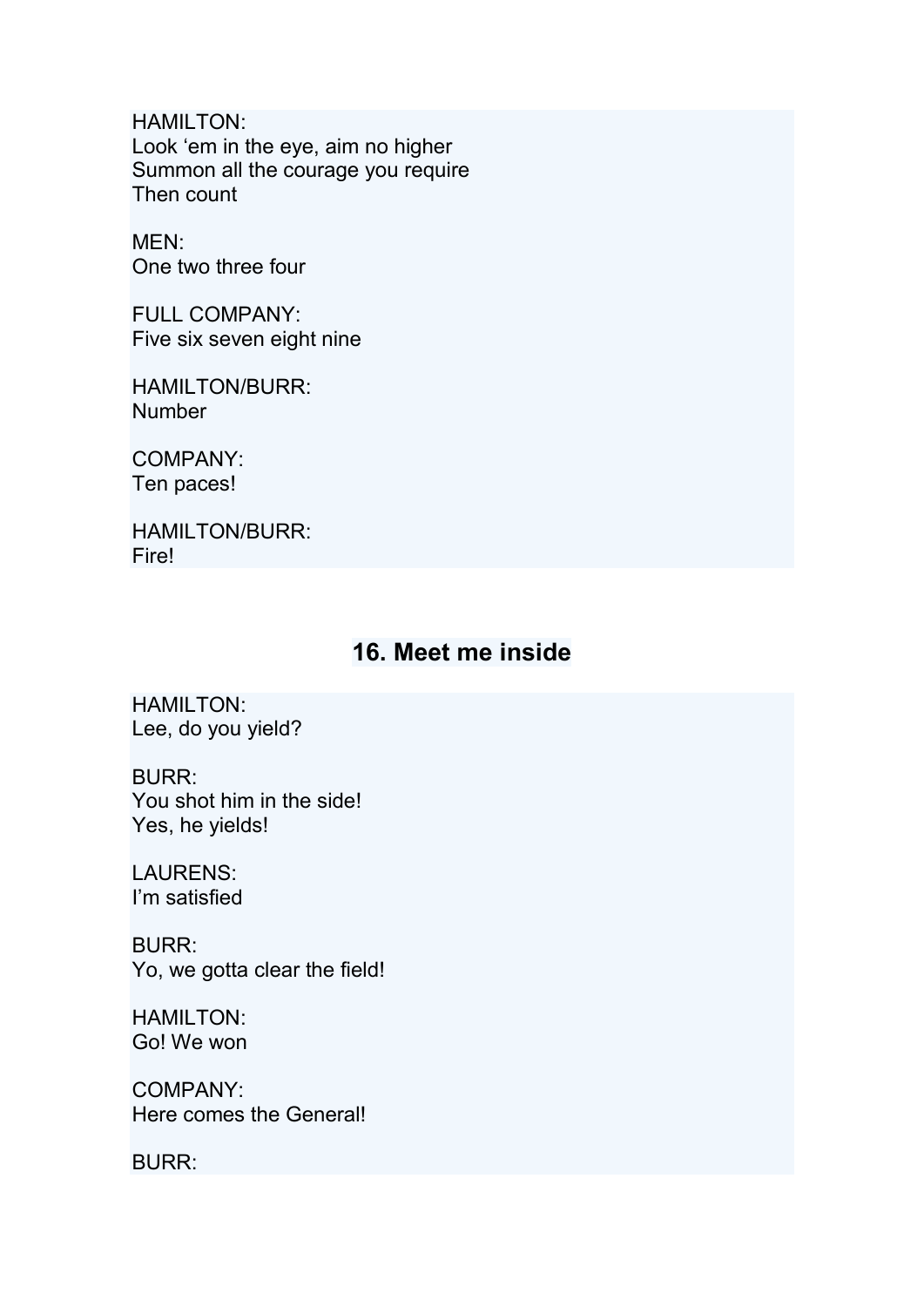This should be fun

WASHINGTON:

What is the meaning of this? Mr. Burr, get a medic for the General

BURR:

Yes, sir

WASHINGTON:

Lee, you will never agree with me But believe me, these young men don't speak for me Thank you for your service

BURR: Let's ride!

WASHINGTON: Hamilton!

HAMILTON: Sir!

WASHINGTON: Meet me inside

COMPANY:

Meet him inside! Meet him inside! Meet him inside, meet him, meet him inside!

WASHINGTON: Son—

HAMII TON<sup>.</sup> Don't call me son

WASHINGTON: This war is hard enough Without infighting

HAMILTON: Lee called you out. We called his bluff

WASHINGTON: You solve nothing, you aggravate our allies to the south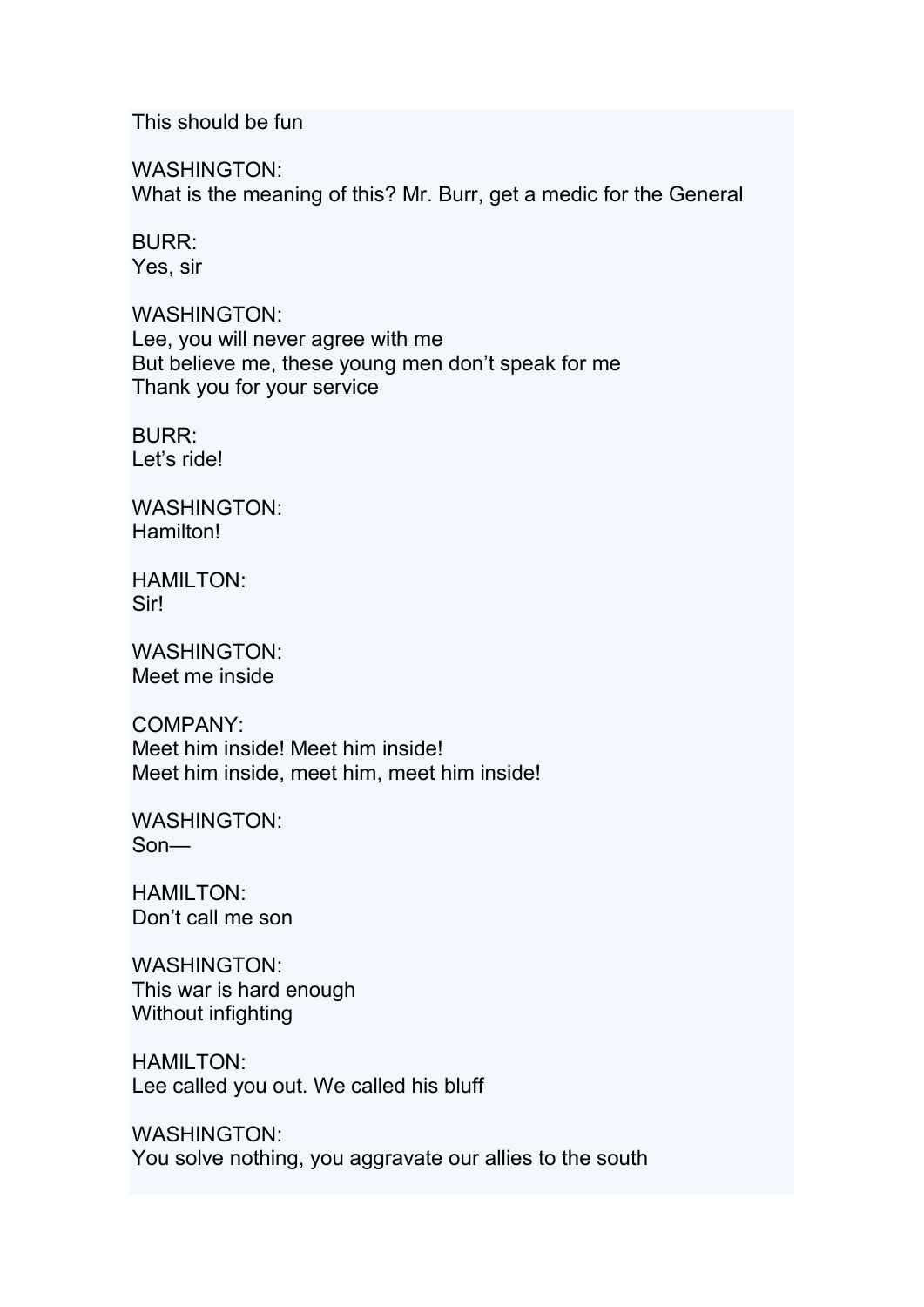HAMILTON:

You're absolutely right, John should have shot him in the mouth That would've shut him up

WASHINGTON: Son

HAMILTON: I'm notcha son

WASHINGTON: Watch your tone I am not a maiden in need of defending, I am grown

HAMILTON (OVERLAPPING): Charles Lee, Thomas Conway These men take your name and they rake it Through the mud

WASHINGTON: My name's been through a lot, I can take it

HAMILTON: Well, I don't have your name. I don't have your titles I don't have your land But, if you

WASHINGTON: No

HAMILTON<sup>.</sup> If you gave me command of a battalion, a group of men to lead, I could fly above my station after the war

WASHINGTON: Or you could die and we need you alive

HAMILTON: I'm more than willing to die

WASHINGTON: Your wife needs you alive, son, I need you alive

HAMILTON: Call me son one more time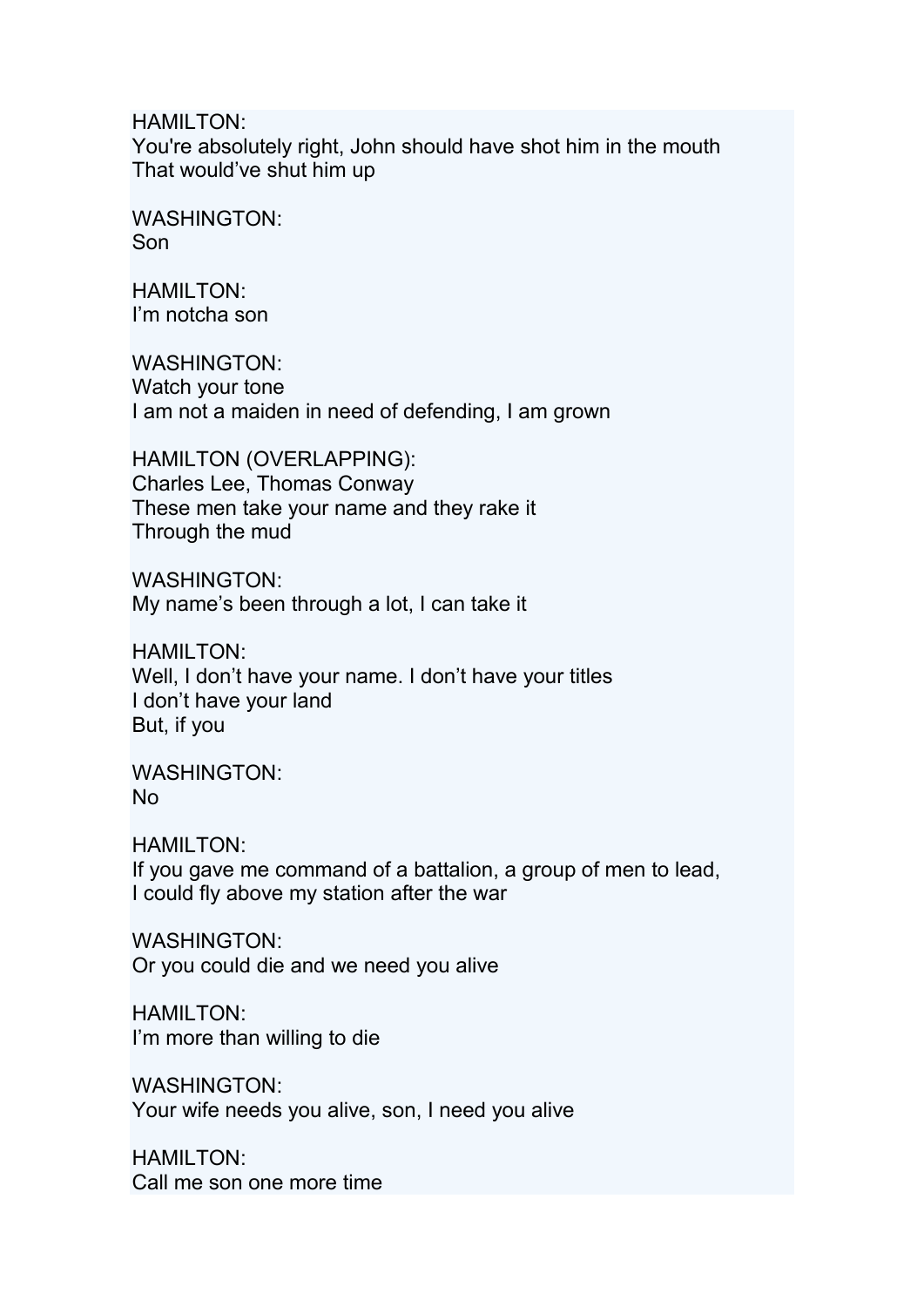WASHINGTON: Go home, Alexander That's an order from your commander

HAMILTON: Sir

WASHINGTON: Go home

# **17. That Would be Enough**

 $FI$  IZA: Look around, look around at how lucky we are To be alive right now Look around, look around…

HAMILTON: How long have you known?

ELIZA: A month or so

HAMILTON: Eliza, you should have told me

ELIZA: I wrote to the General a month ago

HAMILTON: No

ELIZA: I begged him to send you home

HAMILTON: You should have told me

ELIZA: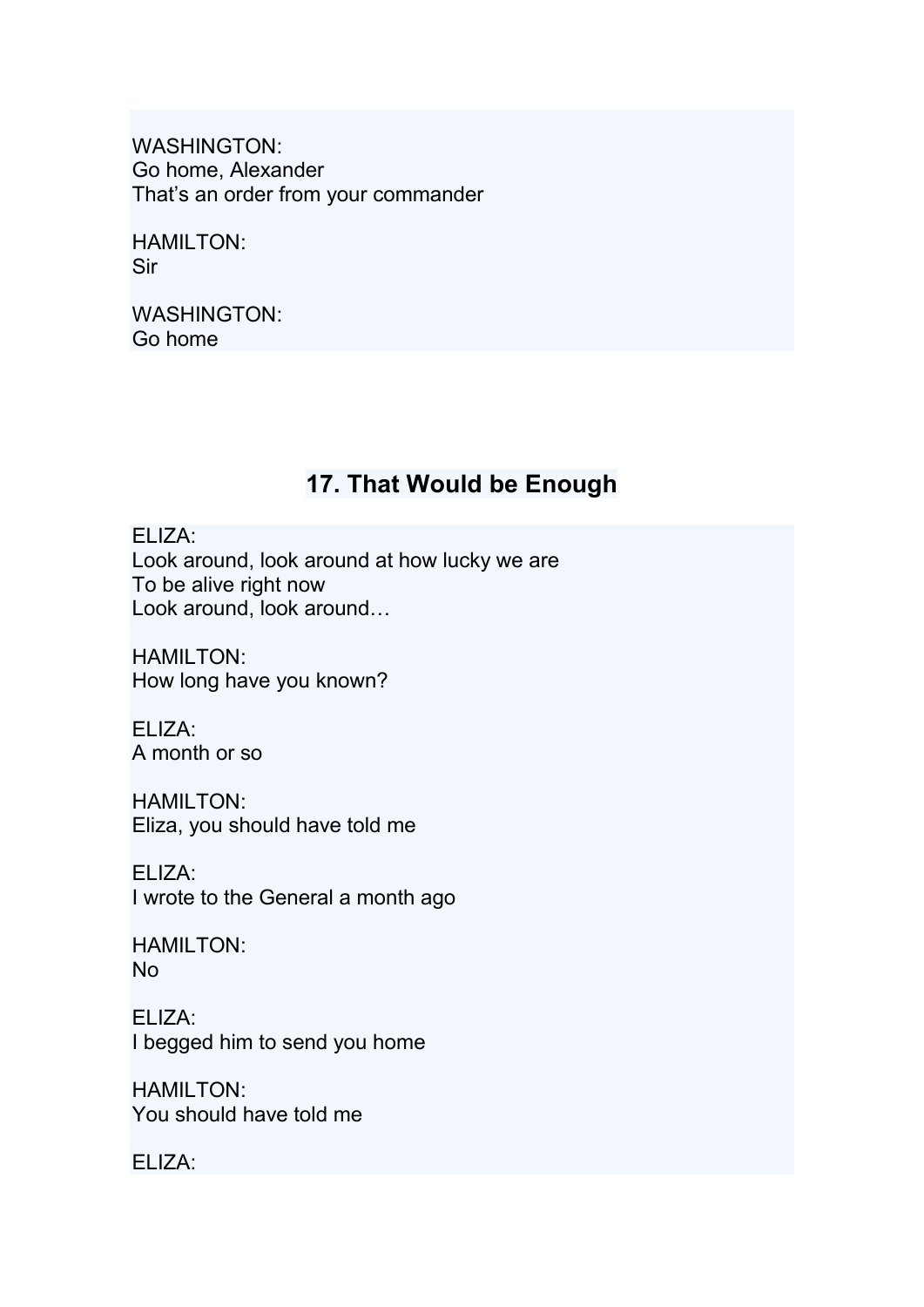I'm not sorry

ELIZA: I knew you'd fight **HAMILTON:** Until the war was won The war's not Done.

But you deserve a chance to meet your son Look around, look around at how lucky we are To be alive right now.

HAMII TON<sup>.</sup> Will you relish being a poor man's wife Unable to provide for your life?

ELIZA: I relish being your wife Look around, look around…

Look at where you are Look at where you started The fact that you're alive is a miracle Just stay alive, that would be enough

And if this child Shares a fraction of your smile Or a fragment of your mind, look out world! That would be enough

I don't pretend to know The challenges you're facing The worlds you keep erasing and creating in your mind

But I'm not afraid I know who I married So long as you come home at the end of the day That would be enough

We don't need a legacy We don't need money If I could grant you peace of mind If you could let me inside your heart…

Oh, let me be a part of the narrative In the story they will write someday Let this moment be the first chapter: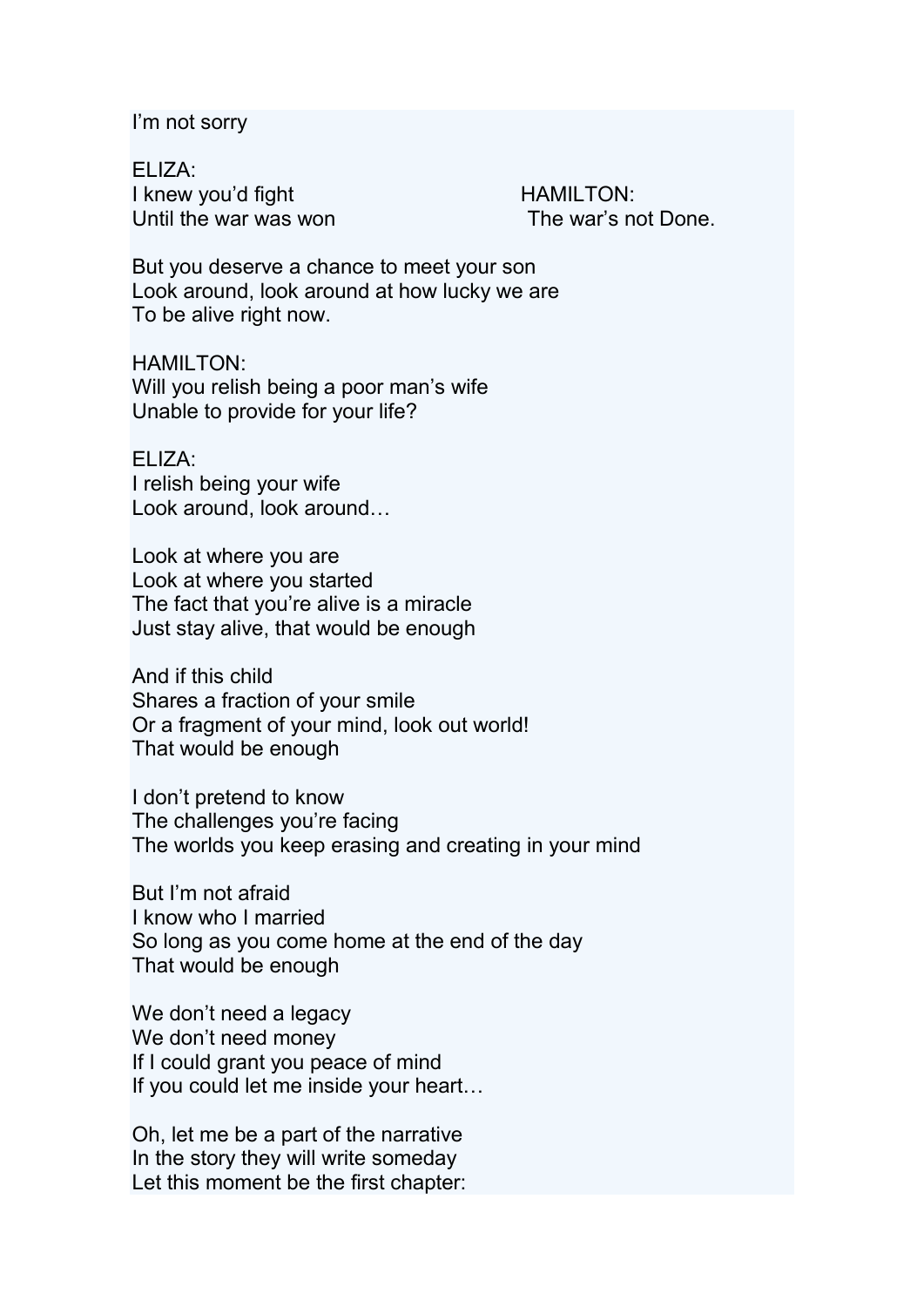Where you decide to stay And I could be enough And we could be enough That would be enough

## **18. Guns and Ships**

BURR:

How does a ragtag volunteer army in need of a shower Somehow defeat a global superpower? How do we emerge victorious from the quagmire? Leave the battlefield waving Betsy Ross' flag higher? Yo. Turns out we have a secret weapon! An immigrant you know and love who's unafraid to step in! He's constantly confusin', confoundin' the British henchmen Ev'ryone give it up for America's favorite fighting Frenchman!

COMPANY: Lafayette!

LAFAYETTE: I'm takin this horse by the reins makin' Redcoats redder with bloodstains

COMPANY: Lafayette!

LAFAYETTE:

And I'm never gonna stop until I make 'em Drop and burn 'em up and scatter their remains, I'm

COMPANY: Lafayette!

LAFAYETTE: Watch me engagin' em! Escapin' em! Enragin' em! I'm—

COMPANY: Lafayette!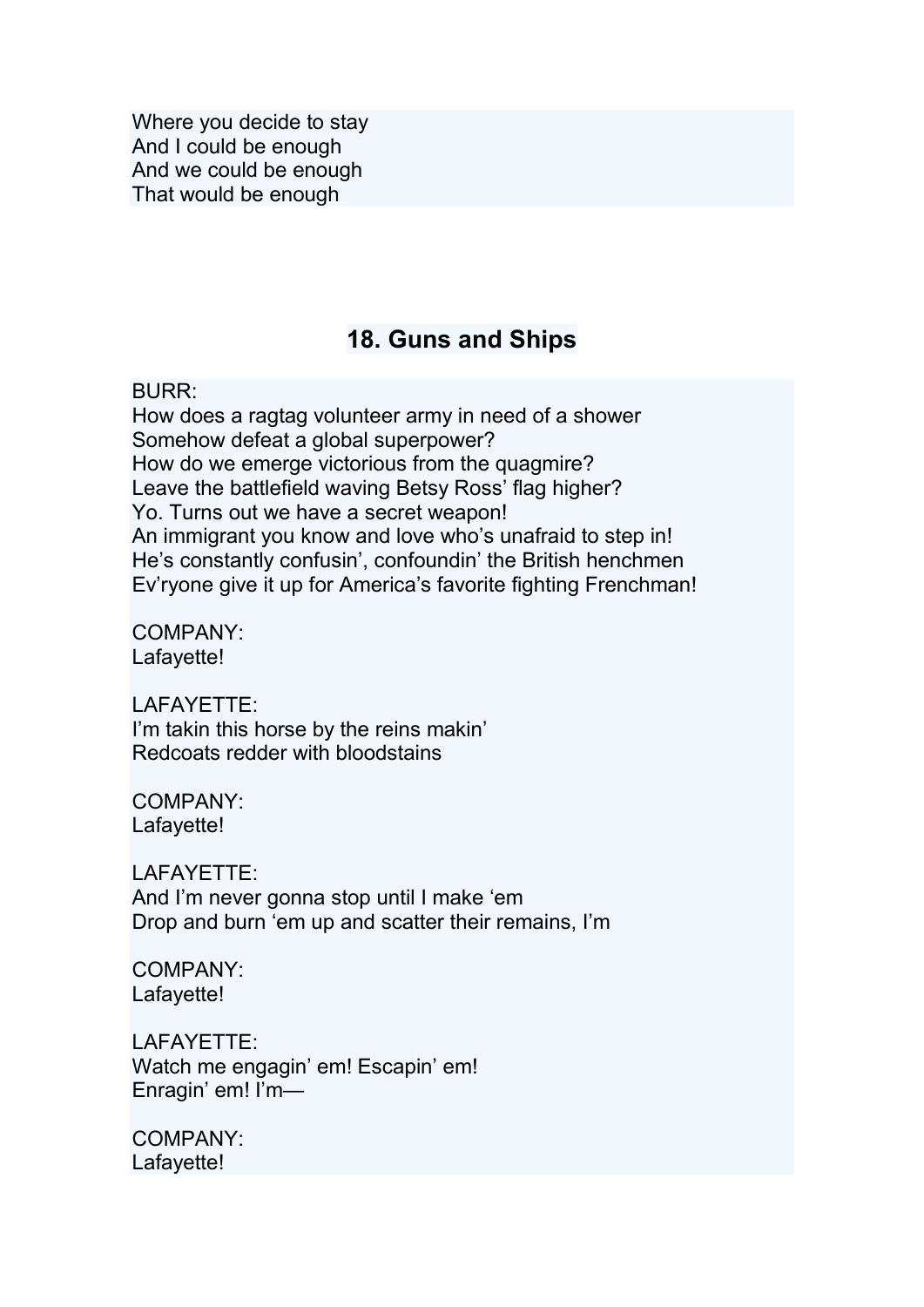LAFAYETTE: I go to France for more funds

COMPANY: Lafayette!

LAFAYETTE: I come back with more

LAFAYETTE AND ENSEMBLE: **Guns** And ships And so the balance shifts

WASHINGTON: We rendezvous with Rochambeau, consolidate their gifts

LAFAYETTE: We can end this war at Yorktown, cut them off at sea, but For this to succeed, there is someone else we need:

WASHINGTON: I know

WASHINGTON AND COMPANY: Hamilton!

LAFAYETTE: Sir, he knows what to do in a trench Ingenuitive and fluent in French, I mean—

WASHINGTON AND COMPANY: Hamilton!

LAFAYETTE: Sir, you're gonna have to use him eventually What's he gonna do on the bench? I mean—

WASHINGTON AND COMPANY: Hamilton!

LAFAYETTE: No one has more resilience Or matches my practical tactical brilliance—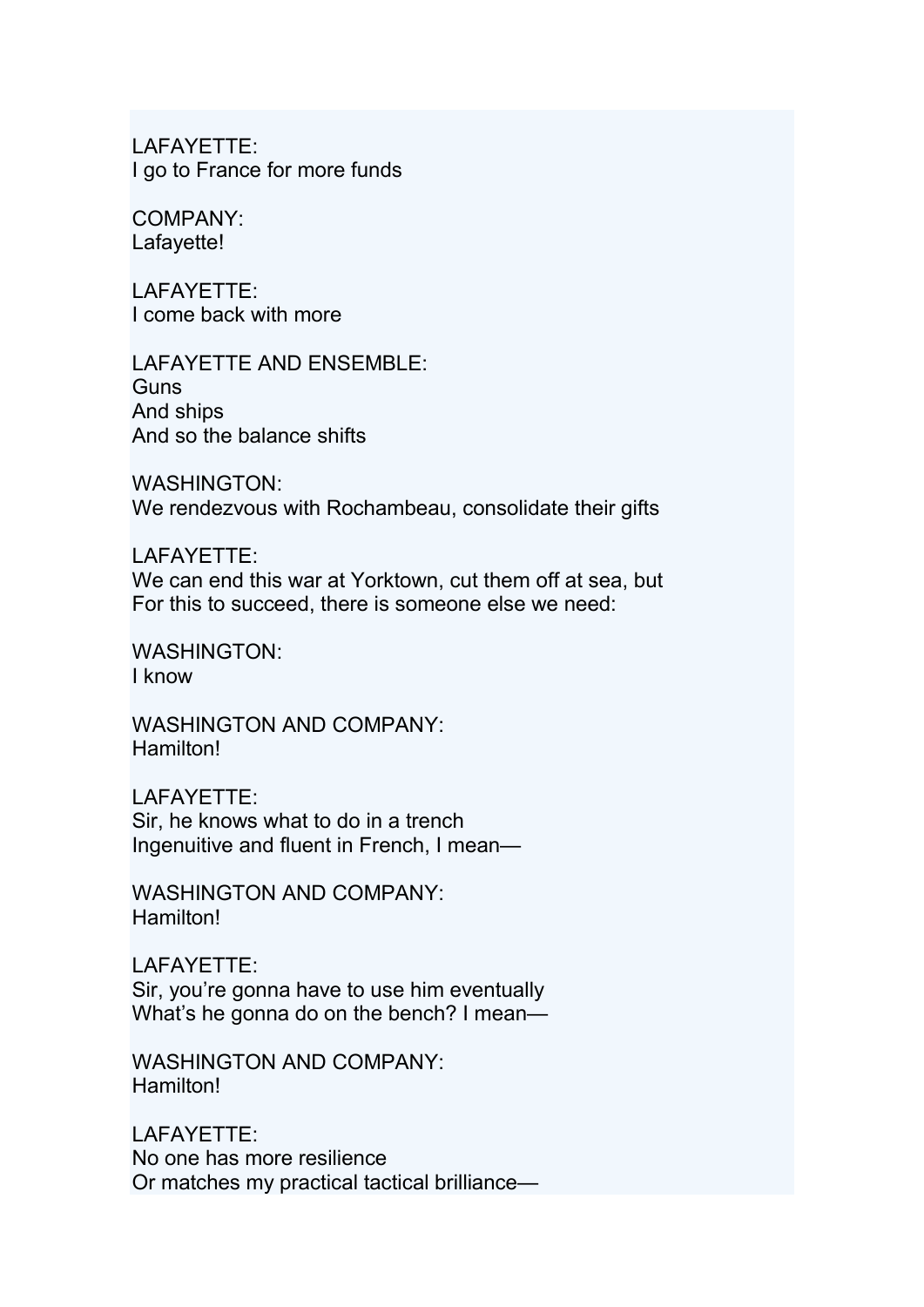| <b>WASHINGTON AND COMPANY:</b><br>Hamilton!                                                                                  |                                                |
|------------------------------------------------------------------------------------------------------------------------------|------------------------------------------------|
| LAFAYETTE:<br>You wanna fight for your land back?                                                                            |                                                |
| <b>COMPANY:</b><br>Hamilton!                                                                                                 |                                                |
| <b>WASHINGTON:</b><br>I need my right hand man back!                                                                         |                                                |
| <b>WOMEN:</b><br>Hamilton!                                                                                                   |                                                |
| LAFAYETTE:<br>Ah! Uh, get ya right hand man back<br>man back!<br>You know you gotta get ya right hand man back               | MEN:<br>Get your right hand<br>Your right hand |
| man back!<br>I mean you gotta put<br>some thought into the letter                                                            | Hamilton!<br>$Ha-$                             |
| but the sooner the better<br>To get your right hand man back!                                                                | $Ha-$                                          |
| WOMEN, MEN:<br>Hamilton, Hamilton!<br>$Ha$ — ha—!                                                                            |                                                |
| <b>WASHINGTON:</b><br><b>Alexander Hamilton</b><br>Troops are waiting in the field for you                                   |                                                |
| If you join us right now, together we can turn the tide<br>Oh, Alexander Hamilton<br>I have soldiers that will yield for you |                                                |
| If we manage to get this right<br>They'll surrender by early light<br>The world will never be the same, Alexander            |                                                |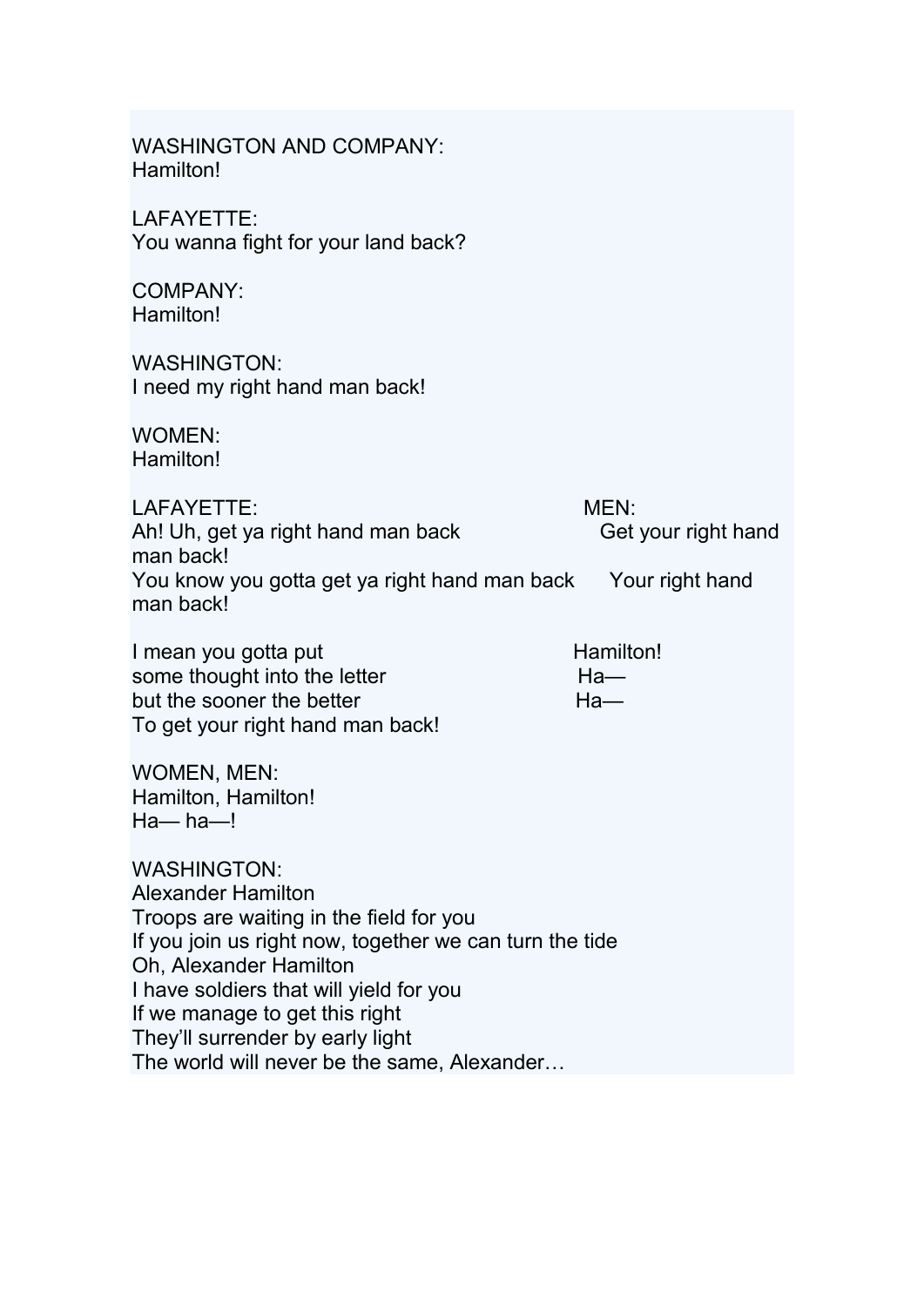### **19. History Has Its Eyes On You**

WASHINGTON: I was younger than you are now When I was given my first command I led my men straight into a massacre I witnessed their deaths firsthand I made every mistake I felt the shame rise in me And even now I lie awake

| <b>WASHINGTON:</b>                 | LAURENS/MULLIGAN: |  |
|------------------------------------|-------------------|--|
| Knowing history has its eyes on me | Whoa              |  |
|                                    | Whoa              |  |
|                                    | Whoa…             |  |
|                                    | Yeah              |  |
| HAMILTON/WASHINGTON:               | COMPANY:          |  |

History has its eyes on me. Whoa...

. Whoa… . Whoa… . Yeah

#### WASHINGTON:

Let me tell you what I wish I'd known When I was young and dreamed of glory: You have no control:

WASHINGTON AND COMPANY: Who lives, who dies, who tells your story

WASHINGTON: I know that we can win I know that greatness lies in you But remember from here on in

| <b>WASHINGTON/HAMILTON AND MEN:</b> |           |
|-------------------------------------|-----------|
| History has its                     | ENSEMBLE: |
|                                     |           |

Eyes on you. Whoa...

. Whoa… Whoa...

FULL COMPANY: History has its eyes on you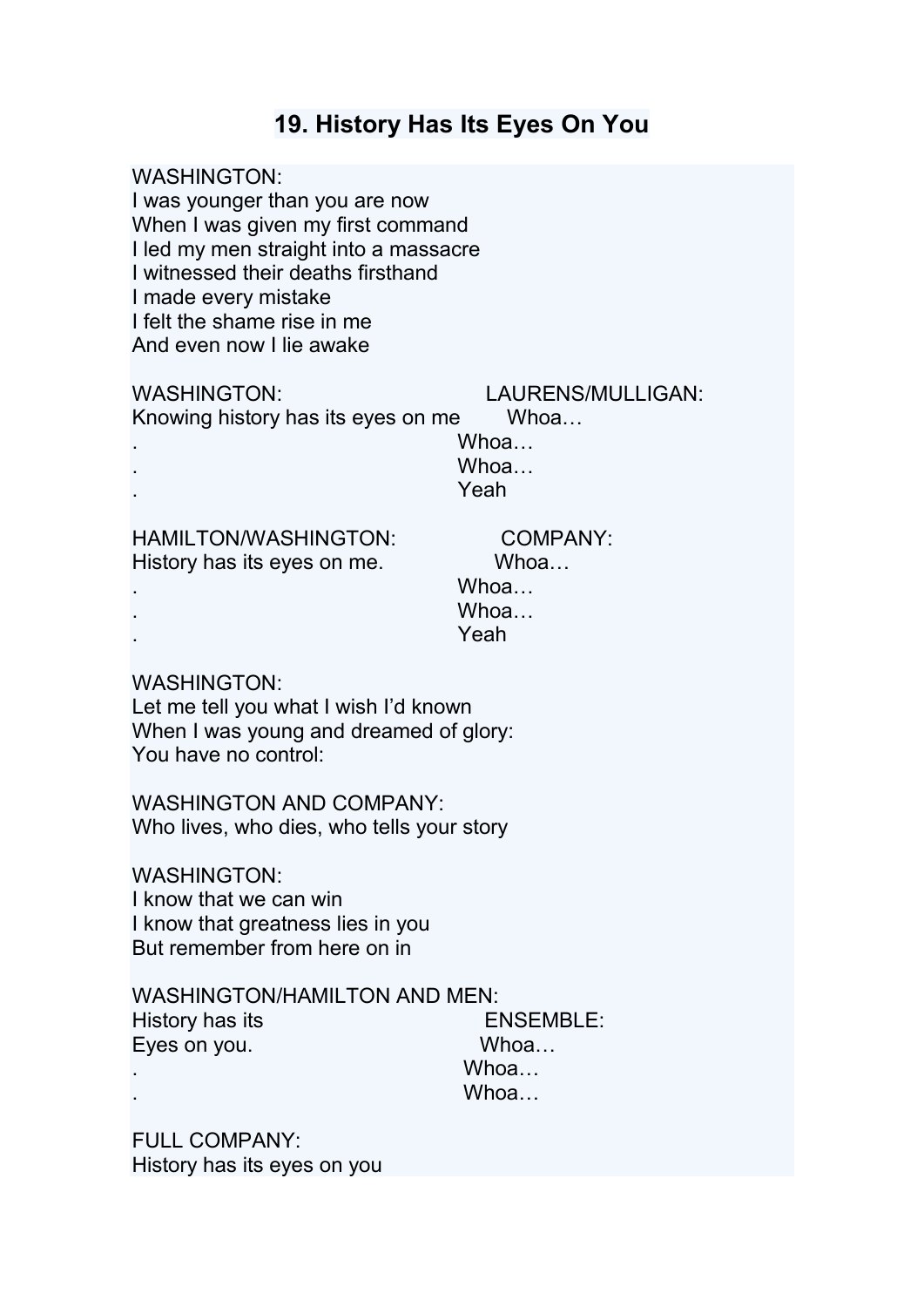## **20. Yorktown (The World Turned Upside Down)**

COMPANY: The battle of Yorktown. 1781

LAFAYETTE: Monsieur Hamilton

HAMILTON: Monsieur Lafayette

LAFAYETTE: In command where you belong

HAMILTON: How you say, no sweat We're finally on the field. We've had quite a run

LAFAYETTE: Immigrants:

HAMILTON/LAFAYETTE: We get the job done

HAMILTON: So what happens if we win?

LAFAYETTE: I go back to France I bring freedom to my people if I'm given the chance

HAMILTON: We'll be with you when you do

LAFAYETTE: Go lead your men

HAMILTON: See you on the other side

LAFAYETTE: 'Til we meet again, let's go!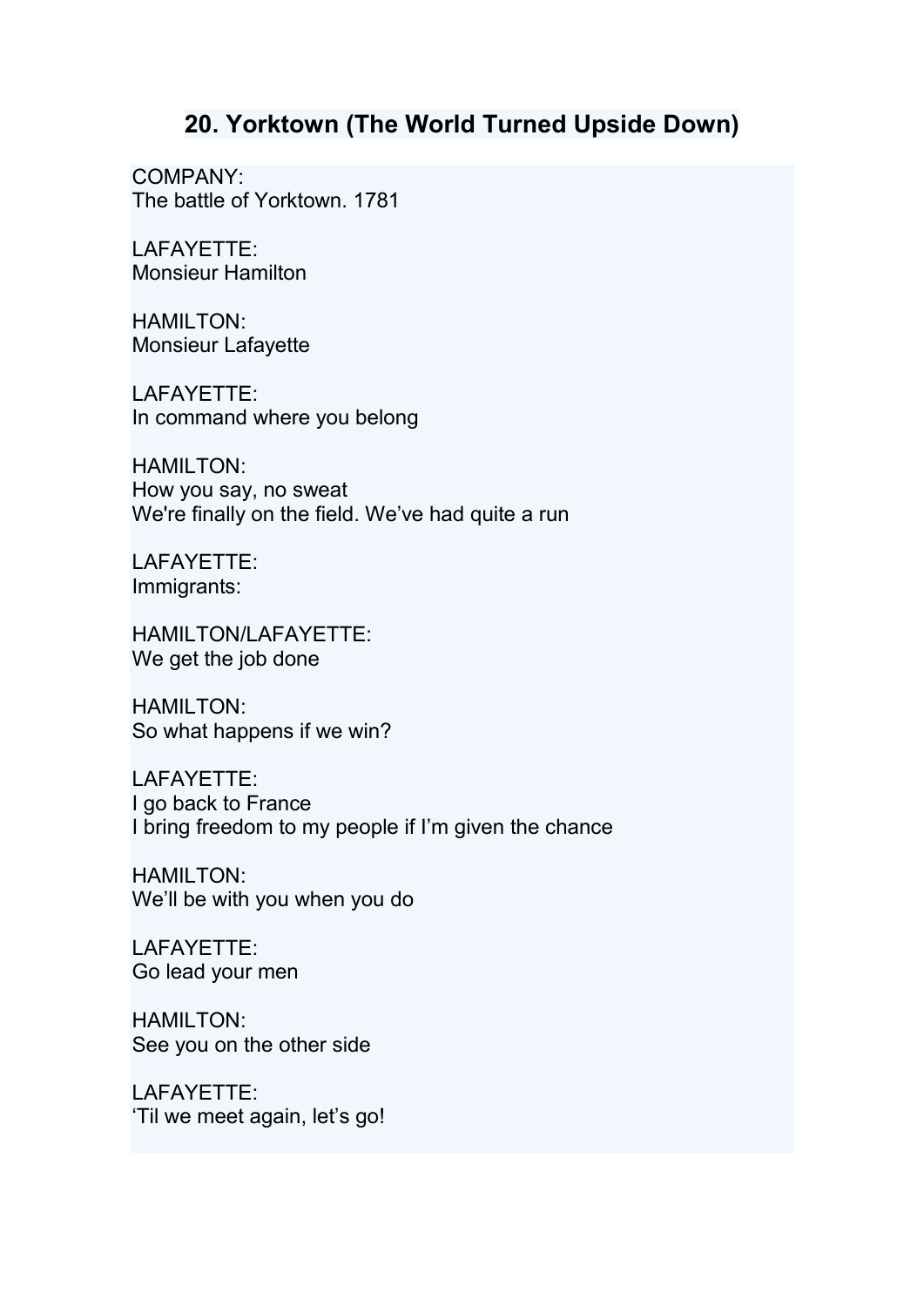#### ENSEMBLE:

I am not throwin' away my shot! I am not throwin' away my shot! Hey yo, I'm just like my country, I'm young Scrappy and hungry And I'm not throwin' away my shot! I am not throwin' away my shot!

HAMILTON: 'Til the world turns upside down…

ENSEMBLE: 'Til the world turns upside down!

#### HAMILTON:

I imagine death so much it feels more like a memory This is where it gets me: on my feet The enemy ahead of me If this is the end of me, at least I have a friend with me Weapon in my hand, a command, and my men with me Then I remember my Eliza's expecting me... Not only that, my Eliza's expecting We gotta go, gotta get the job done Gotta start a new nation, gotta meet my son! Take the bullets out your gun!

ENSEMBLE: What?

HAMILTON<sup>.</sup> The bullets out your gun!

ENSEMBLE: What?

### HAMILTON:

We move under cover and we move as one Through the night, we have one shot to live another day We cannot let a stray gunshot give us away We will fight up close, seize the moment and stay in it It's either that or meet the business end of a bayonet The code word is 'Rochambeau,' dig me?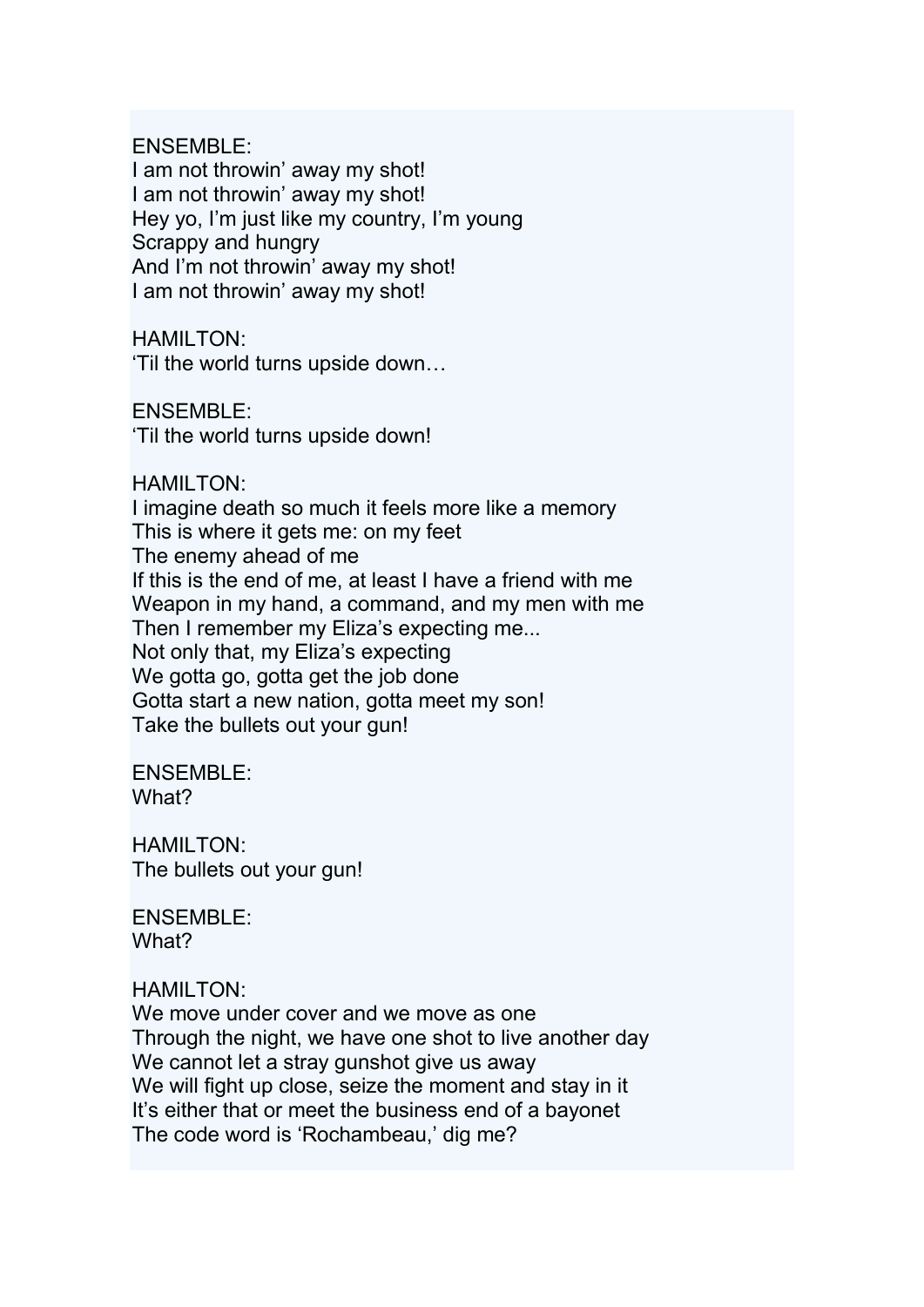ENSEMBLE: Rochambeau!

HAMILTON:

You have your orders now, go, man, go! And so the American experiment begins With my friends all scattered to the winds Laurens is in South Carolina, redefining brav'ry

HAMILTON/LAURENS: We'll never be free until we end slavery!

HAMILTON<sup>.</sup> When we finally drive the British away Lafayette is there waiting—

HAMILTON/LAFAYETTE: In Chesapeake Bay!

HAMILTON: How did we know that this plan would work? We had a spy on the inside. That's right

HAMILTON/COMPANY: Hercules Mulligan!

MULLIGAN: A tailor spyin' on the British government! I take their measurements, information and then I smuggle it

COMPANY: Up

MULLIGAN:

To my brother's revolutionary covenant I'm runnin' with the Sons of Liberty and I am lovin' it! See, that's what happens when you up against the ruffians We in the shit now, somebody gotta shovel it! Hercules Mulligan, I need no introduction When you knock me down I get the fuck back up again!

COMPANY: Left! Right! Hold! Go!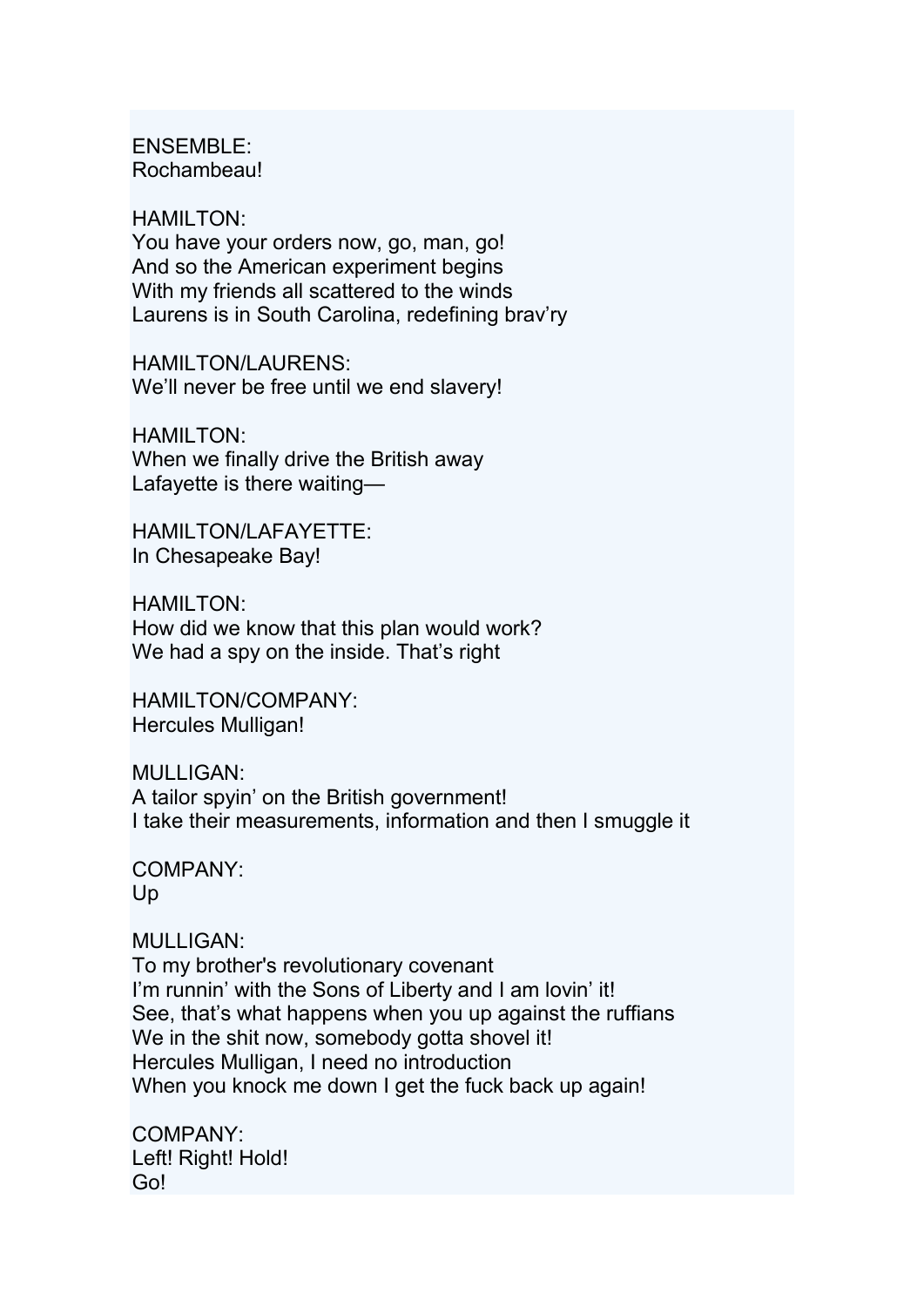What! What! What!

HAMILTON:

After a week of fighting, a young man in a red coat stands on a parapet

LAFAYETTE: We lower our guns as he frantically waves a white handkerchief

MULLIGAN: And just like that, it's over. We tend to our wounded, we count our dead

LAURENS: Black and white soldiers wonder alike if this really means freedom

WASHINGTON: Not. Yet

## HAMILTON:

We negotiate the terms of surrender I see George Washington smile We escort their men out of Yorktown They stagger home single file Tens of thousands of people flood the streets There are screams and church bells ringing And as our fallen foes retreat I hear the drinking song they're singing…

ALL MEN: The world turned upside down

FULL COMPANY: The world turned upside down The world turned upside down The world turned upside down Down Down, down, down

LAFAYETTE: Freedom for America, freedom for France!

COMPANY: Down, down, down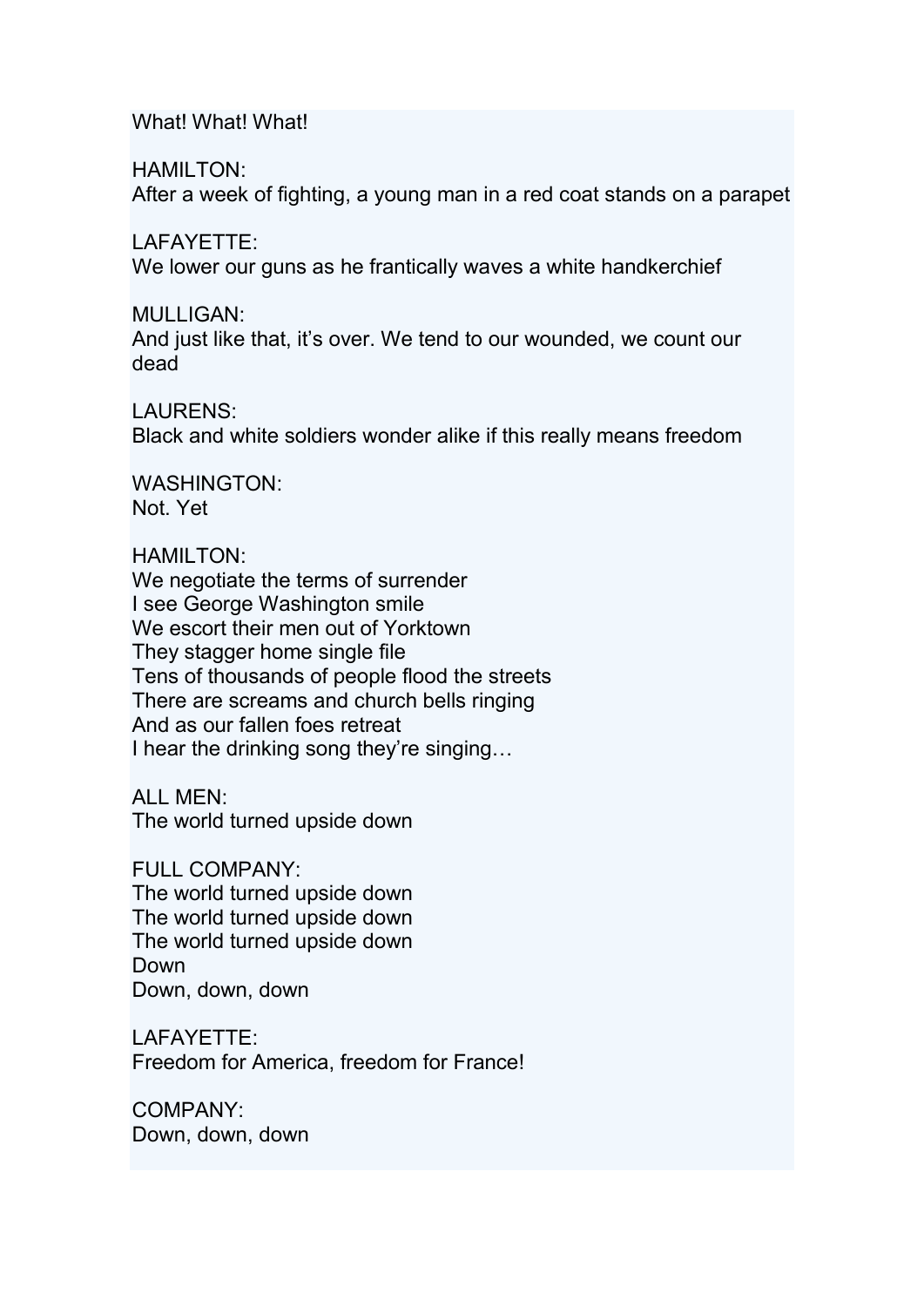HAMILTON: Gotta start a new nation Gotta meet my son

COMPANY: Down, down, down

MULLIGAN: We won!

LAFAYETTE: We won!

MULLIGAN/LAFAYETTE/LAURENS: We won!

MULLIGAN/LAFAYETTE/LAURENS/HAMILTON/WASHINGTON: We won!

COMPANY: The world turned upside down!

# **21. What Comes Next**

*(King George).*

They say,

The price of my war is not a price that they are willing to pay

Insane You cheat with the French

Now I am fighting with France and with Spain

I am so blue

I thought that we made an arrangement when you went away

You were mine to subdue

When even despite our estrangement

I got a small query for yooouu

What comes next?

You've been freed

Do you know how hard it is to lead?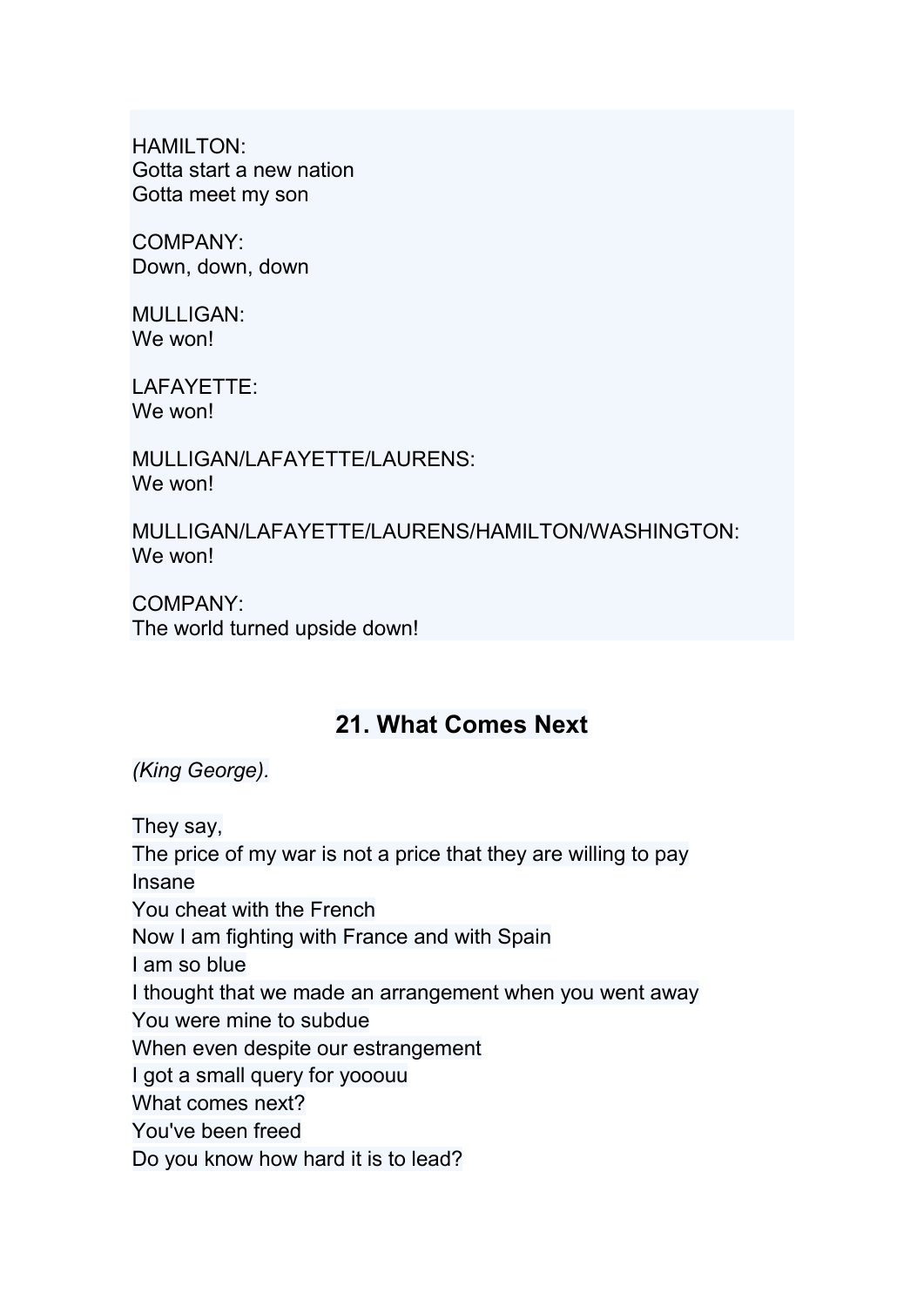You're on your own Awesome...wow Do you have a clue what happens now? Oceans rise Empires fall It's much harder when it's all your call All alone Cross the sea When your people say they hate you Don't come crawling back to me Da da da da da Da da da da daye da Da da da da daye da You're on your own...

# **22. Dear Theodosia**

[Burr] Dear Theodosia what to say to you You have my eyes You have your mother's name When you came into the world you cried and it broke my heart

I'm dedicating everyday to you Domestic life was never quite my style When you smile, you knock me out I fall apart and I thought I was so smart

You will come of age with our young nation We'll bleed and fight for you We'll make it right for you If we lay a strong enough foundation We'll pass it on to you We'll give the world to you and you'll blow us all away Someday x2 Yeah you'll blow us all away Someday x2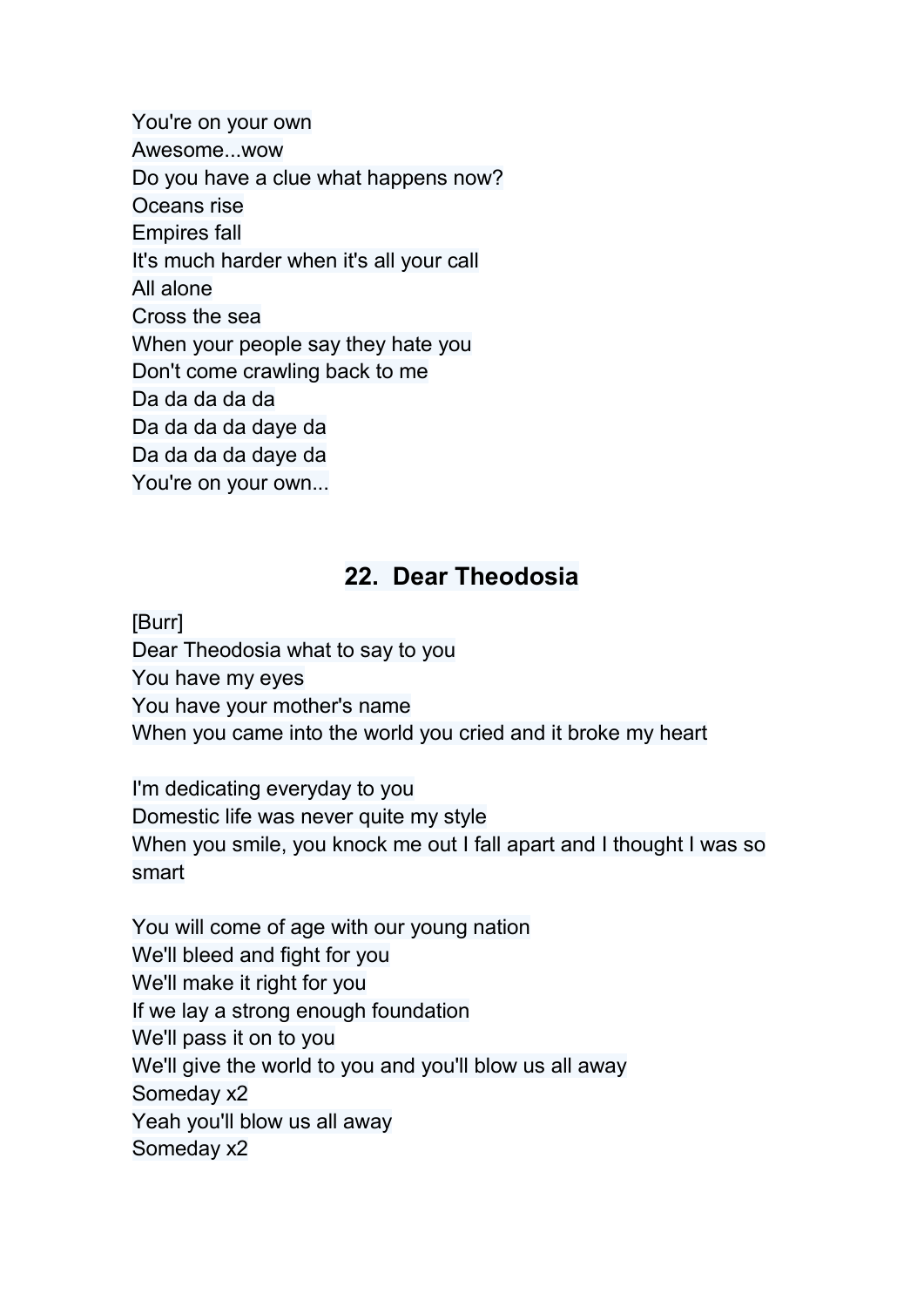[Hamilton] Oh, Phillip when you smile I am undone, my son Look at my son Pride is not the word I'm looking for There is so much more inside me now

Oh, Phillip you outshine the morning sun, my son When you smile, I fall apart and I thought I was so smart

My father wasn't around

[Burr] My father wasn't around

[Hamilton] I swear that

[Both] I'll be around for you

[Hamilton] I'll do whatever it takes

[Burr] I'll make a million mistakes

[Both] I'll make the world safe and sound for you

You'll come of age with our young nation We'll bleed and fight for you We'll make it right for you If we lay a strong enough foundation We'll pass it on to you We'll give the world to you and you'll blow us all away Someday x2 Yeah, you'll blow us all away Someday, someday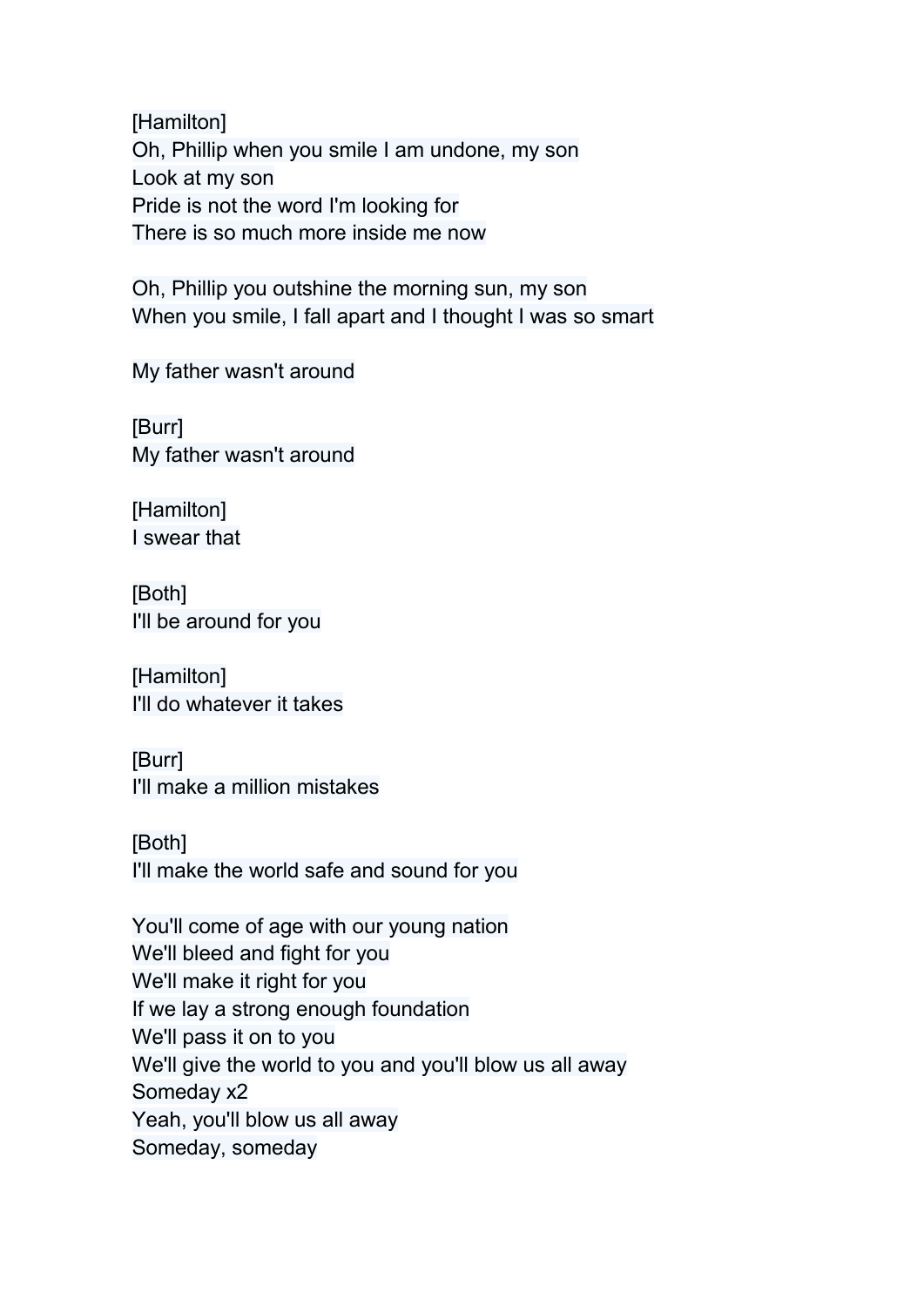# **23. Non-Stop**

BURR: After the war I went back to New York

HAMILTON: A-After the war I went back to New York

BURR:

I finished up my studies and I practiced law

HAMILTON: I practiced law, Burr worked next door

BURR:

Even though we started at the very same time Alexander Hamilton began to climb How to account for his rise to the top? Maaaaan, the man is **ENSEMBLE:** Non-stop! Non-stop!

HAMILTON:

Gentlemen of the jury, I'm curious, bear with me Are you aware that we're making hist'ry? This is the first murder trial of our brand-new nation

HAMILTON: The liberty behind Deliberation— ENSEMBLE:

Non-stop!

HAMILTON: I intend to prove beyond a shadow of a doubt

With my assistant counsel BURR:

Co-counsel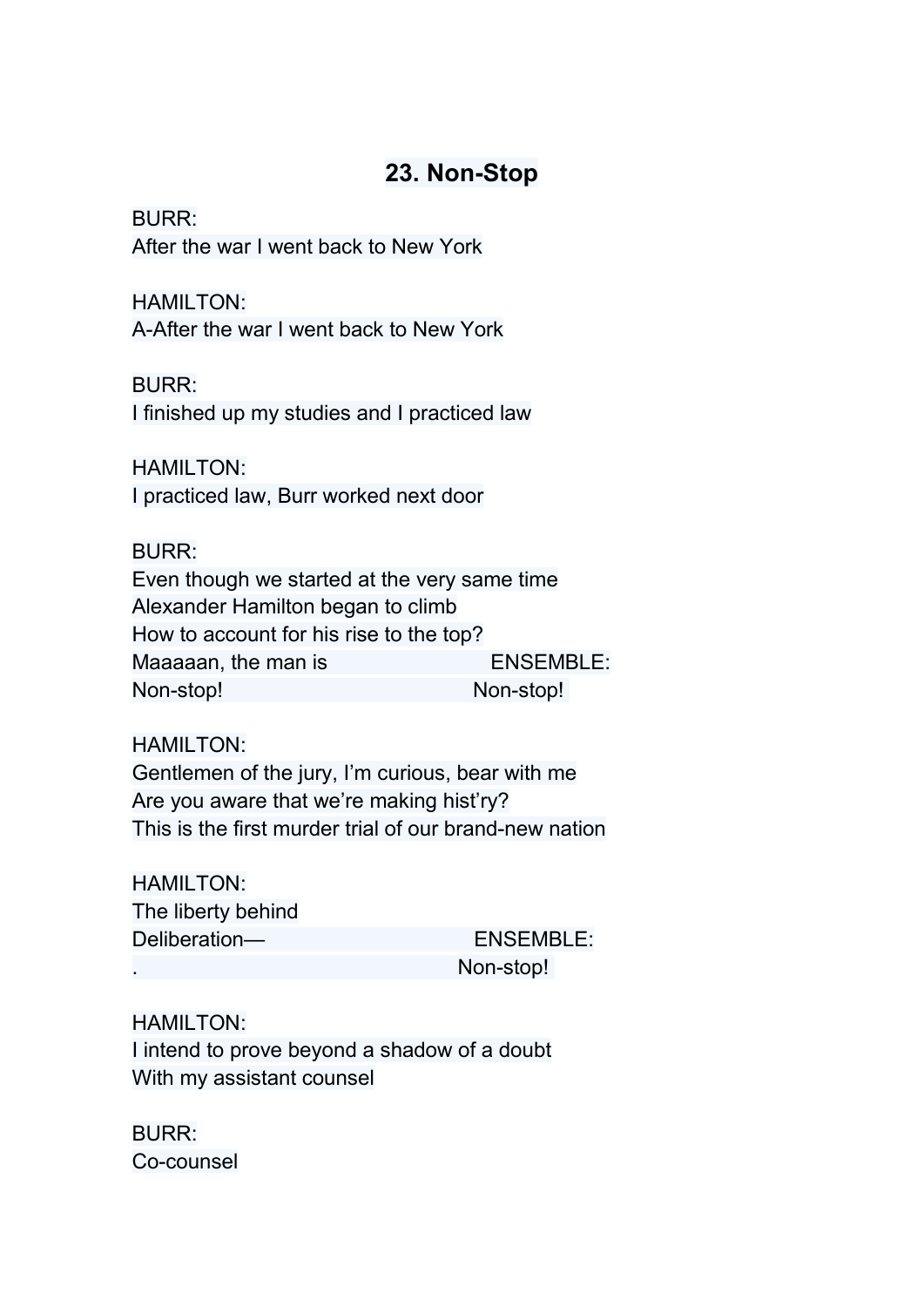Hamilton, sit down Our client Levi Weeks is innocent. Call your first witness That's all you had to say!

HAMILTON: Okay! One more thing—

## BURR:

Why do you assume you're the smartest in the room? Why do you assume you're the smartest in the room? Why do you assume you're the smartest in the room? Soon that attitude may be your doom!

ENSEMBLE: AWWWW

| <b>BURR:</b>                                                    | <b>ENSEMBLE:</b>                 |
|-----------------------------------------------------------------|----------------------------------|
|                                                                 |                                  |
| Why do you write like you're                                    | Why do you write like you're     |
| running out of time?                                            | running out of time?             |
| Write day and night like you're                                 |                                  |
| running out of time?                                            |                                  |
| Ev'ry day you fight, like you're                                | Ev'ry day you fight, like you're |
| running out of time                                             | running out of time              |
|                                                                 |                                  |
| Keep on fighting. In the meantime—                              |                                  |
|                                                                 | Non-stop!                        |
|                                                                 |                                  |
| <b>HAMILTON:</b>                                                |                                  |
| Corruption's such an old song that we can sing along in harmony |                                  |
| And pouchase is it stronger than in Albert                      |                                  |

And nowhere is it stronger than in Albany This colony's economy's increasingly stalling and

| <b>HAMILTON:</b>                    |           |                           |
|-------------------------------------|-----------|---------------------------|
| Honestly, that's why public service |           | <b>BURR AND ENSEMBLE:</b> |
| Seems to be calling me.             | He's just |                           |
|                                     | Non-stop! |                           |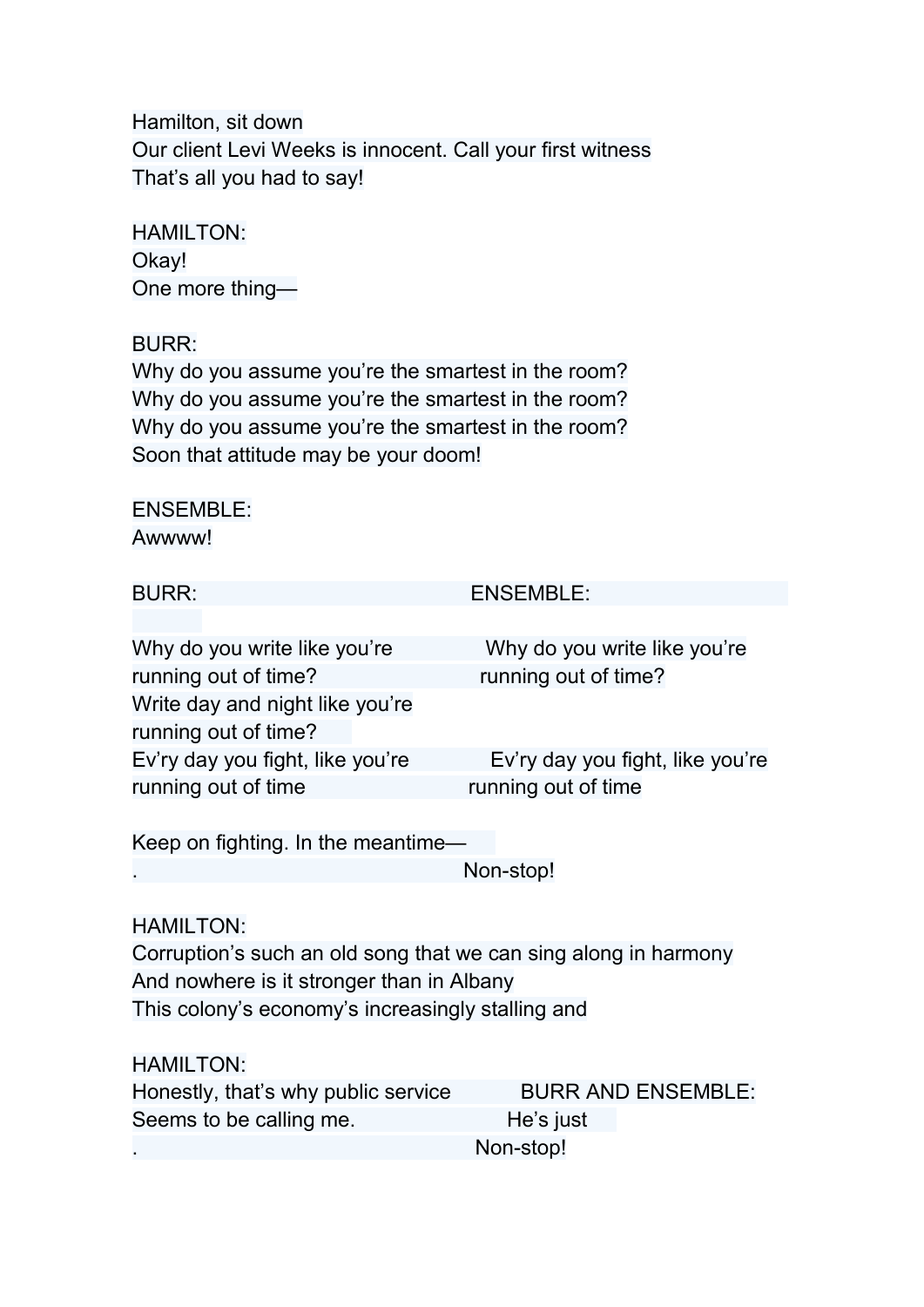HAMILTON: I practiced the law, I practic'ly perfected it I've seen injustice in the world and I've corrected it Now for a strong central democracy If not, then I'll be Socrates

HAMILTON: Throwing verbal rocks At these mediocrities. **ENSEMBLE:** 

. Awww!

BURR: Hamilton, at the Constitutional Convention:

HAMILTON: I was chosen for the Constitutional Convention

BURR: There as a New York junior delegate:

HAMILTON: Now what I'm going to say may sound indelicate…

COMPANY: Awwww!

BURR: Goes and proposes his own form of government!

COMPANY: What?

His own plan for a new form of government!

COMPANY: What?

BURR: Talks for six hours! The convention is listless!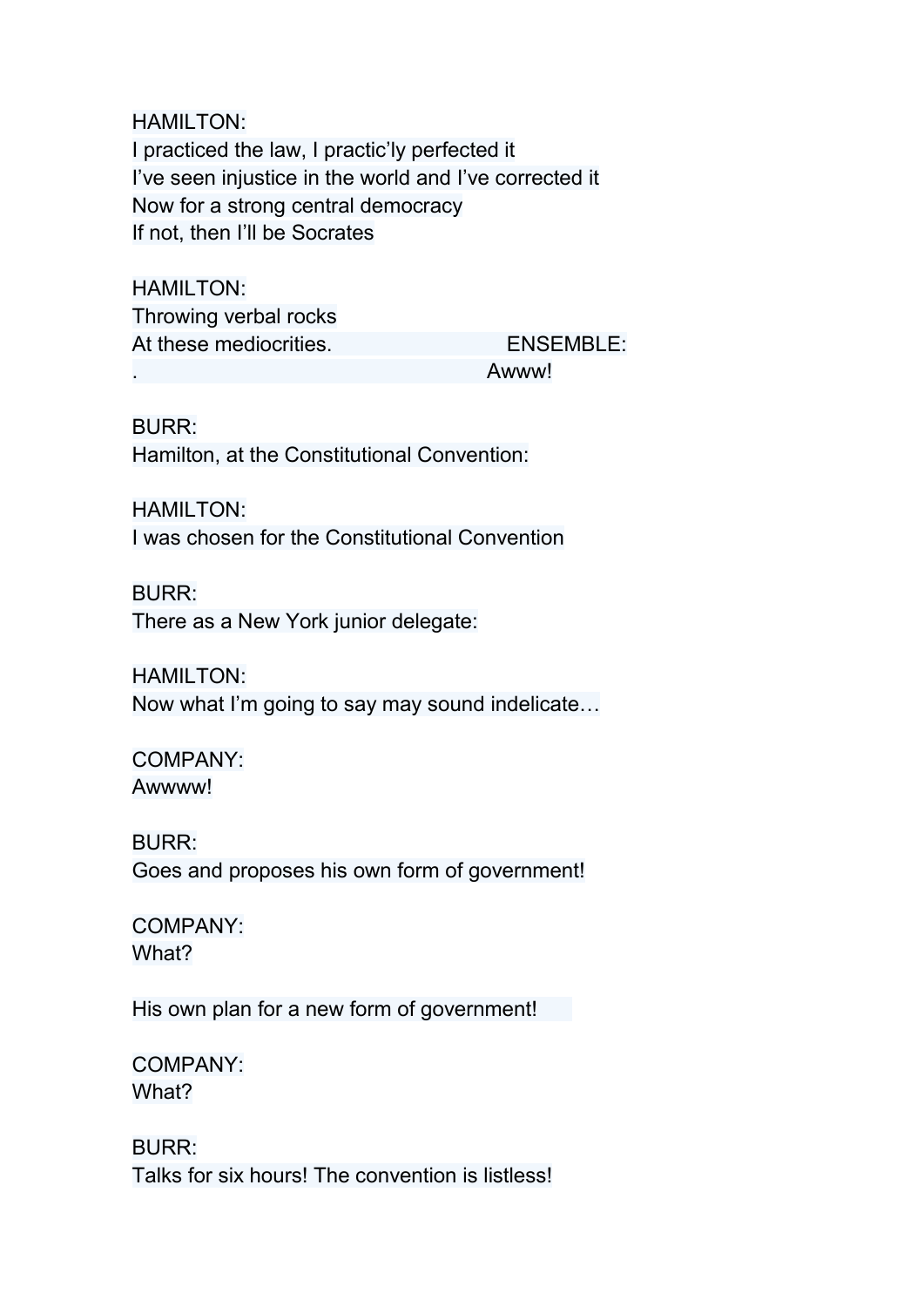ENSEMBLE MAN: Bright young man…

## ANOTHER ENSEMBLE MAN: Yo, who the f is this?

### BURR:

| Why do you always say what you believe? | <b>COMPANY:</b>   |
|-----------------------------------------|-------------------|
| Why do you always say what              | Why do you always |
| say what                                |                   |
| you believe?                            | you believe?      |
| Ev'ry proclamation guarantees free      |                   |
| ammunition for your enemies!            |                   |
|                                         | Awww!             |

BURR AND MEN: Why do you write like it's ALL WOMEN: Going out of style? Going out of style, hey! Write day and night like it's Going out of style? Going out of style, hey!

## BURR AND COMPANY:

Ev'ry day you fight like it's Going out of style Do what you do

## BURR:

Alexander?

## HAMILTON: Aaron Burr, sir

BURR: It's the middle of the night

HAMILTON: Can we confer, sir?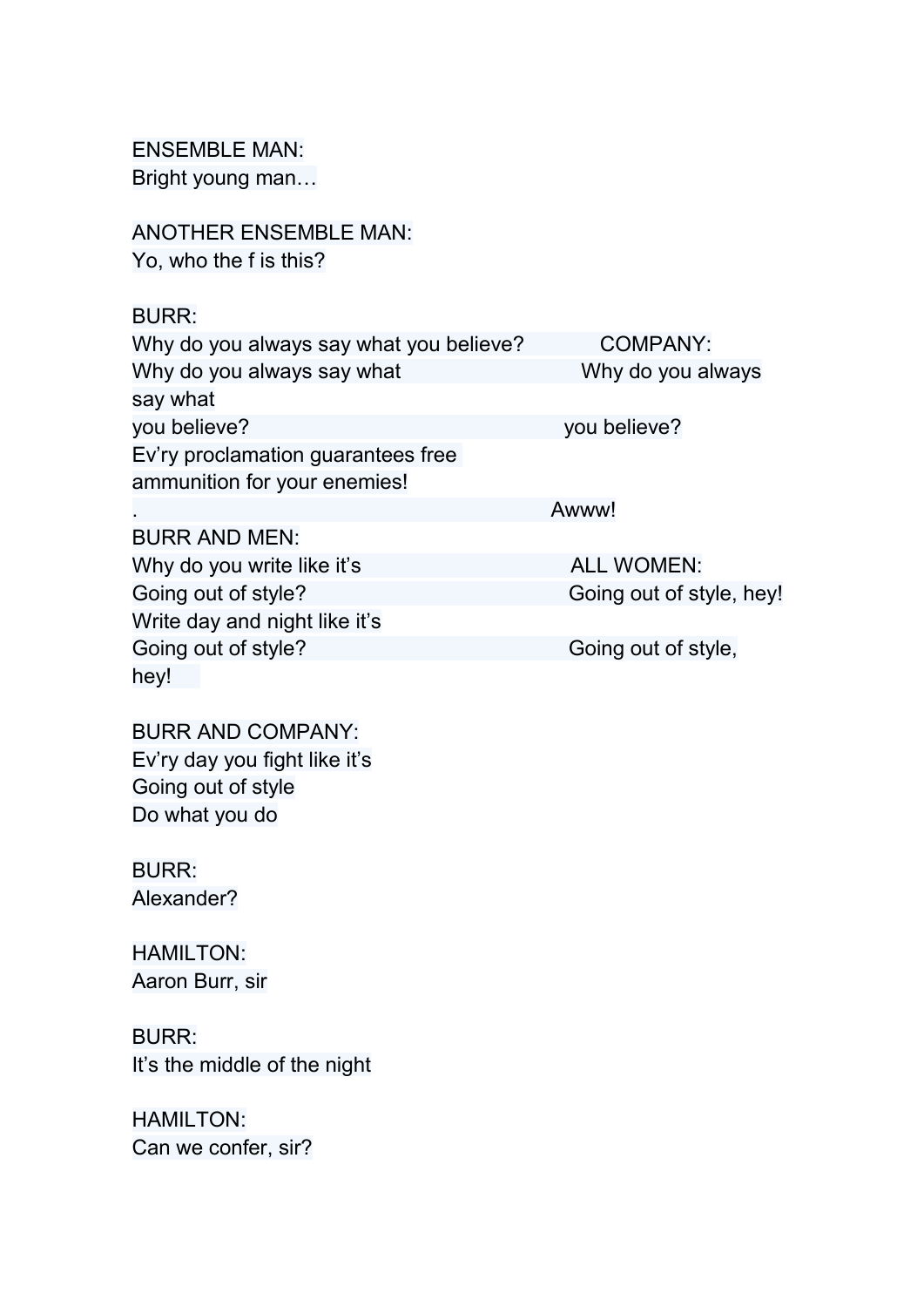BURR: Is this a legal matter?

HAMILTON: Yes, and it's important to me

BURR: What do you need?

HAMILTON<sup>.</sup> Burr, you're a better lawyer than me

BURR: **Okay** 

HAMILTON: I know I talk too much, I'm abrasive You're incredible in court. You're succinct, persuasive My client needs a strong defense. You're the solution

BURR: Who's your client?

HAMILTON: The new U.S. Constitution?

BURR: No

HAMILTON: Hear me out

BURR: No way!

HAMILTON: A series of essays, anonymously published Defending the document to the public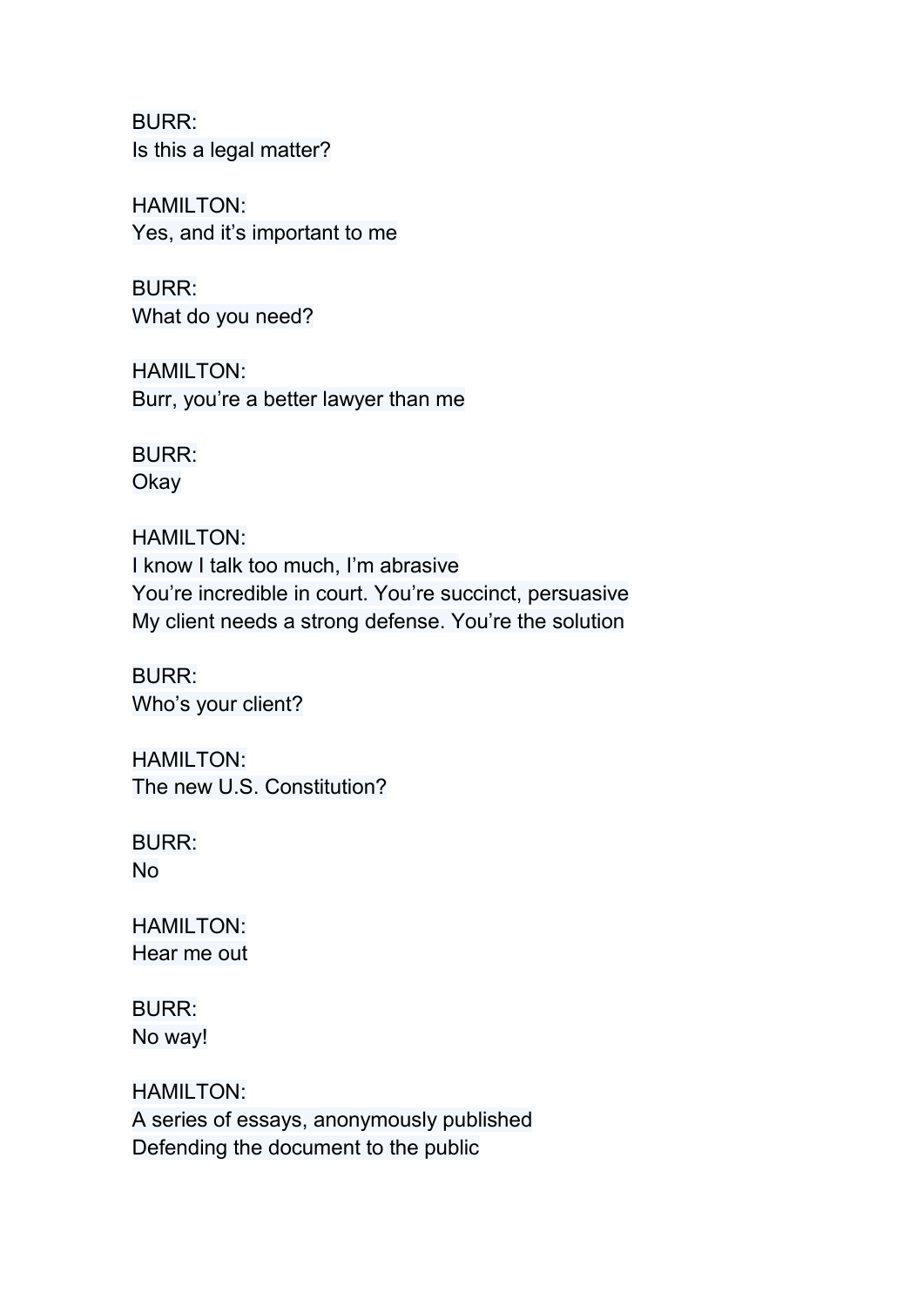BURR: No one will read it

HAMILTON: I disagree

BURR: And if it fails?

HAMILTON: Burr, that's why we need it

BURR: The constitution's a mess

HAMILTON: So it needs amendments

BURR: It's full of contradictions

HAMILTON: So is independence We have to start somewhere

BURR: No. No way

HAMILTON: You're making a mistake

BURR: Good night

HAMILTON: Hey What are you waiting for? What do you stall for?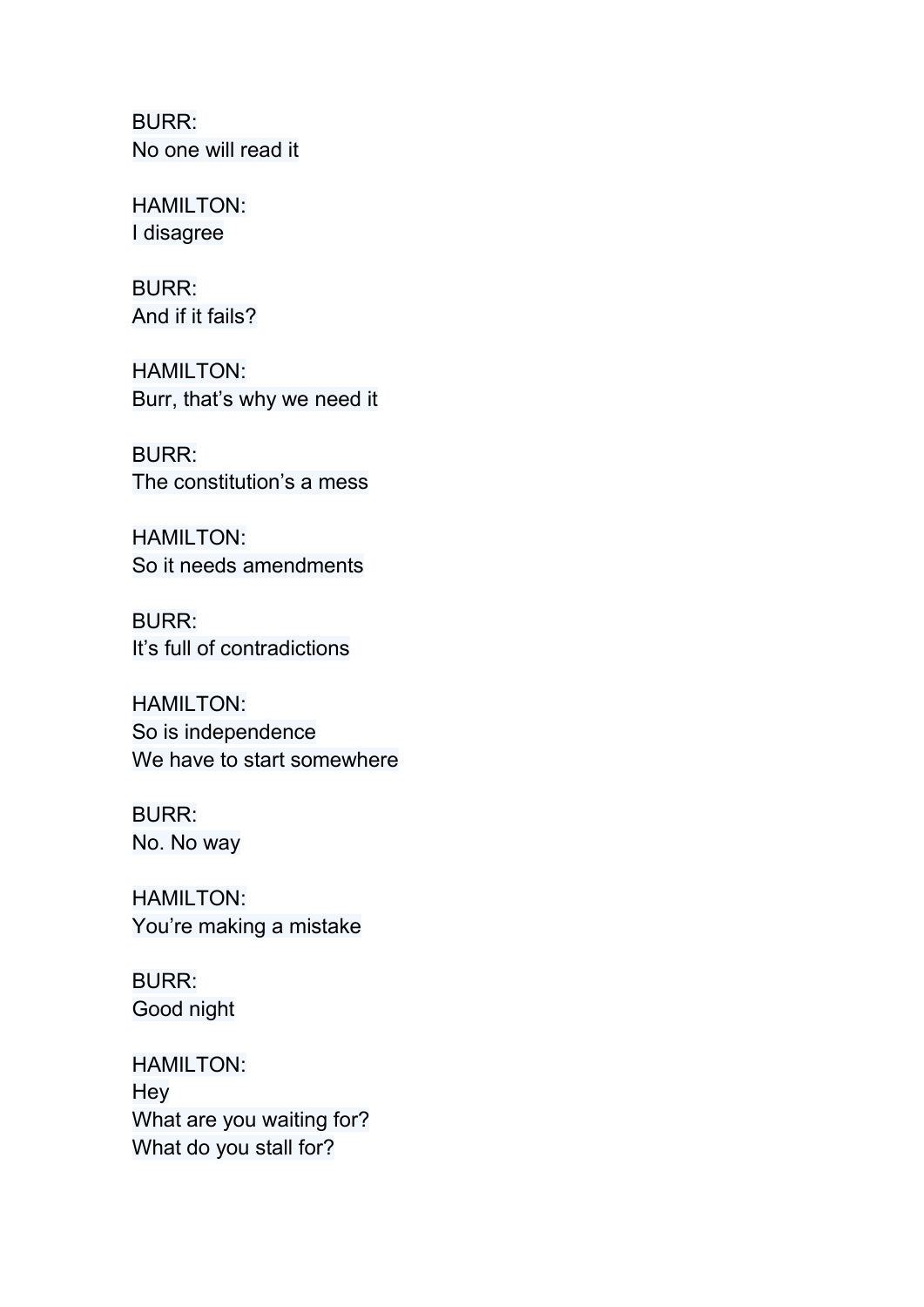BURR: What?

HAMILTON: We won the war What was it all for? Do you support this constitution?

BURR: Of course

HAMILTON: Then defend it

BURR: And what if you're backing the wrong horse?

### HAMILTON:

Burr, we studied and we fought and we killed For the notion of a nation we now get to build For once in your life, take a stand with pride I don't understand how you stand to the side

#### BURR:

I'll keep all my plans Close to my chest ENSEMBLE:

. Wait for it, wait for . It, wait…

I'll wait here and see Which way the wind Which way the wind Will blow Will blow I'm taking my time I'm taking my time Watching the Watching the Afterbirth of a nation **Afterbirth of a nation** 

Watching the tension grow. Watching the tension grow.

ANGELICA: I am sailing off to London. I'm accompanied by someone Who always pays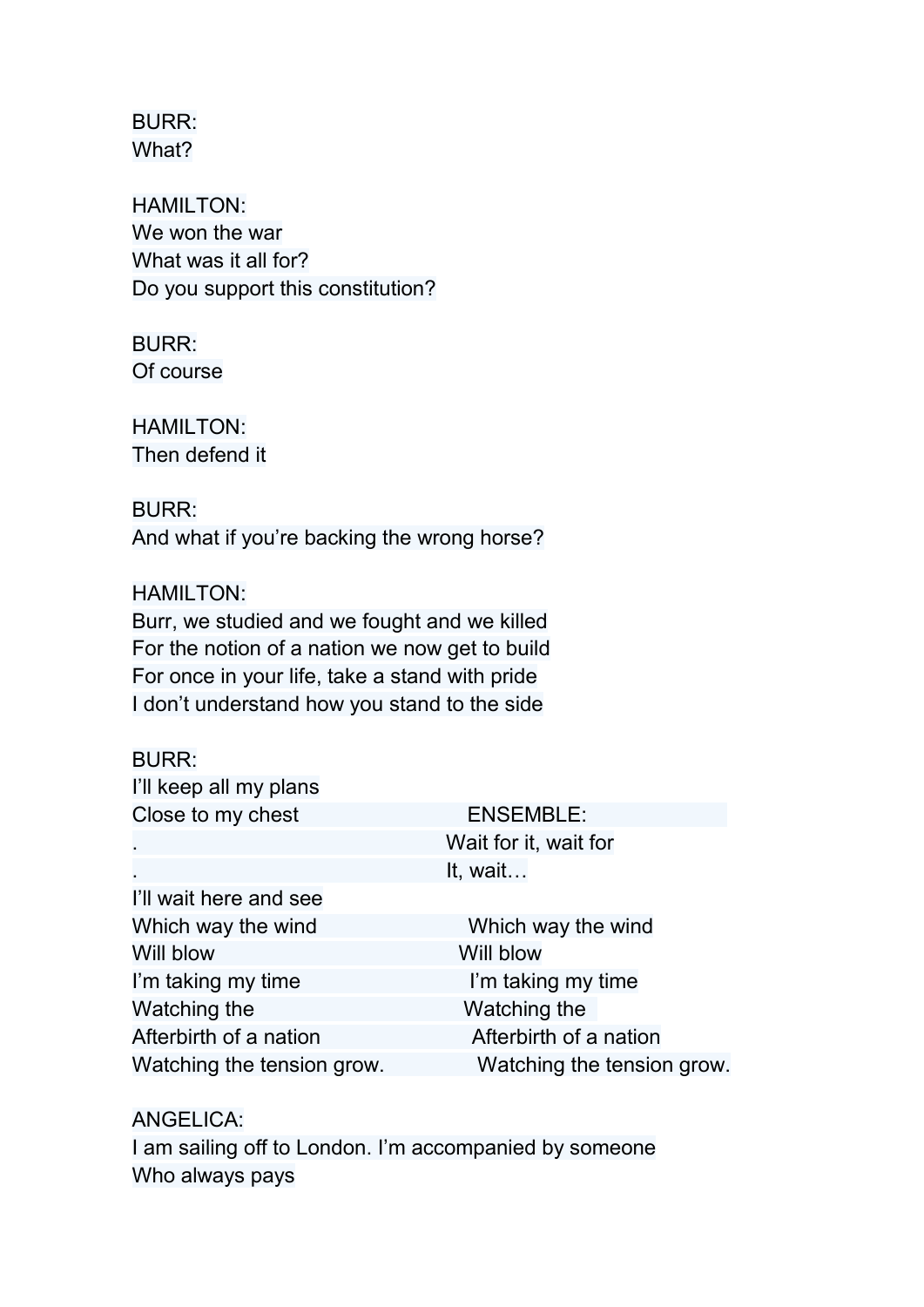I have found a wealthy husband who will keep Me in comfort for all my days He is not a lot of fun, but there's no one who Can match you for turn of phrase My Alexander

## HAMILTON: Angelica

## ANGELICA: Don't forget to write

## ELIZA:

Look at where you are Look at where you started The fact that you're alive is a miracle Just stay alive, that would be enough And if your wife could share a fraction of your time If I could grant you peace of mind Would that be enough?

## BURR:

Alexander joins forces with James Madison and John Jay to write a series

of essays defending the new United States Constitution,

entitled The Federalist Papers.

The plan was to write a total of twenty-five essays,

the work divided evenly among the three men. In the end,

they wrote eighty-five essays,

in the span of six months. John Jay got sick after writing five.

James Madison wrote twenty-nine. Hamilton wrote the other fifty-one!

## BURR:

| How do you write like you're    | <b>ALL WOMEN:</b>    |
|---------------------------------|----------------------|
|                                 |                      |
| Running out of time?            | Running out of time? |
| Write day and night like you're |                      |
| Running out of time?            | Running out of time? |

BURR AND MEN: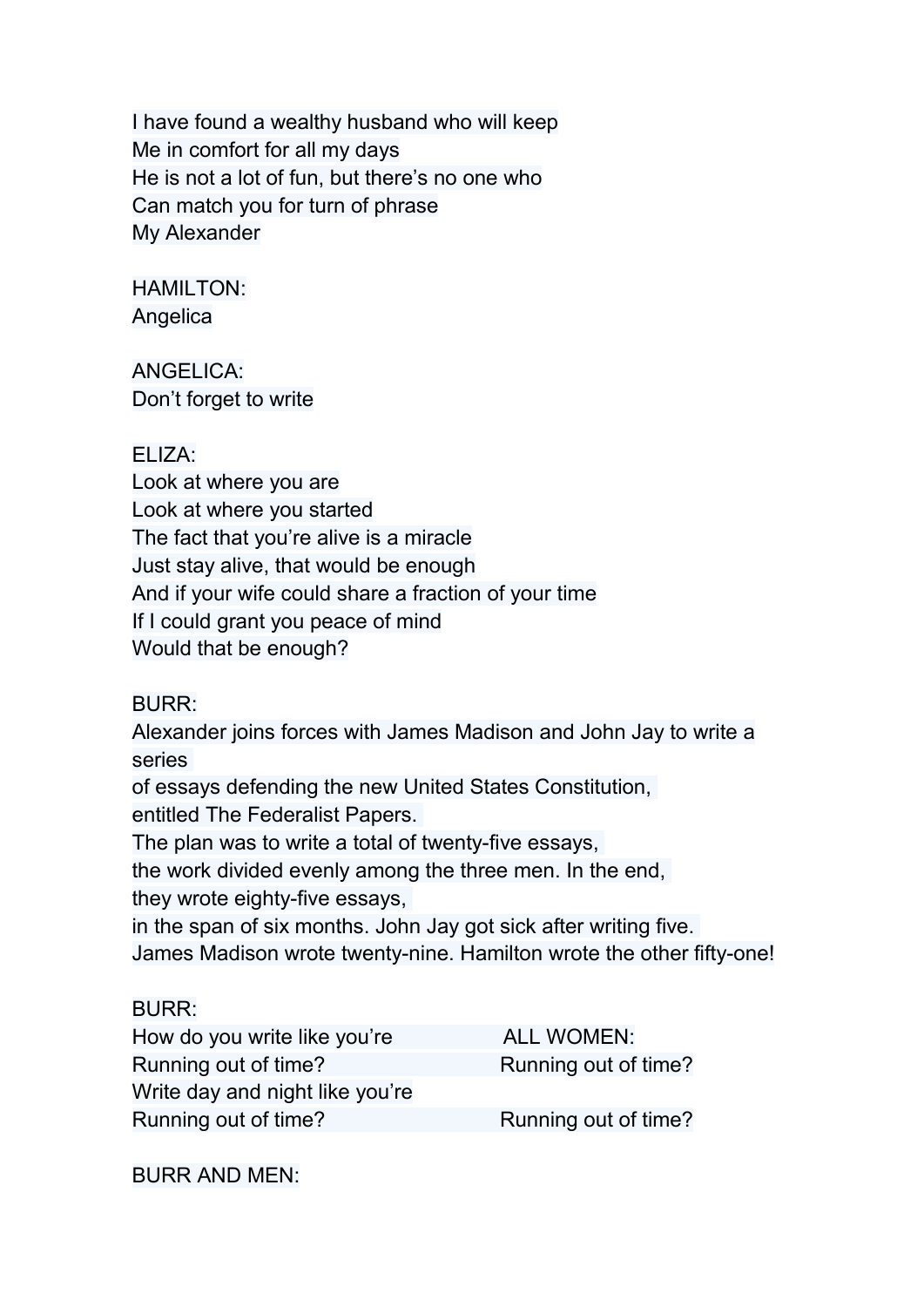| Ev'ry day you fight  |                      |
|----------------------|----------------------|
| Like you're          |                      |
| Running out of time  | Running out of time? |
| Like you're          |                      |
| Running out of time  | Running out of time? |
| Are you              |                      |
| Running out of time? | Awwww!               |

FULL COMPANY (EXCEPT HAMILTON): How do you write like tomorrow won't arrive? How do you write like you need it to survive? How do you write ev'ry second you're alive? Ev'ry second you're alive? Ev'ry second you're alive?

WASHINGTON: They are asking me to lead I am doing the best I can To get the people that I need I'm asking you to be my right hand man

HAMILTON: Treasury or State?

WASHINGTON: I know it's a lot to ask

HAMILTON<sup>.</sup> Treasury or State?

WASHINGTON: To leave behind the world you know…

HAMILTON: Sir, do you want me to run the Treasury or State department?

WASHINGTON: **Treasury** 

HAMILTON: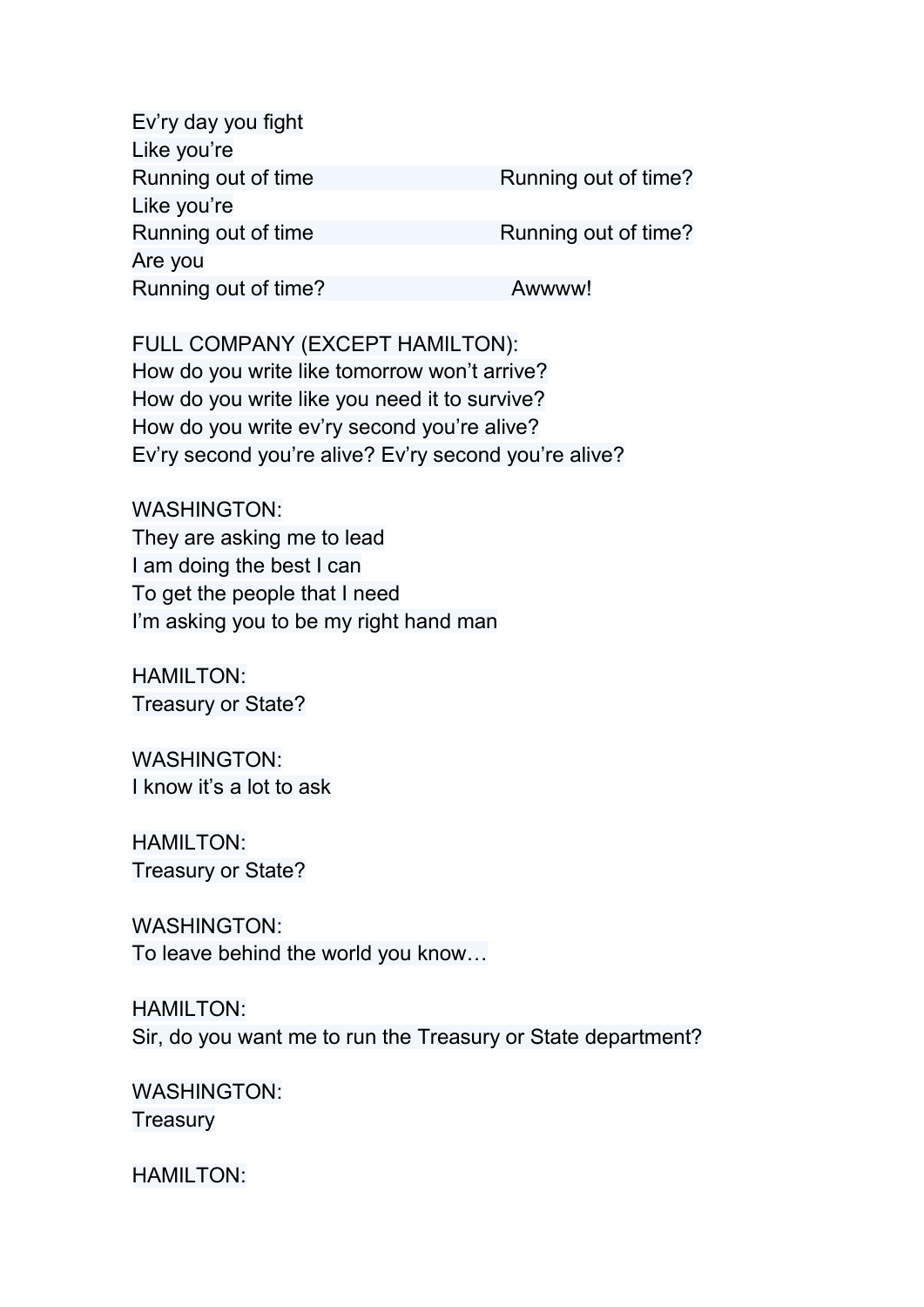Let's go

ELIZA: Alexander…

HAMILTON: I have to leave

ELIZA: Alexander—

HAMILTON: Look around, look around at how lucky we are to be alive right now

ELIZA: Helpless…

HAMILTON: They are asking me to lead

ELIZA: Look around, isn't this enough?

ANGELICA: He will never be satisfied ELIZA: He will never What would be satisfied be enough

| $\blacksquare$ | To be            |                     |          |                   |
|----------------|------------------|---------------------|----------|-------------------|
| ٠              | <b>Satisfied</b> |                     |          |                   |
| Satisfied      | Satisfied        | WASH:               |          |                   |
| Satisfied      | Satisfied        |                     |          | History has BURR: |
| $\blacksquare$ |                  | its eyes Why do you |          |                   |
| ٠              |                  | On                  |          | assume            |
| ٠              |                  | You!                |          | you're the        |
| ٠              |                  |                     | smartest |                   |
| in             | <b>ENSEMBLE:</b> |                     |          |                   |
| ٠              |                  |                     |          | the room?         |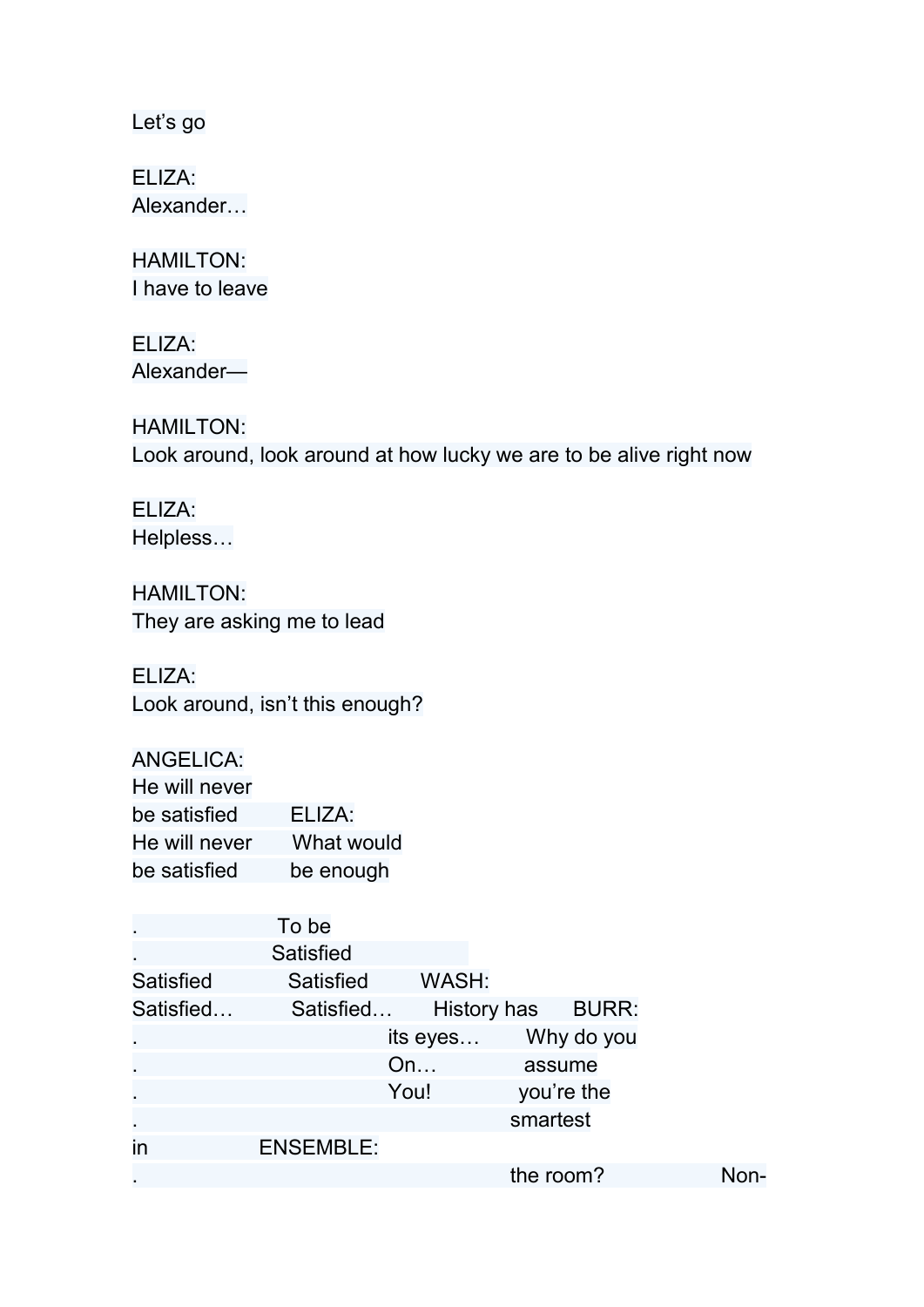stop!

|                  |              | Why do you  |              |      |
|------------------|--------------|-------------|--------------|------|
|                  | Look around  | assume      |              |      |
|                  | Look around! |             | you're the   |      |
|                  |              |             | smartest in  | Non- |
| stop!            |              |             |              |      |
|                  |              |             | the room?    |      |
|                  |              |             | Why do you   |      |
| He will never    |              | assume      |              |      |
| be satisfied     |              | you're the  |              |      |
|                  |              |             | smartest in  | Non- |
| stop!            |              |             |              |      |
|                  | Isn't this   |             | the room?    |      |
| <b>Satisfied</b> | enough?      |             | Soon that at |      |
|                  | What would   | WASH/       | titude's     |      |
|                  | be enough?   | MULL/       | gonna be     |      |
| Satisfied        |              | LAUR/LAF:   | your doom!   |      |
|                  |              | History has | Why do you   |      |
|                  |              | its eyes    | fight like   |      |
|                  |              | On          | you're run   |      |
|                  |              | You         | ning out of  |      |
|                  |              |             | time?        | Non- |

stop!

ANGELICA, ELIZA, BURR: Why do you fight like

ANGELICA, ELIZA, BURR, WASH & ENSEMBLE: History has its eyes on you…

HAMILTON: I am not throwin' away my shot!

MEN: Just you wait!

HAMILTON: I am not throwin' away my shot!

. FULL COMPANY:

I am Alexander Hamilton! Just you wait! Alexander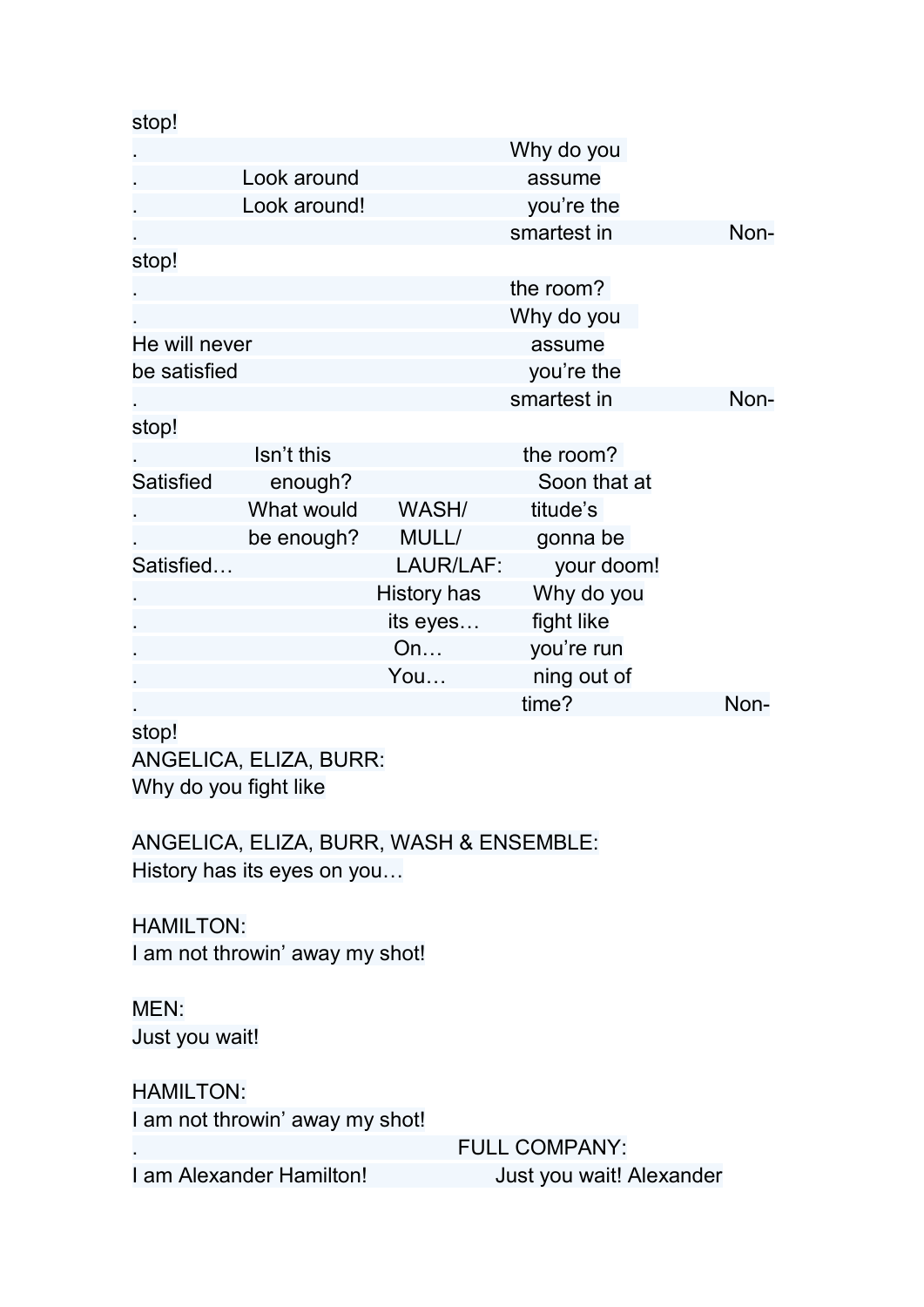**Hamilton** 

. Hamilton just you wait!

HAMILTON: I am not throwin' away my shot!

# **24. What'd I Miss**

COMPANY: Seventeen. Se- se- seventeen... Se- se- seventeen…

### BURR:

1789 How does the bastard orphan Immigrant decorated war vet Unite the colonies through more debt? Fight the other founding fathers til he has to forfeit? Have it all, lose it all You ready for more yet? Treasury Secretary. Washington's the President Ev'ry American experiment sets a precedent Not so fast. Someone came along to resist him Pissed him off until we had a two-party system You haven't met him yet, you haven't had the chance 'cause he's been kickin' ass as the ambassador to France But someone's gotta keep the American promise You simply must meet Thomas. Thomas!

## COMPANY:

Thomas Jefferson's coming home! Thomas Jefferson's coming home! Thomas Jefferson's coming home! Thomas Jefferson's coming home! Thomas Jefferson's coming home Lord he's Been off in Paris for so long! Aaa-ooo! Aaa-ooo!

JEFFERSON:

France is following us to revolution There is no more status quo But the sun comes up and the world still spins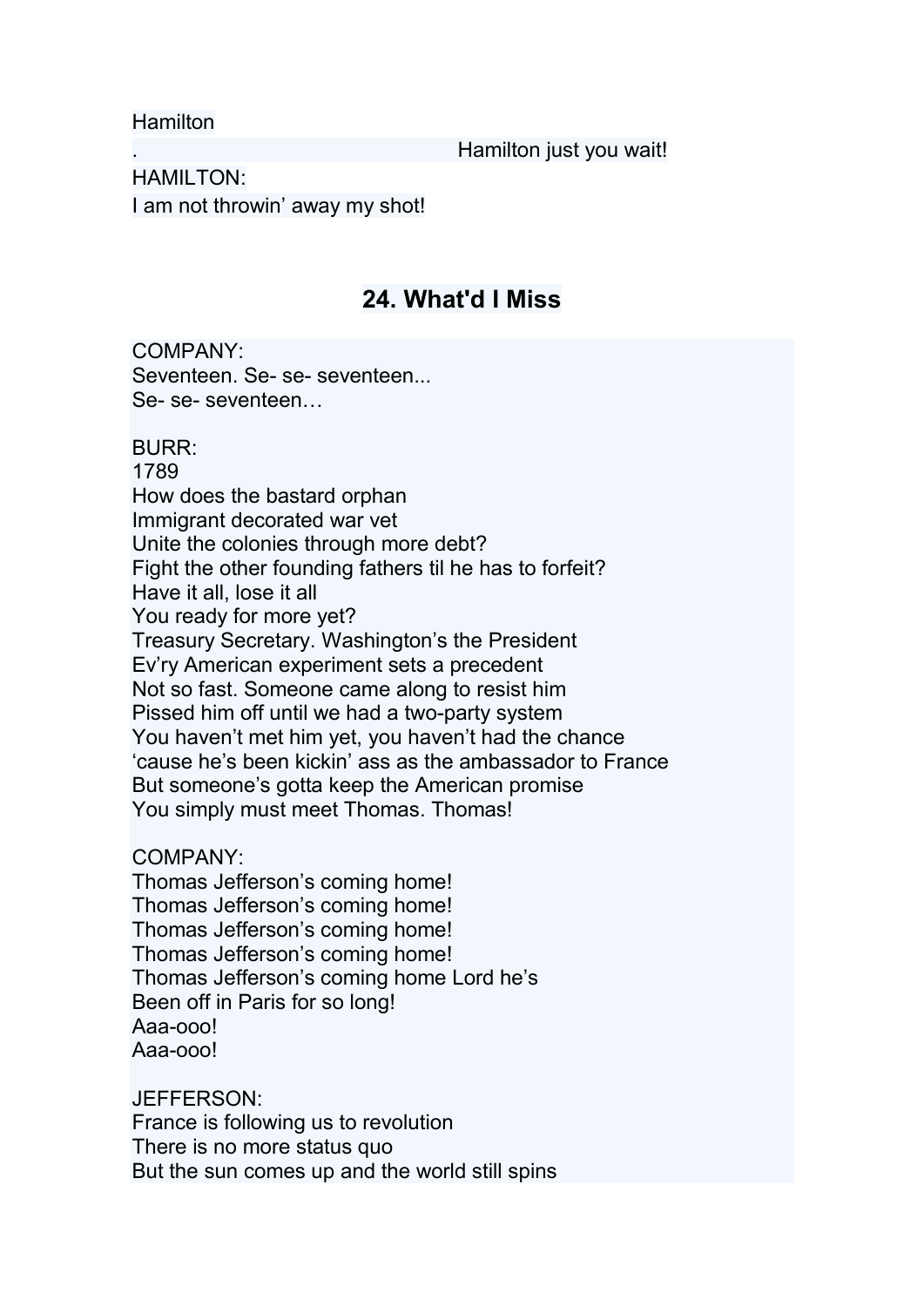ENSEMBLE: Aaa-ooo!

JEFFERSON: I helped Lafayette draft a declaration Then I said, 'I gotta go I gotta be in Monticello.' Now the work at Home begins…

ENSEMBLE: Aaa-ooo!

JEFFERSON: So what'd I miss? What'd I miss? Virginia, my home sweet home, I wanna give you a kiss I've been in Paris meeting lots of different ladies... I guess I basic'lly missed the late eighties... I traveled the wide, wide world and came back to this…

ENSEMBLE: Aaa-ooo!

#### JEFFERSON:

There's a letter on my desk from the President Haven't even put my bags down yet Sally be a lamb, darlin', won'tcha open it? It says the President's assembling a cabinet And that I am to be the Secretary of State, great! And that I'm already Senate-approved... I just got home and now I'm headed up to New York

ENSEMBLE: Headin' to New York! Headin' to New York!

JEFFERSON: Lookin' at the rolling fields ENSEMBLE: I can't believe that we are free Believe that we are free

Ready to face Whatever's awaiting Me in N.Y.C. Me in N.Y.C.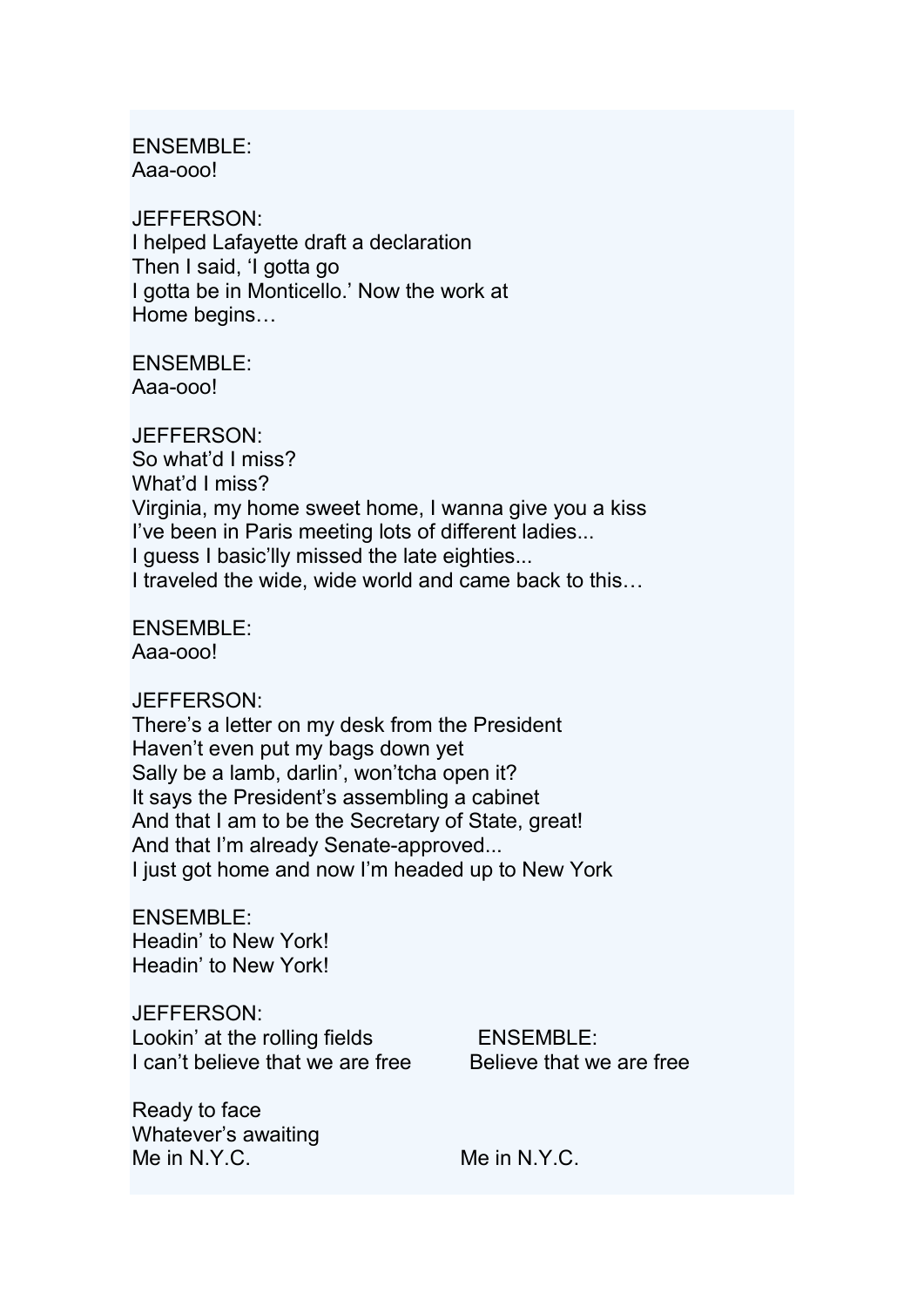#### JEFFERSON:

But who's waitin' for me when I step in the place? My friend James Madison, red in the face

### JEFFERSON:

He grabs my arm and I respond "What's goin' on?"

#### MADISON:

Thomas, we are engaged in a battle for our nation's very soul Can you get us out of the mess we're in?

# ENSEMBLE:

Aaa-ooo!

#### MADISON:

Hamilton's new financial plan is nothing less Than government control I've been fighting for the South alone Where have you been?

JEFFERSON: Uh...France.

ENSEMBLE: Aaa-ooo!

MADISON: We have to win

#### JEFFERSON: What'd I miss?

ENSEMBLE: Wha? Wha? What'd I miss?

### JEFFERSON: What'd I miss?

ENSEMBLE: I've come home to this?

JEFFERSON: Headfirst into a political abyss!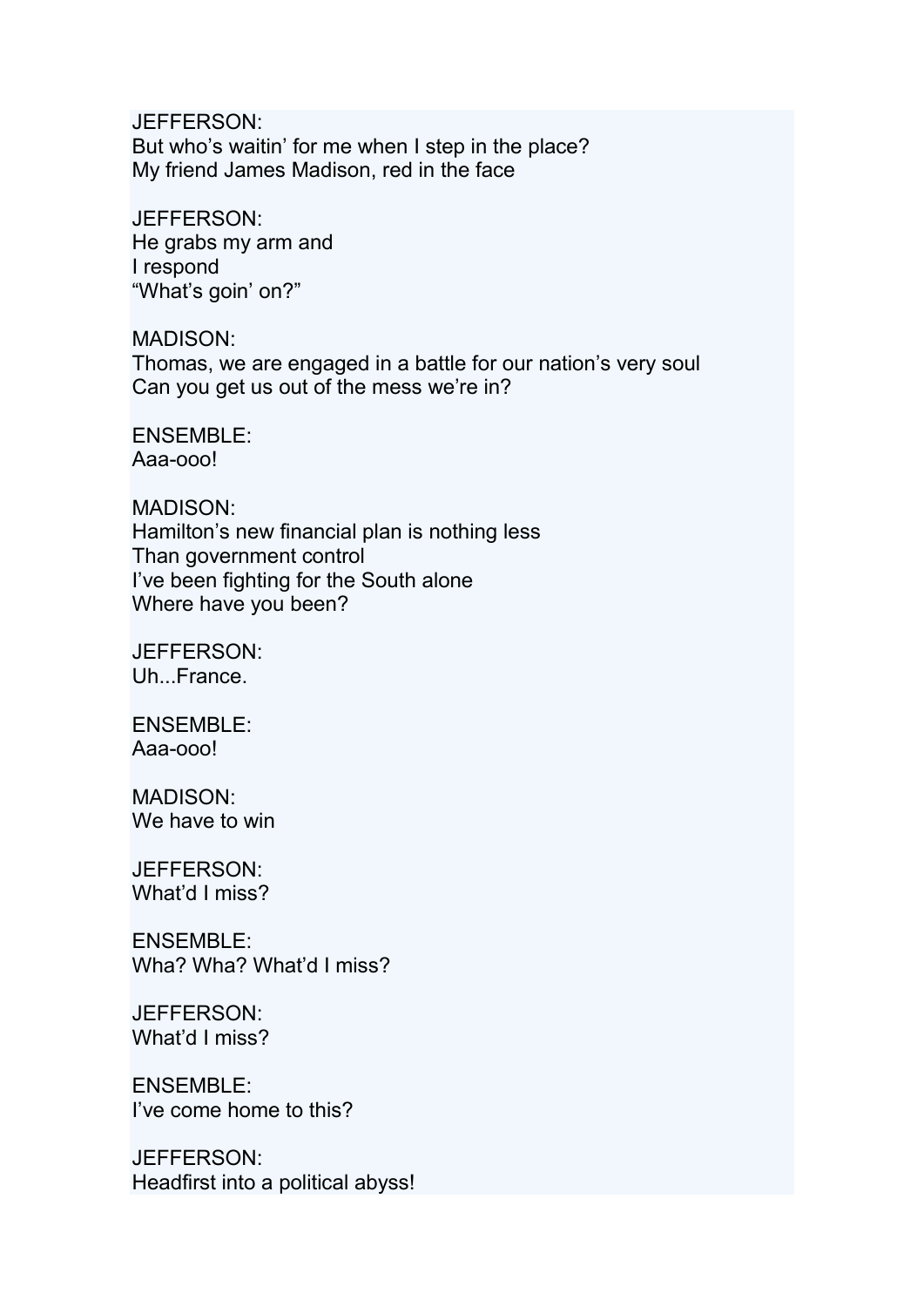ENSEMBLE: Headfirst, into the abyss!

JEFFERSON: I have my first cabinet meeting today

ENSEMBLE: Chik-a-pow!

JEFFERSON: I guess I better think of something to say I'm already on my way Let's get to the bottom of this...

ENSEMBLE: What did I miss? Ahhh ah!

WASHINGTON: Mr. Jefferson, welcome home

HAMILTON: Mr. Jefferson? Alexander Hamilton

WASHINGTON AND ENSEMBLE: Mr. Jefferson, welcome home

COMPANY: Mr. Jefferson, welcome home Sir, you've been off in Paris for so long!

JEFFERSON: So what did I miss?

# **25. Cabinet Battle #1**

WASHINGTON:

Ladies and gentlemen, you coulda been anywhere in the world tonight,

but you're here with us in New York City.

Are you ready for a cabinet meeting???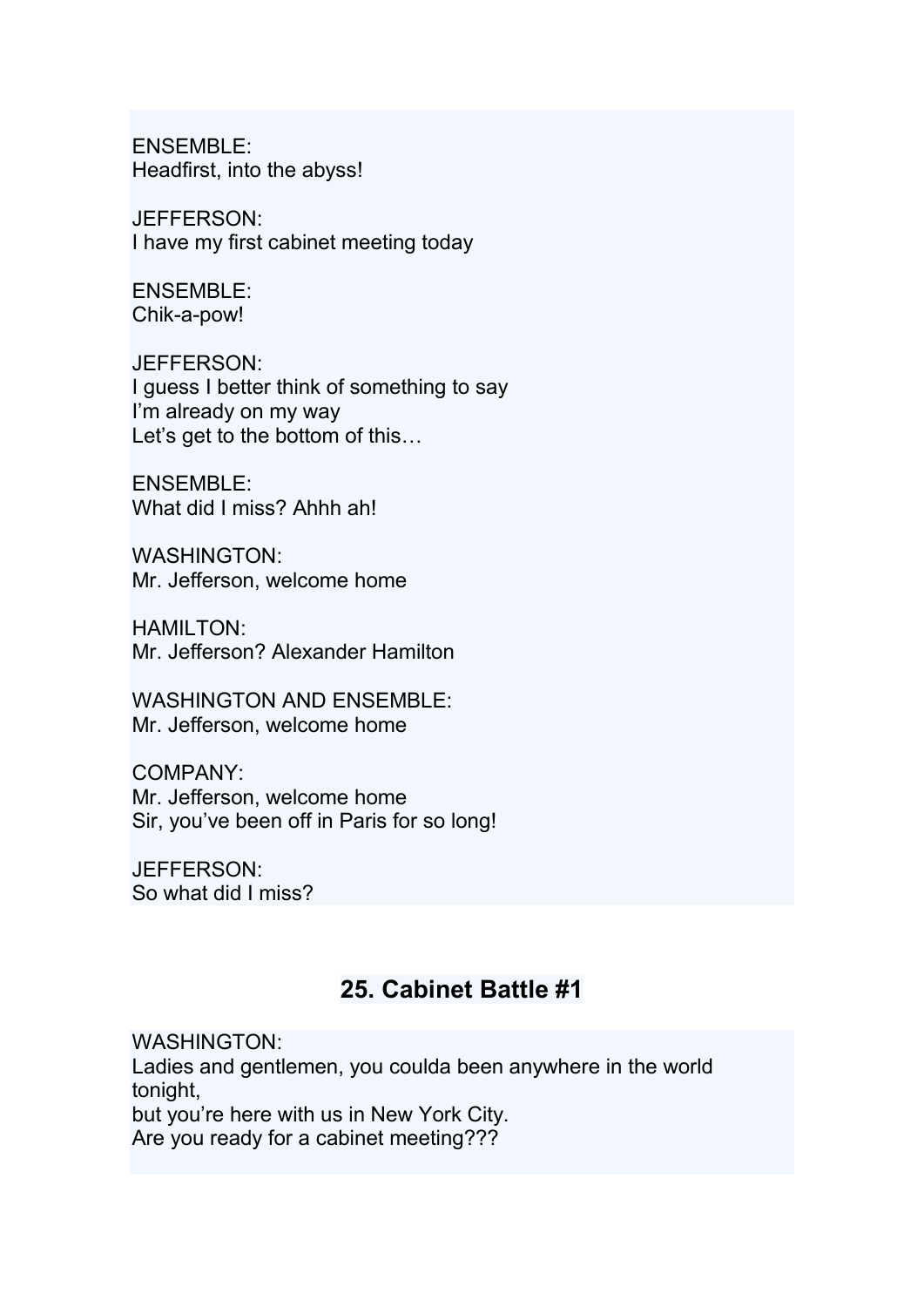The issue on the table: Secretary Hamilton's plan to assume state debt and establish a national bank. Secretary Jefferson, you have the floor, sir

JEFFERSON:

'Life, liberty and the pursuit of happiness.' We fought for these ideals; we shouldn't settle for less These are wise words, enterprising men quote 'em Don't act surprised, you guys, cuz I wrote 'em

JEFFERSON & MADISON: **Oww** 

JEFFERSON: But Hamilton forgets His plan would have the government assume state's debts Now, place your bets as to who that benefits: The very seat of government where Hamilton sits

HAMILTON: Not true!

JEFFERSON: Ooh, if the shoe fits, wear it If New York's in debt— Why should Virginia bear it? Uh! Our debts are paid, I'm afraid Don't tax the South cuz we got it made in the shade In Virginia, we plant seeds in the ground We create. You just wanna move our money around This financial plan is an outrageous demand And it's too many damn pages for any man to understand Stand with me in the land of the free And pray to God we never see Hamilton's candidacy Look, when Britain taxed our tea, we got frisky Imagine what gon' happen when you try to tax our whisky

WASHINGTON:

Thank you, Secretary Jefferson. Secretary Hamilton, your response

HAMILTON:

Thomas. That was a real nice declaration Welcome to the present, we're running a real nation Would you like to join us, or stay mellow Doin' whatever the hell it is you do in Monticello? If we assume the debts, the union gets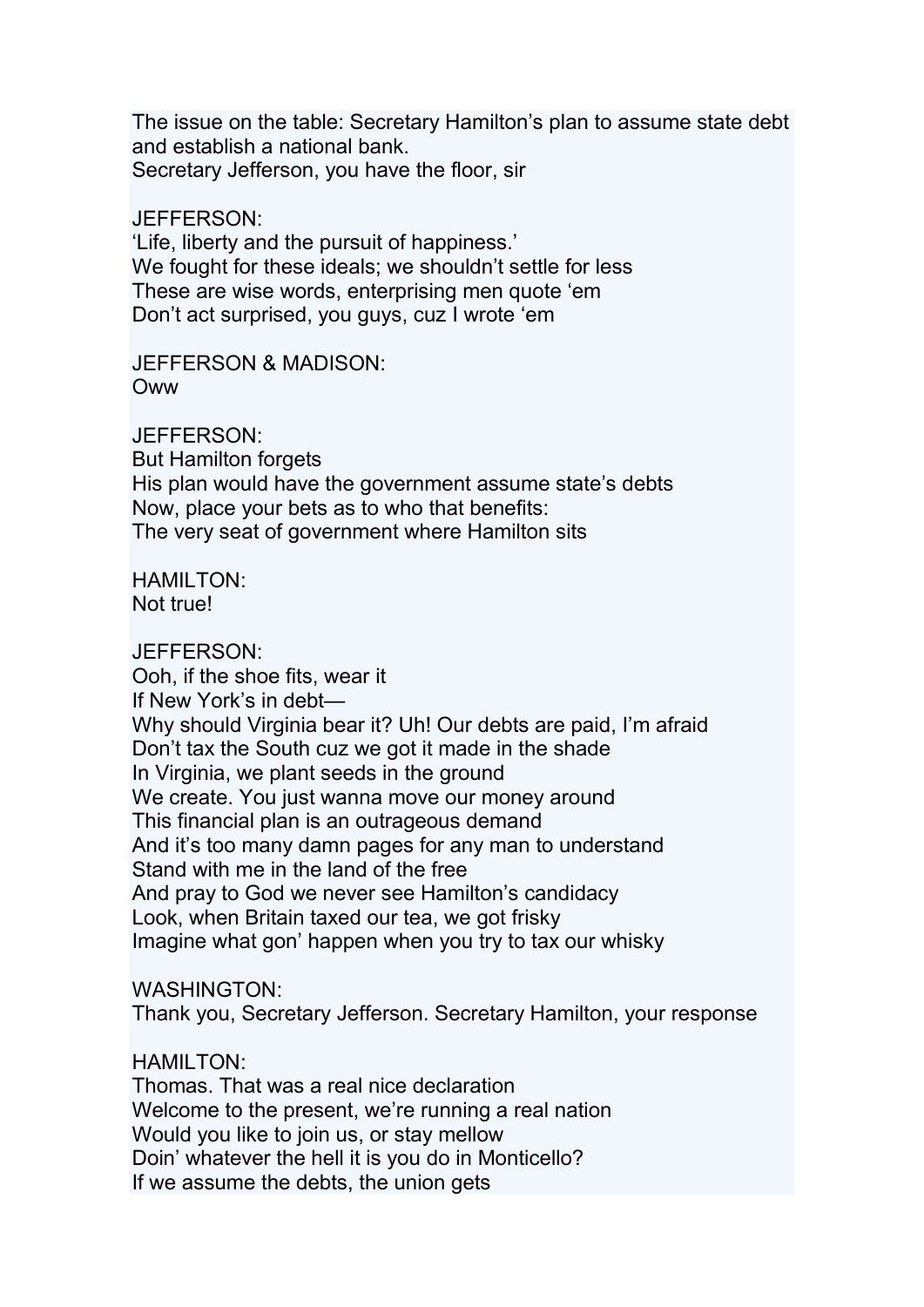A new line of credit, a financial diuretic How do you not get it? If we're aggressive and competitive The union gets a boost. You'd rather give it a sedative? A civics lesson from a slaver. Hey neighbor Your debts are paid cuz you don't pay for labor "We plant seeds in the South. We create." Yeah, keep ranting We know who's really doing the planting And another thing, Mr. Age of Enlightenment Don't lecture me about the war, you didn't fight in it You think I'm frightened of you, man? We almost died in a trench While you were off getting high with the French Thomas Jefferson, always hesitant with the President Reticent—there isn't a plan he doesn't jettison Madison, you're mad as a hatter, son, take your medicine Damn, you're in worse shape than the national debt is in Sittin' there useless as two shits Hey, turn around, bend over, I'll show you Where my shoe fits

#### WASHINGTON:

Excuse me? Jefferson, Madison, take a walk! Hamilton, take a walk! We'll reconvene after a brief recess. Hamilton!

HAMILTON: Sir!

WASHINGTON: A word

MADISON: You don't have the votes

JEFFERSON/MADISON: You don't have the votes

JEFFERSON: Aha-ha-ha ha!

#### JEFFERSON/MADISON:

You're gonna need congressional approval and you don't have the votes

JEFFERSON: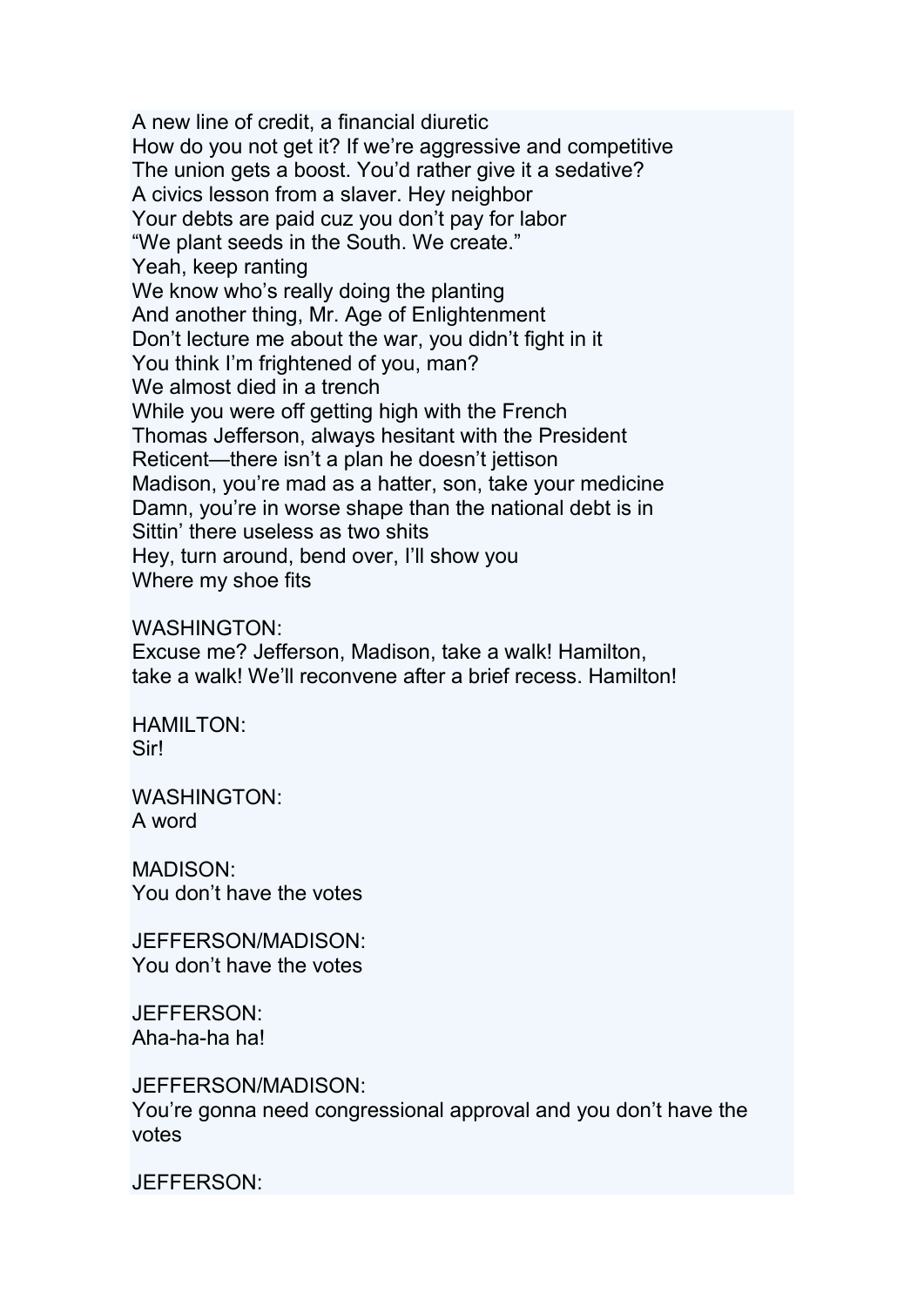Such a blunder sometimes it makes me wonder why I even bring the thunder

MADISON: Why he even brings the thunder…

WASHINGTON: You wanna pull yourself together?

HAMILTON: I'm sorry, these Virginians are birds of a feather

WASHINGTON: Young man, I'm from Virginia, so watch your mouth

HAMILTON: So we let Congress get held hostage by the South?

WASHINGTON: You need the votes

HAMILTON: No, we need bold strokes. We need this plan

WASHINGTON: No, you need to convince more folks

HAMILTON: James Madison won't talk to me, that's a nonstarter

WASHINGTON: Winning was easy, young man. Governing's harder

HAMILTON: They're being intransigent

WASHINGTON: You have to find a compromise

HAMILTON: But they don't have a plan, they just hate mine!

WASHINGTON: Convince them otherwise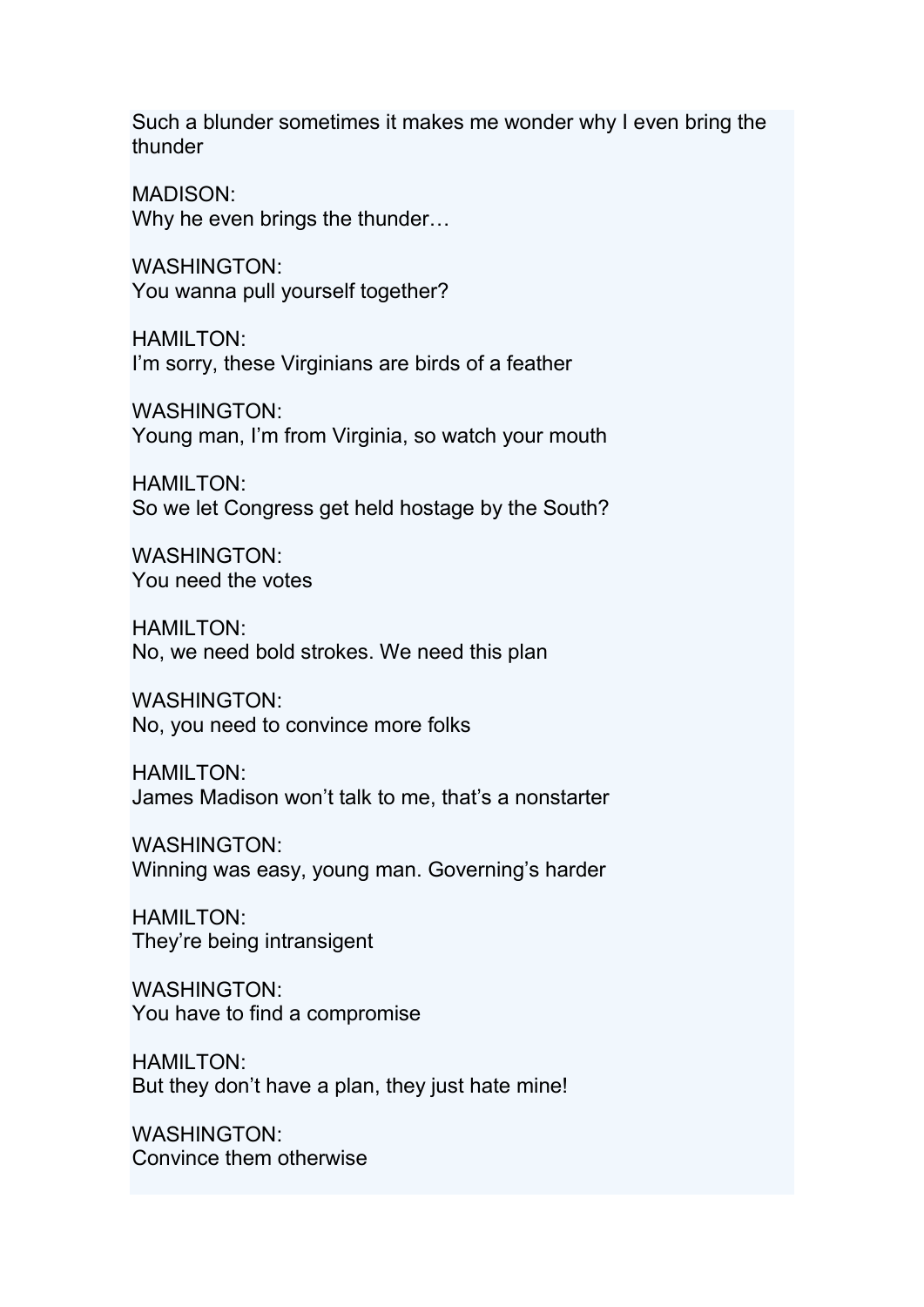HAMILTON: What happens if I don't get congressional approval?

WASHINGTON: I imagine they'll call for your removal

HAMILTON: Sir—

WASHINGTON: Figure it out, Alexander. That's an order from your commander

# **26. Take A Break**

ELIZA: Un deux trois quatre Cinq six sept huit neuf

PHILIP: Un deux trois quatre Cinq six sept huit neuf

ELIZA: Good! Un deux trois quatre Cinq six sept huit neuf

PHILIP: Un deux trois quatre Cinq six sept huit neuf

ELIZA: Sept huit neuf

PHILIP: Sept huit neuf

ELIZA: Sept huit neuf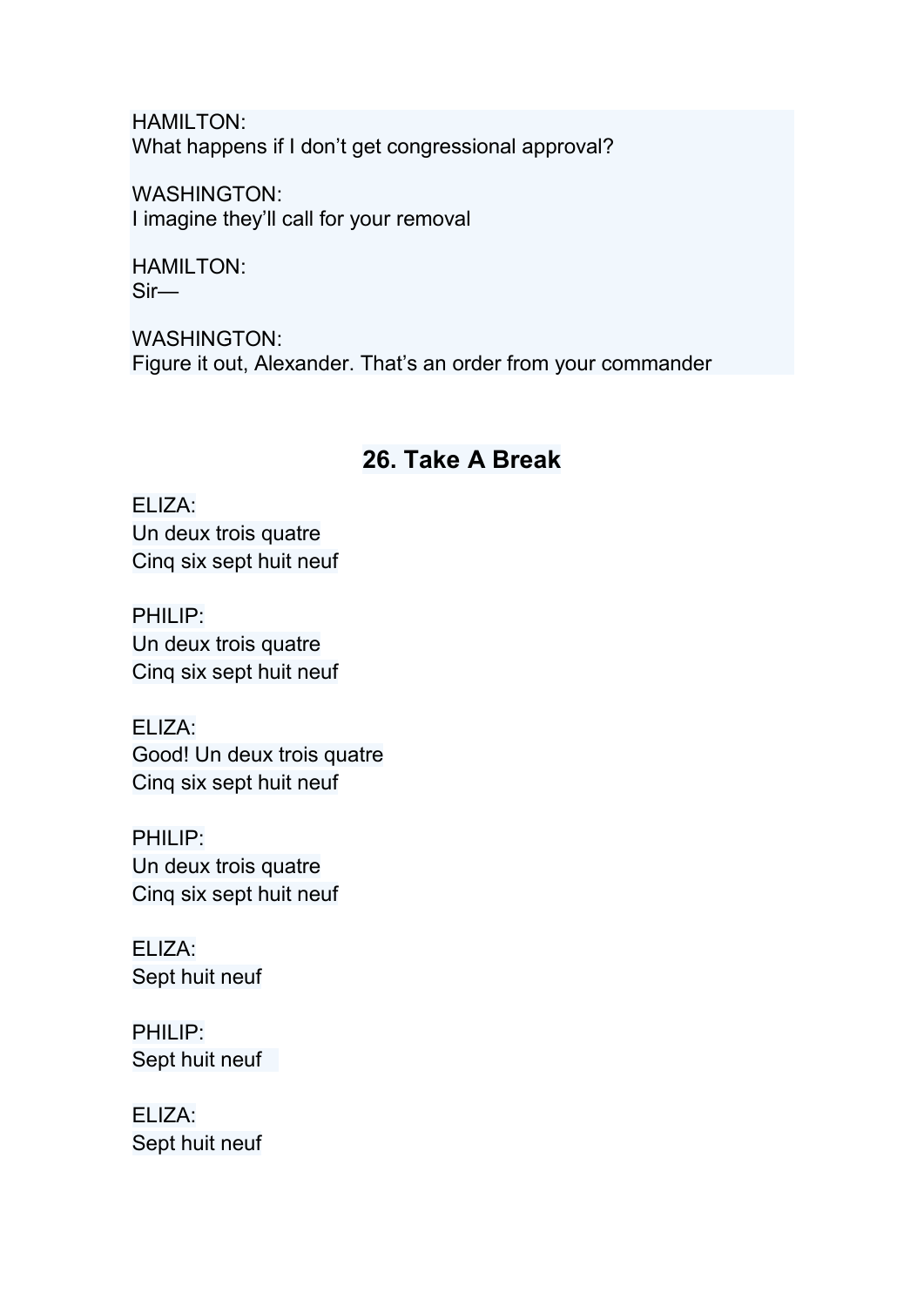PHILIP: Sept huit neuf

ELIZA AND PHILIP: One two three four five six seven eight nine!

### HAMILTON:

My dearest, Angelica "Tomorrow and tomorrow and tomorrow Creeps in this petty pace from day to day" I trust you'll understand the reference to Another Scottish tragedy without my having to name the play They think me Macbeth, and ambition is my folly I'm a polymath, a pain in the ass, a massive pain Madison is Banquo, Jefferson's Macduff And Birnam Wood is Congress on its way to Dunsinane

HAMILTON & ANGELICA: And there you are, an ocean away Do you have to live an ocean away? Thoughts of you subside Then I get another letter I cannot put the notion away…

ELIZA: Take a break

HAMILTON: I am on my way

ELIZA: There's a little surprise before supper And it cannot wait

HAMILTON: I'll be there in just a minute, save my plate

 $FI$  IZA: Alexander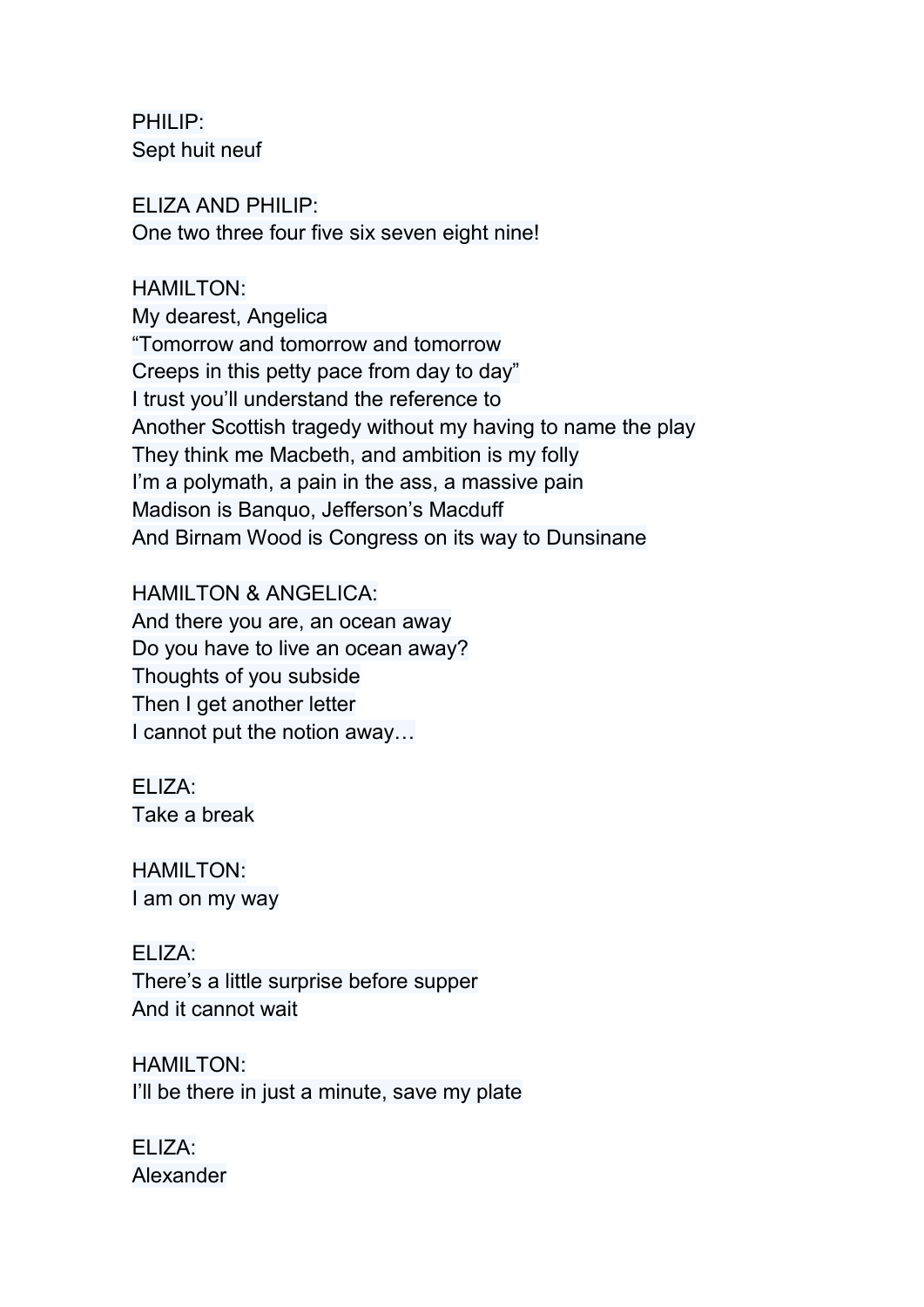HAMILTON: Okay, okay

### $FI$  IZA:

Your son is nine years old today Has something he'd like to say He's been practicing all day Philip, take it away

PHILIP: Daddy, daddy, look My name is Philip I am a poet I wrote this poem just To show it And I just turned nine You can write rhymes But you can't write mine

HAMILTON: What!

PHILIP: I practice French And play piano with my mother

HAMILTON: Uh-huh!

PHILIP: I have a sister, but I want a little brother

HAMILTON: Okay!

PHILIP: My daddy's trying to start America's bank Un deux trois quatre cinq!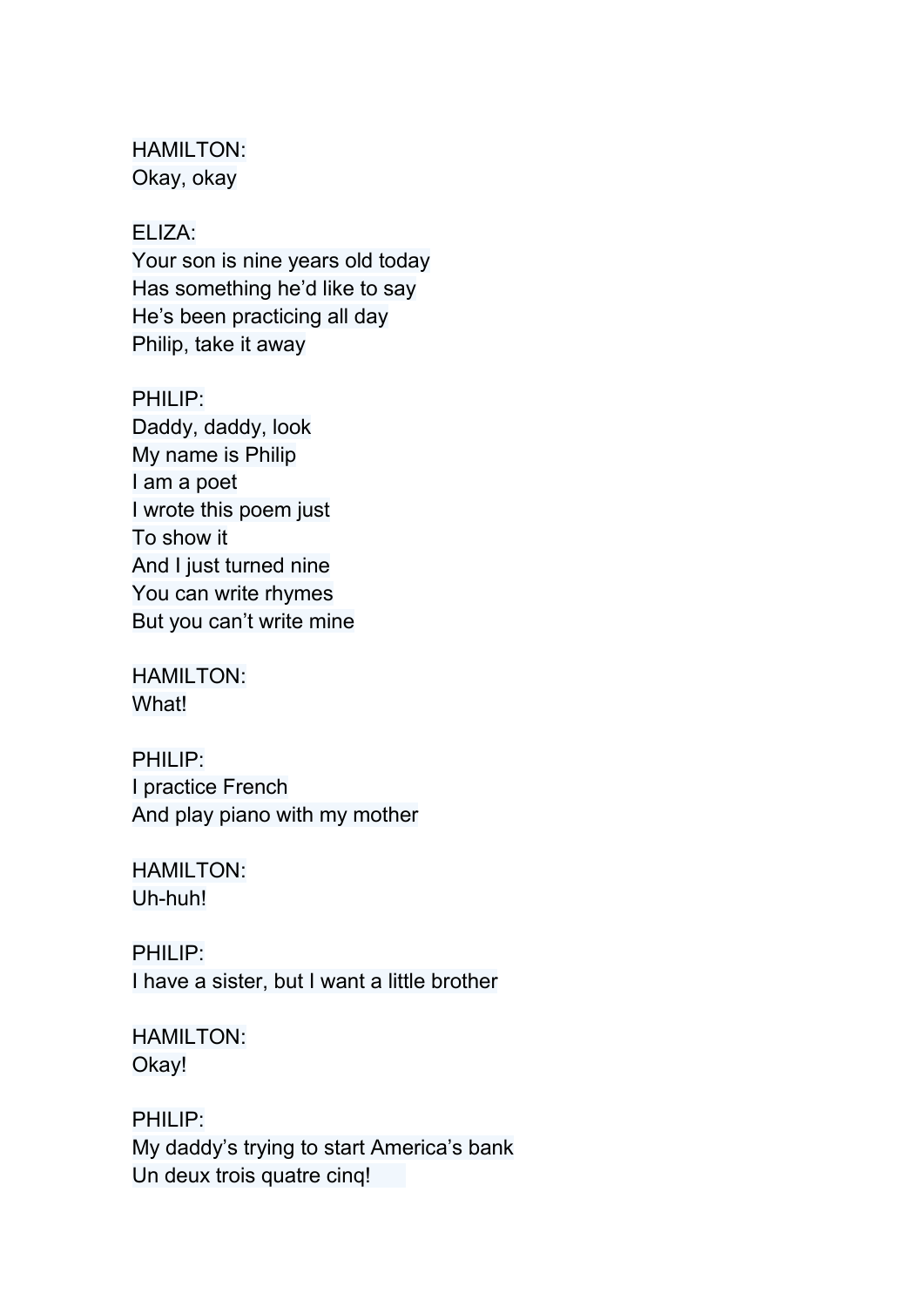HAMILTON: Bravo!

ELIZA: Take a break

HAMILTON: Hey, our kid is pretty great

ELIZA: Run away with us for the summer Let's go upstate

HAMILTON: Eliza, I've got so much on my plate

ELIZA: We can all go stay with my father There's a lake I know…

HAMILTON: I know

ELIZA: In a nearby park

HAMILTON: I'd love to go

ELIZA: You and I can go when the night gets dark...

HAMILTON: I will try to get away

ANGELICA: My dearest Alexander You must get through to Jefferson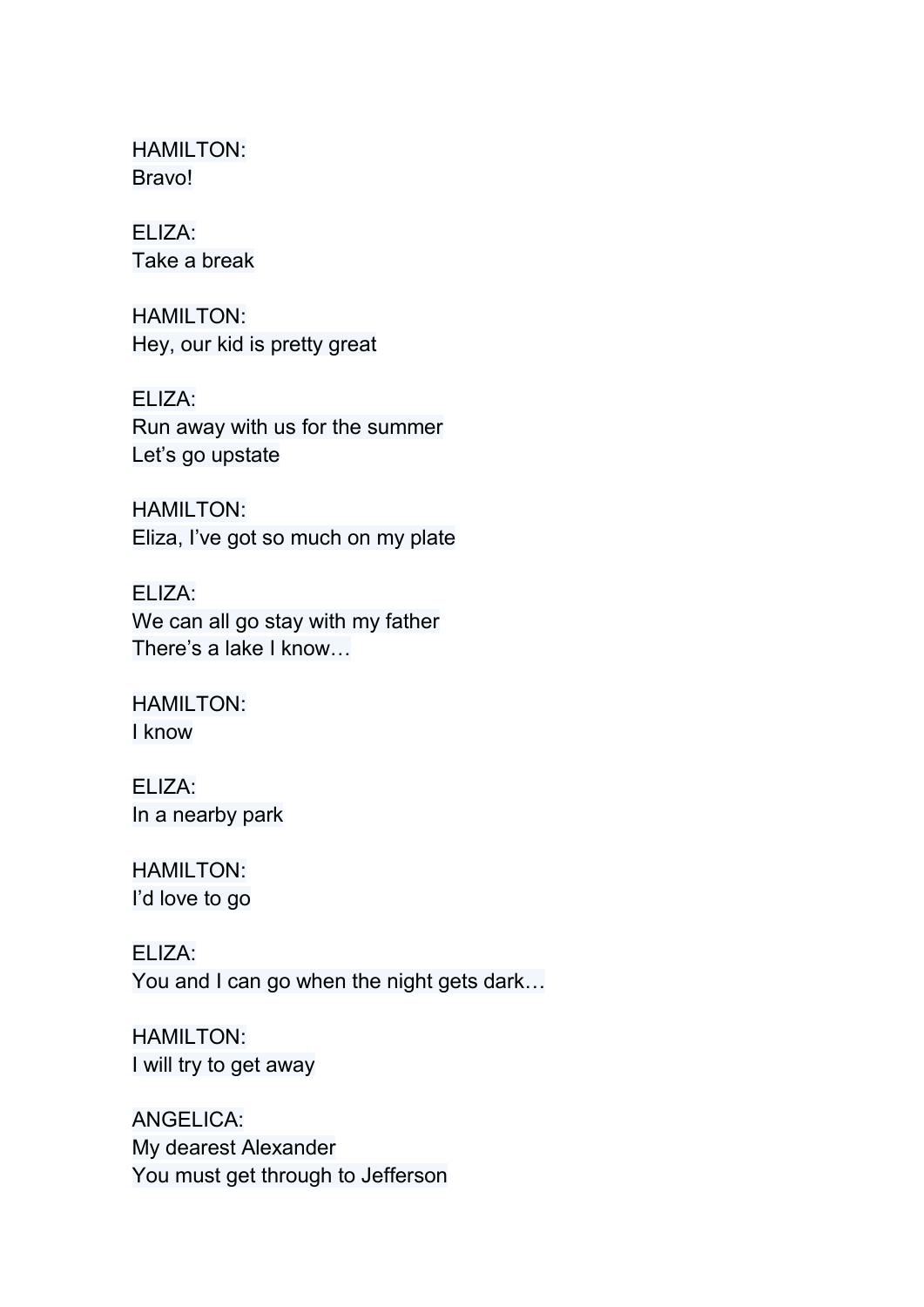Sit down with him and compromise Don't stop 'til you agree Your fav'rite older sister Angelica, reminds you There's someone in your corner all the way across the sea

In a letter I received from you two weeks ago I noticed a comma in the middle of a phrase It changed the meaning. Did you intend this? One stroke and you've consumed my waking days It says:

HAMILTON & ANGELICA: "My dearest Angelica"

ANGELICA: With a comma after "dearest." You've written

HAMILTON AND ANGELICA: "My dearest, Angelica."

ANGELICA: Anyway, all this to say I'm coming home this summer At my sister's invitation I'll be there with your fam'ly If you make your way upstate I know you're very busy I know your work's important But I'm crossing the ocean and I just can't wait

HAMILTON AND ANGELICA<sup>.</sup> You won't be an ocean away You will only be a moment away…

ELIZA: Alexander, come downstairs. Angelica's arriving today! Angelica!

ANGELICA: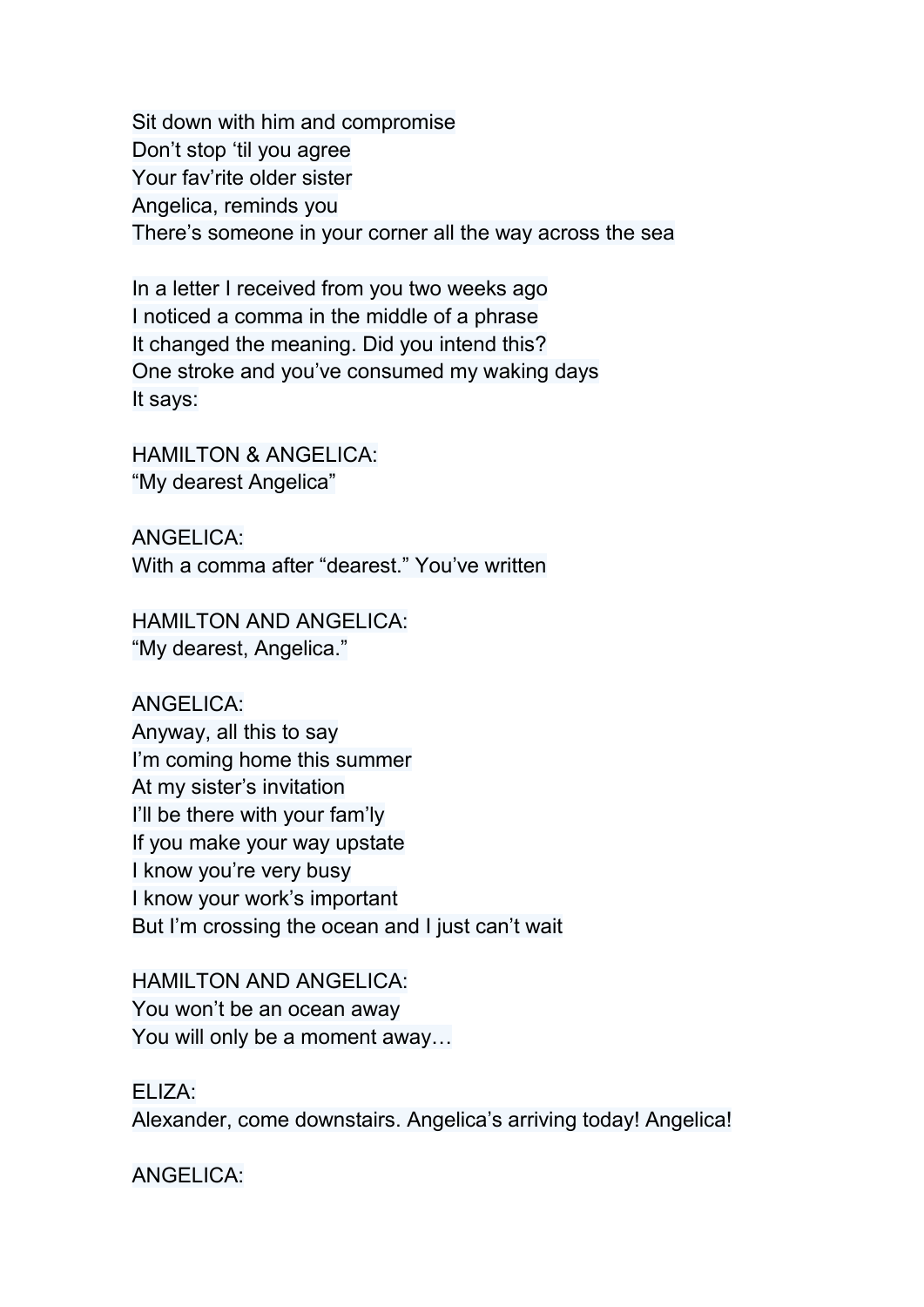Eliza!

HAMILTON: The Schuyler sisters!

ANGELICA: Alexander

HAMILTON: Hi

ANGELICA: It's good to see your face

ELIZA: Angelica, tell this man John Adams spends the summer with his family

HAMILTON: Angelica, tell my wife John Adams doesn't have a real job anyway

ANGELICA: …you're not joining us? Wait

HAMILTON: I'm afraid I cannot join you upstate

ANGELICA: Alexander, I came all this way

ELIZA: She came all this way

ANGELICA: All this way

ELIZA AND ANGELICA: Take a break

HAMILTON: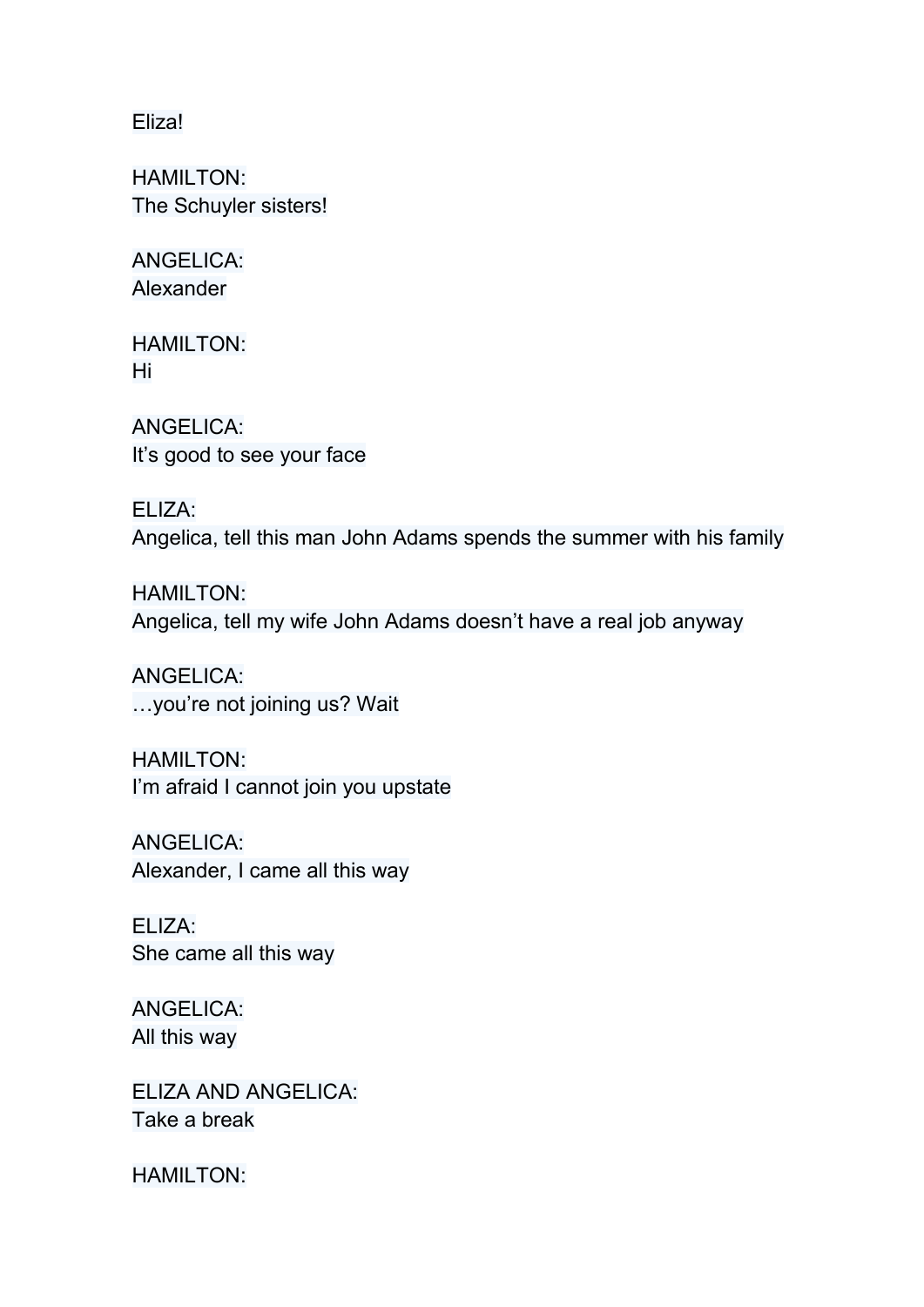You know I have to get my plan through Congress

ELIZA AND ANGELICA: Run away with us for the summer Let's go upstate

HAMILTON: I lose my job if I don't get my plan through Congress

ELIZA AND ANGELICA: We can all go stay with our father

ELIZA: There's a lake I know

ANGELICA: I know I'll miss your face

 $FI$  IZA: In a nearby park

ANGELICA: Screw your courage to the sticking place

ELIZA: You and I can go

ANGELICA: Eliza's right

ELIZA AND ANGELICA: Take a break and get away

ANGELICA: Run away with us for the summer

 $FI$  IZA: Let's go upstate Where we can stay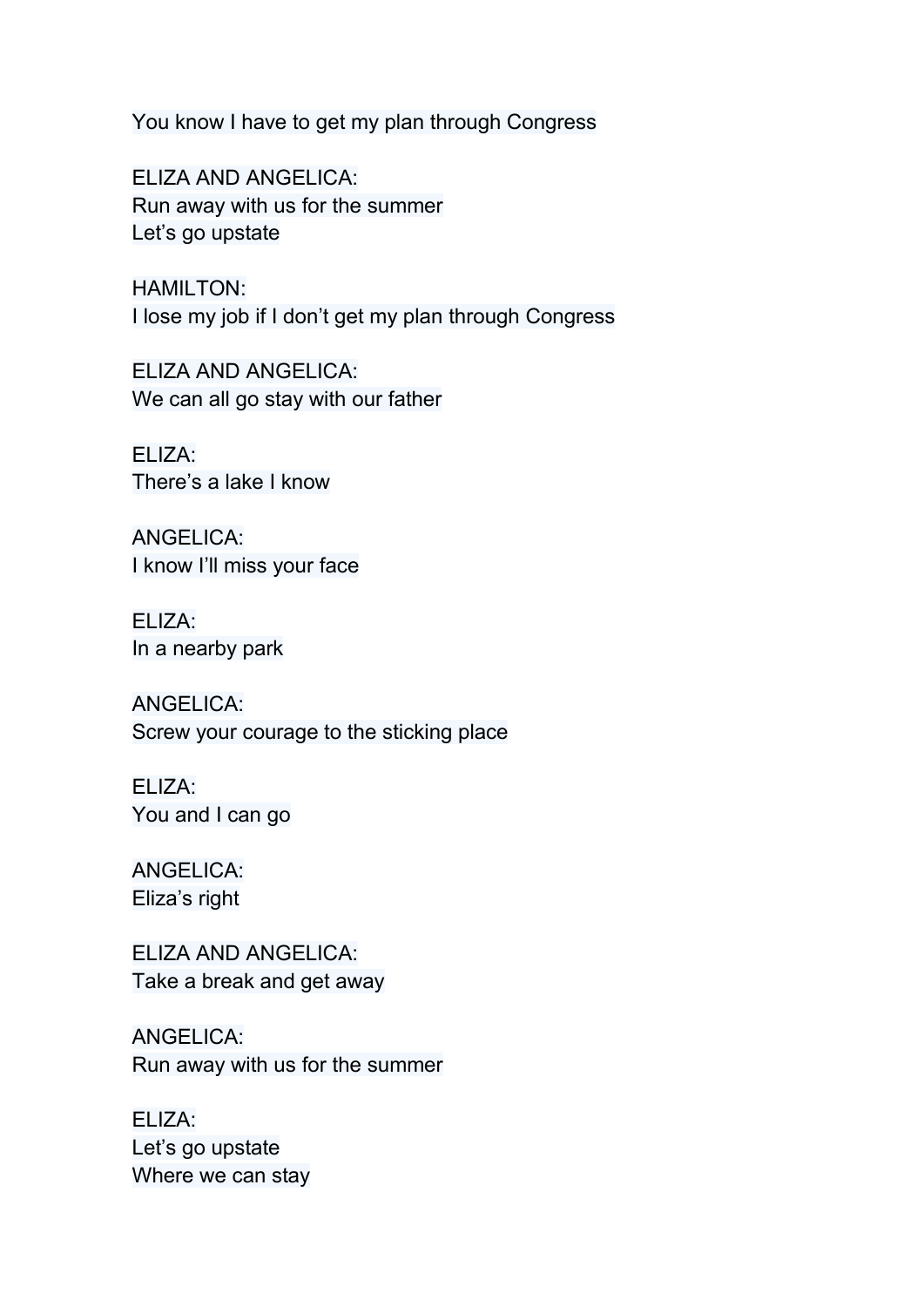ANGELICA: We can all go stay with our father If you take your time

ELIZA: Look around, look around At how lucky we are to be alive right now

ANGELICA: You will make your mark Close your eyes and dream

ELIZA: We can go

ELIZA AND ANGELICA: When the night gets dark Take a break.

HAMILTON: I have to get my plan through Congress I can't stop until I get this plan through Congress

# **27. - Say No To This**

BURR: There's nothing like summer in the city Someone under stress meets someone looking pretty There's trouble in the air, you can smell it And Alexander's by himself. I'll let him tell it

HAMILTON: I hadn't slept in a week I was weak, I was awake You never seen a bastard orphan More in need of a break Longing for Angelica Missing my wife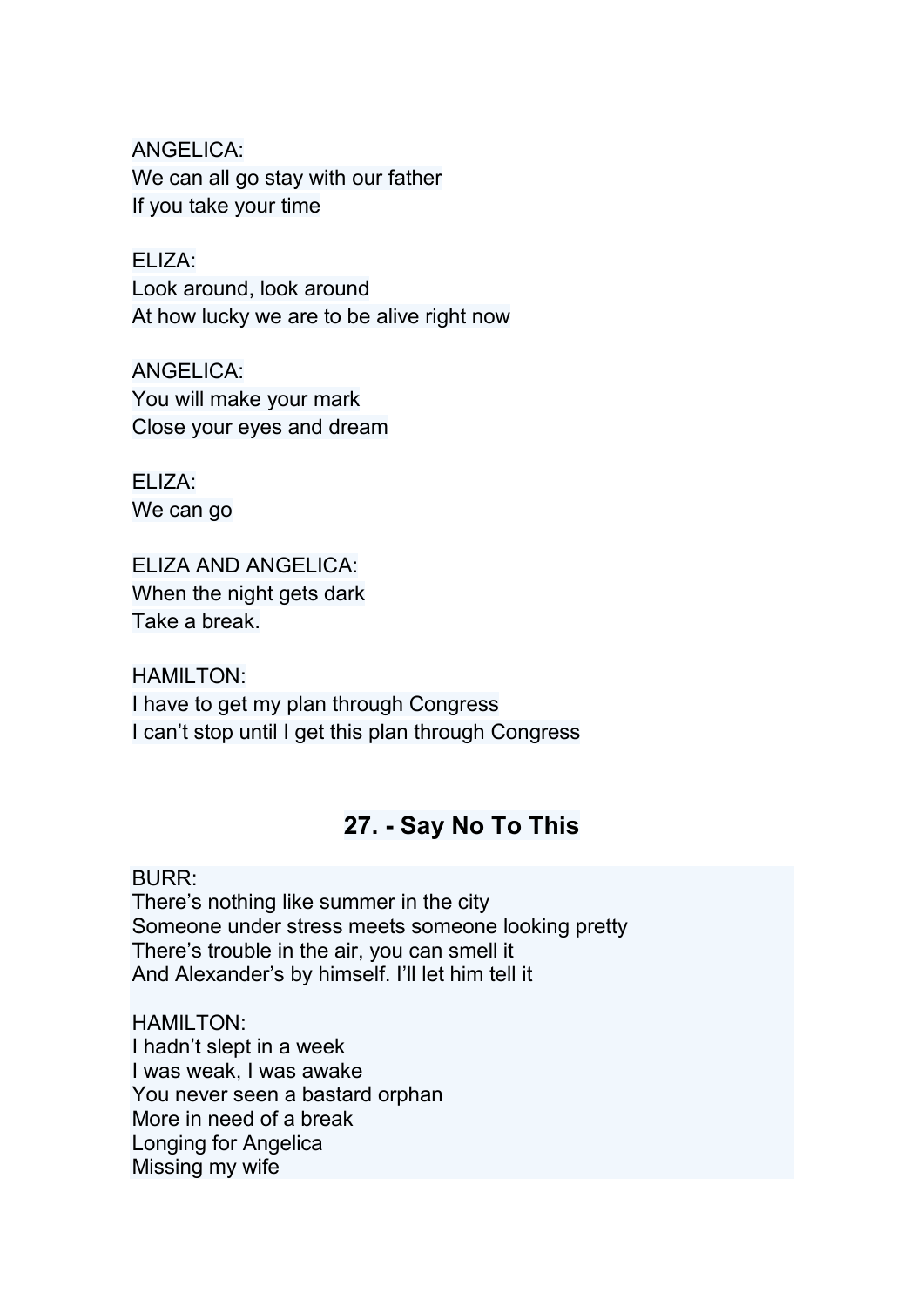That's when Miss Maria Reynolds walked into my life, she said:

MARIA: I know you are a man of honor I'm so sorry to bother you at home But I don't know where to go, and I came here all alone…

HAMILTON: She said:

MARIA: My husband's doin' me wrong Beatin' me, cheatin' me, mistreatin' me... Suddenly he's up and gone I don't have the means to go on

HAMILTON: So I offered her a loan, I offered to walk her home, she said

MARIA: You're too kind, sir

HAMILTON: I gave her thirty bucks that I had socked away She lived a block away, she said:

MARIA: This one's mine, sir

HAMILTON: Then I said, "well, I should head back home," She turned red, she led me to her bed Let her legs spread and said:

MARIA: Stay?

HAMILTON: Hey…

MARIA: Hey…

HAMILTON: That's when I began to pray: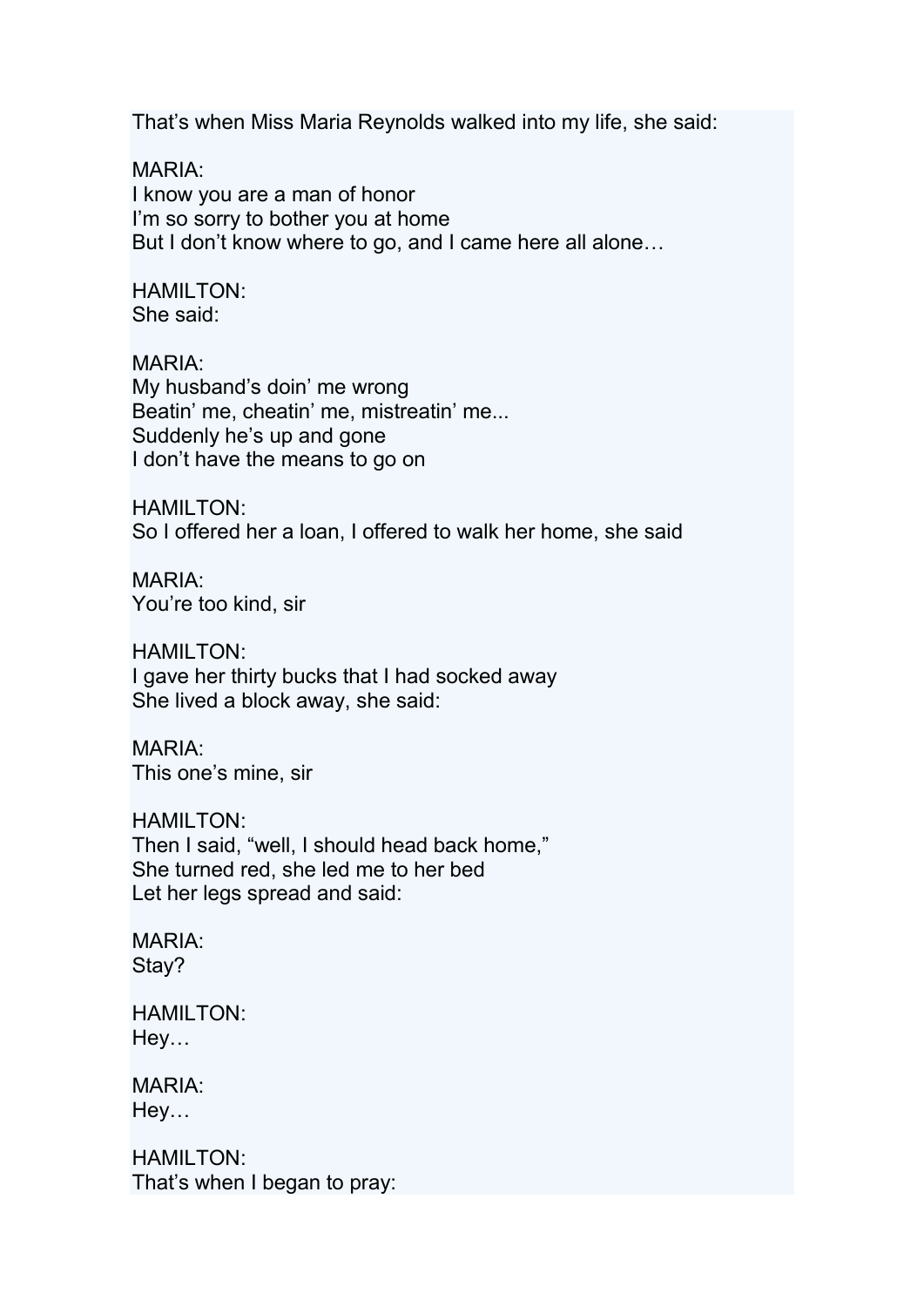Lord, show me how to Say no to this I don't know how to Say no to this

But my God, she looks so helpless And her body's saying, "hell, yes"

MARIA: Whoa...

HAMILTON: Nooo, show me how to

HAMILTON/ENSEMBLE: Say no to this

HAMILTON: I don't know how to

HAMILTON/ENSEMBLE: Say no to this

HAMILTON: In my mind, I'm tryin' to go

ENSEMBLE: Go! Go! Go!

HAMILTON: Then her mouth is on mine, and I don't say…

ENSEMBLE: No! No! Say no to this! No! No! Say no to this! No! No! Say no to this! No! No! Say no to this!

HAMILTON: I wish I could say that was the last time I said that last time. It became a pastime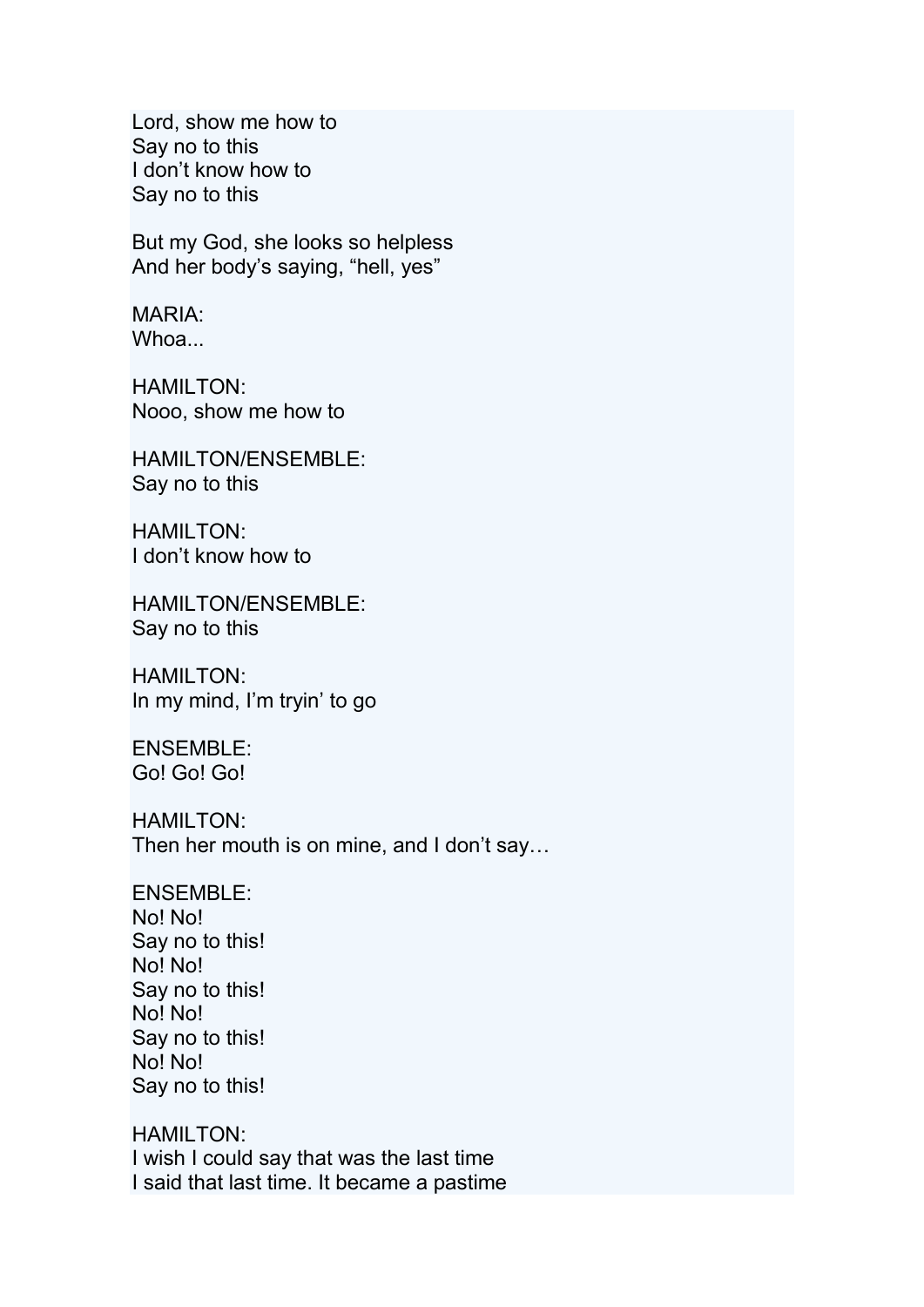A month into this endeavor I received a letter From a Mr. James Reynolds, even better, it said:

## JAMES:

Dear Sir, I hope this letter finds you in good health And in a prosperous enough position to put wealth In the pockets of people like me: down on their luck You see, that was my wife who you decided to

#### HAMILTON: Fuuuu

## JAMES:

Uh-oh! You made the wrong sucker a cuckold So time to pay the piper for the pants you unbuckled And hey, you can keep seein' my whore wife If the price is right: if not I'm telling your wife

## HAMILTON:

I hid the letter and I raced to her place Screamed "How could you?!" in her face She said:

MARIA: No, sir!

HAMILTON: Half dressed, apologetic. A mess, she looked Pathetic, she cried:

MARIA: Please don't go, sir!

HAMILTON: So was your whole story a setup?

MARIA: I don't know about any letter!

HAMILTON: Stop crying Goddamnit, get up!

MARIA: I didn't know any better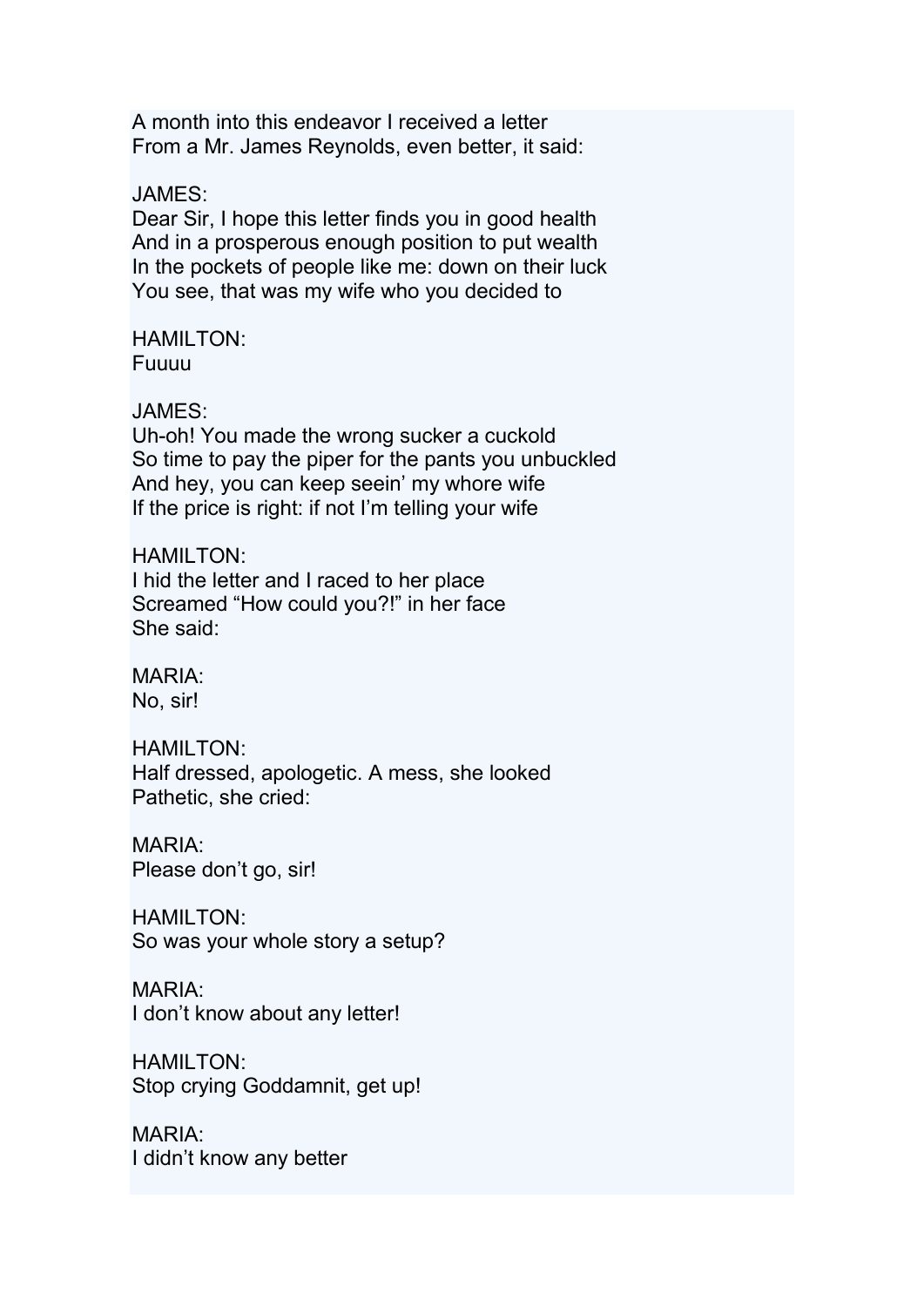HAMILTON: I am ruined...

MARIA: Please don't leave me with him helpless

HAMILTON: I am helpless—how could I do this?

MARIA: Just give him what he wants and you can have me

HAMILTON: I don't want you

MARIA: Whatever you want

HAMILTON: I don't want you

| <b>MARIA:</b>           | <b>HAMILTON:</b>                                                                |                                                        |
|-------------------------|---------------------------------------------------------------------------------|--------------------------------------------------------|
| If you pay              | I don't                                                                         |                                                        |
| You can stay            |                                                                                 |                                                        |
| Tonight                 | Lord, show me how to<br>Say no to this<br>I don't know how to<br>Say no to this | <b>ENSEMBLE:</b><br>Say no to this!<br>Say no to this! |
|                         | Cuz the situation's helpless                                                    |                                                        |
| <b>Helpless</b>         |                                                                                 |                                                        |
| Whoa!                   | And her body's screaming,<br>"Hell, yes"                                        |                                                        |
|                         | No, show me how to                                                              |                                                        |
| How can you             | Say no to this<br>How can I                                                     | Say no to this!                                        |
|                         | Say no to this? Say no to this?<br>There is nowhere I can go                    | Say no to this!                                        |
|                         |                                                                                 | Go! Go! Go!                                            |
| <b>HAMILTON:</b><br>Yes | When her body's on mine<br>I do not say                                         |                                                        |
|                         |                                                                                 |                                                        |
| <b>MARIA:</b>           | <b>ENSEMBLE:</b>                                                                |                                                        |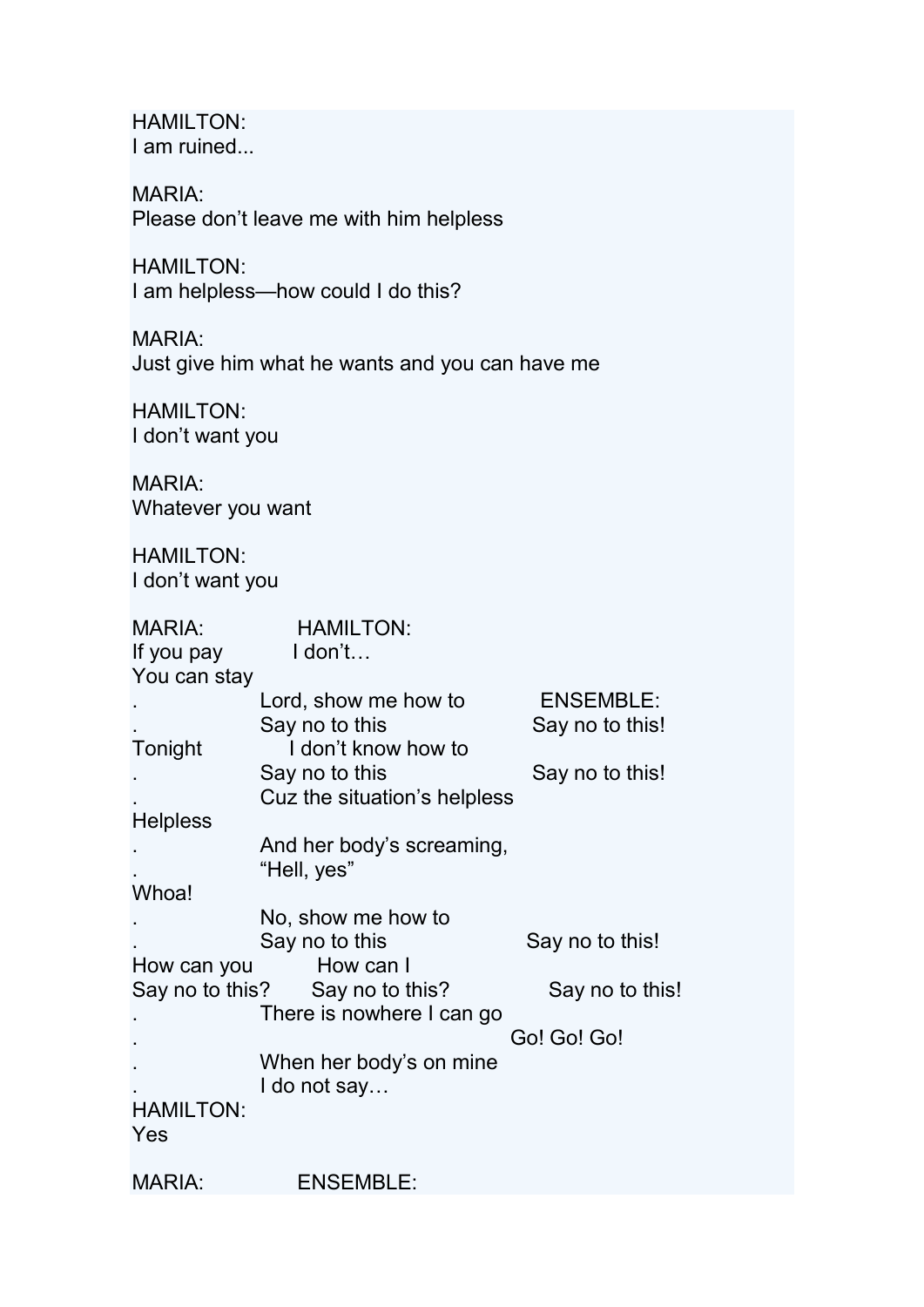| Yes!                                                                     | Say no to this! No! |  |
|--------------------------------------------------------------------------|---------------------|--|
| <b>HAMILTON:</b><br>Yes                                                  |                     |  |
| <b>MARIA:</b><br>Yes!                                                    | Say no to this! No! |  |
| <b>HAMILTON:</b><br>Yes                                                  |                     |  |
| <b>MARIA:</b><br>Yes!                                                    | Say no to this! No! |  |
| <b>HAMILTON:</b><br>Yes                                                  |                     |  |
| <b>MARIA:</b><br>Yes!                                                    | Say no to this!     |  |
| <b>HAMILTON:</b><br>Say no to this                                       |                     |  |
| <b>MARIA:</b><br>Don't say no to this                                    |                     |  |
| <b>HAMILTON:</b><br>I don't say no to this<br>There is nowhere I can go. |                     |  |
| <b>ENSEMBLE:</b>                                                         |                     |  |

Go go go...

JAMES: So?

HAMILTON: Nobody needs to know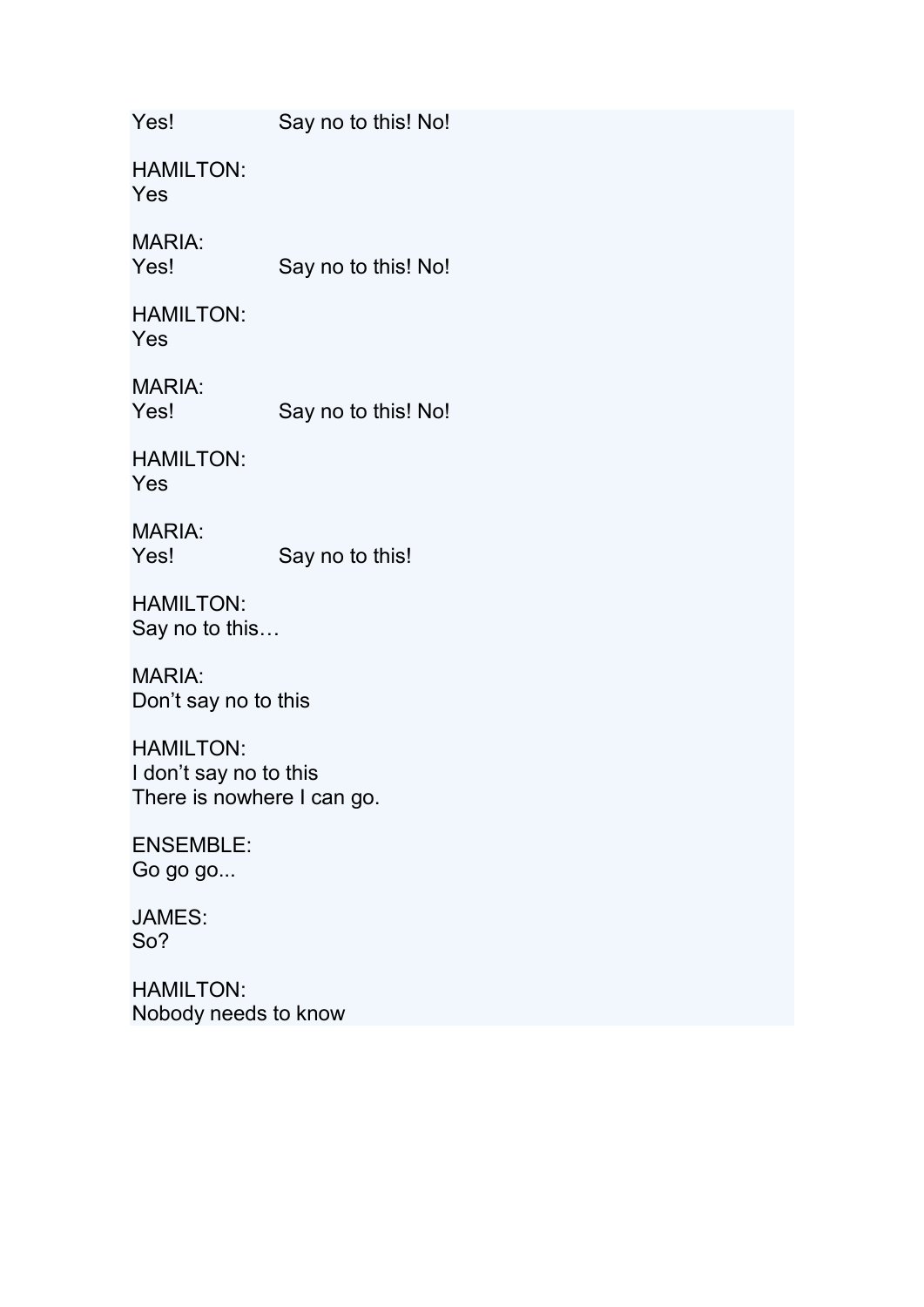## **28. The Room Where It Happens**

BURR: Ah, Mister Secretary

HAMILTON: Mister Burr, sir

BURR: Didja hear the news about good old General Mercer?

HAMILTON: No

BURR: You know Clermont Street?

HAMILTON: Yeah

BURR: They renamed it after him. The Mercer legacy is secure

HAMILTON: Sure

BURR: And all he had to do was die

HAMILTON: That's a lot less work

BURR: We oughta give it a try

HAMILTON: Ha

BURR: Now how're you gonna get your debt plan through?

HAMILTON: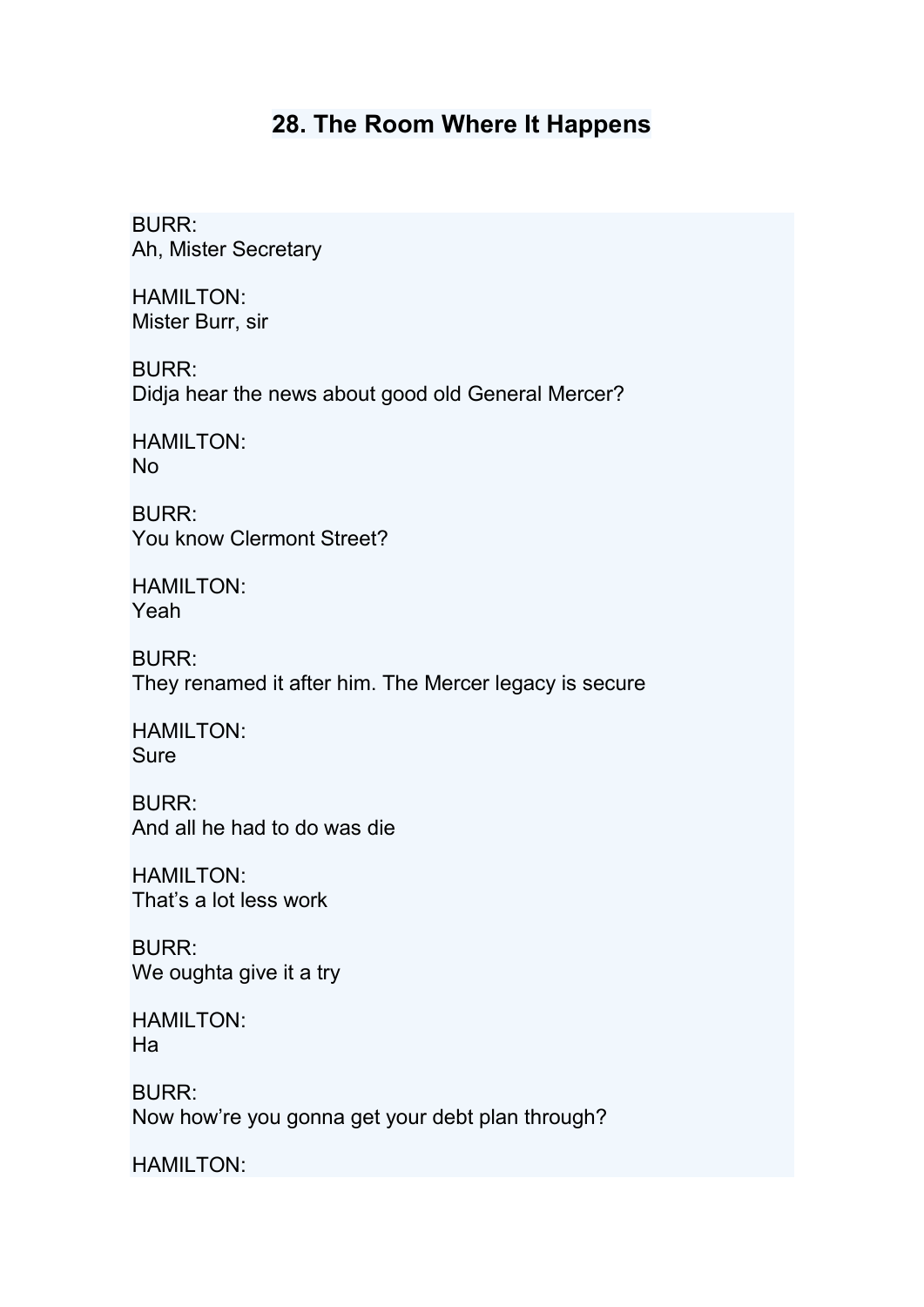I guess I'm gonna fin'ly have to listen to you

BURR: Really?

HAMILTON: "Talk less. Smile more."

BURR: Ha

HAMILTON: Do whatever it takes to get my plan on the Congress floor

BURR: Now, Madison and Jefferson are merciless.

HAMILTON: Well, hate the sin, love the sinner

MADISON: Hamilton!

HAMILTON: I'm sorry Burr, I've gotta go

BURR: But—

HAMILTON: Decisions are happening over dinner

BURR: Two Virginians and an immigrant walk into a room

BURR AND ENSEMBLE: Diametric'ly opposed, foes

BURR:

They emerge with a compromise, having opened doors that were

BURR AND ENSEMBLE: Previously closed

ENSEMBLE: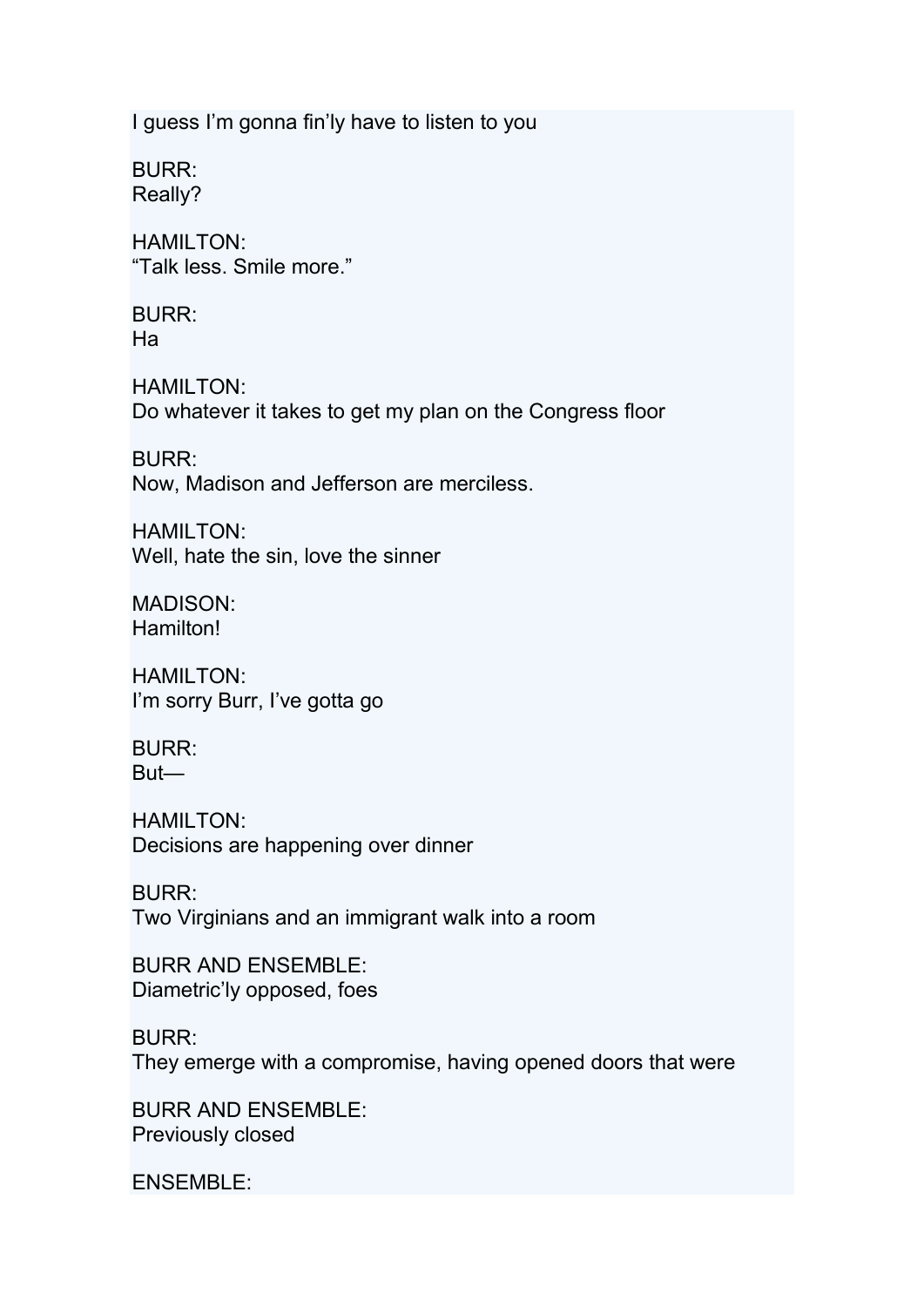## Bros

BURR The immigrant emerges with unprecedented financial power A system he can shape however he wants The Virginians emerge with the nation's capital And here's the pièce de résistance:

## BURR:

No one else was in The room where it happened The room where it happened The room where it happened No one else was in The room where it happened The room where it happened The room where it happened No one really knows how the game is played The art of the trade How the sausage gets made We just assume that it happens But no one else is in The room where it happens.

BURR AND COMPANY: Thomas claims

JEFFERSON:

Alexander was on Washington's doorstep one day In distress 'n disarray

BURR AND COMPANY: Thomas claims

JEFFERSON: Alexander said

HAMILTON: I've nowhere else to turn!

JEFFERSON: And basic'ly begged me to join the fray

BURR AND COMPANY: Thomas claims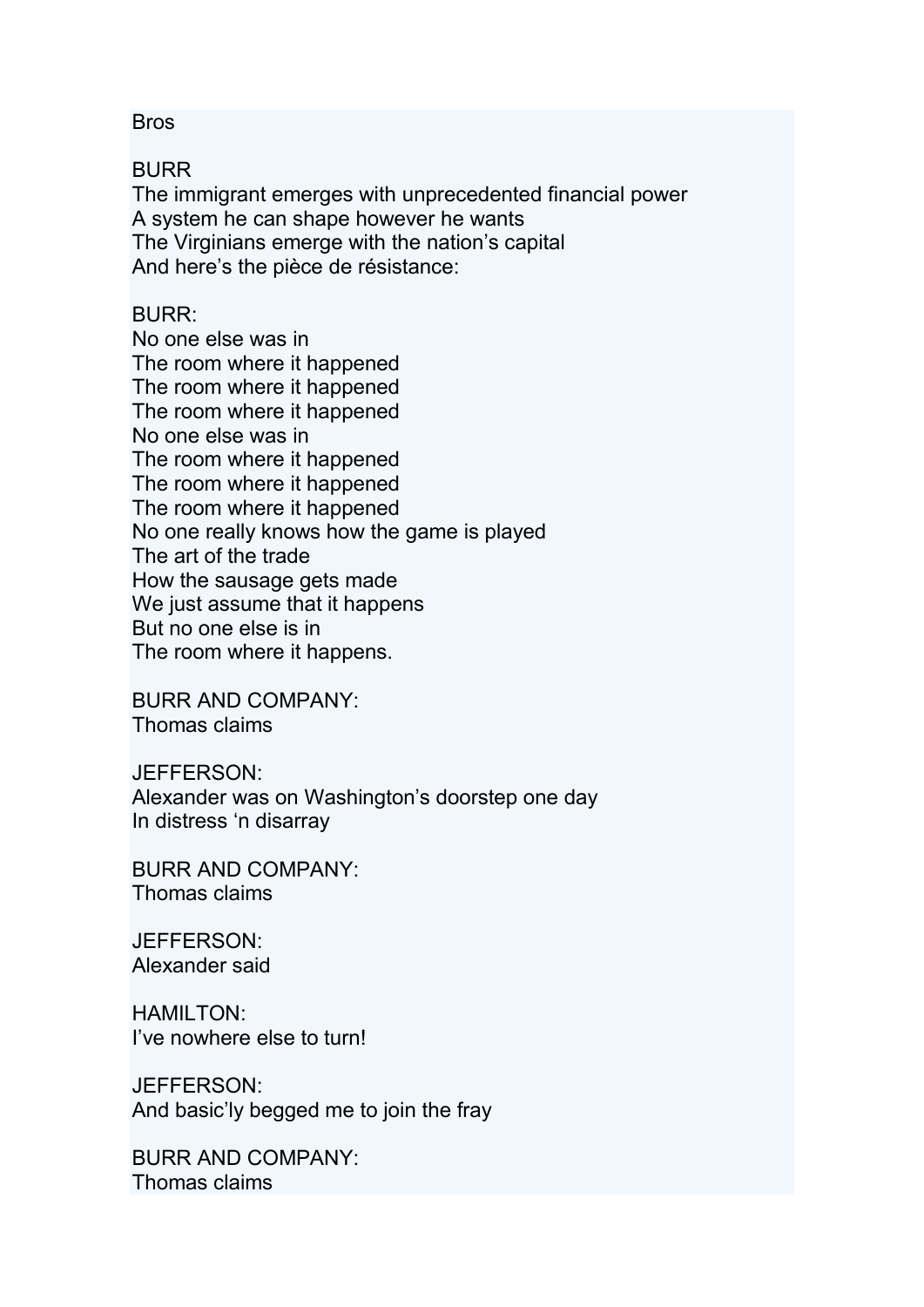JEFFERSON: I approached Madison and said "I know you hate 'im, but let's hear what he has to say."

BURR AND COMPANY: Thomas claims

JEFFERSON: Well, I arranged the meeting I arranged the menu, the venue, the seating

BURR: **But!** No one else was in

# BURR AND COMPANY:

The room where it happened The room where it happened The room where it happened

BURR: No one else was in

## BURR AND COMPANY:

The room where it happened The room where it happened The room where it happened

## BURR:

No one really knows how the Parties get to yesssss The pieces that are sacrificed in Ev'ry game of chesssss We just assume that it happens But no one else is in The room where it happens.

BURR AND COMPANY: **Meanwhile** 

## BURR:

Madison is grappling with the fact that not ev'ry issue can be settled by committee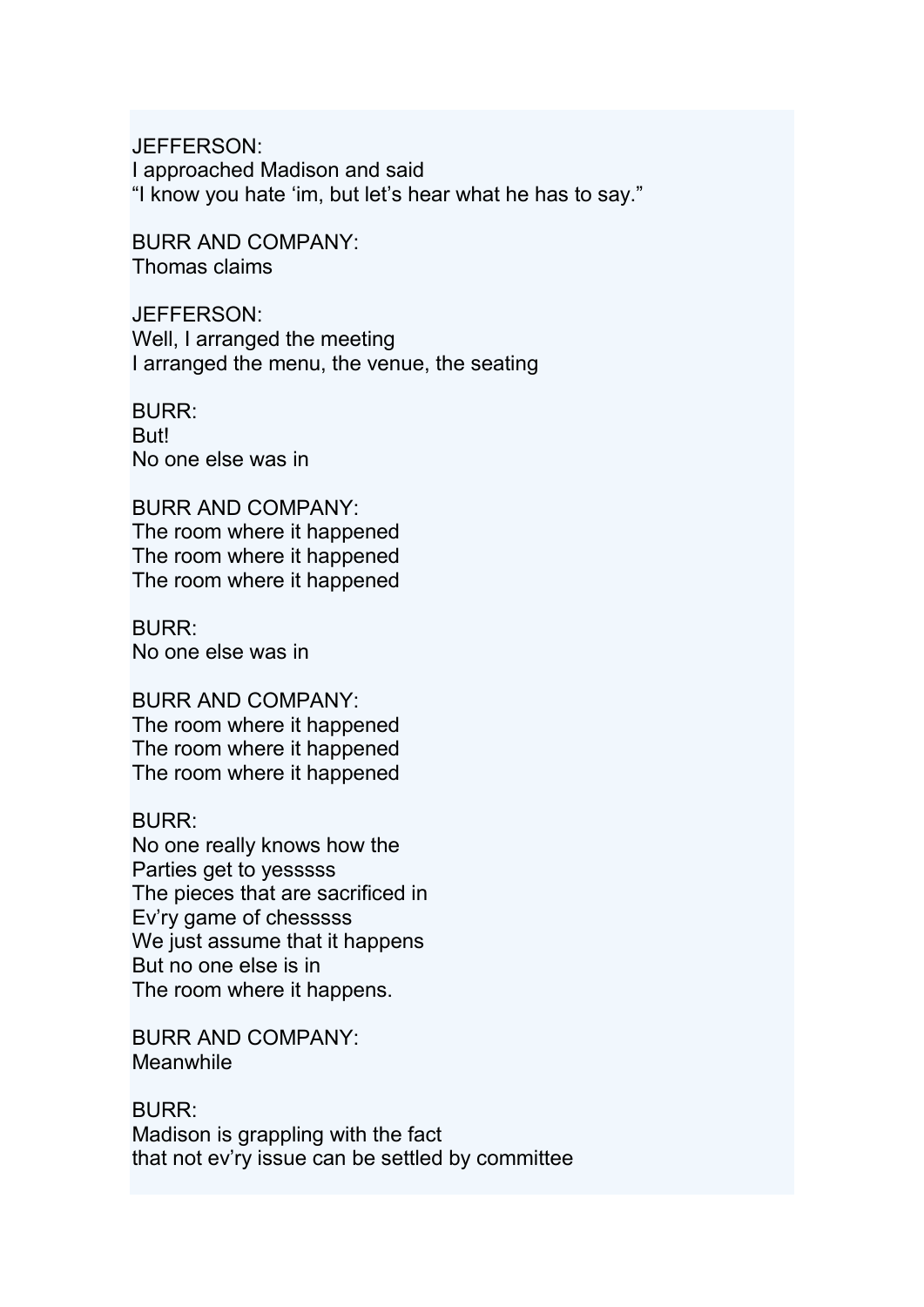COMPANY: Meanwhile

BURR: Congress is fighting over where to put the capital—

Company screams in chaos

BURR: It isn't pretty Then Jefferson approaches with a dinner and invite And Madison responds with Virginian insight:

MADISON: Maybe we can solve one problem with another and win a victory for the Southerners, in other words

JEFFERSON: Oh-ho!

MADISON: A quid pro quo

JEFFERSON: I suppose

MADISON: Wouldn't you like to work a little closer to home?

JEFFERSON: Actually, I would

MADISON: Well, I propose the Potomac

JEFFERSON: And you'll provide him his votes?

MADISON: Well, we'll see how it goes

JEFFERSON: Let's go

BURR: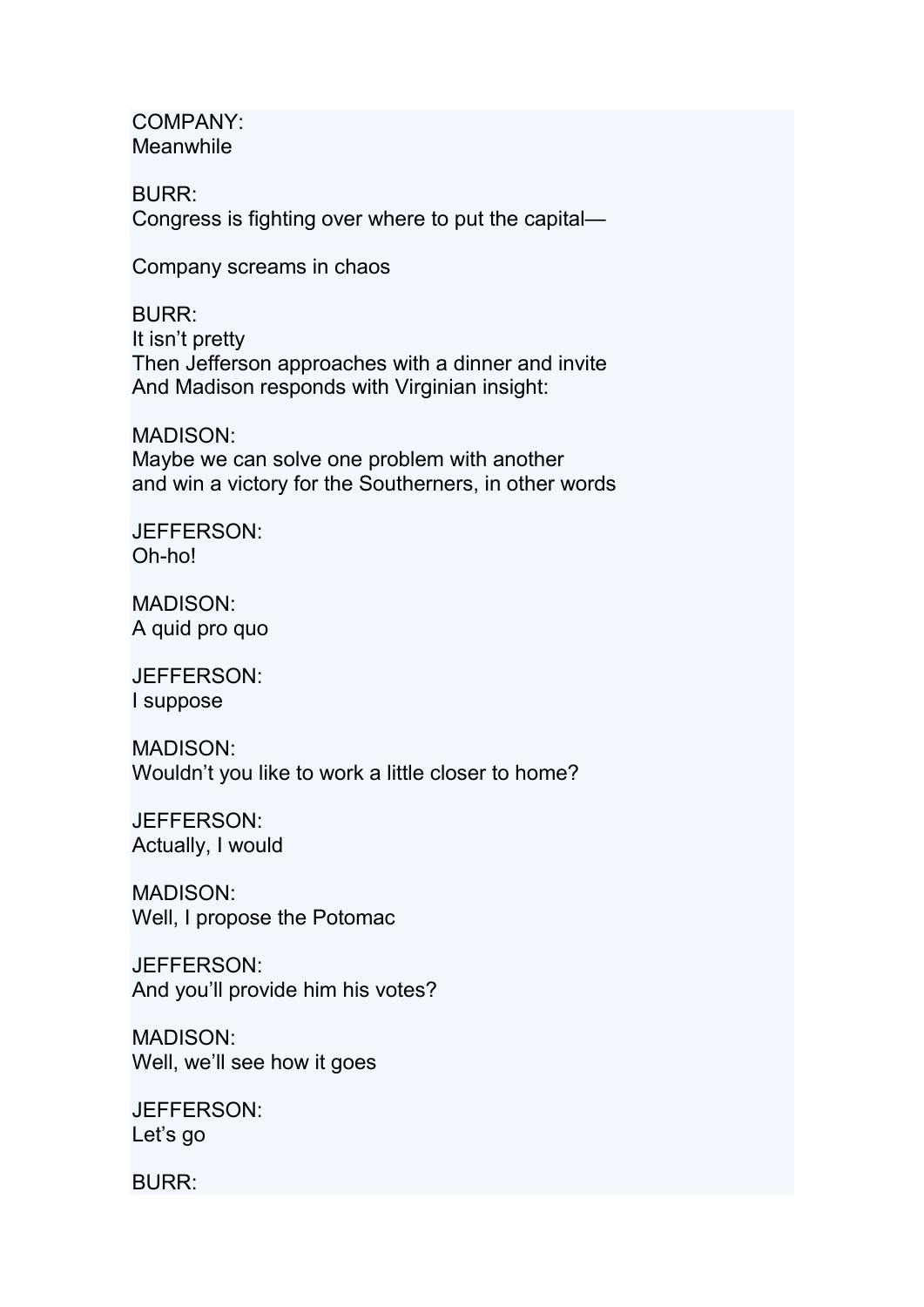No!

COMPANY: one else was in The room where it happened

BURR AND COMPANY: The room where it happened The room where it happened No one else was in The room where it happened The room where it happened The room where it happened

BURR: My God!

BURR AND COMPANY: In God we trust But we'll never really know what got discussed Click-boom then it happened

BURR: And no one else was in the room where it happened

COMPANY: Alexander Hamilton!

BURR: What did they say to you to get you to sell New York City down the river?

COMPANY: Alexander Hamilton!

BURR: Did Washington know about the dinner? Was there Presidential pressure to deliver?

COMPANY: Alexander Hamilton!

BURR: Or did you know, even then, it doesn't matter Where you put the U.S. Capital?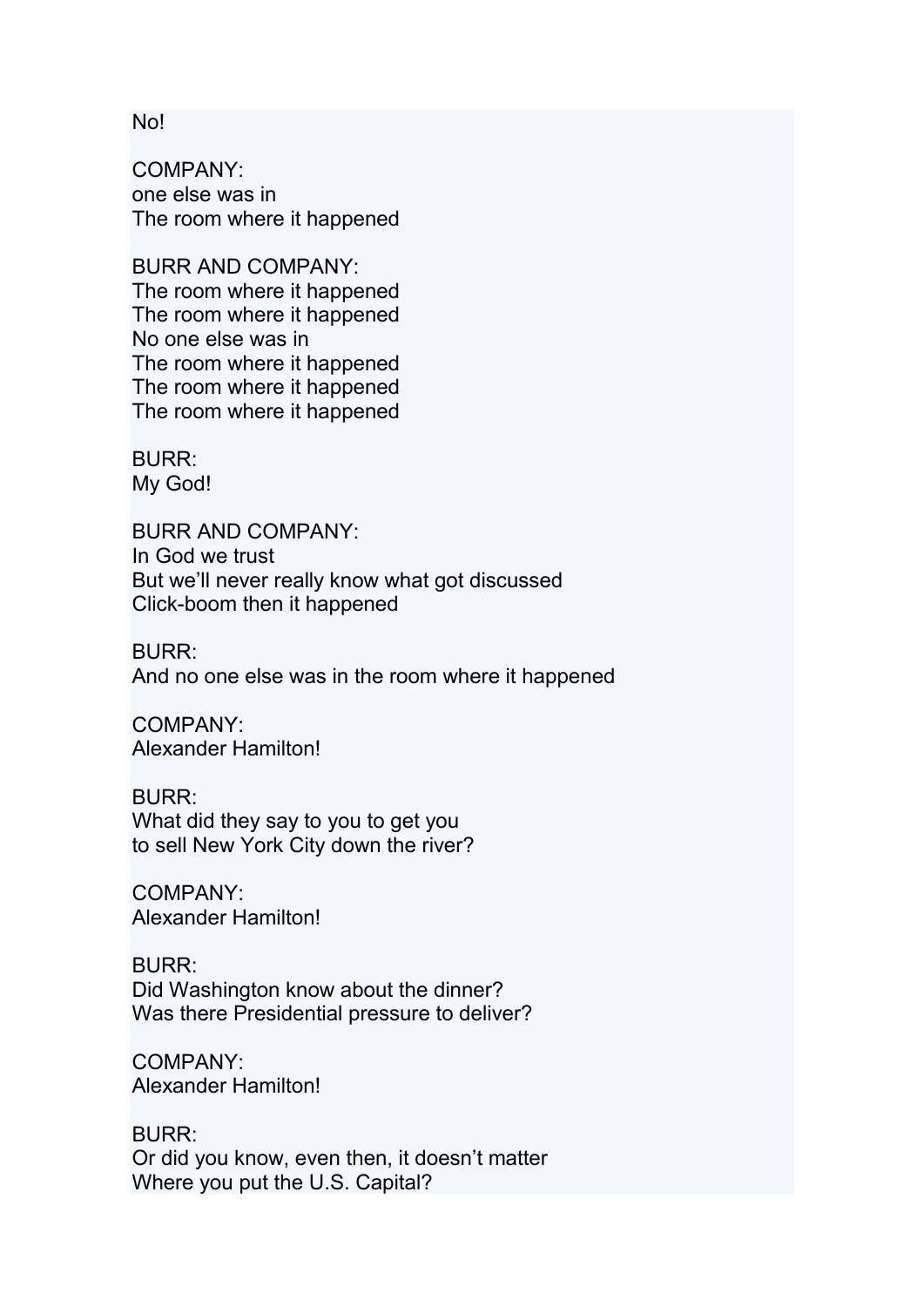HAMILTON: Cuz we'll have the banks We're in the same spot

## BURR:

You got more than you gave

HAMILTON: And I wanted what I got When you got skin in the game, you stay in the game But you don't get a win unless you play in the game Oh, you get love for it. You get hate for it You get nothing if you…

HAMILTON AND COMPANY: Wait for it, wait for it, wait!

HAMILTON: God help and forgive me I wanna build Something that's gonna Outlive me

HAMILTON/JEFFERSON/MADISON/WASHINGTON: What do you want, Burr? What do you want, Burr?

If you stand for nothing Burr, then what do you fall for?

#### BURR:

I wanna be in The room where it happens The room where it happens I wanna be in The room where it happens The room where it happens

| <b>BURR:</b> |
|--------------|
|--------------|

Wanna be The room where it happens In the room where it happens The room where it happens

COMPANY: I wanna be in

. The room where it happens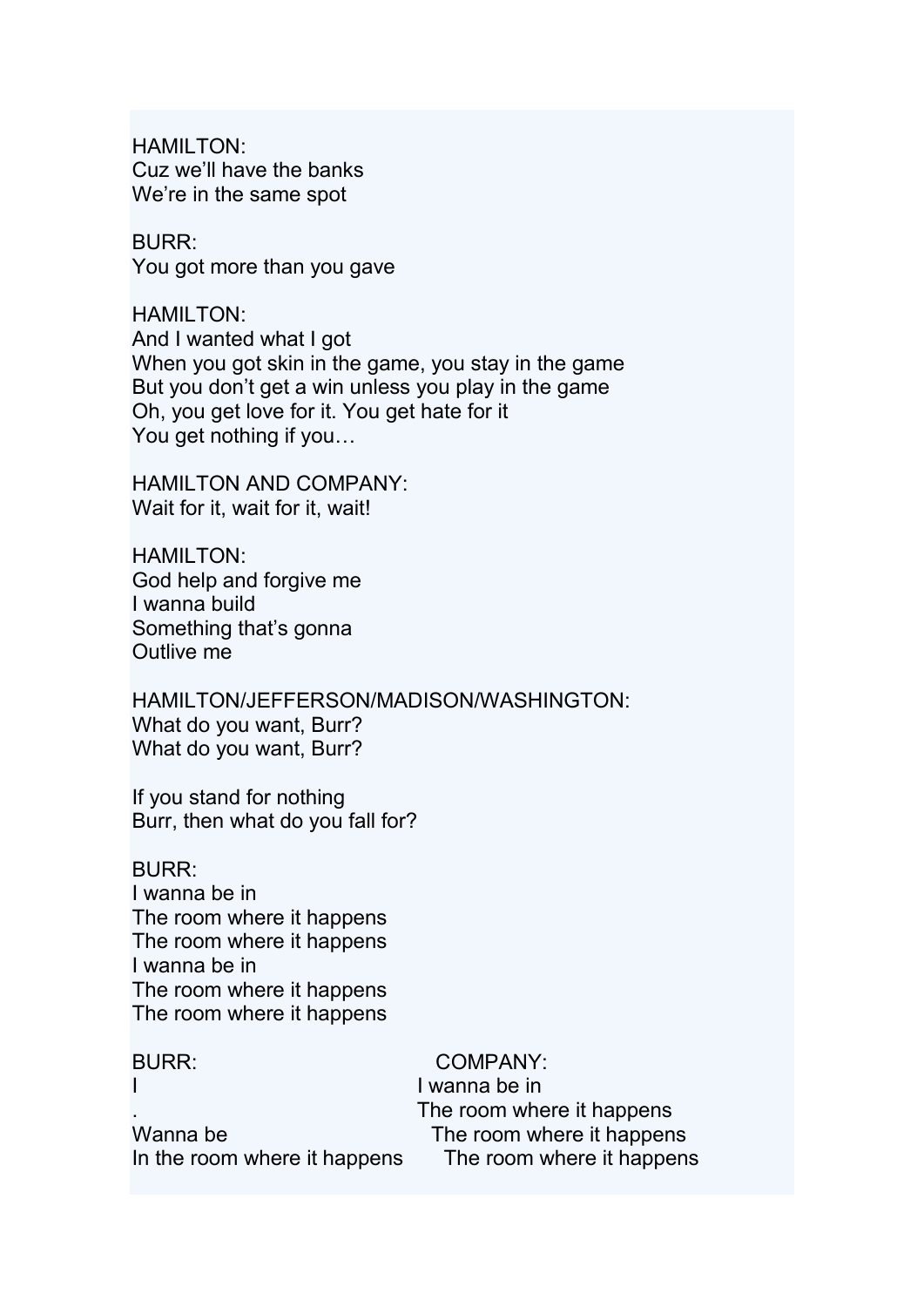# Oh I wanna be in

I've got to be I wanna be in

I I wanna be in the room . Where it happens I wanna be in the room… The room where it happens Oh The room where it happens . The room where it happens I wanna be The room where it happens I wanna be The room where it happens

I've got to be The room where it happens In that room The room where it happens In that big ol' room The room where it happens

COMPANY: The art of the compromise—

BURR: Hold your nose and close your eyes

COMPANY: We want our leaders to save the day—

BURR: But we don't get a say in what they trade away

COMPANY: We dream of a brand new start-

BURR:

But we dream in the dark for the most part

BURR AND COMPANY: Dark as a tomb where it happens

BURR: I've got to be in COMPANY:

The room... The room where it happens

I've got to be...

I've got to be...

. The room where it happens

. The room where it happens

Oh, I've got to be in The room where it happens... The room where it happens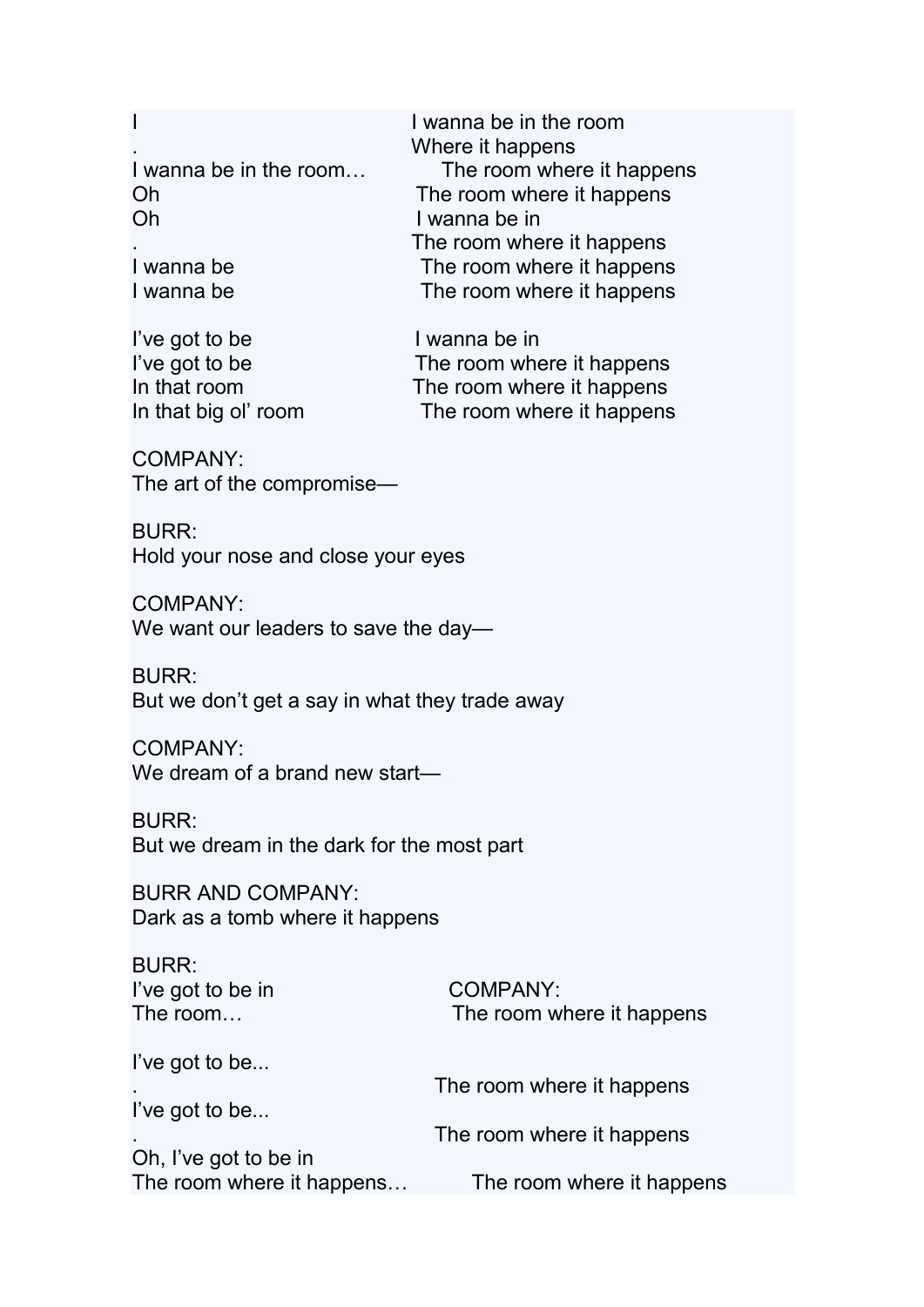I've got to be, I've gotta be, The room where it happens I've gotta be… In the room! I wanna be in the room

.<br>Click-boom! (Click-boom! Click-boom! Click-boom! Click-boom!

# **29. Schuyler Defeated**

PHILLIP: Look! Grandpa's in the paper! "War hero Philip Schuyler loses senate seat to young upstart Aaron Burr" Grandpa just lost his seat in the senate

 $FI$  IZA: Sometimes that's how it goes

PHILLIP: Daddy's gonna find out any minute

ELIZA: I'm sure he already knows

PHILLIP: Further down

PHILLIP & ELIZA: Further down

PHILLIP: Let's meet the newest senator from New York

ELIZA: New York

PHILLIP & ELIZA: Our senator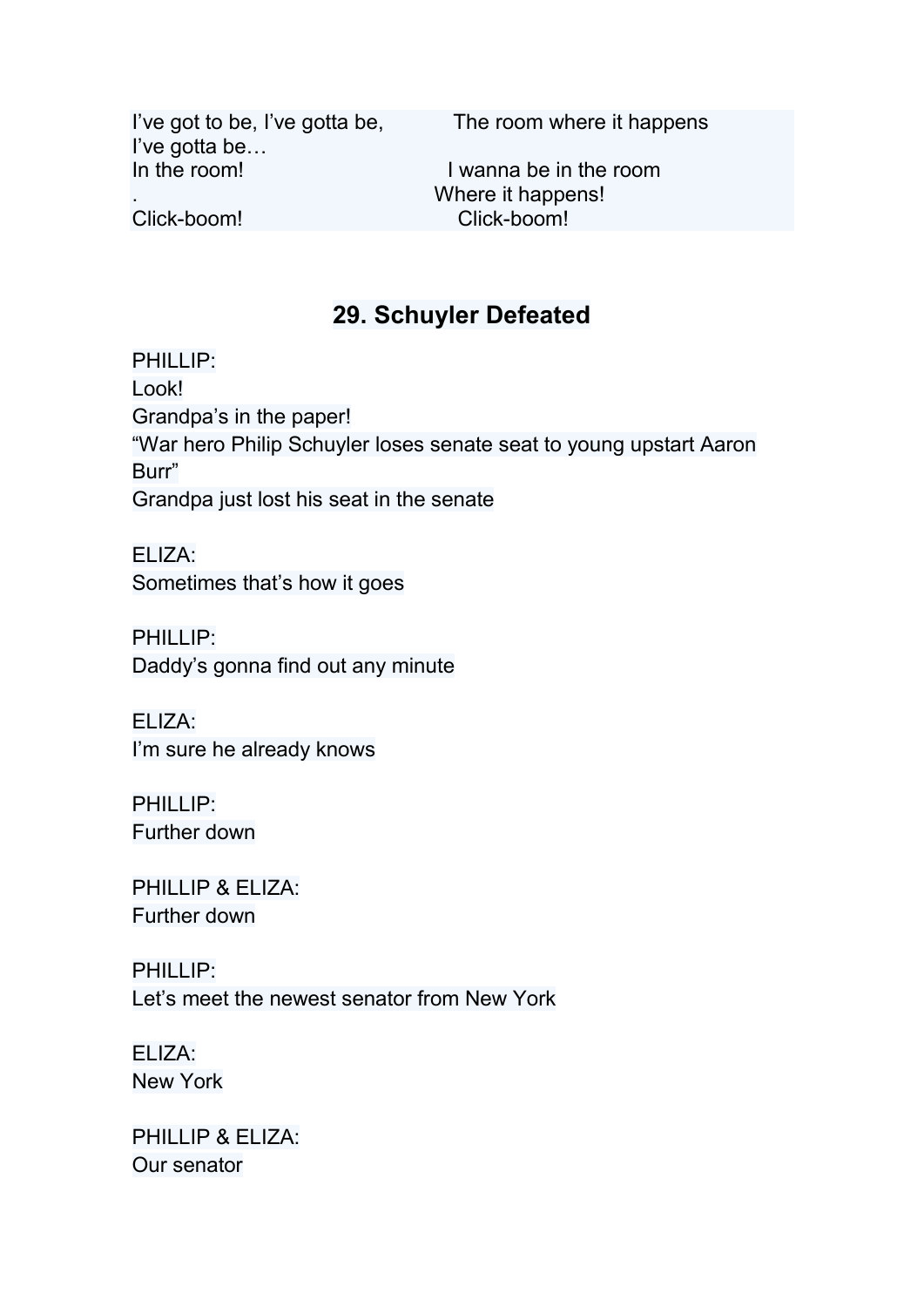HAMILTON: Burr? Since when are you a Democratic-Republican?

BURR:

Since being one put me on the up and up again

HAMILTON: No one knows who you are or what you do

BURR: They don't need to know me They don't like you

HAMII TON<sup>.</sup> Excuse me?

BURR: Oh, Wall Street thinks you're great You'll always be adored by the things you create But upstate—

HAMILTON: Wait

BURR: —people think you're crooked Schuyler's seat was up for grabs so I took it

HAMILTON: I've always considered you a friend

BURR: I don't see why that has to end

HAMILTON<sup>.</sup> You changed parties to run against my father-in-law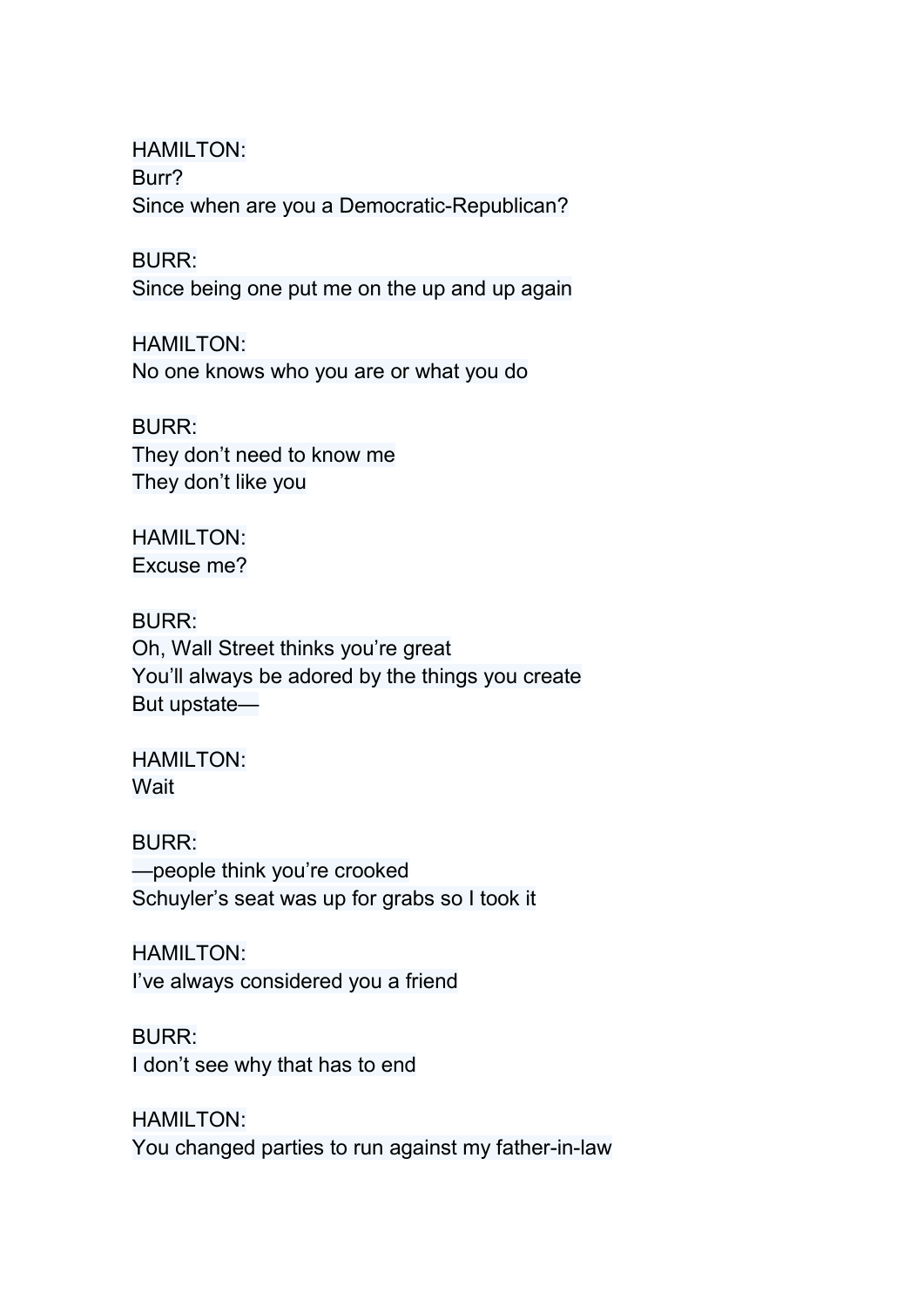BURR:

I changed parties to seize the opportunity I saw I swear your pride will be the death of us all Beware, it goeth before the fall

# **30. Cabinet Battle #2**

WASHINGTON]

The issue on the table: France is on the verge of war with England, and do we provide aid and our troops to our French allies or do we stay out of it?

Remember, my decision on this matter is not subject to congressional approval.

The only person you have to convince is me. Secretary Jefferson, you have the floor, sir.

## [JEFFERSON]

When we were on death's door When we were needy We made a promise We signed a treaty We need money and guns and half a chance Uh, who provided those funds?

[MADISON]

France.

## [JEFFERSON]

In return, they didn't ask for land, Only a promise that we'd lend a hand And stand with them If they fought against oppressors And revolution is messy But now is the time to stand! Stand with our brothers As they fight against tyranny. I know that Alexander Hamilton is here and he Would rather not have this debate;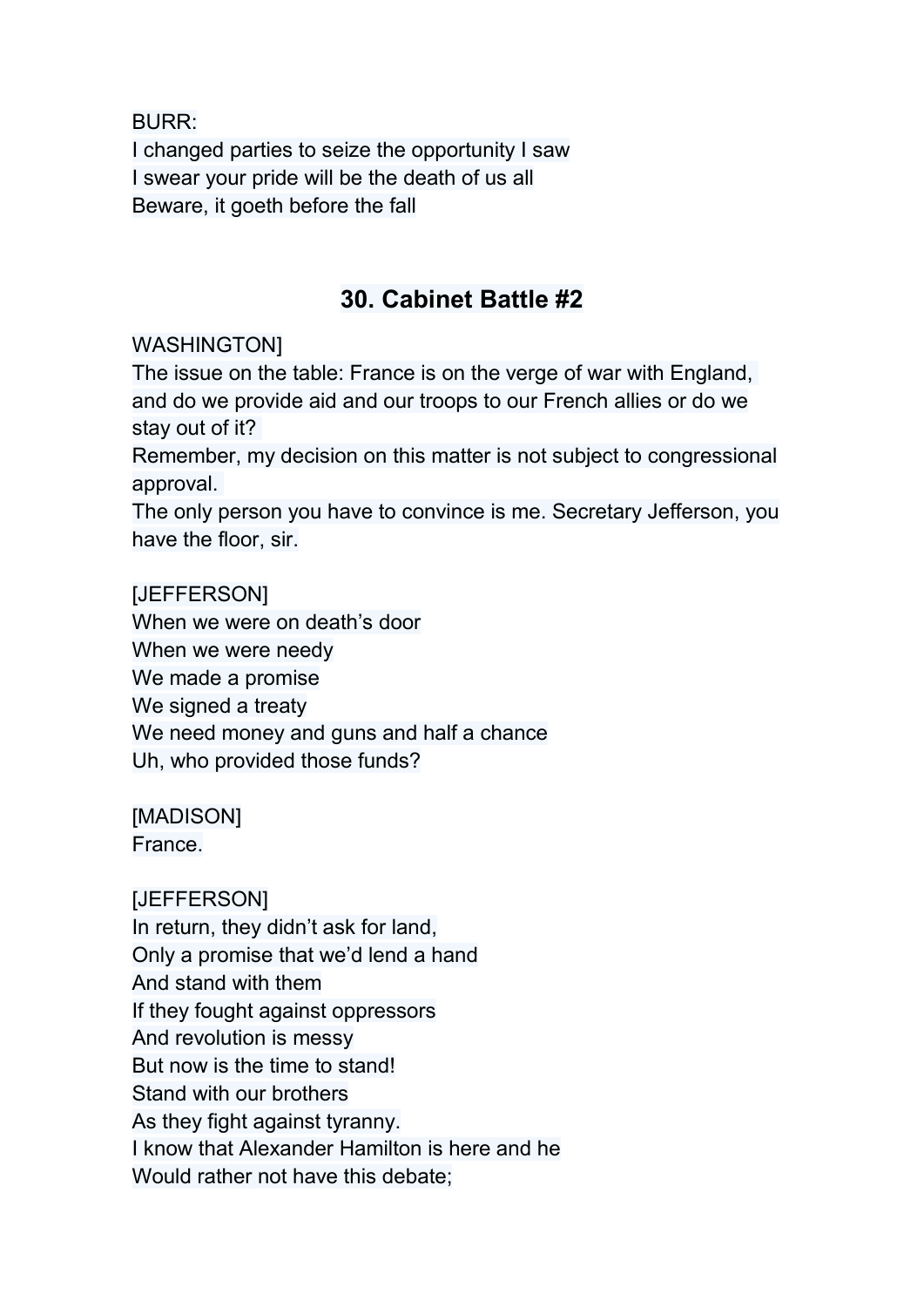I'll remind you that he is not Secretary of State! He knows nothing of loyalty Smells like new money, dresses like fake royalty Desperate to rise above his station, Everything he does betrays the ideals of our nation. Hey, and if you don't know, now you know, Mr. President.

[WASHINGTON]

Thank you, Secretary Jefferson. Secretary Hamilton, your response?

[HAMILTON] You must be out of your goddamn mind If you think The President is going to bring the nation to the brink Of meddling in the middle of a military mess, A game of chess, Where France is Queen and King-less. We signed a treaty with a King whose head is now in a basket, Would you like to take it out and ask it? Should we honor our treaty, King Louis's head?

"Uh, do whatever you want I'm super dead!"

[WASHINGTON] Enough enough, Hamilton is right.

[JEFFERSON] Mr. President!

[WASHINGTON] We're too fragile to start another fight.

[JEFFERSON] But sir, do we not fight for freedom?

[WASHINGTON] Sure, when the French figure out who's gonna lead 'em.

[JEFFERSON] The people are leading!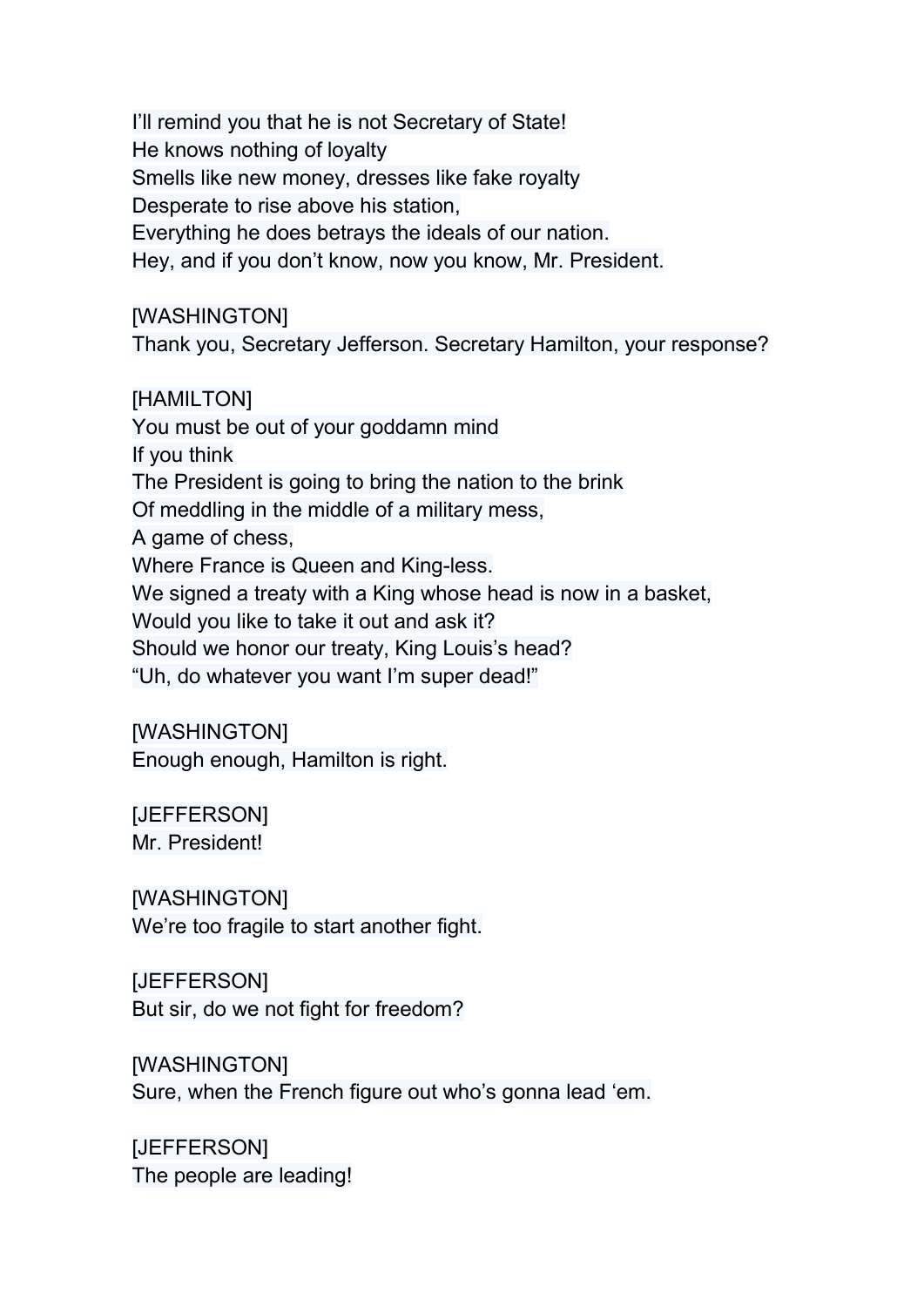## [WASHINGTON]

The people are rioting! There's a difference! Frankly it's a little disquieting you would let your ideals blind you to reality! Hamilton?

[HAMILTON] Sir

[WASHINGTON] Draft the statement of neutrality. [JEFFERSON] Did you forget Lafayette?

[HAMILTON] What?

[JEFFERSON] Have you an ounce of regret? You accumulate debt, you accumulate power. Yet in their hour of need, you forget.

[HAMILTON] Lafayette's a smart man, he'll be fine. And before he was your friend, he was mine. If we try to fight in every revolution in the world, We never stop. Where do we draw the line?

[JEFFERSON] So quick witted.

[HAMILTON] Alas, I admit it.

[JEFFERSON] I bet you were quite a lawyer.

[HAMILTON]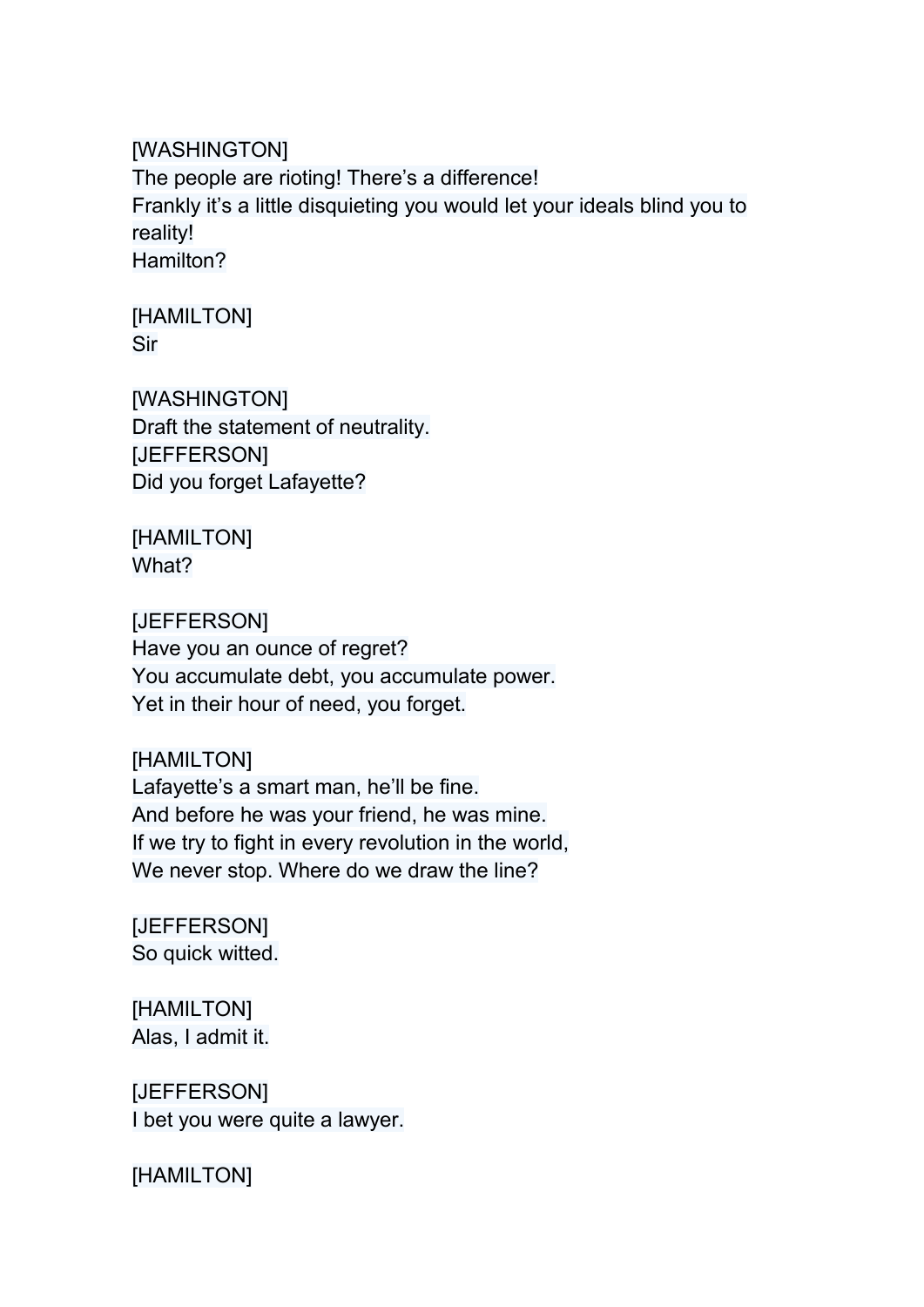My defendants got acquitted

[JEFFERSON] Yeah, well someone ought to remind you

[HAMILTON] What?

[JEFFERSON] You're nothing without Washington behind you.

[WASHINGTON] Hamilton!

[JEFFERSON] Daddy's calling!

# **31. Washington On Your Side**

[Intro: Aaron Burr] It must be nice, it must be nice To have Washington on your side (x2)

[Verse 1: Thomas Jefferson] Ev'ry action has its equal, opposite reactions. Thanks to Hamilton, our cabinet's fractured into factions. Try not to crack under the stress, we're breaking down like fractions. We smack each other in the press, and we don't print retractions I get no satisfaction witnessing his fits of passion The way he primps and preens and dresses like the pits of fashion Our poorest citizens, our farmers, live ration to ration As Wall Street robs 'em blind in search of chips to cash in This prick is asking for someone to bring him to task Somebody give me some dirt on this vacuous mass so we can at last unmask him I'll pull the trigger on him, someone load the gun and cock it While we were all watching, he got Washington in his pocket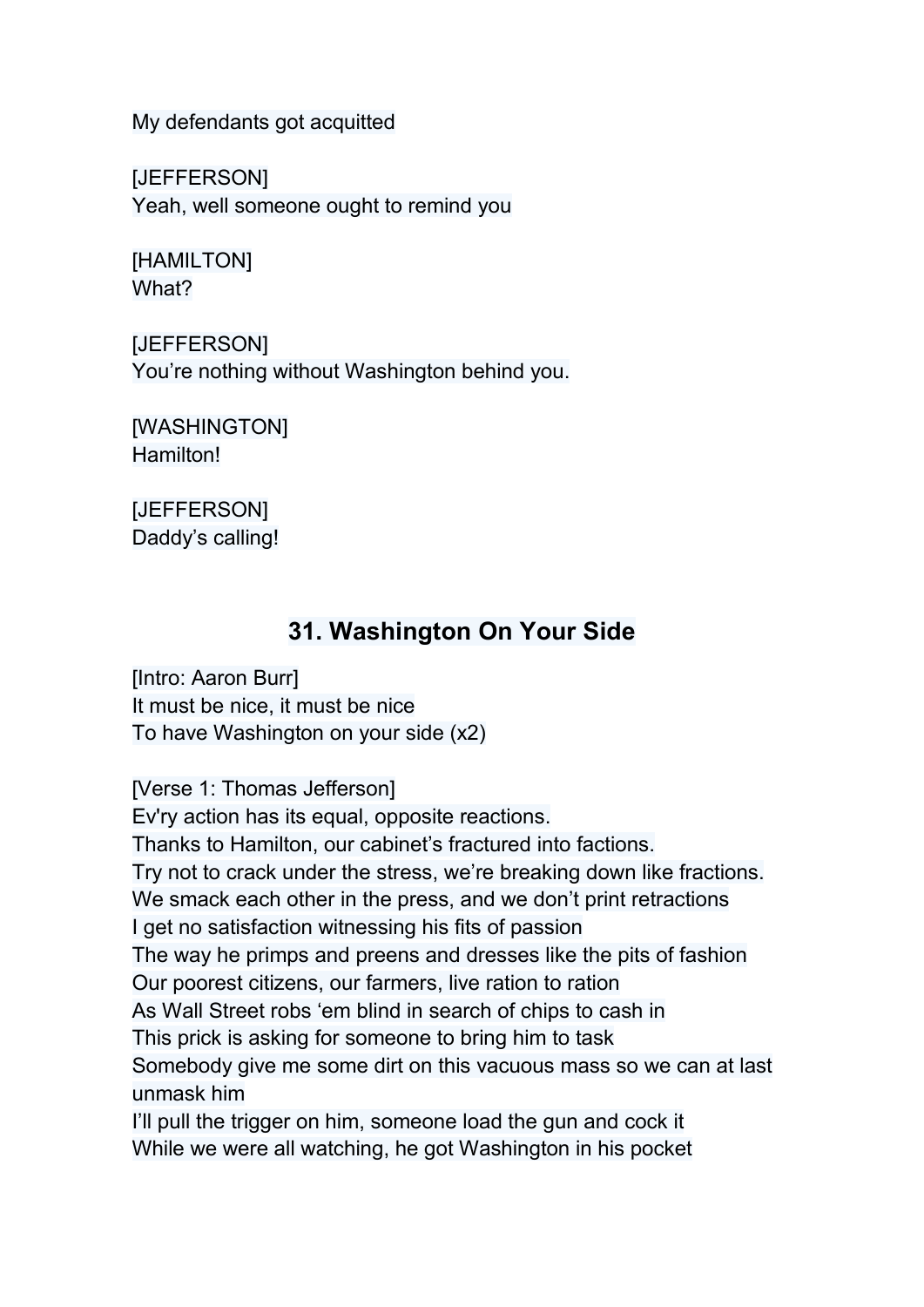[Hook: Thomas Jefferson, Aaron Burr and James Madison (ALL)] It must be nice, it must be nice To have Washington on your side (x2) Look back at the Bill of Rights (which I wrote!) The ink hasn't dried It must be nice, it must be nice To have Washington on your side

[Verse 2: Thomas Jefferson, Aaron Burr and James Madison (ALL)] So he's doubled the size of the government

Wasn't the trouble with much of our previous government size Look in his eyes, see how he lies, follow the scent of his enterprise Centralizing national credit and making American credit competitive If we don't stop it, we aid and abet it.

I have to resign!

Somebody has to stand up for the South!

Well, somebody has to stand up to his mouth!

If there's a fire you're trying to douse,

You can't put it out from inside the house!

I'm in the cabinet, I am complicit in watching him grabbin' at power and kiss it.

If Washington isn't gon' listen to disciplined dissidents, This is the difference, this kid is OUT!

[Bridge: Chorus]

OH! This immigrant isn't somebody we chose!

OH! This immigrant's keeping us all on our toes!

OH! Let's show these Federalists what they're up against!

OH! Southern motherfucking (uh-huh) Democratic-Republicans!

OH! Let's follow the money and see where it goes!

OH! Because every second, the treasury grows!

OH! If we follow the money and see where it leads

Get in the weeds, look for the seeds of Hamilton's misdeeds!

[Outro: Thomas Jefferson, Aaron Burr and James Madison (ALL)]

It must be nice, it must be nice…

Follow the money and see where it goes!

It must be nice, it must be nice…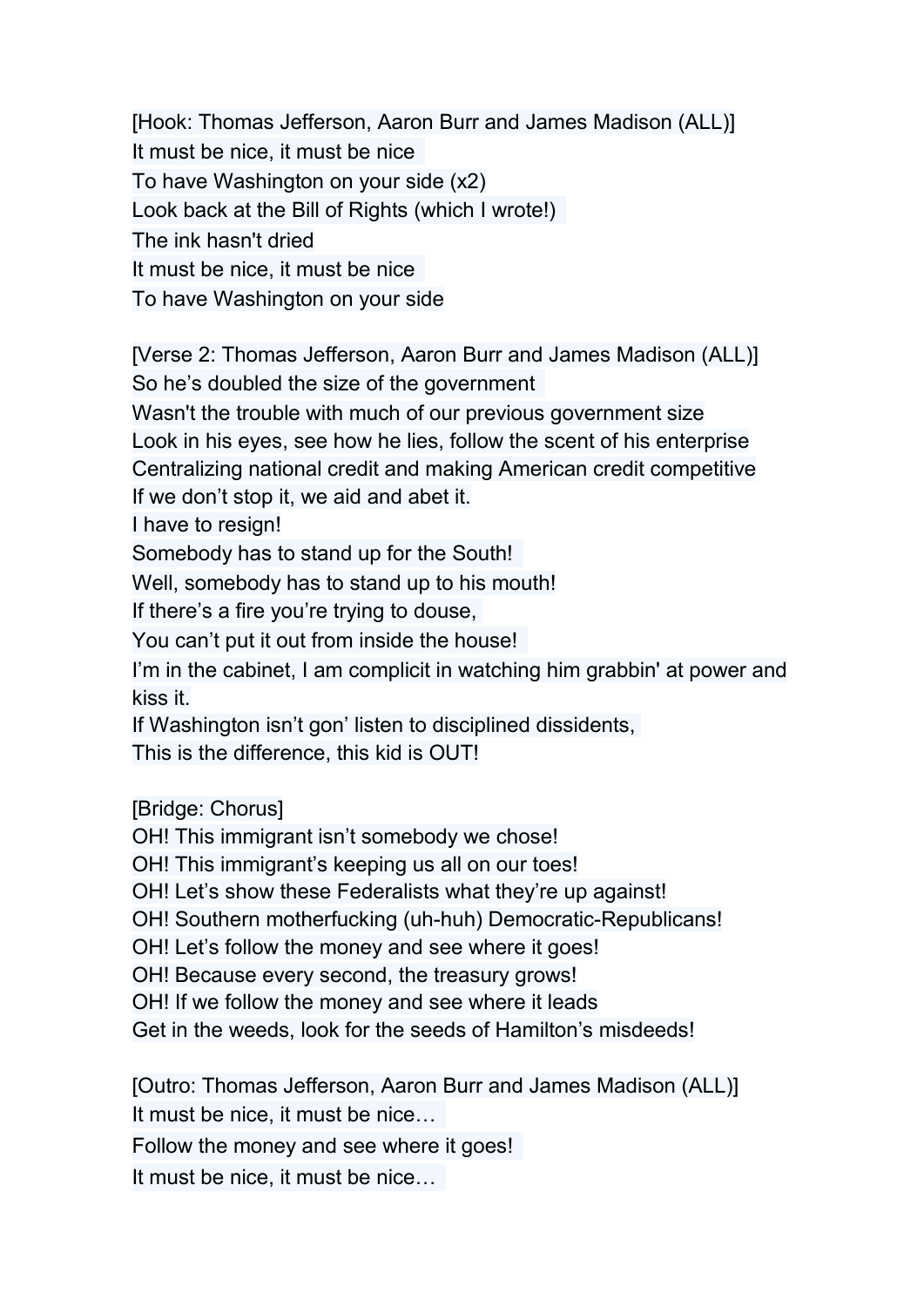The emperor has no clothes We won't be invisible We won't be denied! Still… It must be nice, it must be nice To have Washington on your side

# **32. One Last Time**

HAMILTON: Mr. President, you asked to see me?

WASHINGTON: I know you're busy

HAMILTON: What do you need, sir? Sir?

WASHINGTON: I wanna give you a word of warning

HAMILTON: Sir, I don't know what you heard But whatever it is, Jefferson started it

WASHINGTON: Thomas Jefferson resigned this morning

HAMILTON: You're kidding

WASHINGTON: I need a favor

HAMILTON: Whatever you say, sir, Jefferson will pay for his behavior

WASHINGTON: Shh. Talk less

HAMILTON: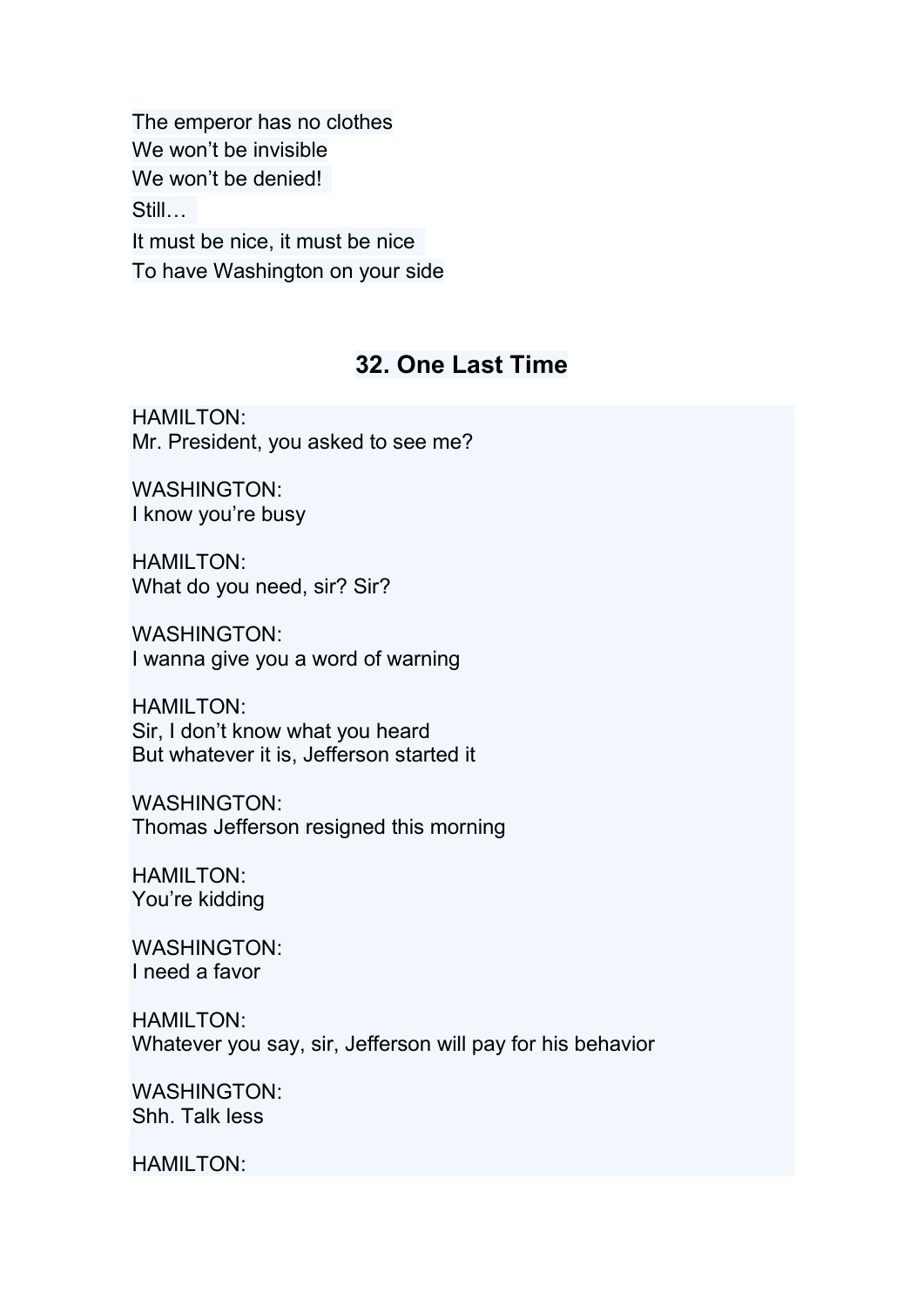I'll use the press I'll write under a pseudonym, you'll see what I can do to him

WASHINGTON: I need you to draft an address

HAMILTON: Yes! He resigned. You can finally speak your mind

WASHINGTON: No, he's stepping down so he can run for President

HAMILTON: Ha. Good luck defeating you, sir

WASHINGTON: I'm stepping down. I'm not running for President

HAMILTON: I'm sorry, what?

WASHINGTON: One last time Relax, have a drink with me One last time Let's take a break tonight And then we'll teach them how to say goodbye To say goodbye You and I

HAMILTON<sup>.</sup> No, sir, why?

WASHINGTON: I wanna talk about neutrality

HAMILTON: Sir, with Britain and France on the verge of war, is this the best time

WASHINGTON: I want to warn against partisan fighting

HAMILTON: But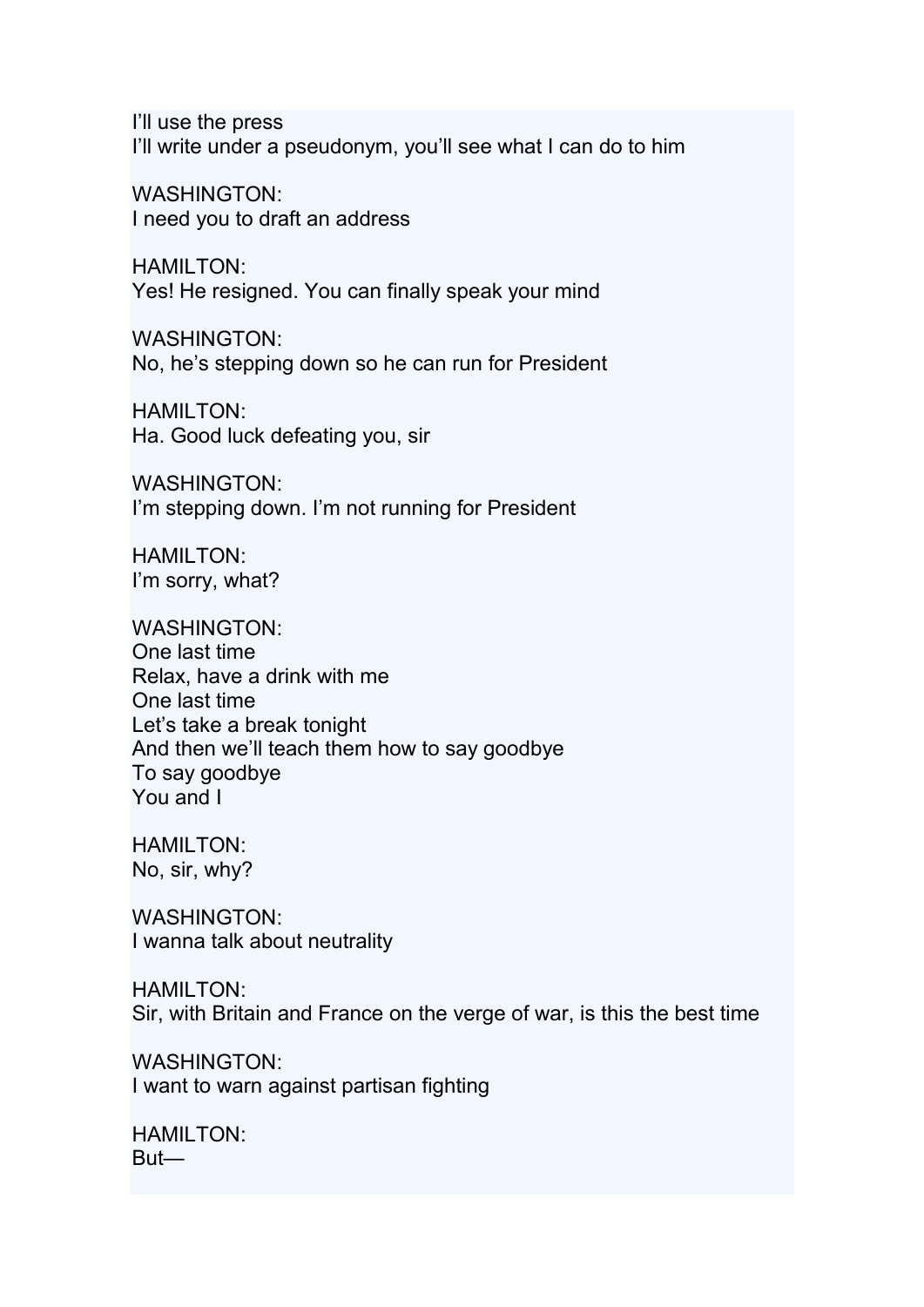WASHINGTON: Pick up a pen, start writing I wanna talk about what I have learned The hard-won wisdom I have earned

HAMILTON: As far as the people are concerned You have to serve, you could continue to serve

WASHINGTON: No! One last time The people will hear from me One last time And if we get this right We're gonna teach 'em how to say Goodbye You and I

HAMII TON: Mr. President, they will say you're weak

WASHINGTON: No, they will see we're strong

HAMILTON: Your position is so unique

WASHINGTON: So I'll use it to move them along

HAMII TON<sup>.</sup> Why do you have to say goodbye?

WASHINGTON:

If I say goodbye, the nation learns to move on It outlives me when I'm gone Like the scripture says: "Everyone shall sit under their own vine and fig tree And no one shall make them afraid." They'll be safe in the nation we've made I wanna sit under my own vine and fig tree A moment alone in the shade At home in this nation we've made One last time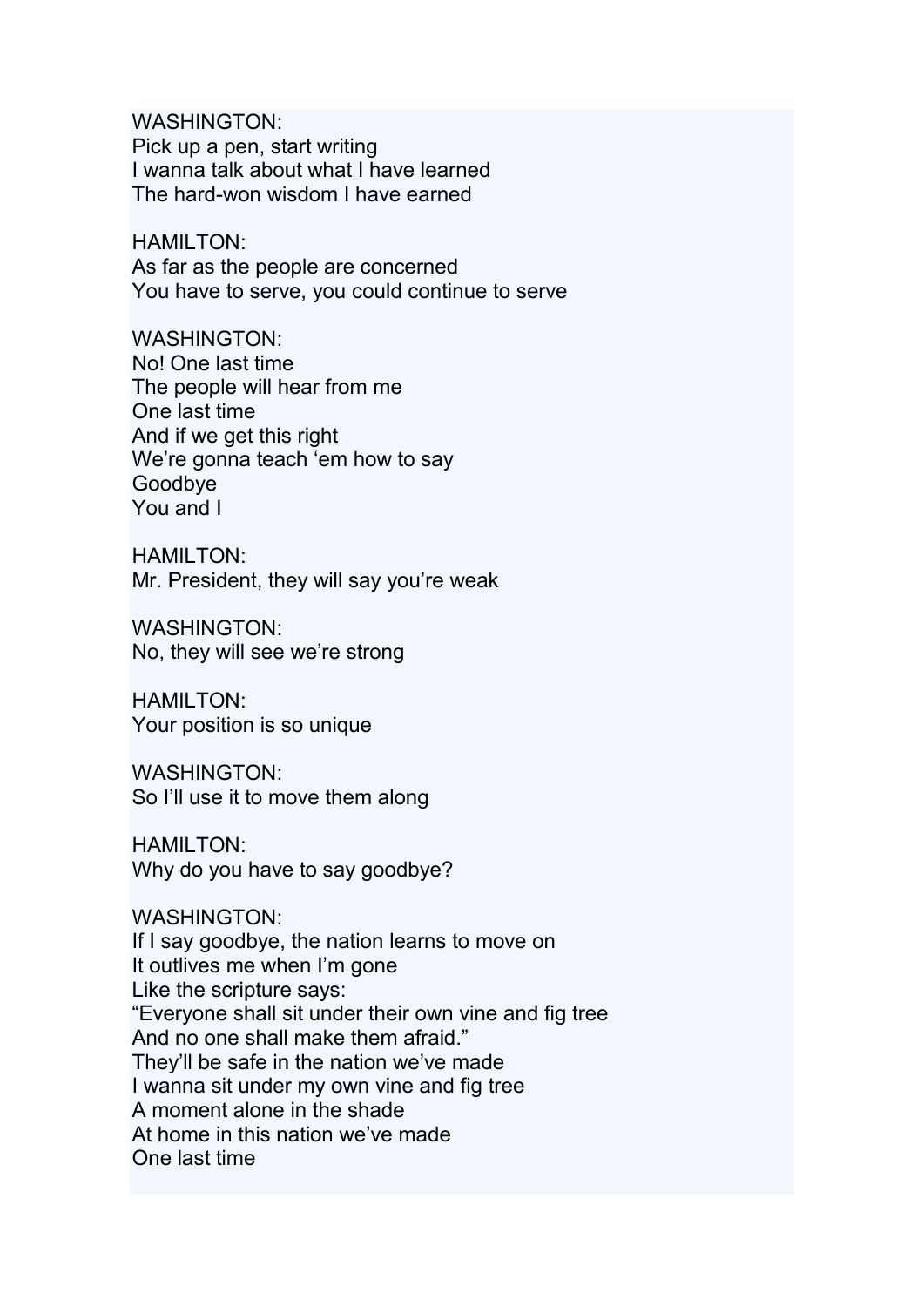HAMILTON: One last time

HAMILTON: Though, in reviewing the incidents of my administration, I am unconscious of intentional error, I am nevertheless too sensible of my defects not to think it probable that I may have committed many errors. I shall also carry with me

HAMILTON & WASHINGTON: The hope

HAMILTON<sup>.</sup> That my country will

HAMILTON & WASHINGTON: View them with indulgence;

HAMILTON: And that

HAMILTON & WASHINGTON: After forty-five years of my life dedicated to its service with an upright zeal

HAMILTON: The faults of incompetent abilities will be

## HAMILTON & WASHINGTON:

Consigned oblivion, as I myself must soon be to the mansions of rest I anticipate with pleasing expectation that retreat in which I promise myself to realize the sweet enjoyment of partaking, in the midst of my fellow-citizens, the benign influence of good laws Under a free government, the ever-favorite object of my heart, and the happy reward, as I trust Of our mutual cares, labors, and dangers.

WASHINGTON: One last time

ALL WOMEN: George Washington's going home!

HAMILTON<sup>.</sup>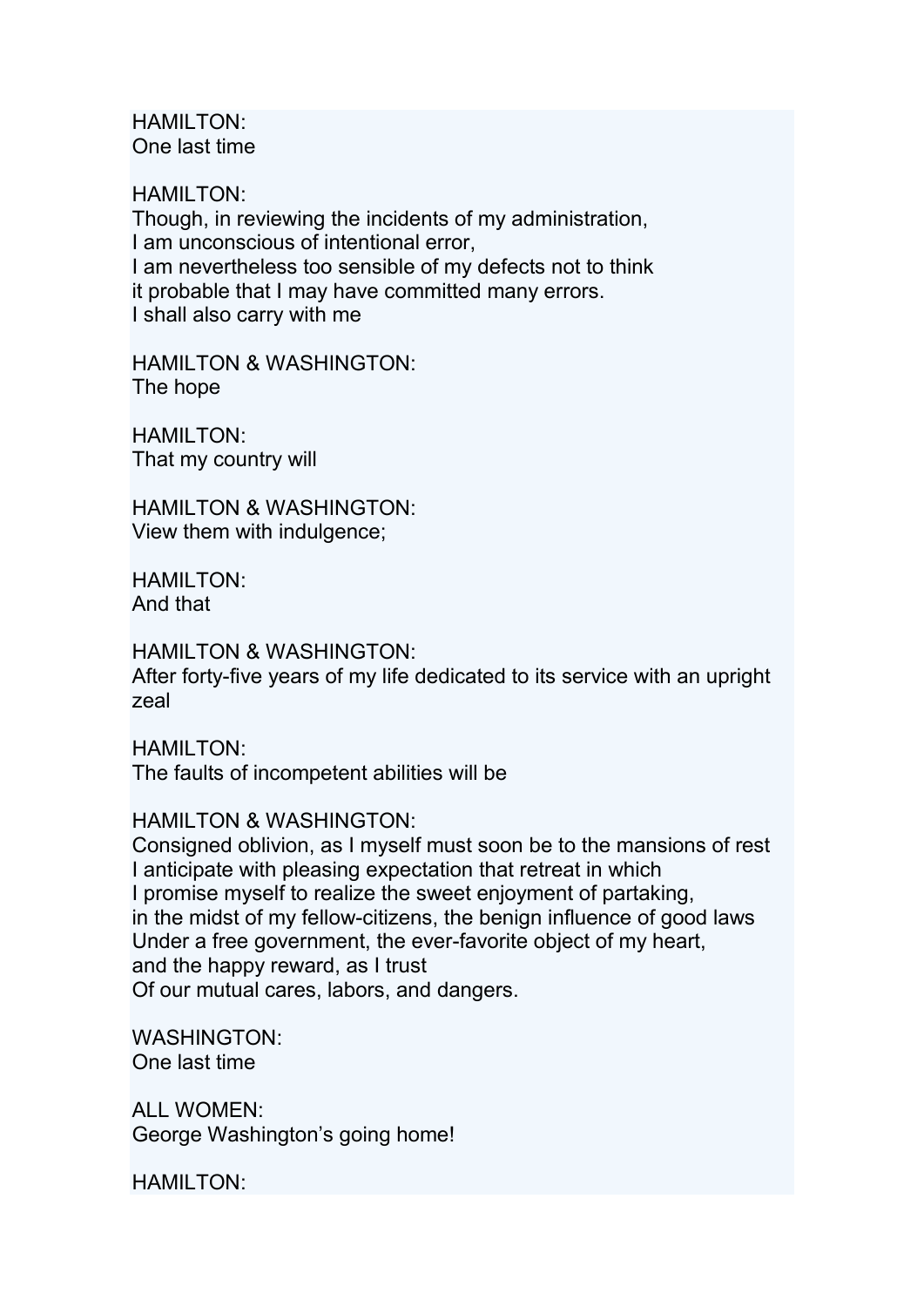| Teach 'em how to say goodbye |  |
|------------------------------|--|
|------------------------------|--|

COMPANY: George Washington's going home

WASHINGTON: You and I

COMPANY: George Washington's going home

WASHINGTON: Going home

COMPANY: George Washington's going home

WASHINGTON: History has its eyes on you

COMPANY: George Washington's going home

| <b>WASHINGTON:</b>           | <b>COMPANY:</b>               |  |  |  |
|------------------------------|-------------------------------|--|--|--|
| We're gonna teach 'em how to |                               |  |  |  |
| Say goodbye!                 | Teach 'em how to say goodbye! |  |  |  |
| Teach 'em how to             |                               |  |  |  |
| Say goodbye!                 | Teach 'em how!                |  |  |  |
| To say goodbye!              |                               |  |  |  |
|                              | Say goodbye!                  |  |  |  |
| Say goodbye!                 |                               |  |  |  |
|                              | Say goodbye!                  |  |  |  |
| One last time!               |                               |  |  |  |
|                              | One last time!                |  |  |  |

# **33. I Know Him**

They say, George Washington's yielding his power and stepping away

Is that true? I wasn't aware that was something a person could do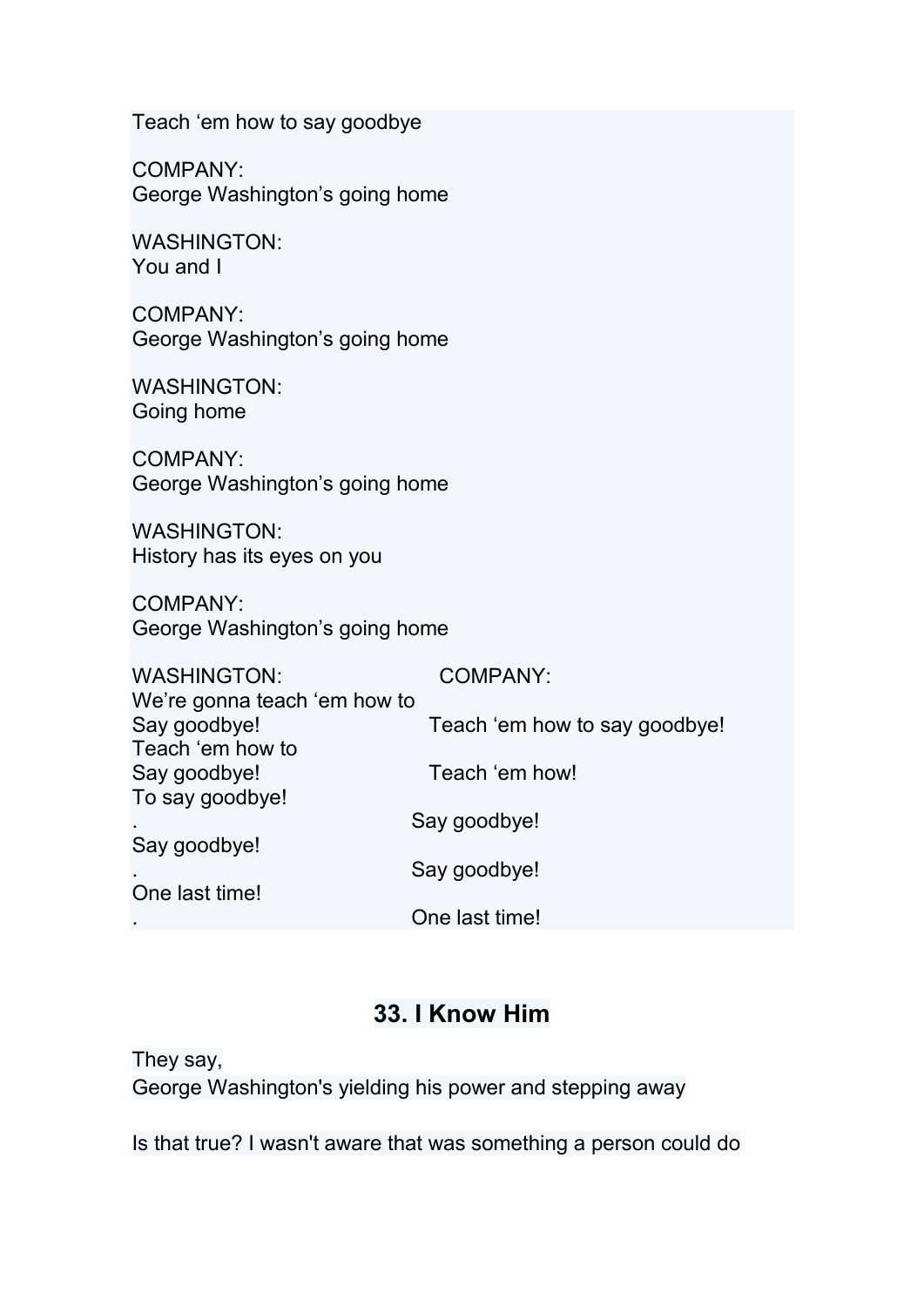I'm perplexed. Are they going to keep on replacing whoever's in charge? If so who's next? There's nobody else in their country who looms quite as large

[whispers]

[Spoken] John Adams?

I know him That can't be That's that little guy who spoke to me all those years ago What was it '85? That poor man they're going to eat him alive

Ocean\'s rise, empires fall Next to Washington they all look small

All alone watch them run They will tear each other in to pieces Jesus Christ this will be fun

Da da da da da Da da da da daye da Da da da da daye da [laughs]

[Spoken] President John Adams, Good luck!

# **34. The Adams Administration**

BURR: How does Hamilton, the short-tempered, protean creator of the coast guard, founder of the New York Post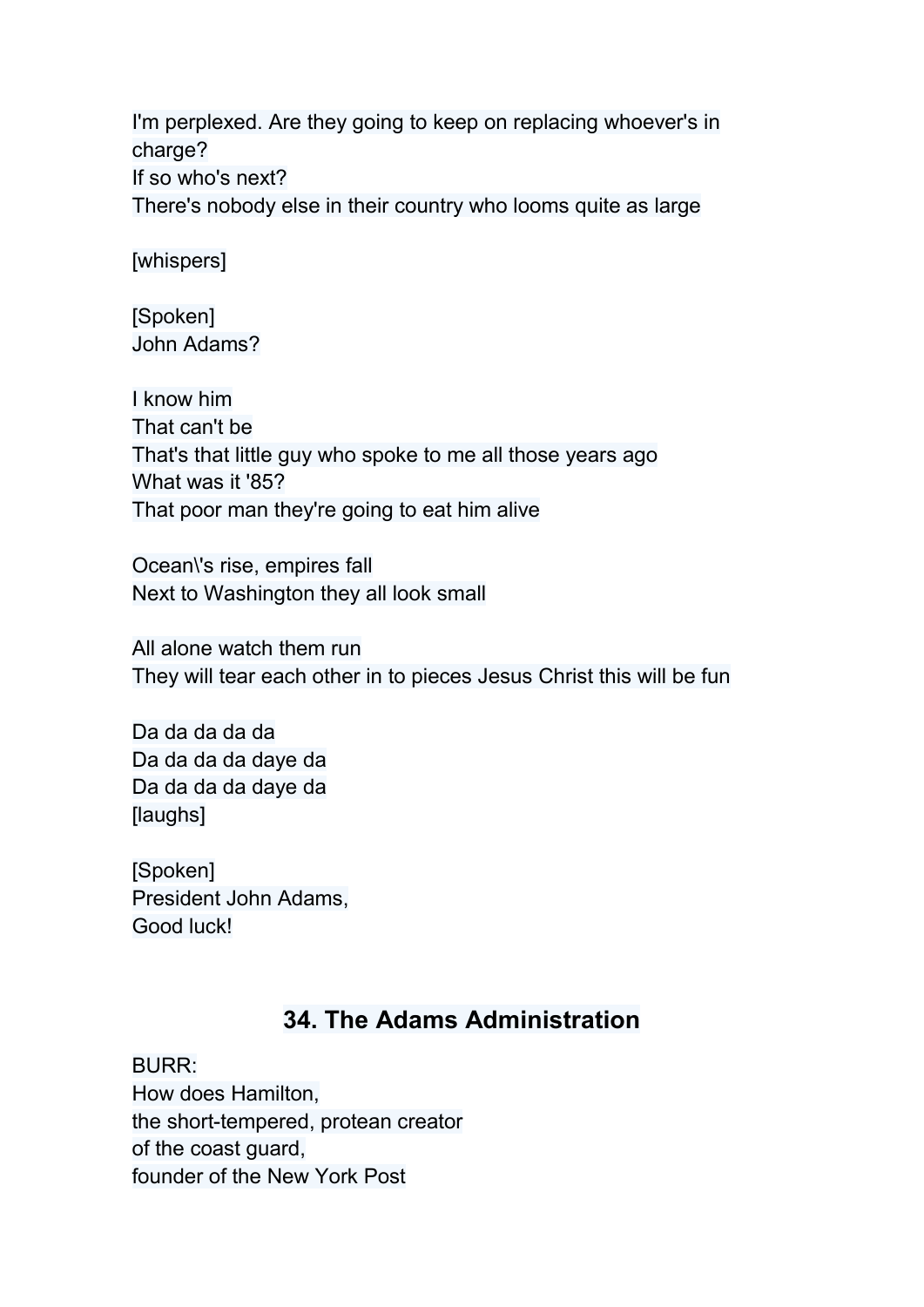ardently abuse his cabinet post destroy his reputation? Welcome folks, to the Adam's Admistration. Jefferson's the runner-up which makes him the vice-president,

MADISON: Washington can't help you now, no more Mr. nice President

BURR: Adams fires Hamilton, Privatley calls him creole bastard in his toss (JEFFERSON: Say what?) Hamilton publishes his response.

HAMILTON: Sit down John, you fat mother-fucker.

JEFFERSON: Hamilton's out of control,

MADISON: This is great: He's out of power, he holds no office and he just destroyed president John Adams the only other significant member of his party

JEFFERSON: Hamilton is a host unto himself, as long as he can hold a pen, he's a threat. Let's let him know what we know.b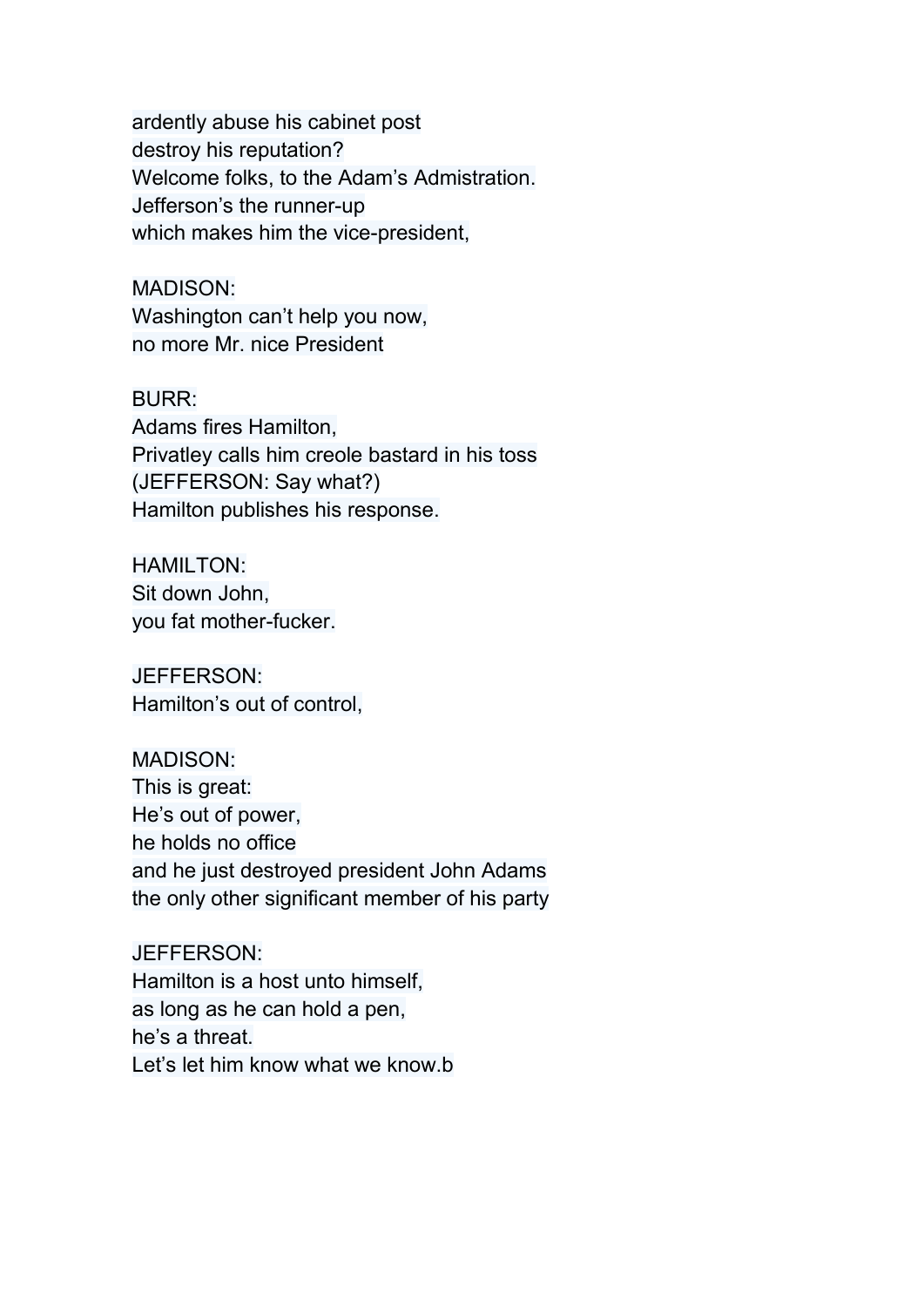## **35. We Know**

HAMILTON: Mr. Vice President Mr. Madison Senator Burr What is this?

#### JEFFERSON:

We have the check stubs. From separate accounts...

#### MADISON:

Almost a thousand dollars, paid in different amounts…

### BURR:

To a Mr. James Reynolds way back in Seventeen ninety-one

HAMILTON: Is that what you have? Are you done?

MADISON: You are uniquely situated by virtue of your position

## JEFFERSON:

Though 'virtue' is not a word I'd apply to this situation

#### MADISON:

To seek financial gain, to stray from your sacred mission

#### JEFFERSON:

And the evidence suggests you've engaged in speculation

#### BURR:

An immigrant embezzling our government funds

JEFFERSON/MADISON: I can almost see the headline, your career is done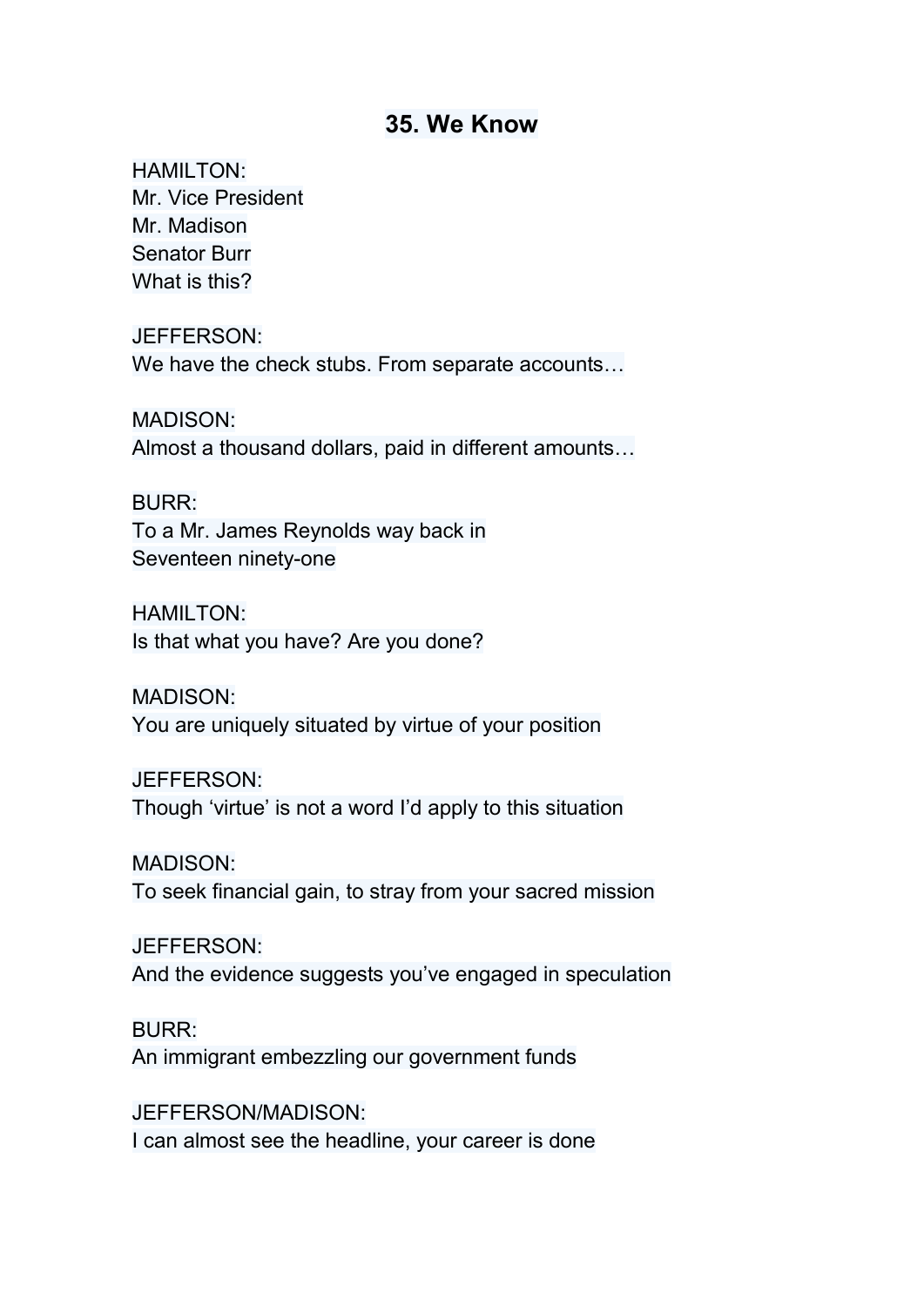BURR:

I hope you saved some money for your daughter and sons

BURR/JEFFERSON/MADISON: Ya best g'wan run back where ya come from!

HAMILTON: Ha! You don't even know what you're asking me to confess

JEFFERSON/MADISON/BURR: **Confess** 

HAMILTON: You got nothing. I don't have to tell you anything at all Unless

JEFFERSON/MADISON/BURR: **Unless** 

HAMILTON: If I can prove that I never broke the law Do you promise not to tell another soul what you saw?

BURR: No one else was in the room where it happened

HAMILTON<sup>.</sup> Is that a yes?

JEFFERSON/MADISON/BURR: Um, yes

BURR:

"Dear Sir, I hope this letter finds you in good health And in a prosperous enough position to put wealth In the pockets of people like me: down on their luck You see, it was my wife who you decided to"

JEFFERSON: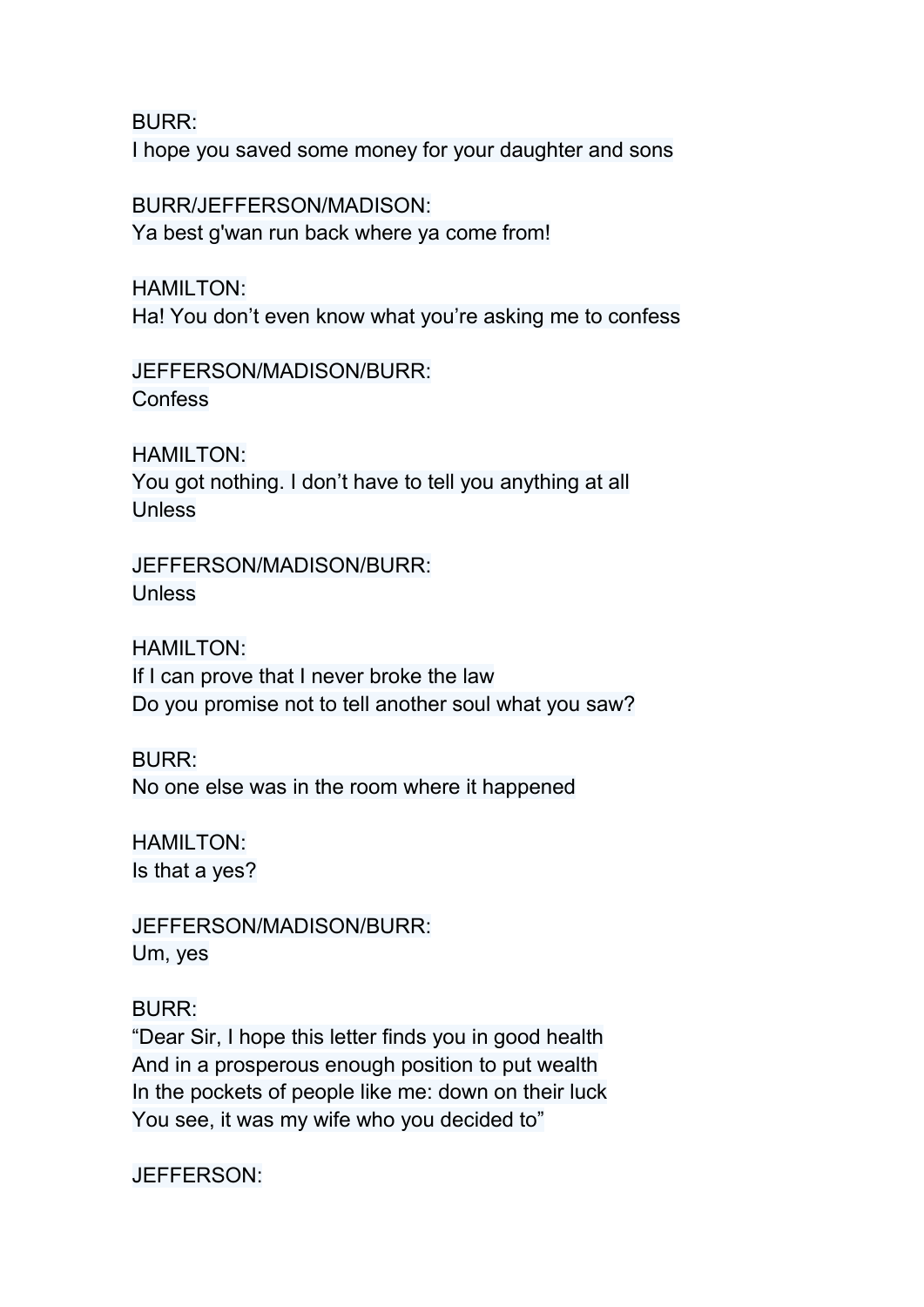Whaaaat—

HAMILTON: She courted me Escorted me to bed and when she had me in a corner That's when Reynolds extorted me For a sordid fee I paid him quarterly I may have mortally wounded my prospects But my papers are orderly! As you can see I kept a record of every check in my checkered History. Check it again against your list n' see consistency I never spent a cent that wasn't mine You sent the dogs after my scent, that's fine Yes, I have reasons for shame But I have not committed treason and sullied my good name As you can see I have done nothing to provoke legal action Are my answers to your satisfaction?

JEFFERSON: My God

MADISON: Gentlemen, let's go

HAMILTON: So?

JEFFERSON AND MADISON: The people won't know what we know

HAMILTON<sup>.</sup> Burr! How do I know you won't use this against me The next time we go toe to toe?

BURR: Alexander, rumors only grow. And we both Know what we know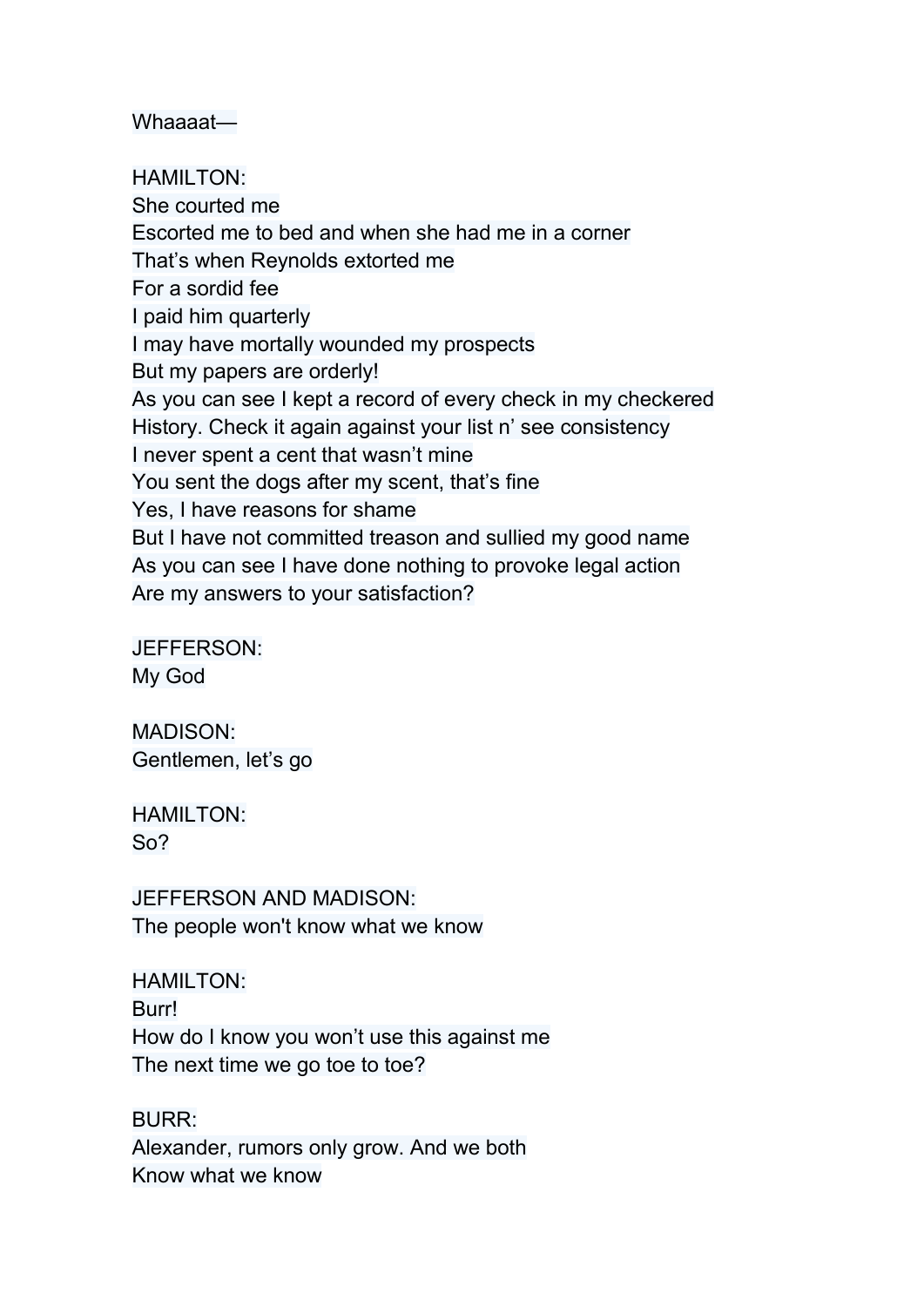## **36. – Hurricane**

HAMILTON: In the eye of a hurricane There is quiet For just a moment A yellow sky

When I was seventeen a hurricane Destroyed my town I didn't drown I couldn't seem to die

I wrote my way out Wrote everything down far as I could see I wrote my way out I looked up and the town had its eyes on me

They passed a plate around Total strangers Moved to kindness by my story Raised enough for me to book passage on a Ship that was New York bound…

I wrote my way out of hell I wrote my way to revolution I was louder than the crack in the bell I wrote Eliza love letters until she fell I wrote about The Constitution and defended it well And in the face of ignorance and resistance I wrote financial systems into existence And when my prayers to God were met with indifference I picked up a pen, I wrote my own deliverance

In the eye of a hurricane There is quiet For just a moment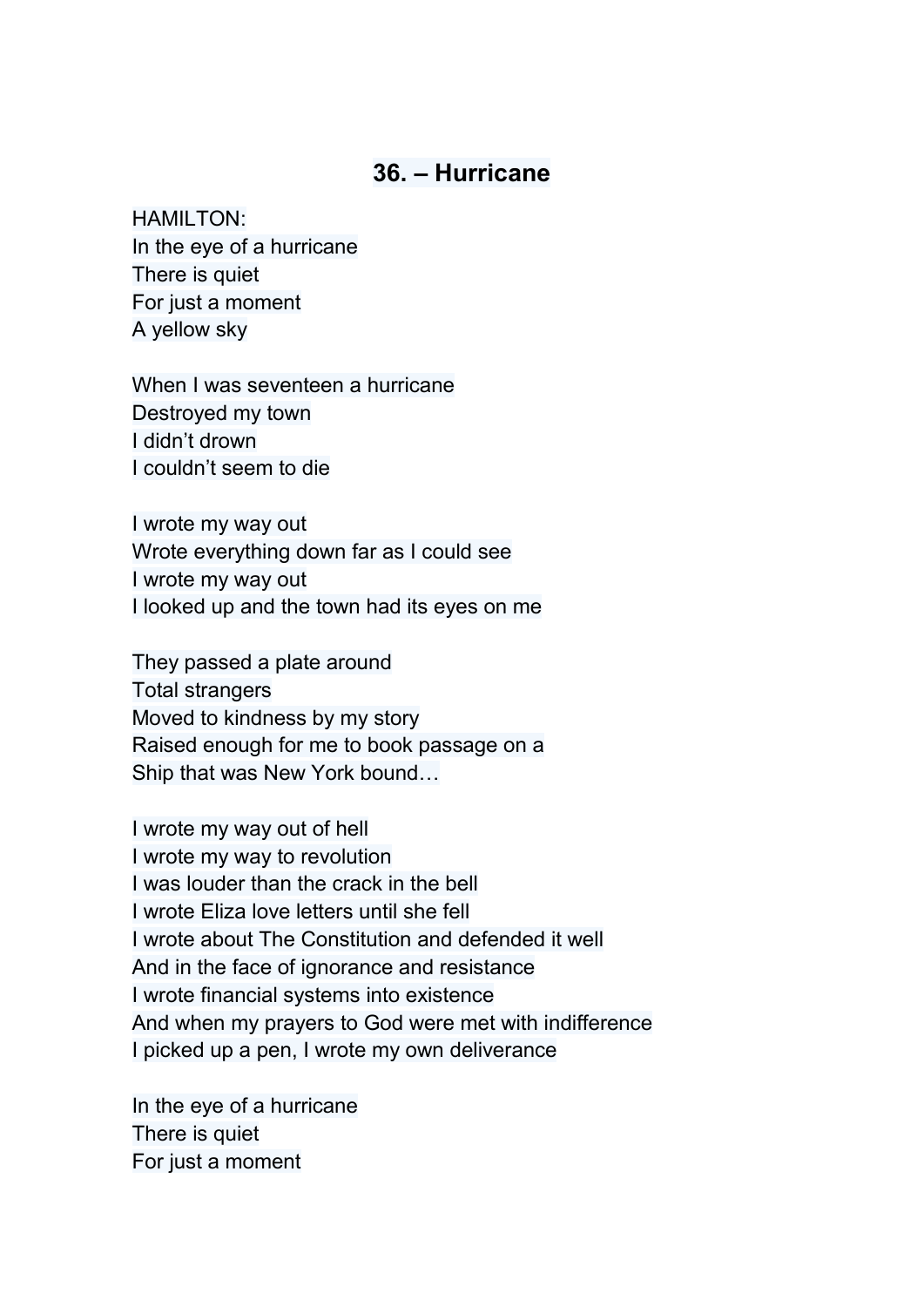A yellow sky

I was twelve when my mother died She was holding me We were sick and she was holding me I couldn't seem to die

BURR: Wait for it, wait for it, wait for it…

HAMILTON: I'll write my way out…

BURR AND ENSEMBLE: Wait for it, wait for it, wait for it...

HAMILTON: Write ev'rything down, far as I can see…

BURR AND ENSEMBLE: Wait for it, wait for it, wait for it, wait...

WASHINTON, ELIZA, ANGELICA & MARIA: History has its eyes on you.

HAMILTON: I'll write my way out… Overwhelm them with honesty.

HAMILTON: This is the eye of the hurricane, this is the only Way I can protect my legacy…

COMPANY (EXCEPT HAMILTON): Wait for it, wait for it, wait for it, wait...

HAMILTON<sup>.</sup> The Reynolds Pamphlet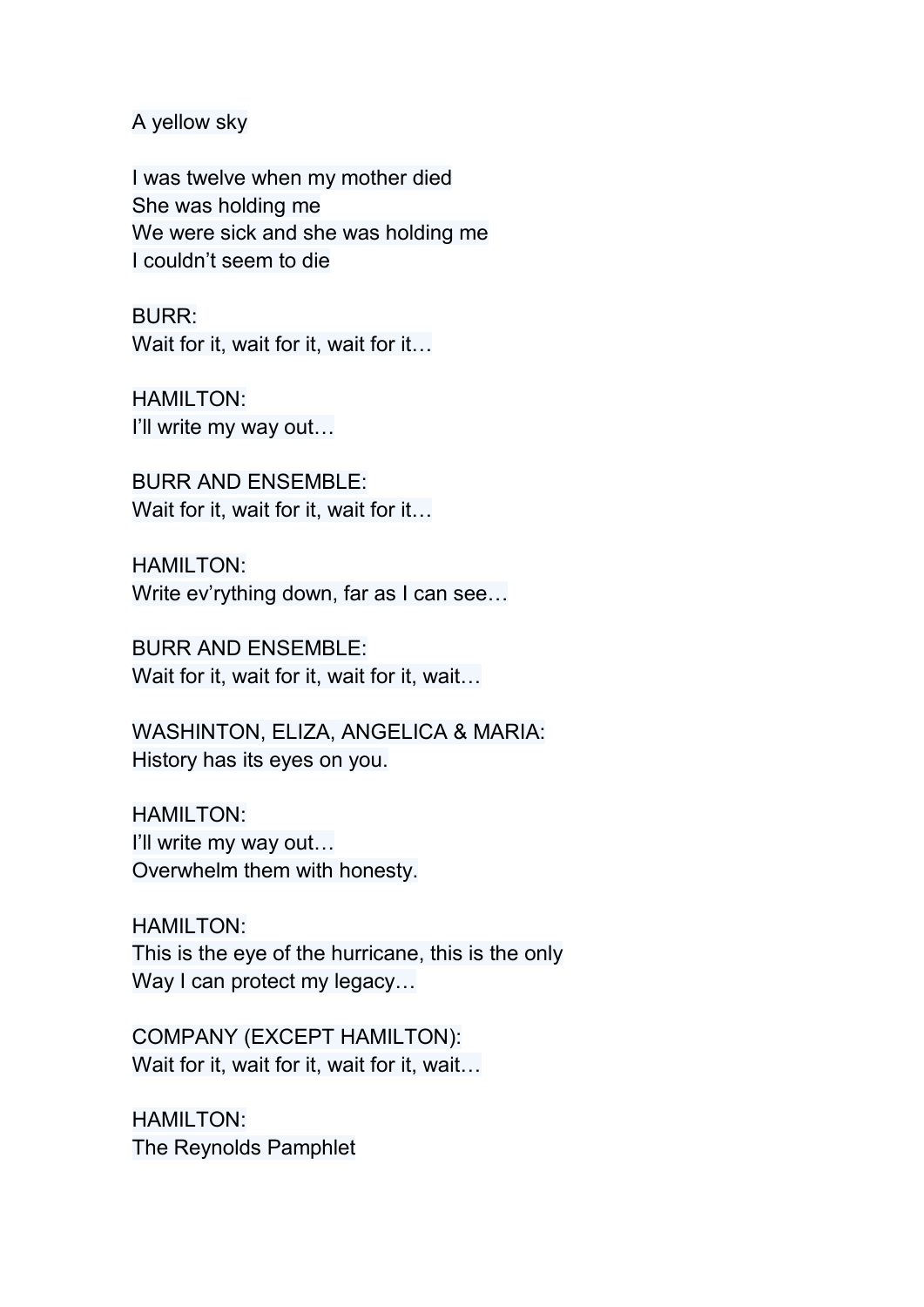# **37. The Reynolds Pamphlet**

FULL COMPANY: The Reynolds Pamphlet

JEFFERSON/MADISON/ANGELICA: Have you read this?

BURR/JEFFERSON/MADISON: Alexander Hamilton had a torrid affair And he wrote it down right there

MADISON: Highlights!

## HAMILTON/JEFFERSON:

| "The charge against me           |                    |
|----------------------------------|--------------------|
| Is a connection with one         | <b>JAMES:</b>      |
| James Reynolds!                  | James Reynolds!    |
| For purposes of                  |                    |
| Improper speculation             | <b>BURR:</b>       |
| My real crime is an              | My real crime is a |
| Amorous connection with his wife | Amorous connect    |
| wife                             |                    |
| For a considerable time          |                    |
| With his knowing consent         |                    |

MADISON/BURR/JEFFERSON: Damn!

HAMILTON/JEFFERSON/MADISON: "I had frequent meetings with her Most of them at my own house."

BURR: At his own house! **IURR:** Ay real crime is an Amorous connection with his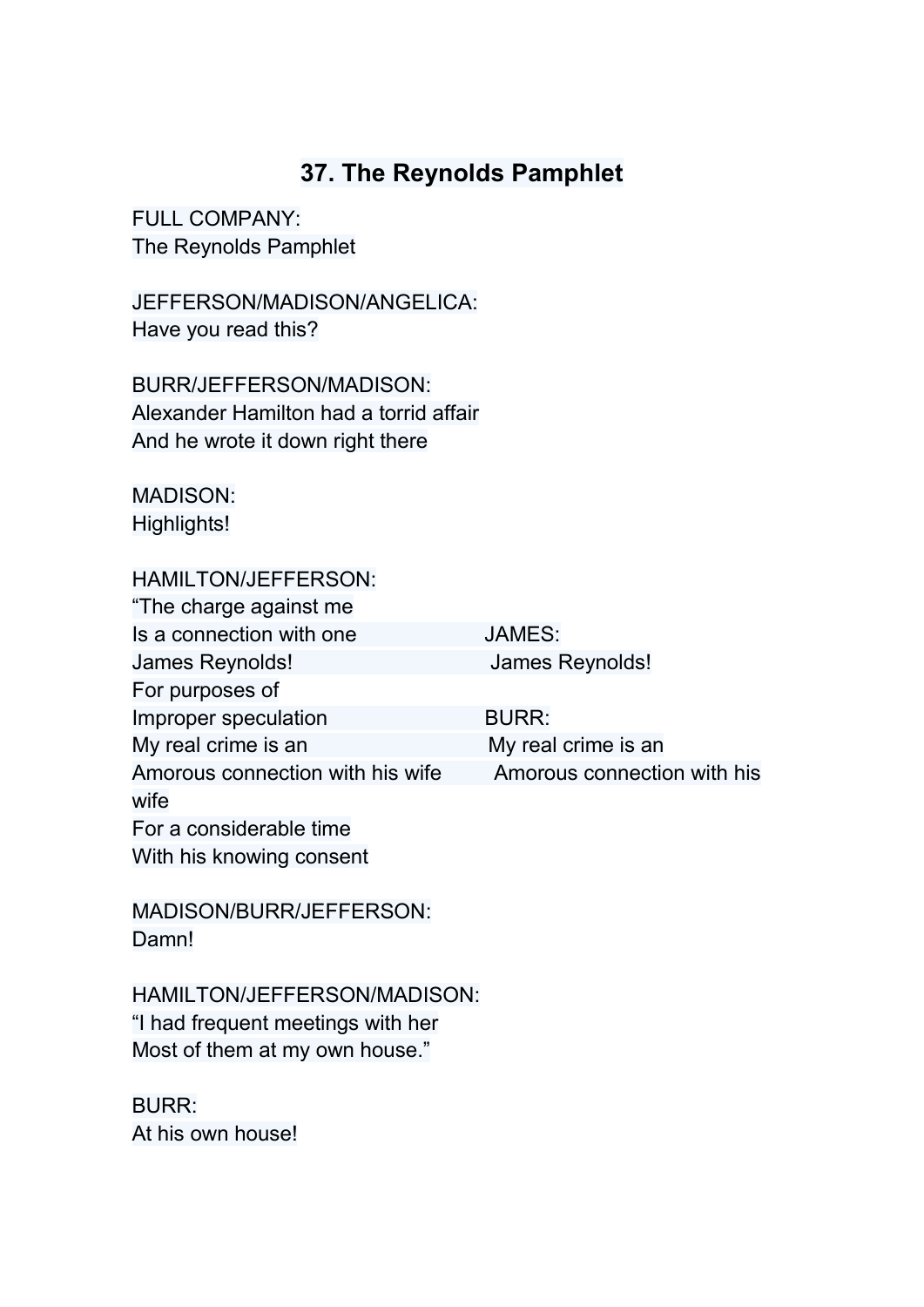MADISON: At his own house!

DEEP VOICE: Damn!

HAMILTON/JEFFERSON: "Mrs. Hamilton with our children being absent On a visit to her father."

MADISON/BURR: No…

COMPANY: Boooo!

MADISON/BURR: Have you read this?

JEFFERSON: Well, he's never gon' be President now

MADISON/BURR: Never gon' be President now

JEFFERSON: Well, he's never gon' be President now

MADISON/BURR: Never gon' be President now

JEFFERSON: He's never gon' be President now

MADISON/BURR: Never gon' be President now

JEFFERSON: That's one less thing to worry about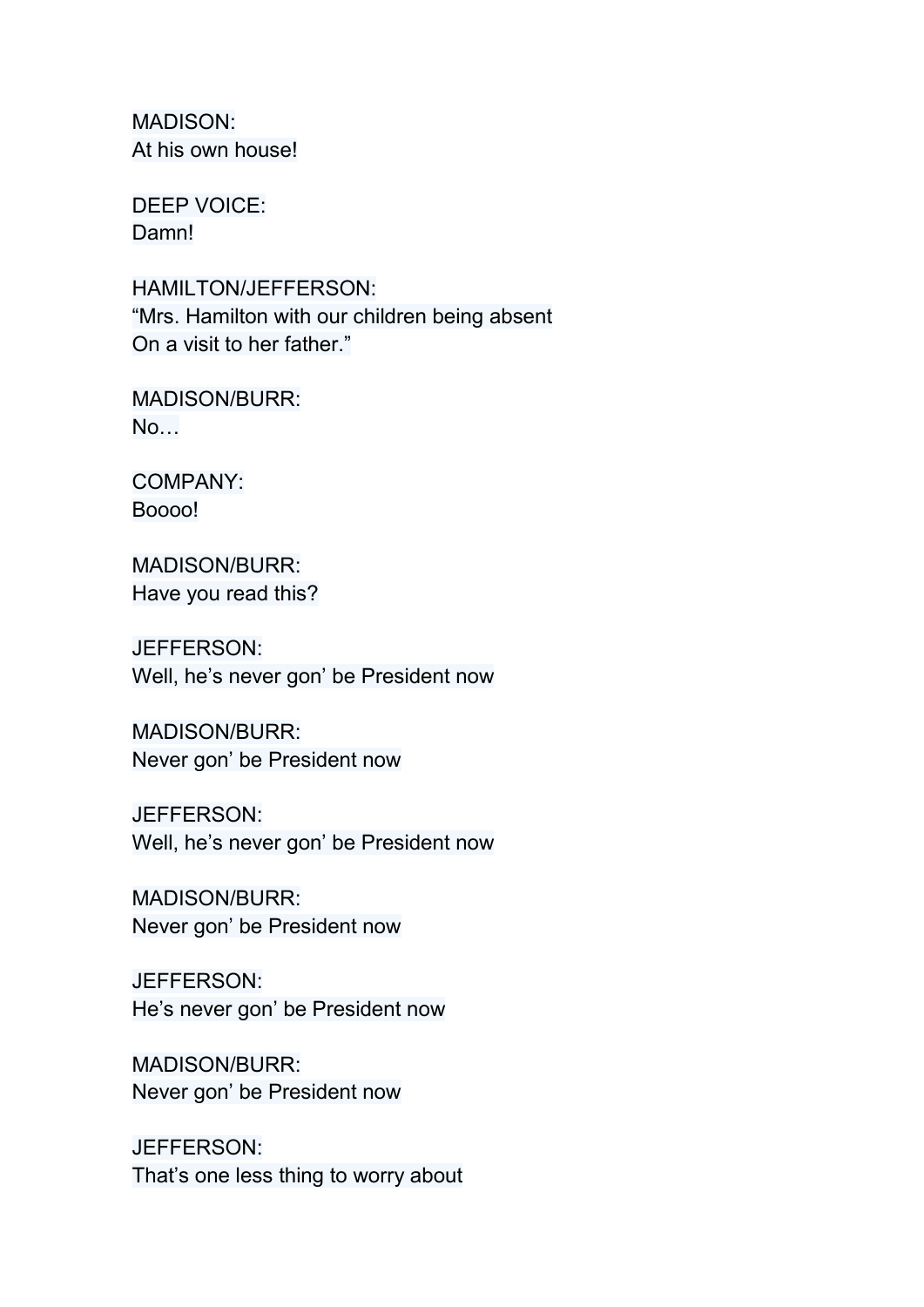JEFFERSON/MADISON/BURR: That's one less thing to worry about!

ANGELICA: I came as soon as I heard

JEFFERSON: What?!

HAMILTON: Angelica

COMPANY: All the way from London?! Damn

HAMILTON: Angelica, thank God Someone who understands what I'm Struggling here to do

ANGELICA: I'm not here for you

ENSEMBLE: Oooooh!

## ANGELICA:

I know my sister like I know my own mind You will never find anyone as trusting or as kind I love my sister more than anything in this life I will choose her happiness over mine every time Put what we had aside I'm standing at her side You could never be satisfied God, I hope you're satisfied

JEFFERSON/MADISON/BURR: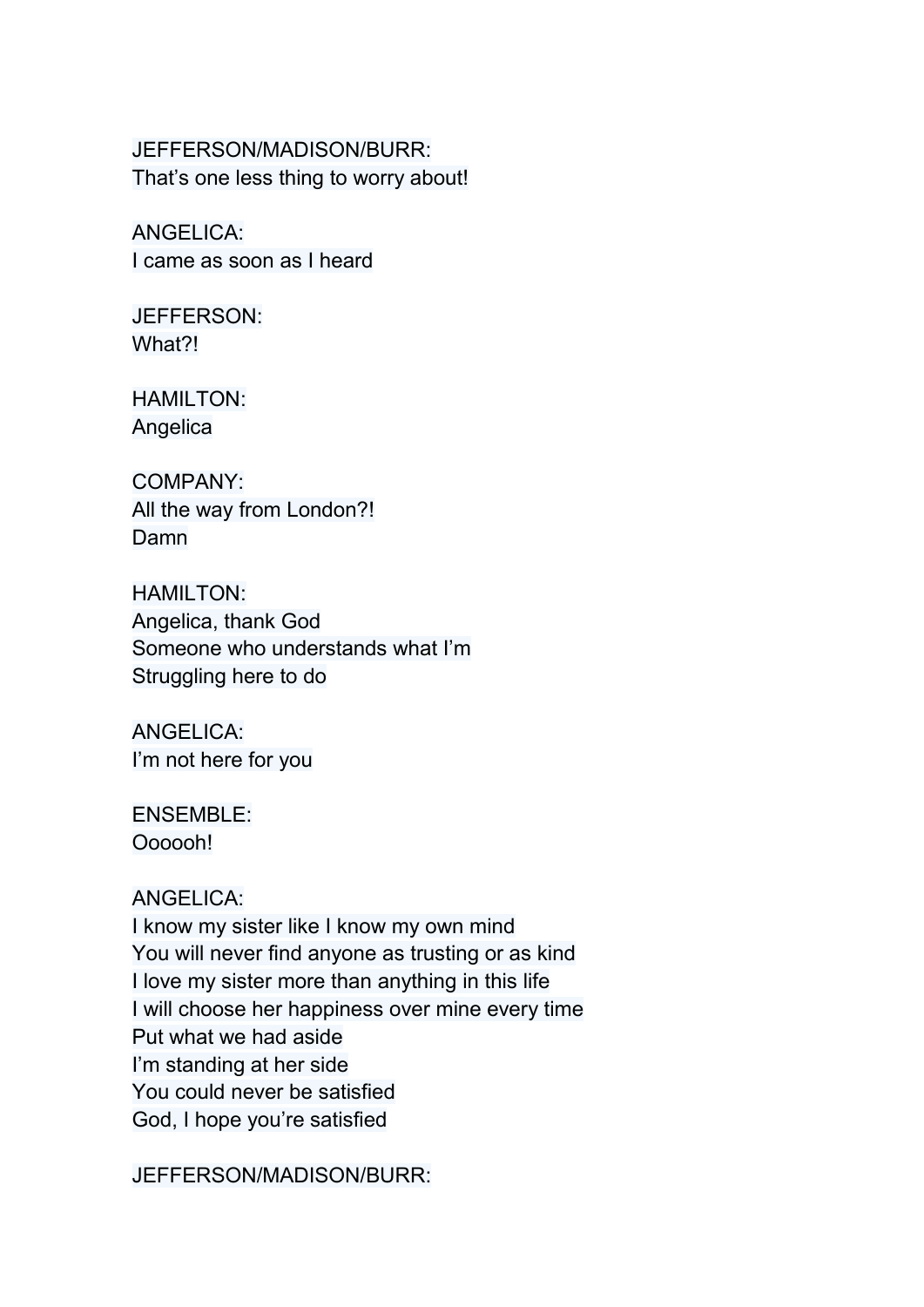Well, he's never gon' be President now

Well, he's never gon' be President now

Well, he's never gon' be President now

That's one less thing to worry about.

| JEFFERSON/MADISON/HAMILTON:<br><b>ENSEMBLE:</b> |                      |  |  |  |
|-------------------------------------------------|----------------------|--|--|--|
| Hey!                                            | Well he's never gon' |  |  |  |
| At least he was                                 | be President now     |  |  |  |
| honest with our money!                          |                      |  |  |  |
|                                                 | Well he's never gon' |  |  |  |
|                                                 | be President now     |  |  |  |
|                                                 |                      |  |  |  |
|                                                 | Well he's never gon' |  |  |  |
|                                                 | be President now     |  |  |  |
|                                                 |                      |  |  |  |

Hey! At least he was honest with our money!

. That's one less thing to worry about.

FULL COMPANY: That's one less thing to worry about! The Reynolds Pamphlet

JEFFERSON/MADISON/BURR: Have you read this? You ever see somebody ruin their own life?

COMPANY (EXCEPT HAMILTON/ELIZA): His poor wife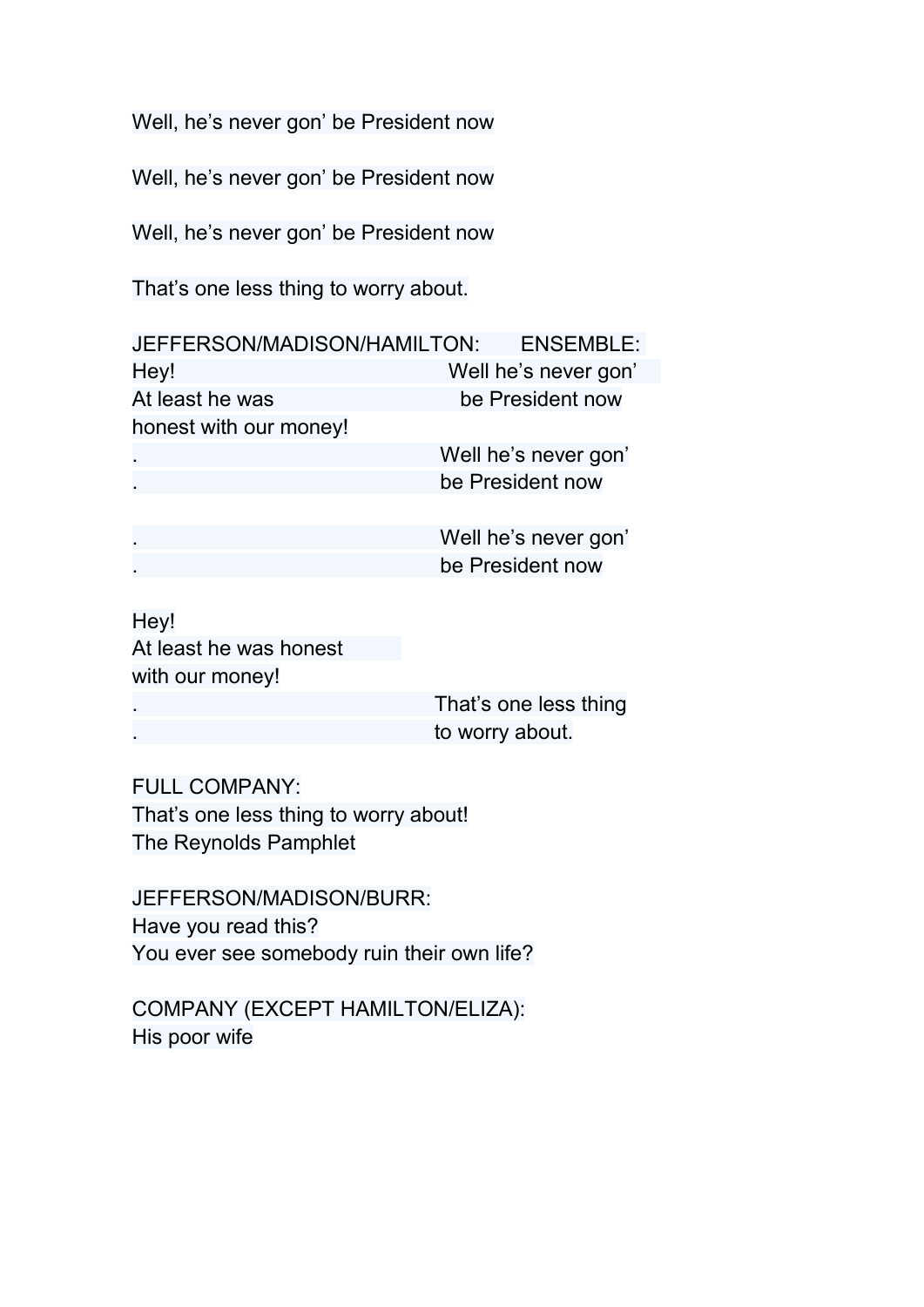## **38. Burn**

I saved every letter you wrote me From the moment I read them I knew you were mine You said you were mine I thought were mine

Do you know what Angelica said When we saw your first letter arrive? She said: "Be careful with that one, love he will do what it takes to survive."

You and your words flooded my senses Your sentences left me defenseless You built me palaces out of paragraphs You built cathedrals

I'm re-reading the letters you wrote me I'm searching and scanning for answers In every line For some kind of sign And when you were mine The world seemed to burn Burn

You published the letters she wrote you You told the whole world how you brought this girl Into our bed In clearing your name You have ruined our lives

Do you know what Angelica said When she read what you'd done? She said: "You have married an Icarus. He has flown too close to the sun."

You and your words obsessed with your legacy Your sentences border on senseless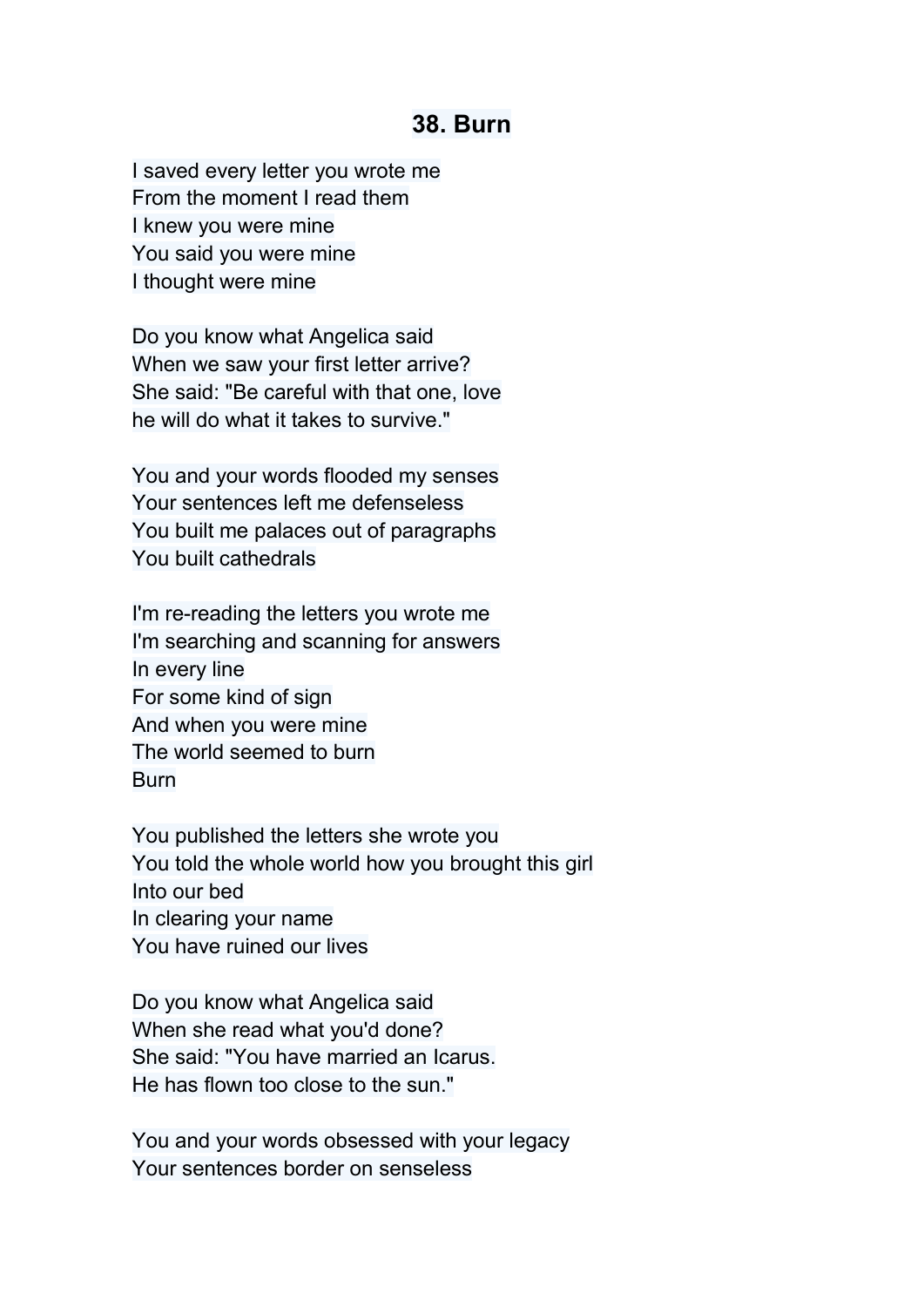And you are paranoid in every paragraph How they perceive you-You, you, you

I'm erasing myself from the narrative Let future historians wonder How Eliza reacted When you broke her heart You have torn it all apart I'm watching it burn Watching it burn

The world has no right to my heart The world has no place in our bed They don't get to know what I said I'm burning the memories Burning the letters that might have redeemed you

You forfeit all rights to my heart You forfeit the place in our bed You'll sleep in your office instead With only the memories of when you were mine

I hope that you burn

[Thanks to Leigh for lyrics] [Thanks to Andy for corrections]

## **39. Blow Us All Away**

PHILIP:

Meet the latest graduate of King's College! I prob'ly shouldn't brag, but, dag, I amaze and astonish! The scholars say I got the same virtuosity and brains as my pops! The ladies say my brain's not where the resemblance stops! I'm only nineteen but my mind is older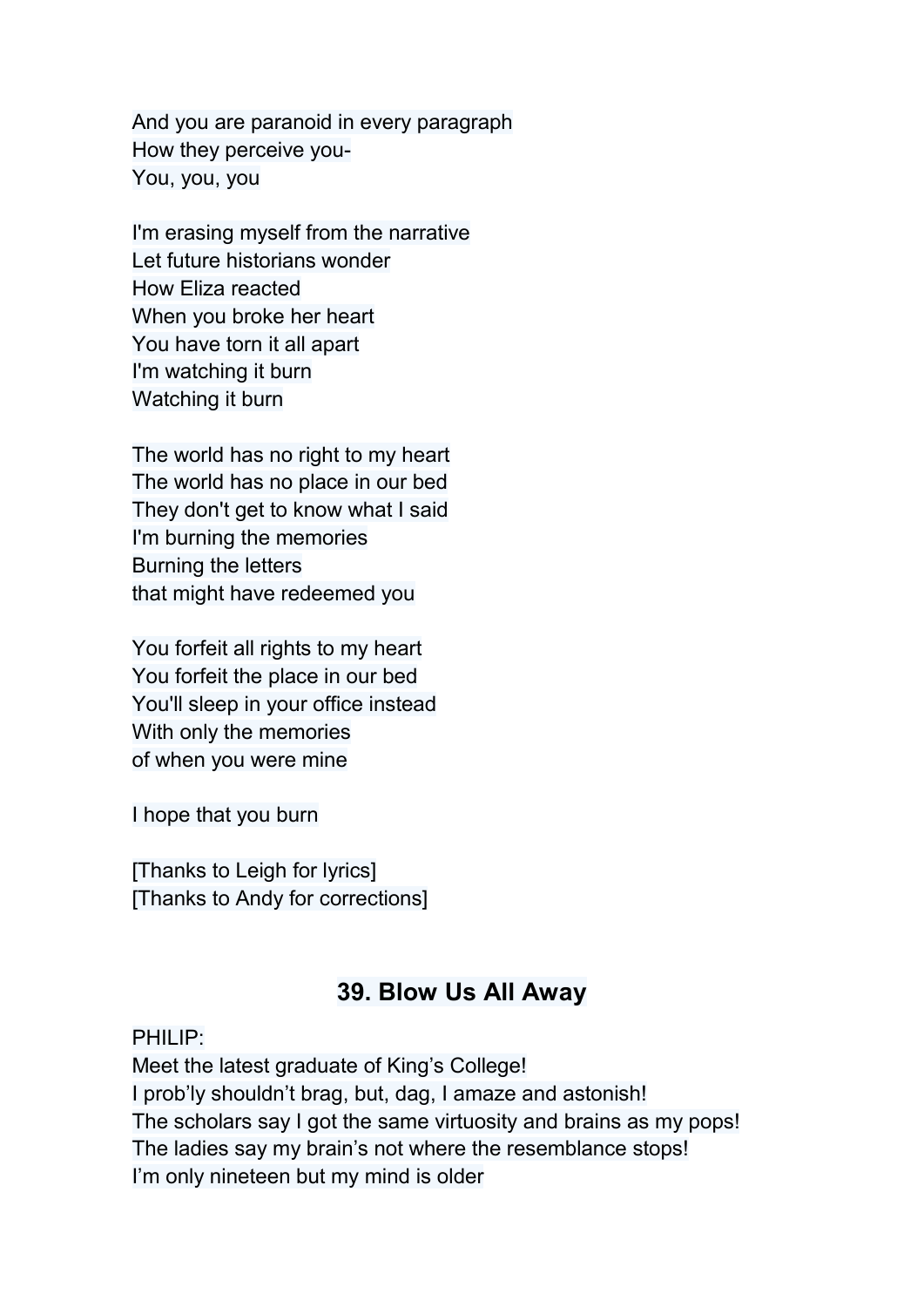Gotta be my own man, like my father, but bolder I shoulder his legacy with pride I used to hear him say That someday I would—

ENSEMBLE: Blow us all away

PHII IP<sup>.</sup>

Ladies, I'm lookin for a Mr. George Eacker Made a speech last week, our Fourth of July speaker He disparaged my father's legacy in front of a crowd I can't have that, I'm making my father proud

MARTHA: I saw him just up Broadway a couple of blocks He was goin' to see a play

PHILIP: Well, I'll go visit his box

DOLLY: God, you're a fox

PHILIP: And y'all look pretty good in ya' frocks How 'bout when I get back, we all strip down to our socks?

BOTH: Ok!

COMPANY: Blow us all away!

PHILIP: George!

GEORGE: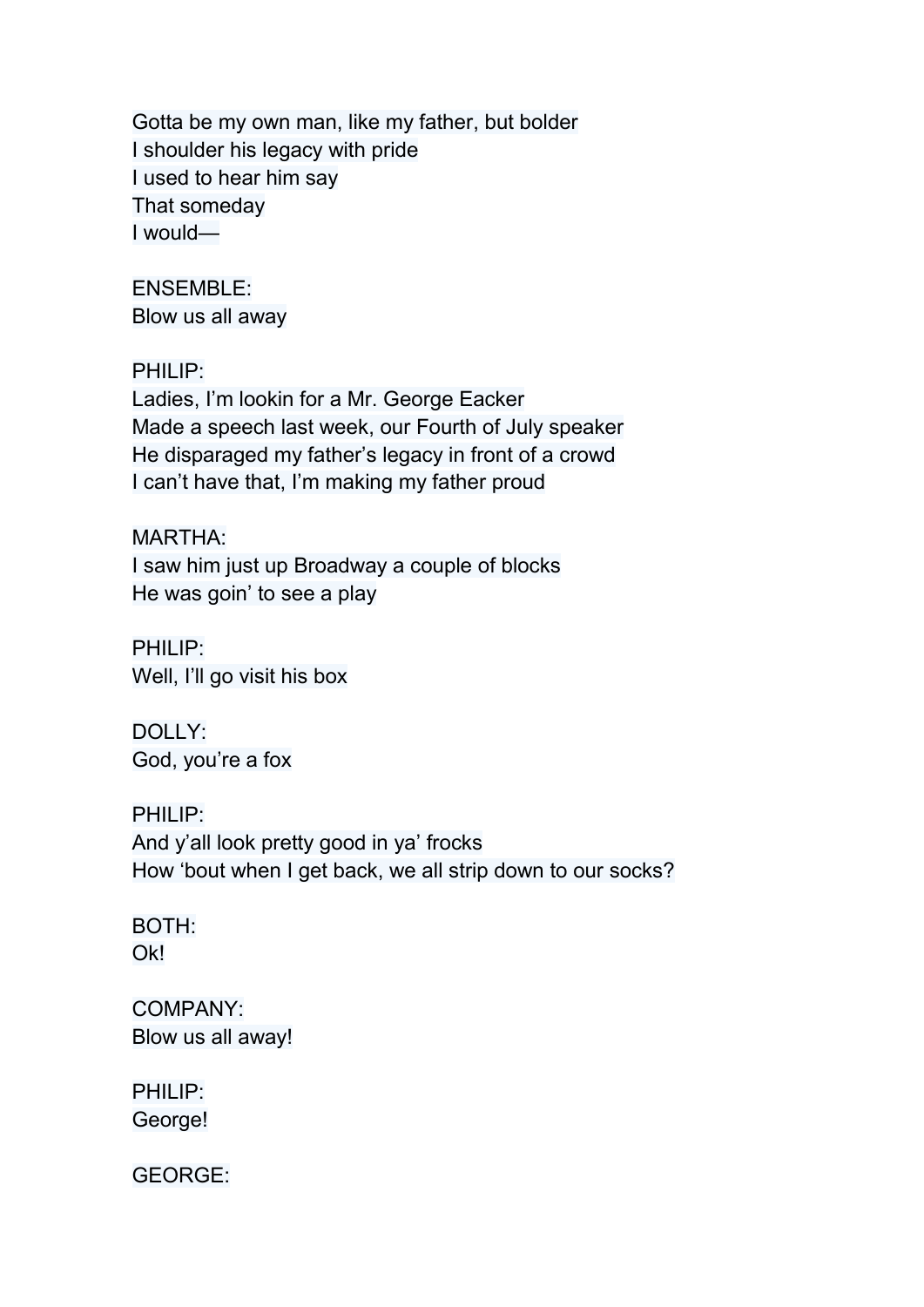Shh

PHILIP: George!

GEORGE: Shh! I'm tryin' to watch the show!

PHILIP: Ya' shoulda watched your mouth before you Talked about my father though!

GEORGE: I didn't say anything that wasn't true You father's a scoundrel, and so, it seems, are you

ENSEMBLE: Ooooooooooh!

PHILIP: It's like that?

GEORGE: Yeah, I don't fool around I'm not your little schoolboy friends

PHII IP<sup>.</sup> See you on the dueling ground That is, unless you wanna step outside and go now

GEORGE: I know where to find you, piss off I'm watchin' this show now

PHILIP: Pops, if you had only heard the shit he said about you I doubt you would have let it slide and I was not about to—

HAMILTON: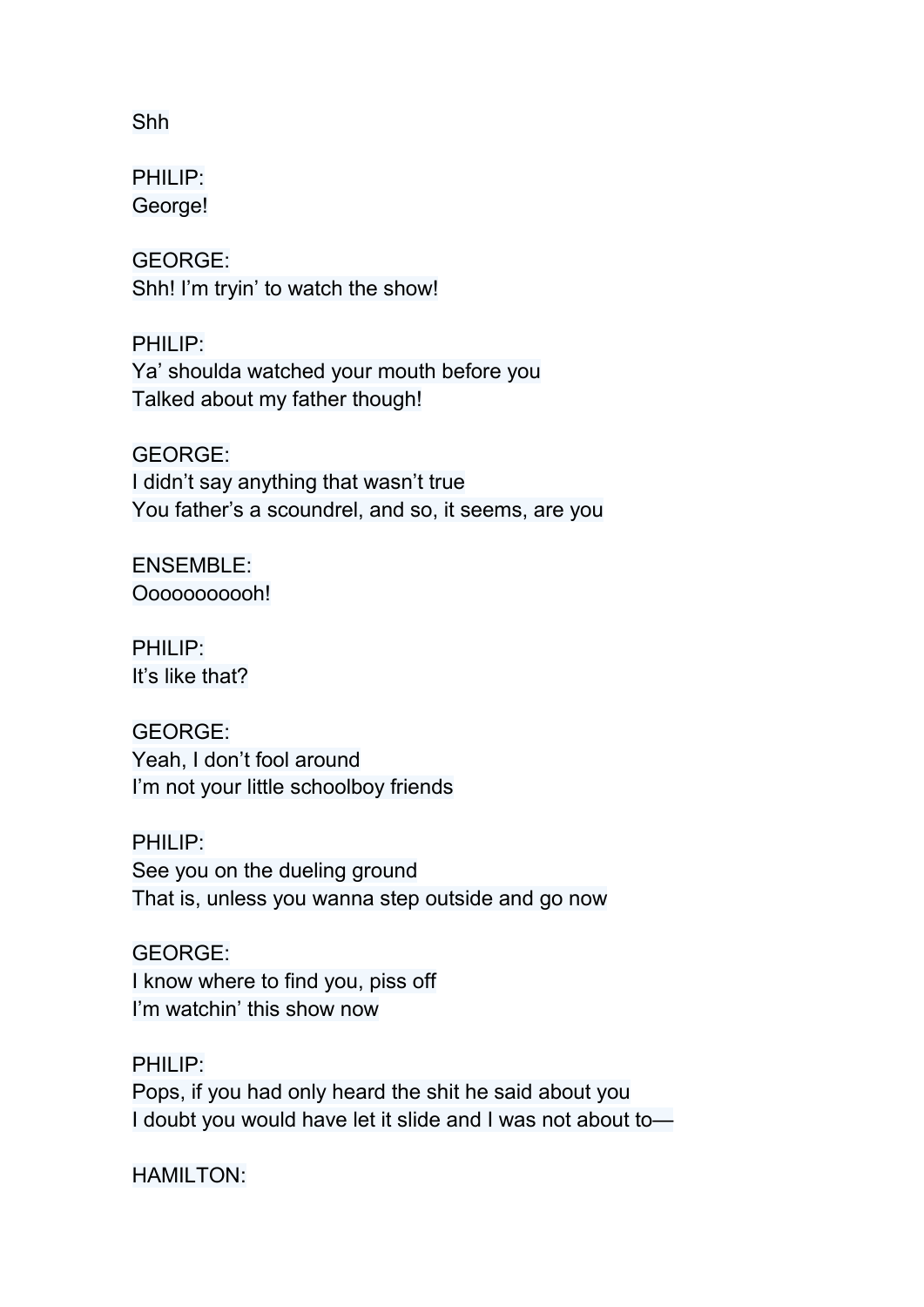Slow down

PHILIP: I came to ask you for advice. This is my very first duel They don't exactly cover this subject in boarding school

HAMILTON: Did your friends attempt to negotiate a peace?

PHILIP: He refused to apologize, we had to let the peace talks cease

HAMILTON: Where is this happening?

PHII IP<sup>.</sup> Across the river, in Jersey

HAMILTON/PHILIP: Everything is legal in New Jersey…

HAMILTON Alright. So this is what you're gonna do: Stand there like a man until Eacker is in front of you When the time comes, fire your weapon in the air This will put an end to the whole affair

PHILIP: But what if he decides to shoot? Then I'm a goner

HAMILTON: No. He'll follow suit if he's truly a man of honor To take someone's life, that is something you can't shake Philip, your mother can't take another heartbreak

PHILIP: Father—

HAMILTON: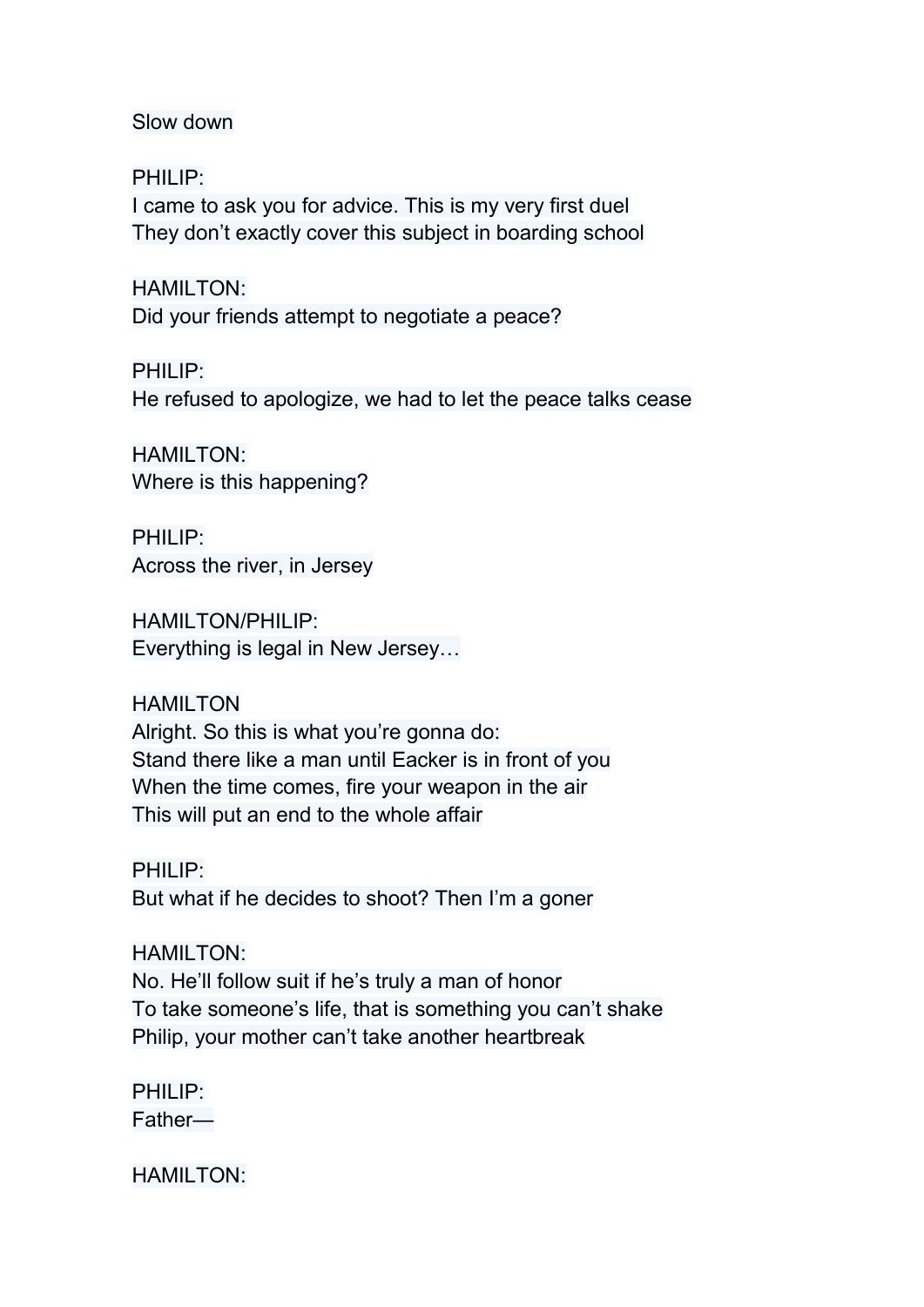Promise me. You don't want this Young man's blood on your conscience

PHILIP: Okay, I promise

HAMILTON: Come back home when you're done Take my guns. Be smart. Make me proud, son

PHILIP: My name is Philip I am a poet I'm a little nervous, but I can't show it I'm sorry, I'm a Hamilton with pride You talk about my father, I cannot let it slide Mister Eacker! How was the rest of your show?

GEORGE: I'd rather skip the pleasantries Let's go Grab your pistol

PHILIP: Confer with your men The duel will commence after we count to ten

ENSEMBLE: Count to ten!

PHILIP: Look 'em in the eye, aim no higher Summon all the courage you require Then slowly and clearly aim your gun towards the sky—

MALE ENSEMBLE: One two three four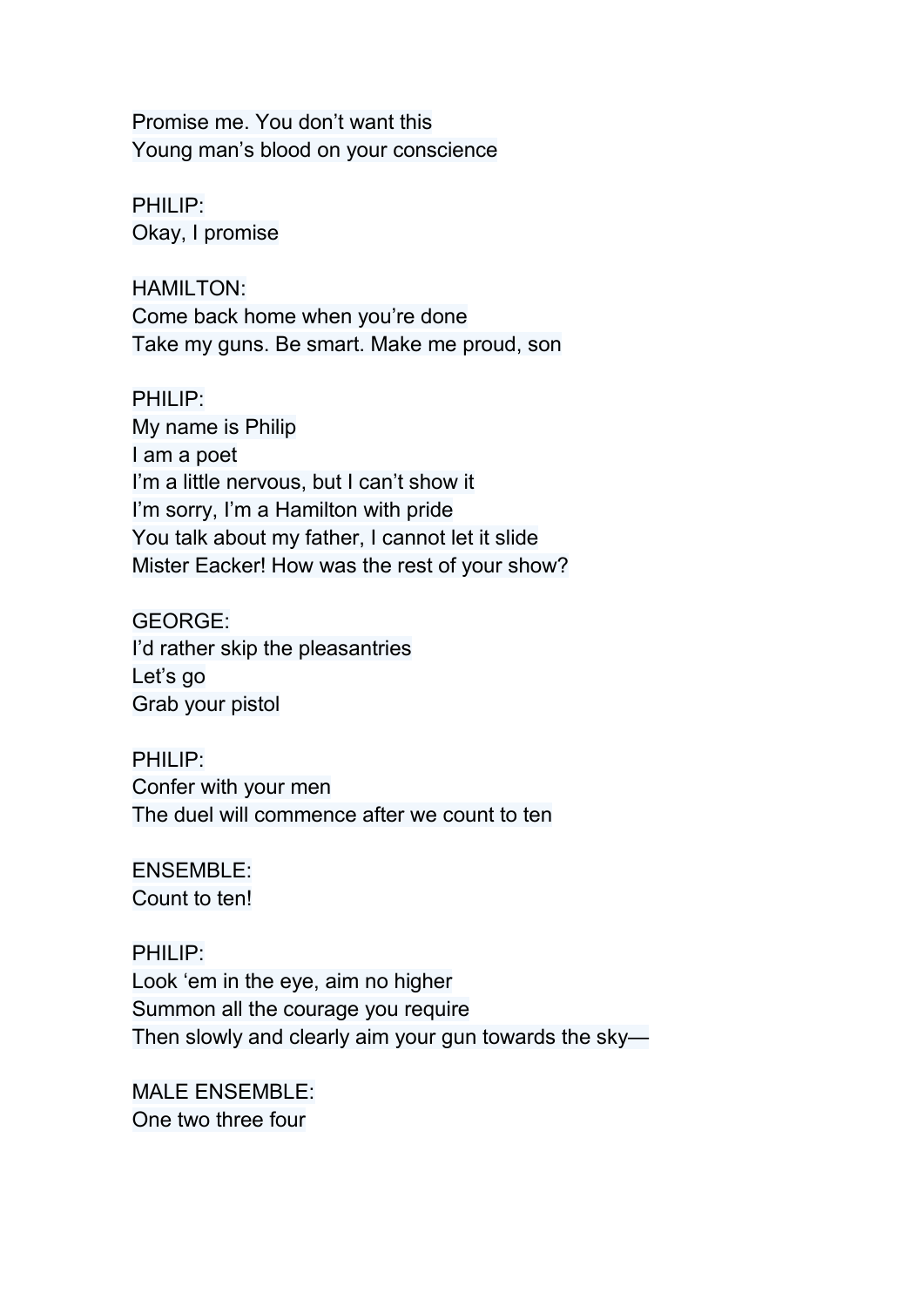FULL ENSEMBLE: Five six seven

# **40. Stay alive (reprise)**

ENSEMBLE WOMEN: Stay alive… Stay alive…

HAMILTON: Where's my son?

DOCTOR: Mr. Hamilton, come in. They brought him in a half an hour ago. He lost a lot of blood on the way over.

ENSEMBLE WOMEN: Stay alive...

HAMILTON: Is he alive?

DOCTOR: Yes. But you have to understand The bullet entered just above his hip and Lodged in his right arm

HAMILTON: Can I see him please?

DOCTOR: I'm doing ev'rything I can, but the wound was Already infected when he arrived—

HAMILTON: Philip

PHILIP: Pa I did exactly as you said, Pa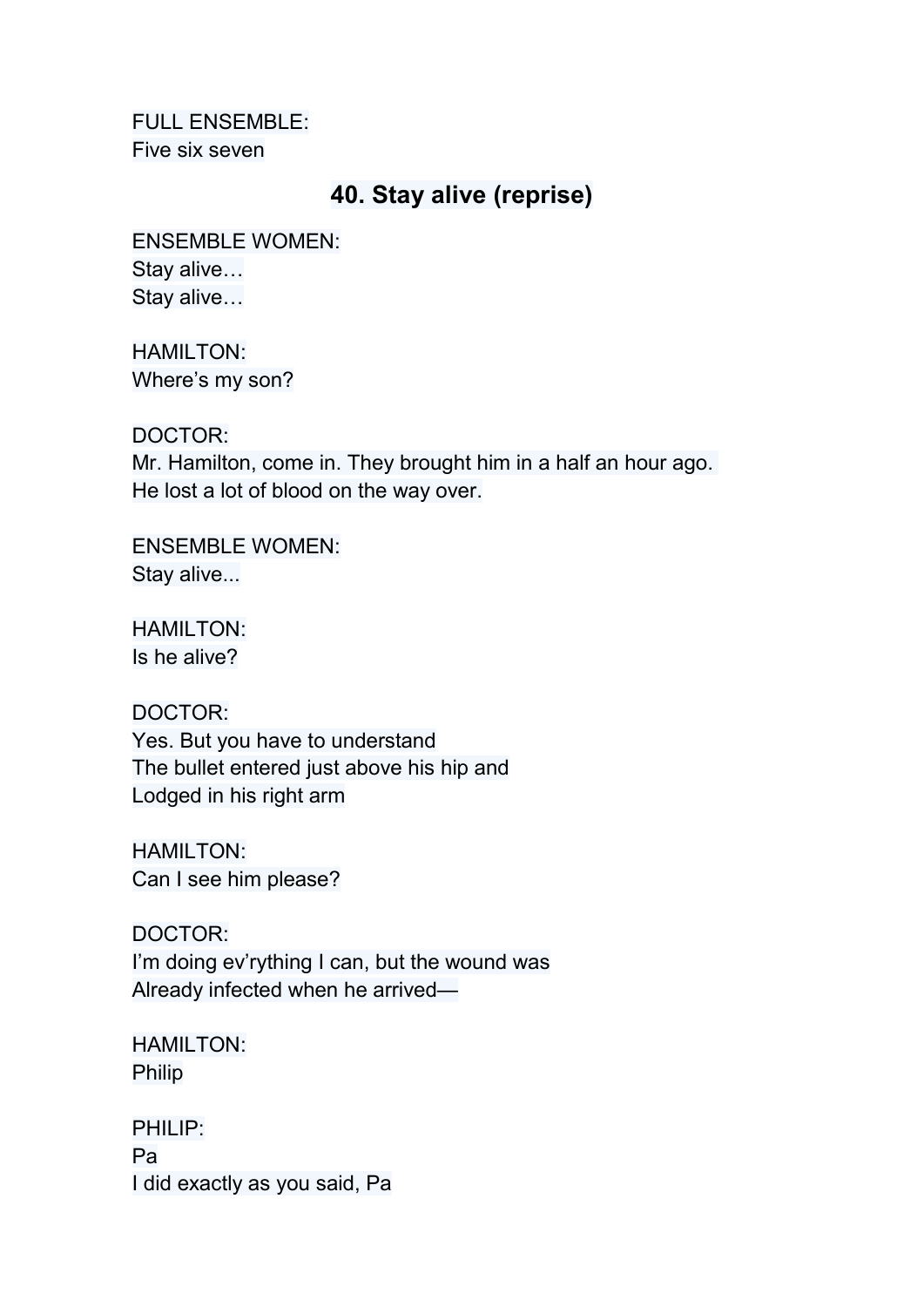I held my head up high

| <b>HAMILTON:</b>      |                           |
|-----------------------|---------------------------|
| I know, I know. Shh   | PHILIP:                   |
| I know, I know        | High                      |
| Shh. I know you did   |                           |
| Ev'rything just right |                           |
|                       | Even before we got to ten |
| Shh                   |                           |
|                       | I was aiming for the sky  |
| I know, I know        |                           |
| I know, I know        | I was aiming for the sky  |
| I know                |                           |
|                       |                           |

Save your strength and ENSEMBLE MEN: Stay alive... Stay alive...

ELIZA: No!

HAMILTON: Eliza

ELIZA: Is he breathing? Is he going to survive this?

ELIZA: Who did this, Alexander, did you know?

PHILIP: Mom, I'm so sorry for forgetting what you taught me

ELIZA: My son

PHILIP: We played piano

ELIZA: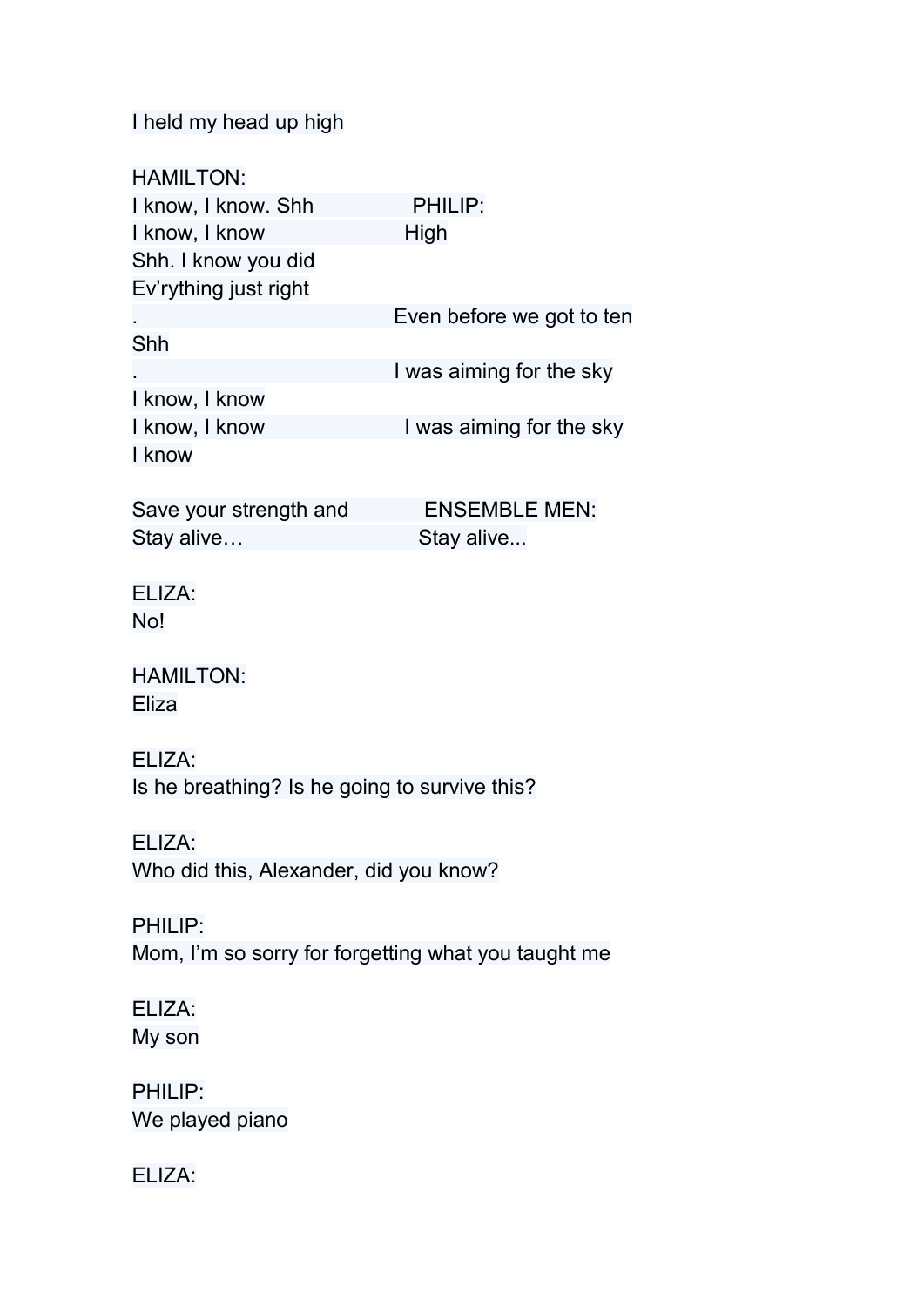I taught you piano

PHILIP: You would put your hands on mine

ELIZA: You changed the melody every time

PHILIP: Ha. I would always change the line

ELIZA: Shh. I know, I know

PHILIP: I would always change the line

ELIZA: I know, I know

ELIZA: Un deux trois quatre Cinq six sept huit neuf

PHILIP: Un deux trois quatre Cinq six sept huit neuf

ELIZA: Good Un deux trois quatre PHILIP: Cinq six sept Un deux trois... Huit neuf Sept huit neuf— Sept huit…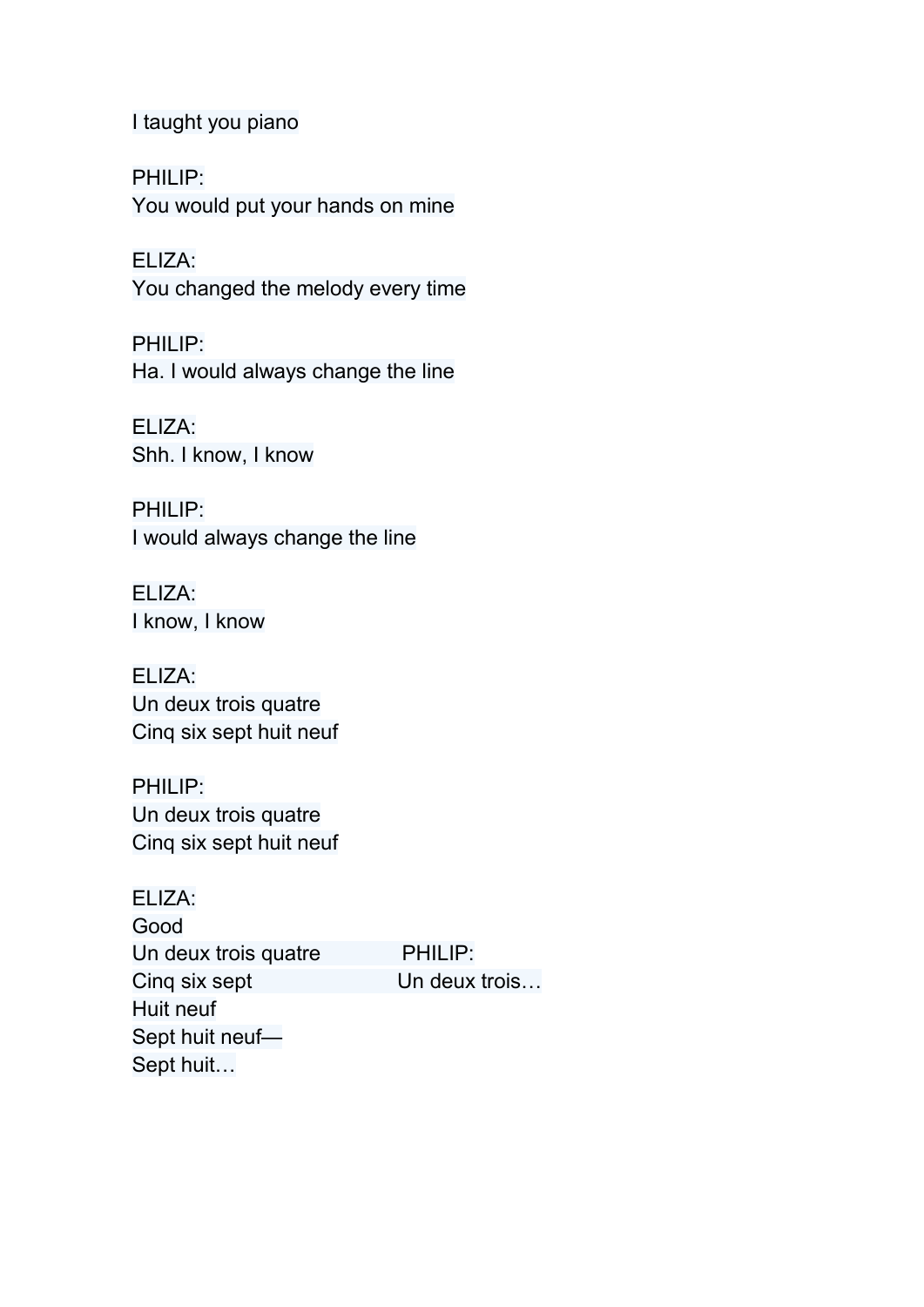## **41. It's Quiet Uptown**

#### ANGELICA:

There are moments that the words don't reach There is suffering too terrible to name You hold your child as tight as you can And push away the unimaginable The moments when you're in so deep It feels easier to just swim down

### ANGELICA/ENSEMBLE:

The Hamiltons move uptown And learn to live with the unimaginable

### HAMII TON<sup>.</sup>

I spend hours in the garden I walk alone to the store And it's quiet uptown I never liked the quiet before I take the children to church on Sunday A sign of the cross at the door And I pray That never used to happen before

#### ANGELICA AND WOMEN:

If you see him in the street, walking by Himself, talking to himself, have pity

HAMILTON: Philip, you would like it uptown It's quiet uptown

ANGELICA AND WOMEN: He is working through the unimaginable

ALL MEN (EXCEPT HAMILTON): His hair has gone grey. He passes every day They say he walks the length of the city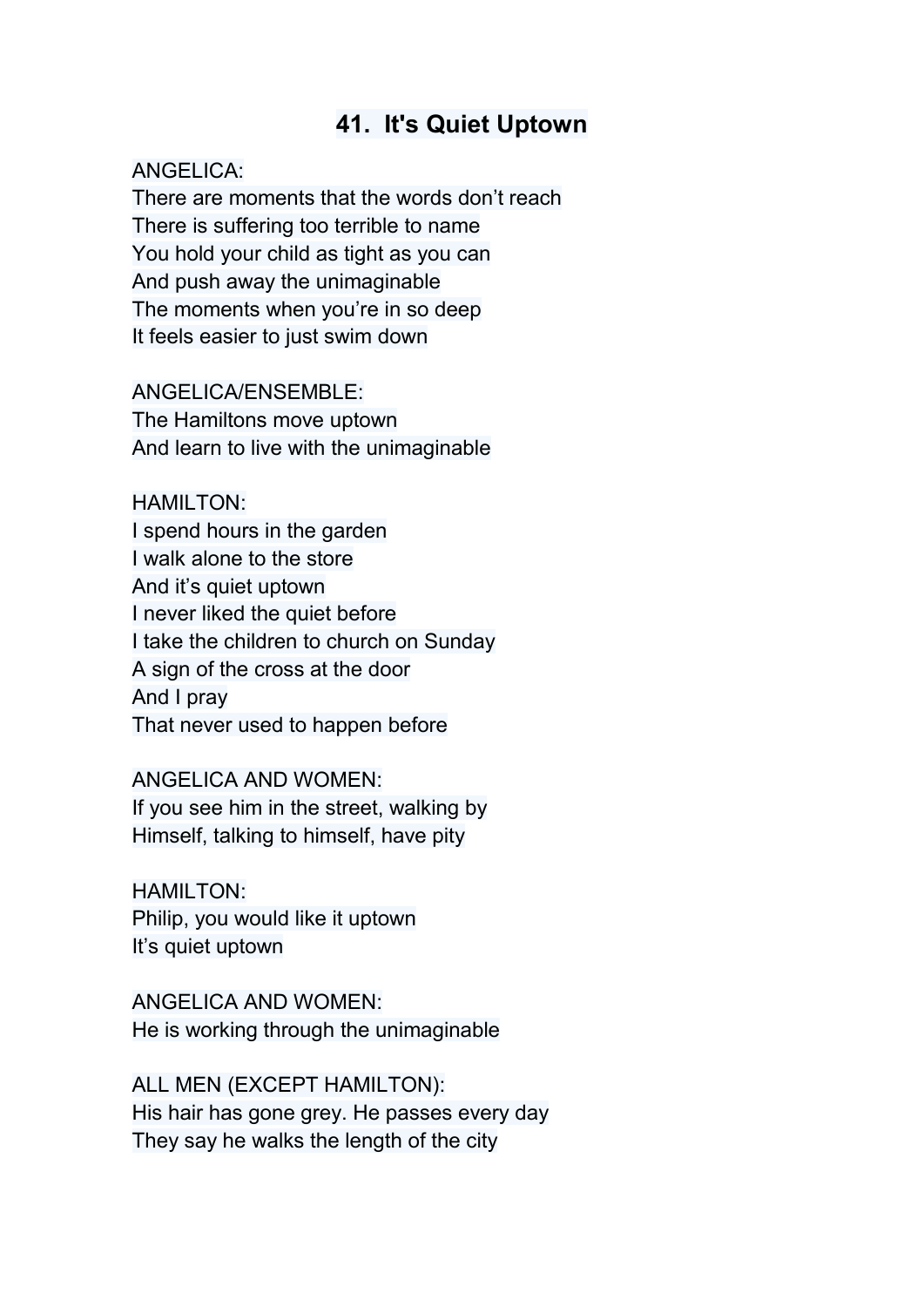HAMILTON: You knock me out, I fall apart

COMPANY (EXCEPT HAMILTON AND ELIZA): Can you imagine?

HAMILTON: Look at where we are Look at where we started I know I don't deserve you, Eliza But hear me out. That would be enough

If I could spare his life If I could trade his life for mine He'd be standing here right now And you would smile, and that would be enough I don't pretend to know The challenges we're facing I know there's no replacing what we've lost And you need time But I'm not afraid I know who I married Just let me stay here by your side That would be enough

COMPANY (EXCEPT HAMILTON AND ELIZA): If you see him in the street, walking by her Side, talking by her side, have pity

HAMILTON: Eliza, do you like it uptown? It's quiet uptown

COMPANY (EXCEPT HAMILTON AND ELIZA): He is trying to do the unimaginable See them walking in the park, long after dark Taking in the sights of the city

HAMILTON<sup>.</sup> Look around, look around, Eliza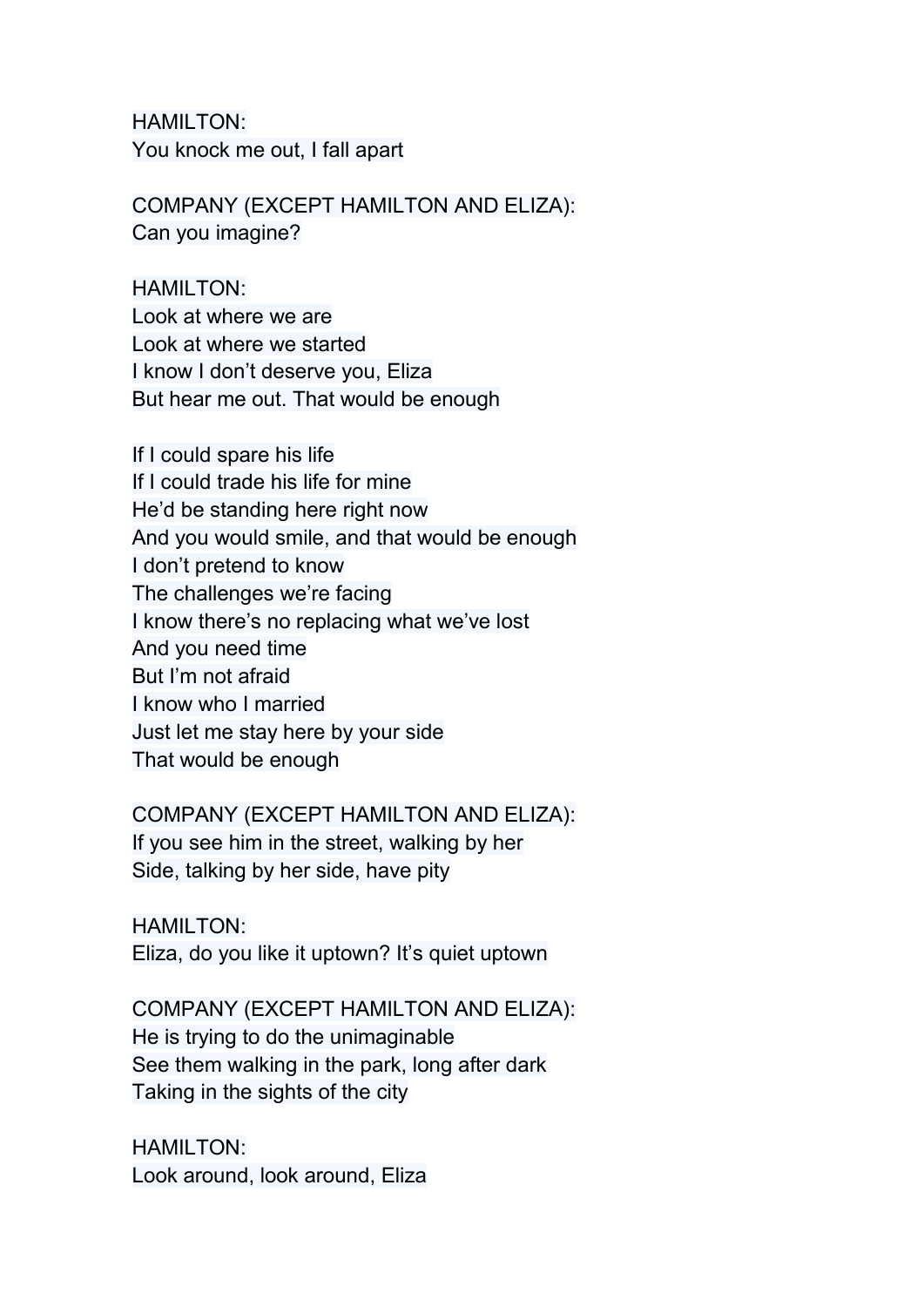## COMPANY (EXCEPT HAMILTON AND ELIZA): They are trying to do the unimaginable

### ANGELICA:

There are moments that the words don't reach There is a grace too powerful to name We push away what we can never understand We push away the unimaginable They are standing in the garden Alexander by Eliza's side She takes his hand

ELIZA: It's quiet uptown

COMPANY (EXCEPT HAMILTON AND ELIZA): Forgiveness. Can you imagine? Forgiveness. Can you imagine? If you see him in the street, walking by her Side, talking by her side, have pity They are going through the unimaginable

# **42. The Election of 1800**

[Intro: Thomas Jefferson, (Ensemble)] The Election of 1800! Can we get back to politics? Please? Yo…

[Verse 1: Thomas Jefferson] Every action has its equal opposite reaction John Adams shat the bed; I love the guy, but he's in traction Poor Alexander Hamilton, he is missing in action So now I'm facing Aaron Burr with his own faction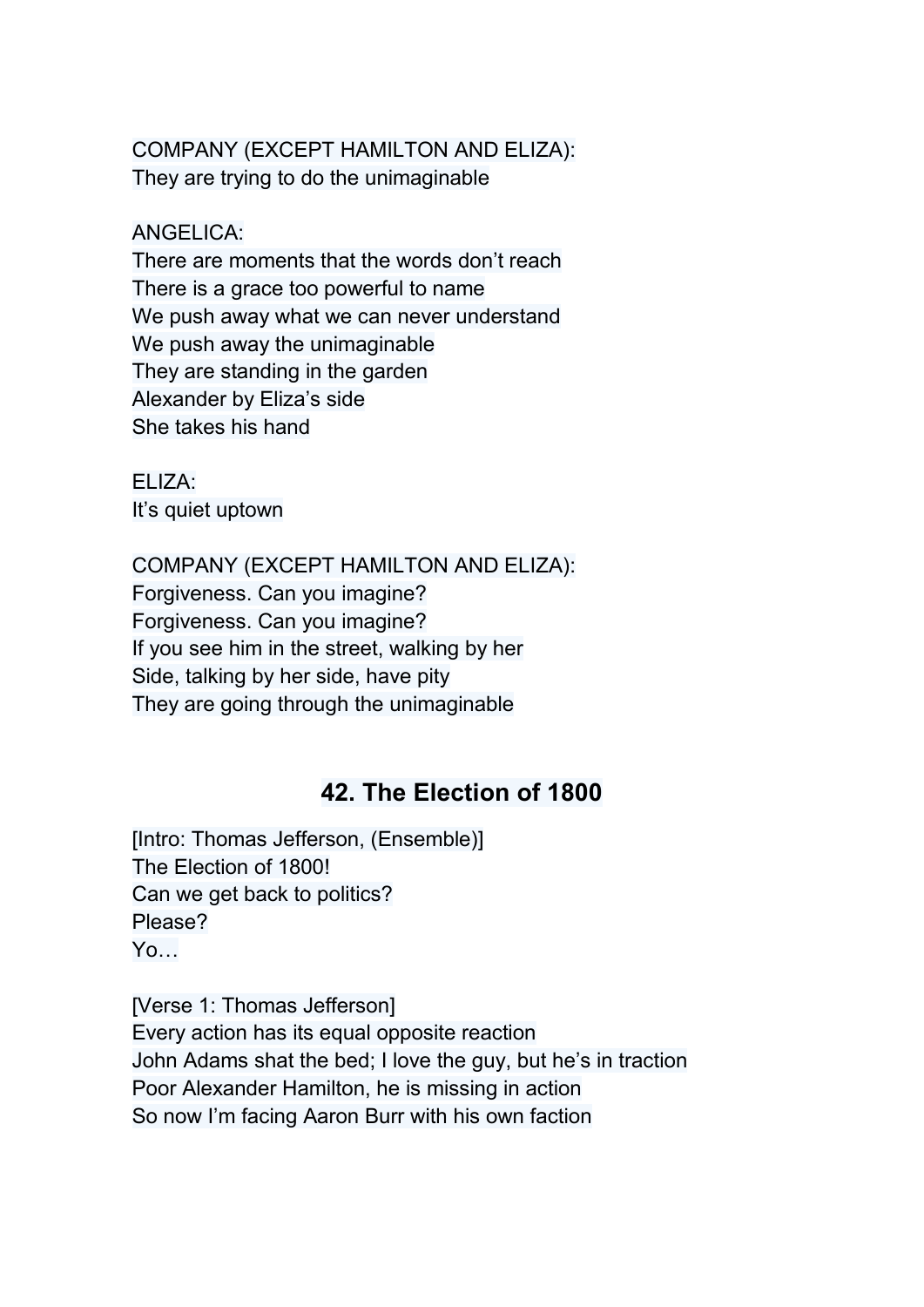[James Madison] He's very attractive in the North, New Yorkers like his chances

[Jefferson] He's not very forthcoming on any particular stances

[Madison] Ask him a question, it glances off, he obfuscates, he dances

[Jefferson] And they say I'm a Francophile, at least they know I know where France is

[Madison] Thomas, that's the problem; see, they see Burr as a less extreme you You need to change course, a key endorsement might redeem you

[Jefferson] Who did you have in mind?

[Madison] Don't laugh

[Jefferson] Who is it?

[Madison] You used to work on the same staff.

[Jefferson] Whaaaat?

[Hook 1: Thomas Jefferson and James Madison]

[Madison] It might be nice, it might be nice To get Hamilton on your side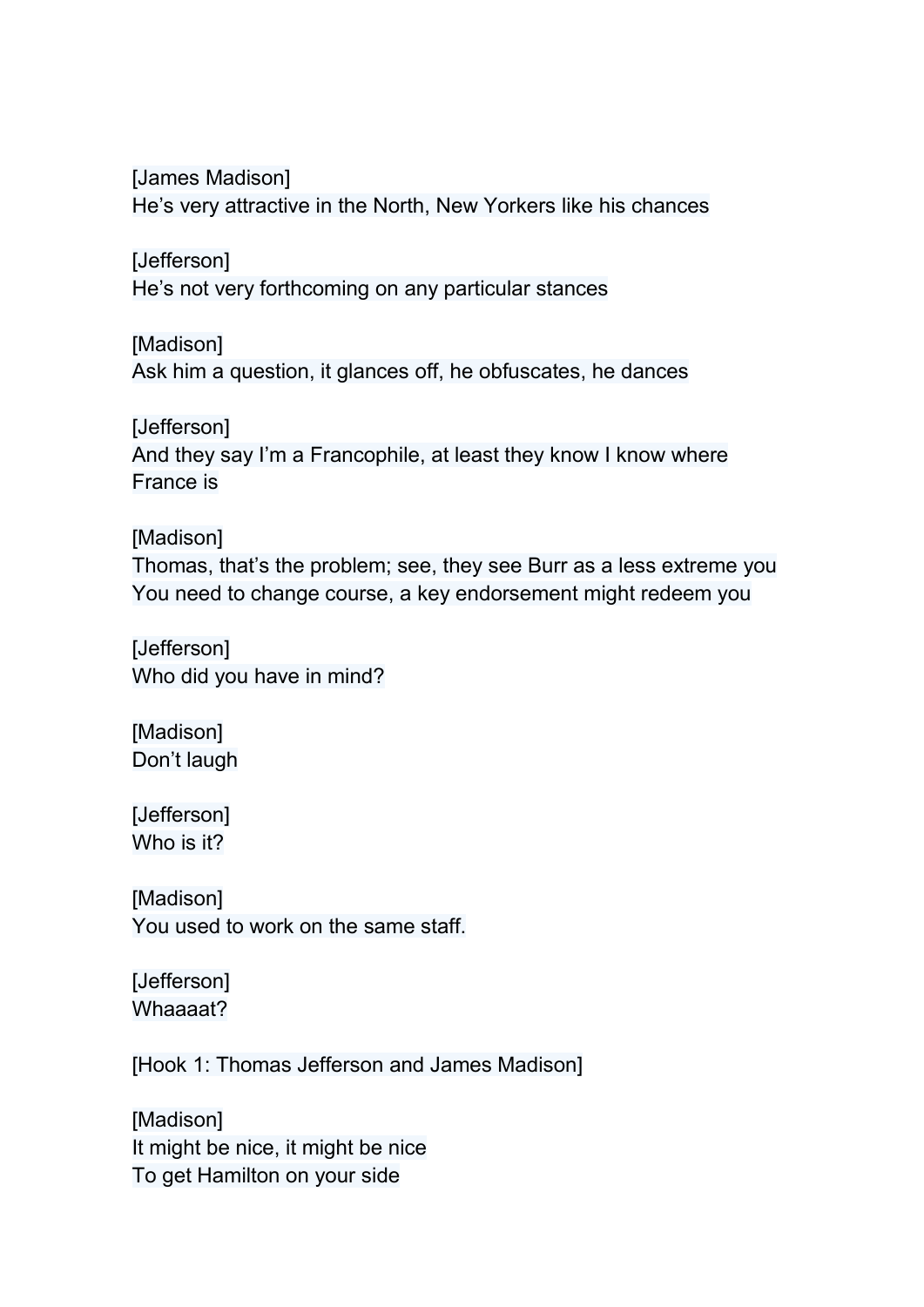[Jefferson and Madison] It might be nice, it might be nice To get Hamilton on your side

[Break: Aaron Burr and (Ensemble)] Talk less! (Burr!) Smile more! (Burr!) Don\'t let them know what you\'re against or what you\'re for! (Burr!) Shake hands with him! (Burr!) Charm her! (Burr!) It's 1800; ladies, tell your husbands, vote for Burr!

[Verse 2: Various Ensemble] I don't like Adams! Well, he's gonna lose, that's just defeatist. And Jefferson? In love with France! Yeah, he's so elitist! I like that Aaron Burr! I can't believe we're here with him! He seems approachable? Like you could grab a beer with him

[Bridge 1: (Alexander Hamilton) & Ensemble] Dear Mr. Hamilton Your fellow Federalists would like to know how you'll be voting (It's quiet uptown…) Dear Mr. Hamilton John Adams doesn't stand a chance, so who you are you promoting? (It's quiet uptown…) Jefferson or Burr? Jefferson or Burr? We know, it's lose/lose Jefferson or Burr? Jefferson or Burr? But if you had to choose… Dear Mr. Hamilton John Adams doesn't stand a chance, so who you are you promoting? But if you had to choose!

[Verse 3: Alexander Hamilton & Aaron Burr]

[Hamilton] Well, if isn't Aaron Burr, sir.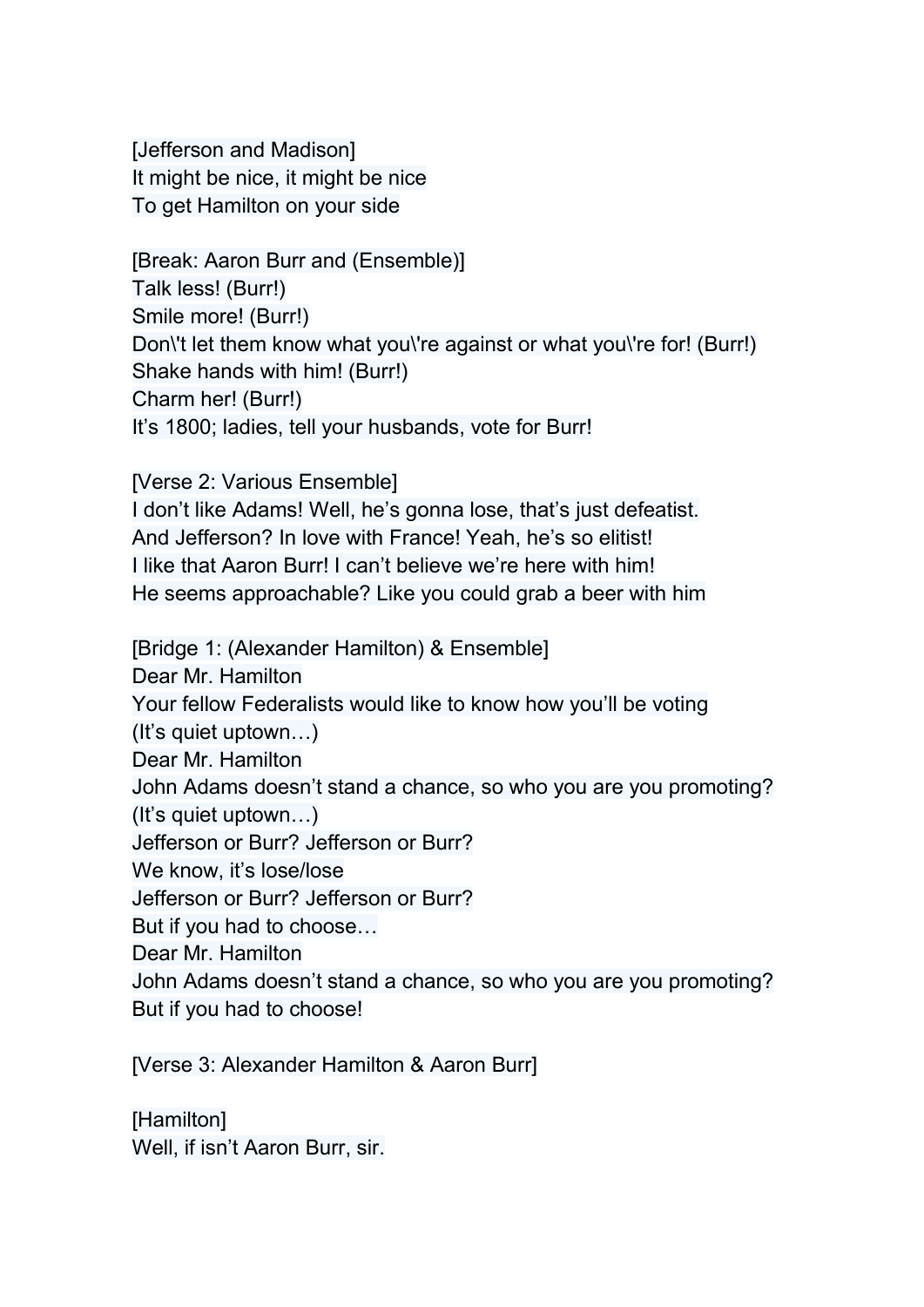[Burr] Alexander!

[Hamilton] You've created quite a stir, sir.

[Burr] I'm going door to door!

[Hamilton] You're openly campaigning?

[Burr] Sure!

[Hamilton] That's new.

[Burr] Honestly, it's kind of draining

[Hamilton] Burr?

[Burr] Sir?

[Hamilton] Is there anything you wouldn't do?

[Burr] No, I'm chasing what I want, and you know what?

[Hamilton] What?

[Burr]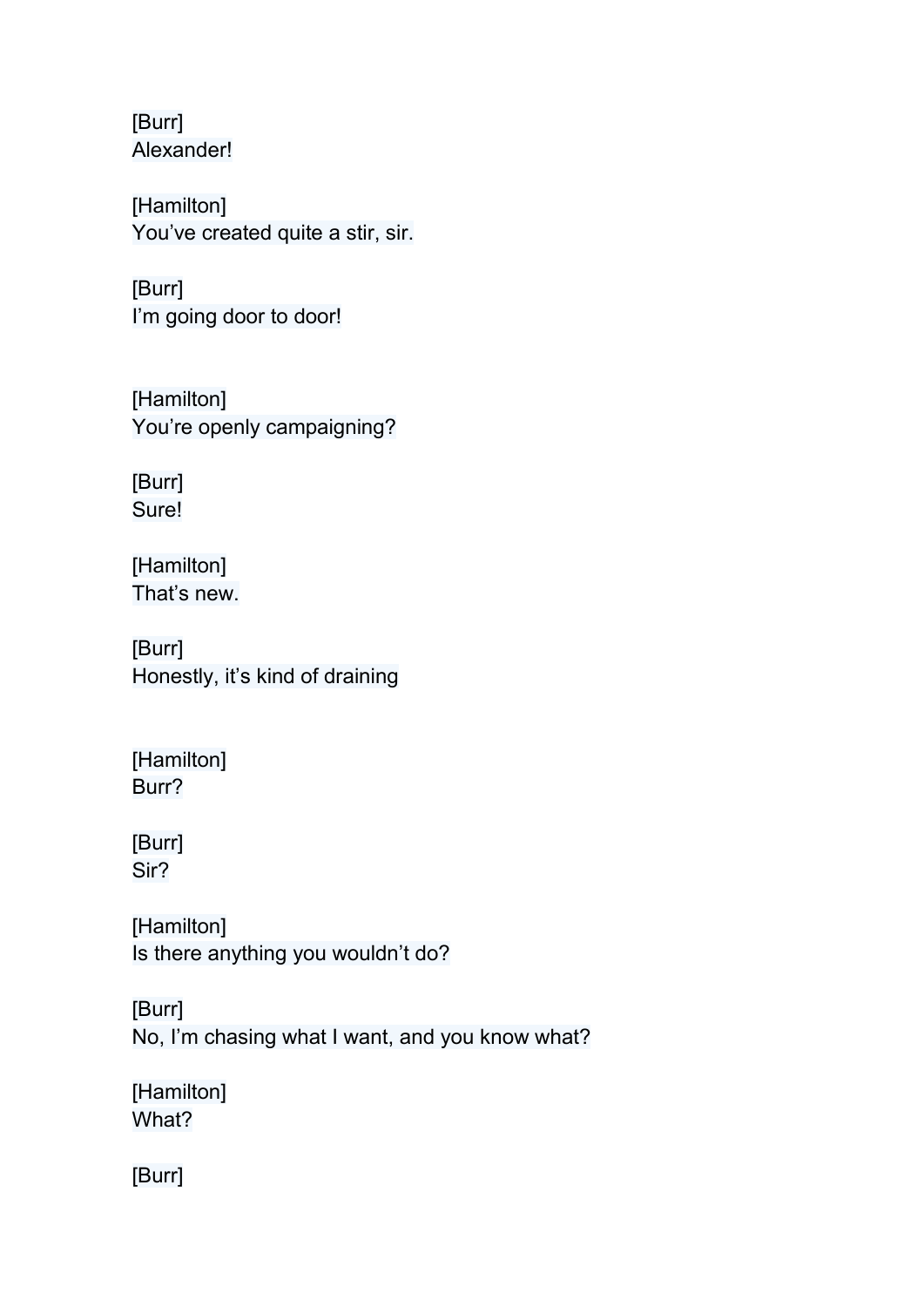I learned that from you

[Bridge 2: James Madison, Thomas Jefferson and (Ensemble)]

(If you had to choose, if you had to choose…)

[Madison] …It's a tie

(If you had to choose, if you had to choose…)

[Jefferson] It's up to the delegates

(If you had to choose, if you had to choose…)

[Jefferson and Madison] It's up to Hamilton!

(If you had to choose, if you had to choose…) (Jefferson or Burr? Jefferson or Burr?) (Choose, choose, choose!)

[Verse 4: Alexander Hamilton and (Ensemble)] Yo

(Oh!) The people are asking to hear my voice

(Oh!) But the country is facing a difficult choice

(Oh!) And you were to ask me who I'd promote…

(Oh!) …Jefferson has my vote

(Oh!) I have never agreed with Jefferson once…

(Oh!) We have fought on like 75 different fronts

(Oh!) But when all said and all is done…

Jefferson has beliefs; Burr has none

[Hook 2: Thomas Jefferson, Aaron Burr, James Madison and (Ensemble)] (Ooooh!)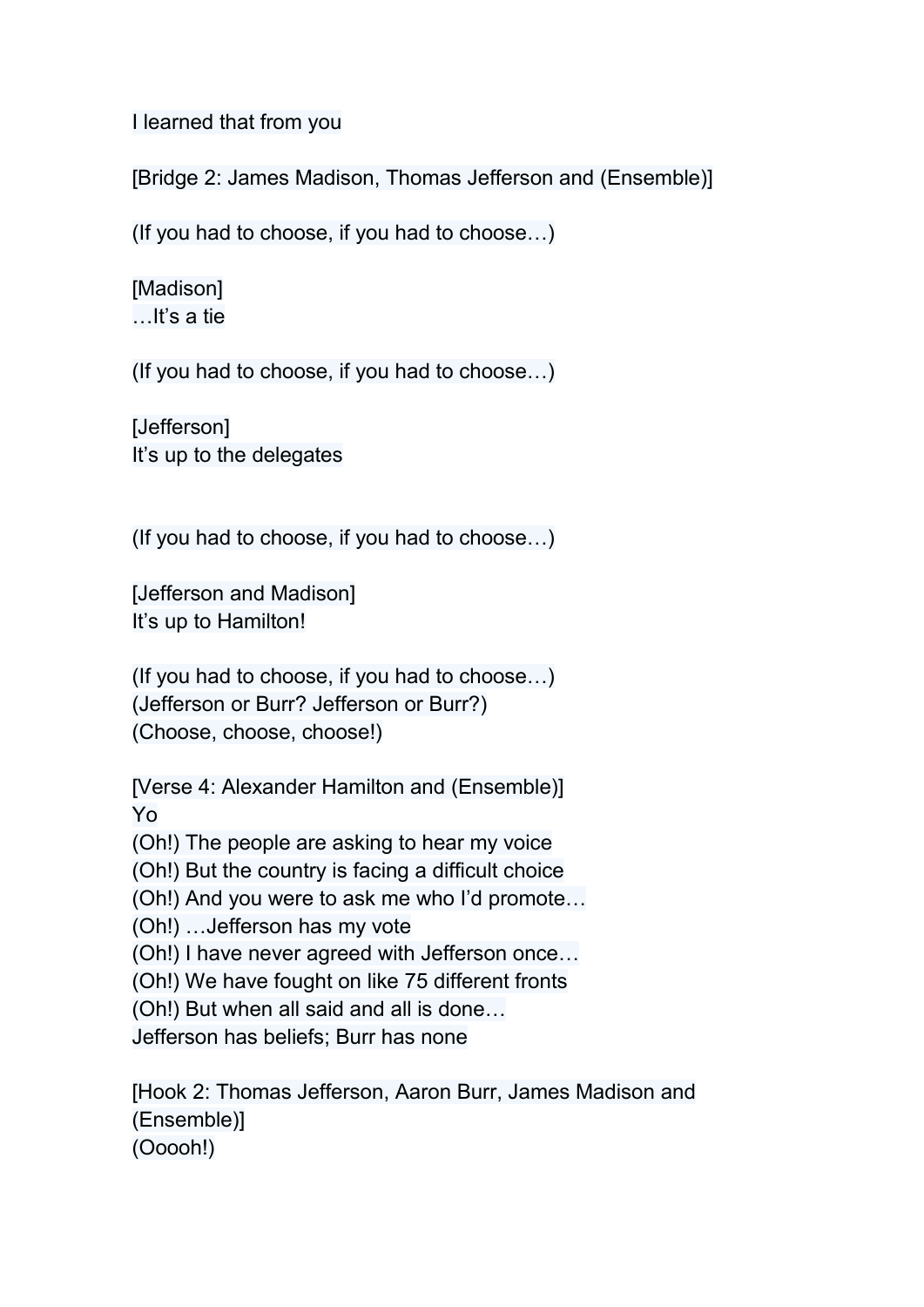[Jefferson and Madison] Well, I'll be damned! Well, I'll be damned!

[Madison] Hamilton's on your side

(Well, I'll be damned! Well, I'll be damned!)

[Madison] And… you won in a landslide

[Burr] Congrats on a race well won I did give you a fight.

[Jefferson] Uh-huh…

[Burr] I look forward to our partnership.

[Jefferson] Our partnership?

[Burr] As your vice president!

[Jefferson] [laughs] Yeah, right!

[Outro: Thomas Jefferson and James Madison]

[Jefferson] You hear this guy? Man openly campaigns against me, talking 'bout "I look forward to our partnership!"

[Madison] It is crazy that the guy who comes in second gets to be vice president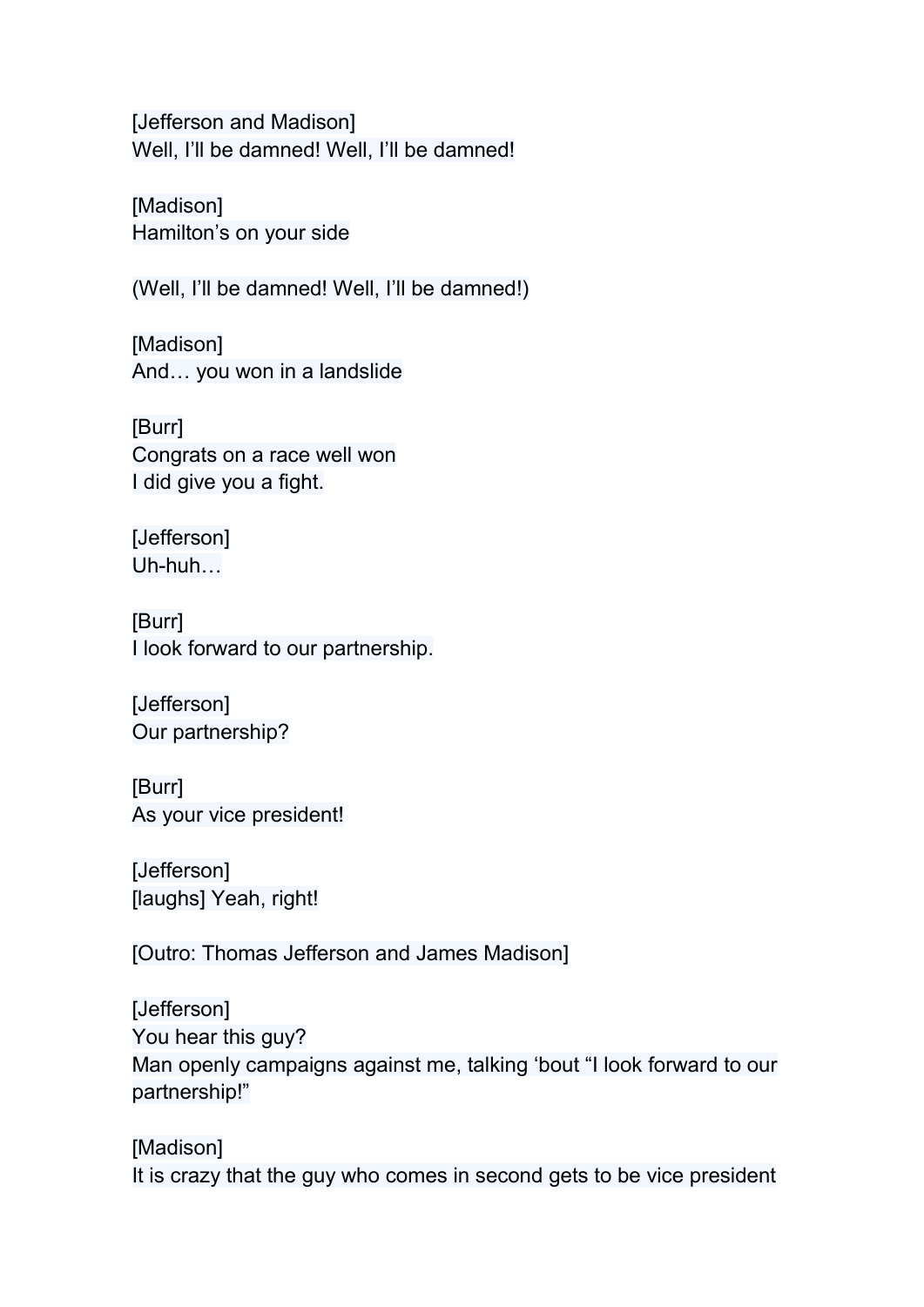[Jefferson] OOOH! Y'know what, we can change that! Y'know why?

[Madison] Why?

[Jefferson] 'Cause I'm the president! **Burr** When you see Hamilton, thank him for the endorsement.

# **43. Your Obediant Servant**

BURR: How does Hamilton An arrogant Immigrant, orphan Bastard, whoreson Somehow endorse Thomas Jefferson, his enemy A man he's despised since the beginning Just to keep me from winning? I wanna be in the room where it happens

BURR AND COMPANY: The room where it happens The room where it happens

BURR: You've kept me from

BURR AND COMPANY: The room where it happens

BURR: For the last time

Dear Alexander:

I am slow to anger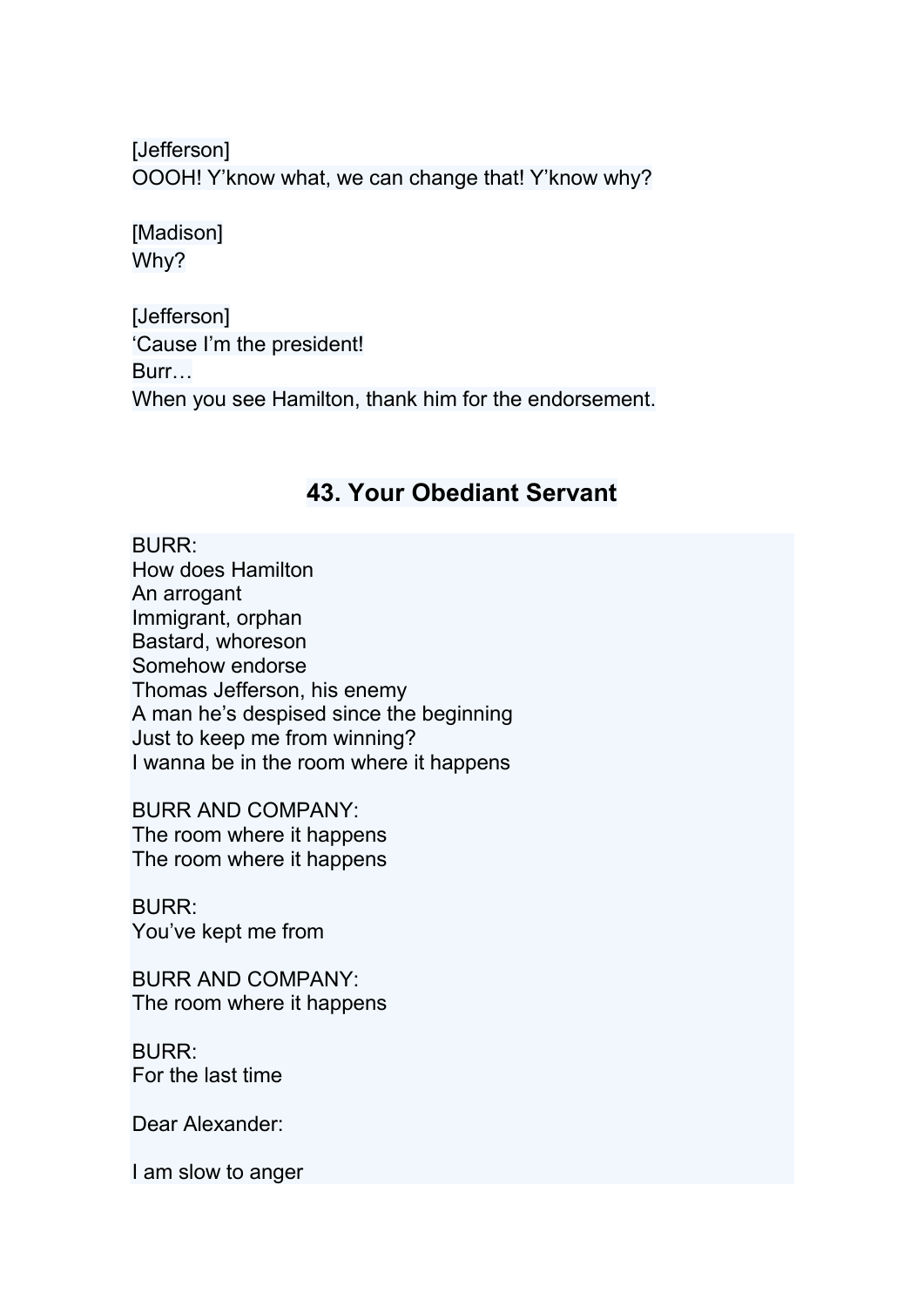But I toe the line As I reckon with the effects Of your life on mine I look back on where I failed And in every place I checked The only common thread has been your disrespect Now you call me "amoral," A "dangerous disgrace," If you've got something to say Name a time and place Face to face

I have the honor to be Your Obedient Servant A dot Burr

HAMILTON: Mr. Vice President:

I am not the reason no one trusts you No one knows what you believe I will not equivocate on my opinion I have always worn it on my sleeve Even if I said what you think I said You would need to cite a more specific grievance Here's an itemized list of thirty years of disagreements

BURR: Sweet Jesus

HAMILTON: Hey, I have not been shy I am just a guy in the public eye Tryin' to do my best for our republic I don't wanna fight But I won't apologize for doing what's right

I have the honor to be Your Obedient Servant A dot Ham

BURR:

Careful how you proceed, good man Intemperate indeed, good man Answer for the accusations I lay at your feet or Prepare to bleed, good man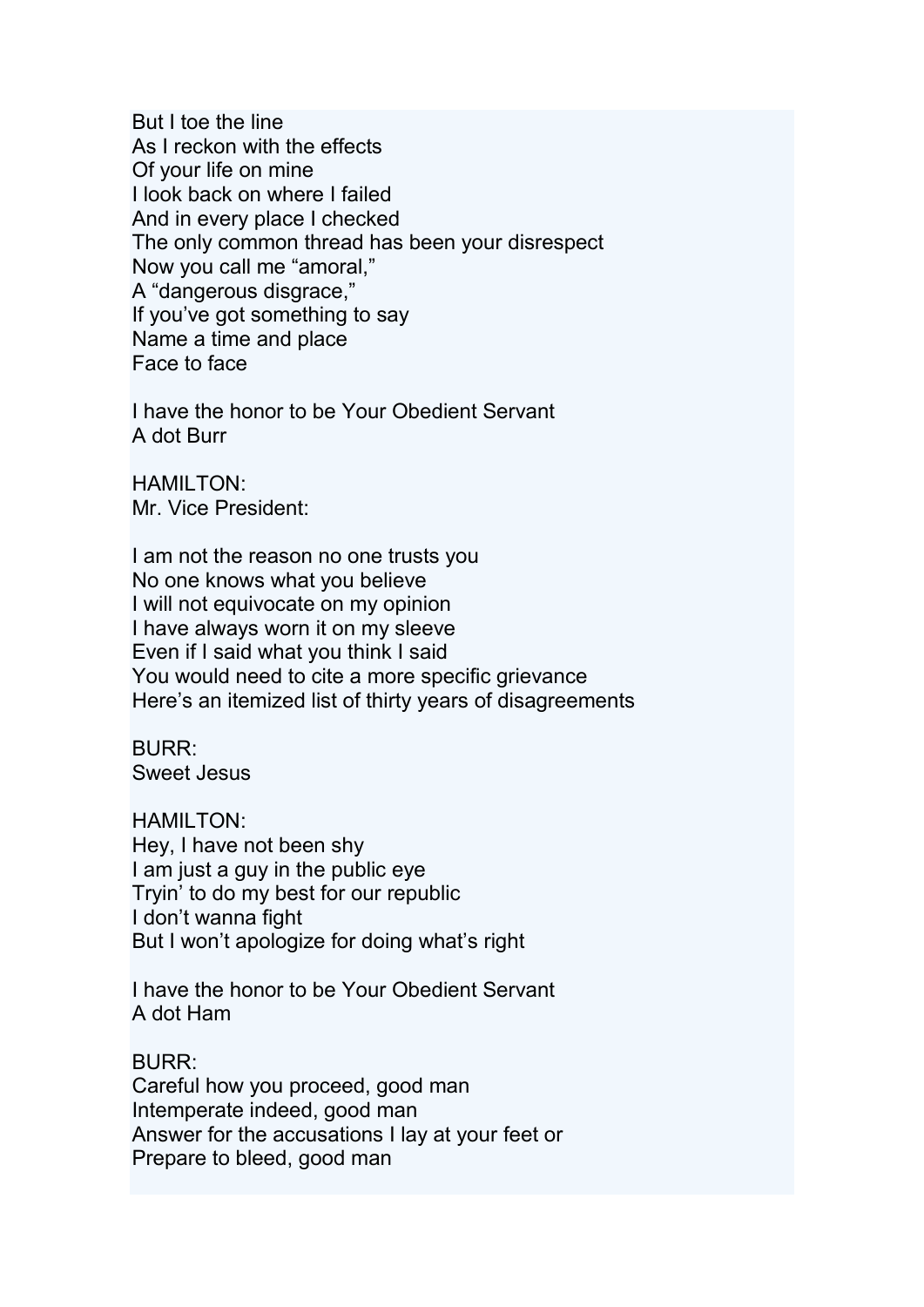HAMILTON: Burr, your grievance is legitimate I stand by what I said, every bit of it You stand only for yourself It's what you do I can't apologize because it's true

BURR: Then stand, Alexander Weehawken. Dawn Guns. Drawn

HAMILTON: You're on

BURR AND HAMILTON: I have the honor to be Your Obedient Servant

HAMILTON: A dot Ham

BURR: A dot Burr

## **44. Best of Wives and Best of Women**

[ELIZA] Alexander, come back to sleep

[HAMILTON] I have an early meeting out of town

[ELIZA] It's still dark outside

[HAMILTON] I know, I just need to write something down

[ELIZA] Why do you write like you're running out of time?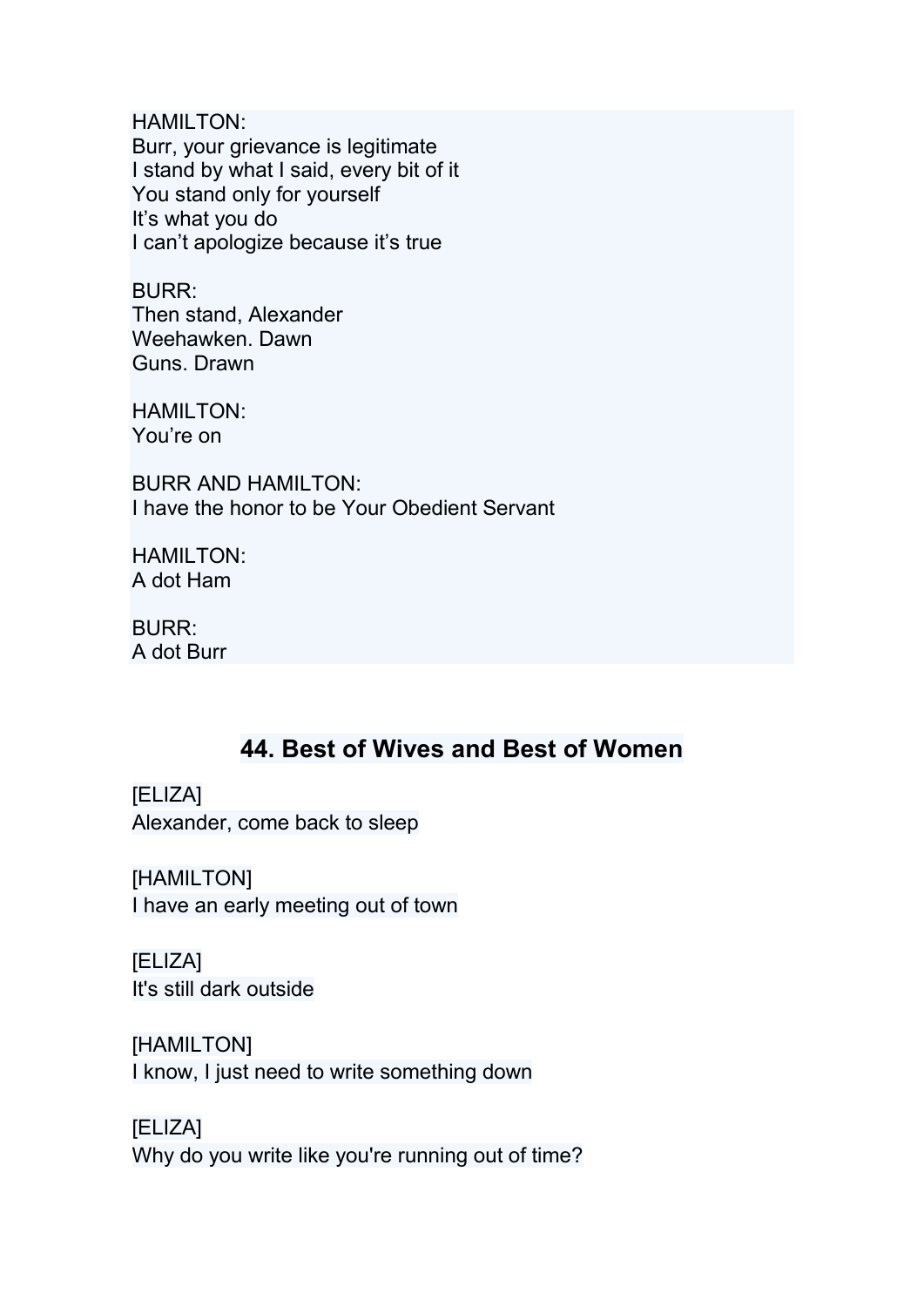[HAMILTON] Shh

[ELIZA] Come back to bed, that would be enough

[HAMILTON] I'll be back before you know I'm gone

[ELIZA] Come back to sleep

[HAMILTON] This meeting's at dawn

[ELIZA] Well I'm going back to sleep

[HAMILTON] Hey, best of wives and best of women

### **45. The world was wide enough**

MALE COMPANY: One two three four

FULL COMPANY (EXCEPT HAMILTON AND BURR): Five six seven eight nine—

BURR: There are ten things you need to know

COMPANY: Number one!

BURR: We rowed across the Hudson at dawn My friend, William P. Van Ness signed on as my—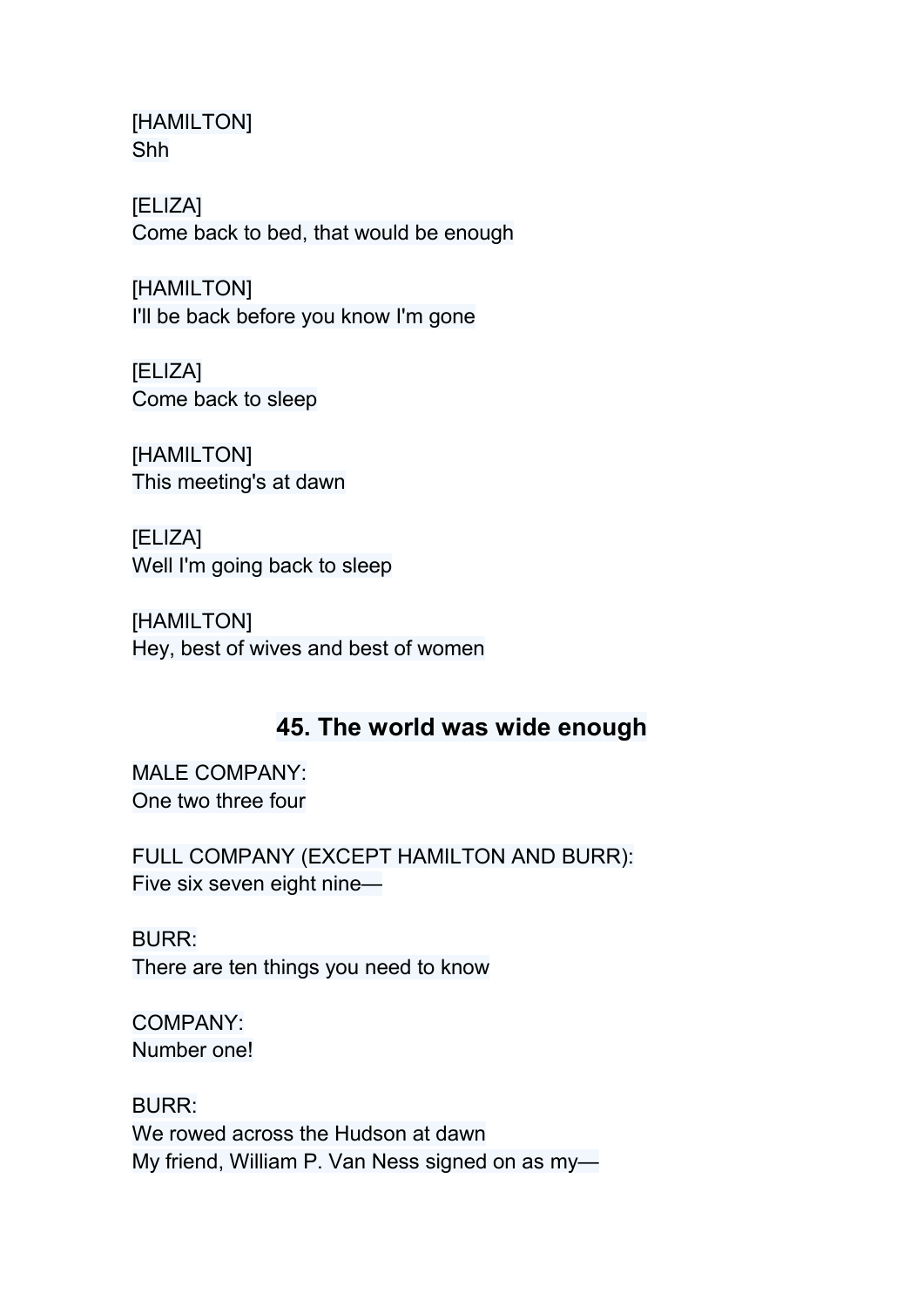BURR AND COMPANY: Number two!

BURR: Hamilton arrived with his crew: Nathaniel Pendleton and a doctor that he knew

COMPANY: Number three!

### BURR:

I watched Hamilton examine the terrain I wish I could tell you what was happ'ning in his brain This man has poisoned my political pursuits!

COMPANY: Most disputes die and no one shoots! Number four!

BURR: Hamilton drew first position Looking, to the world, like a man on a mission This is a soldier with a marksman's ability The doctor turned around so he could have deniability

**COMPANY** Five!

BURR Now I didn't know this at the time But we were—

BURR AND PHILIP: HAMILTON: Why— Why—

Near the same spot Near the same spot Your son died, is that My son died, is that

COMPANY: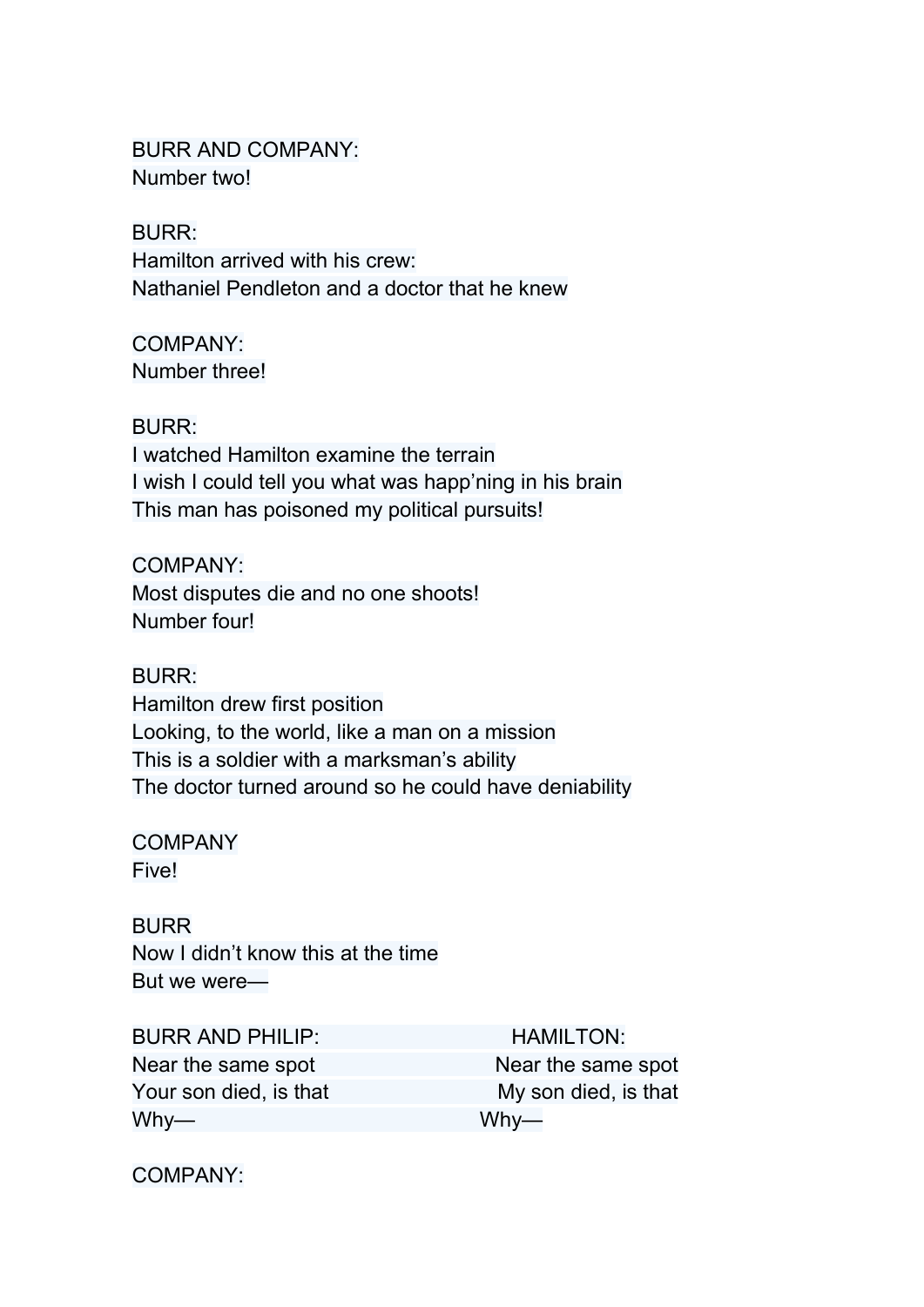Six!

BURR: He examined his gun with such rigor? I watched as he methodically fiddled with the trigger

### COMPANY: Seven!

BURR: Confession time? here's what I got: My fellow soldiers'll tell you I'm a terrible shot

COMPANY: Number eight!

BURR/HAMILTON/ENSEMBLE MEN: Your last chance to negotiate Send in your seconds, see if they can set the record straight

## BURR:

They won't teach you this in your classes But look it up, Hamilton was wearing his glasses Why? If not to take deadly aim? It's him or me, the world will never be the same I had only one thought before the slaughter: This man will not make an orphan of my daughter

COMPANY: Number nine!

BURR: Look him in the eye, aim no higher Summon all the courage you require Then count:

COMPANY: One two three four five six seven eight nine Number ten paces! Fire!—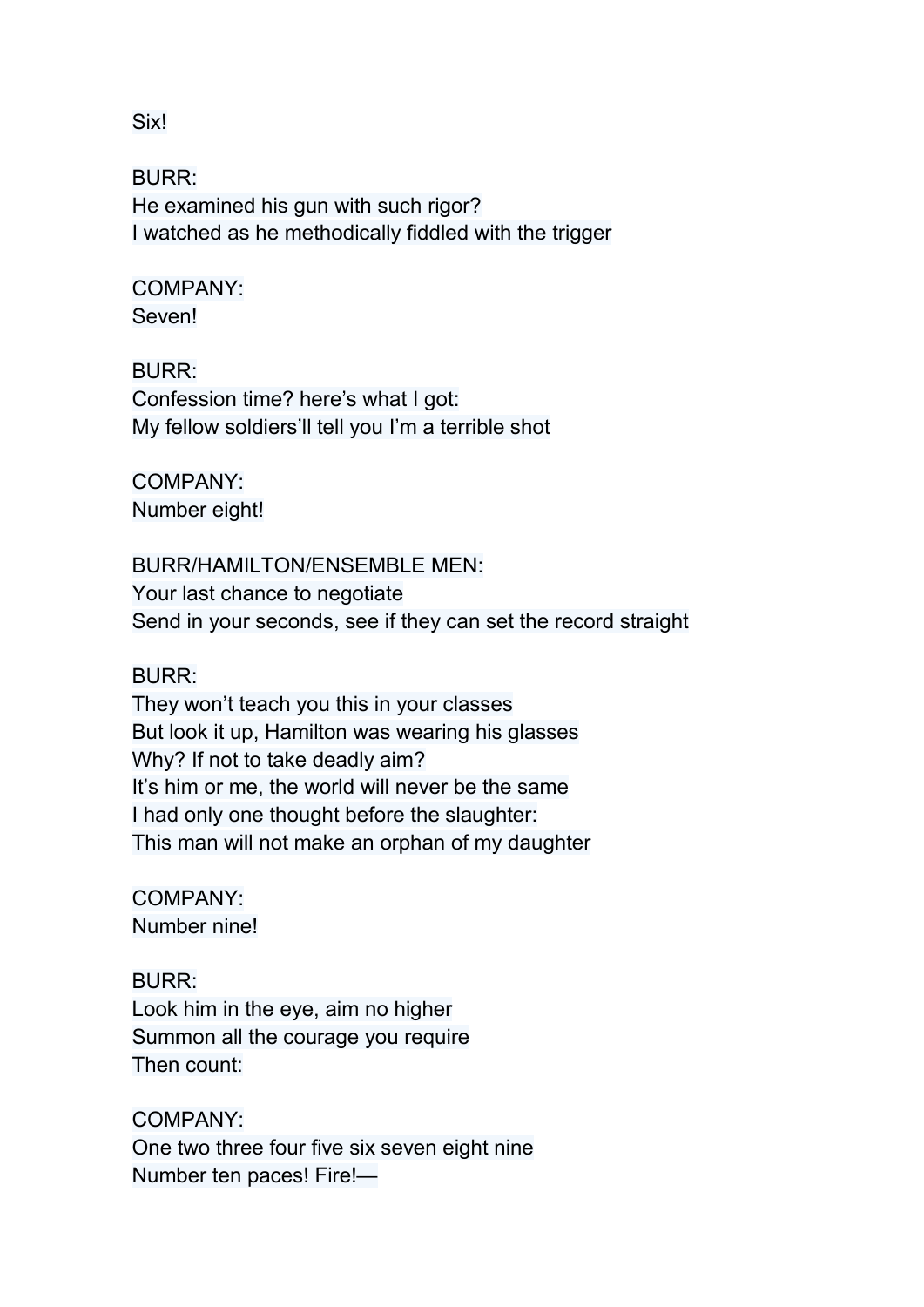### HAMILTON:

I imagine death so much it feels more like a memory Is this where it gets me, on my feet, sev'ral feet ahead of me? I see it coming, do I run or fire my gun or let it be? There is no beat, no melody Burr, my first friend, my enemy Maybe the last face I ever see If I throw away my shot, is this how you'll remember me? What if this bullet is my legacy?

Legacy. What is a legacy? It's planting seeds in a garden you never get to see I wrote some notes at the beginning of a song someone will sing for me America, you great unfinished symphony, you sent for me You let me make a difference A place where even orphan immigrants Can leave their fingerprints and rise up I'm running out of time. I'm running, and my time's up Wise up. Eyes up I catch a glimpse of the other side Laurens leads a soldiers' chorus on the other side My son is on the other side He's with my mother on the other side Washington is watching from the other side

Teach me how to say goodbye

Rise up, rise up, rise up Eliza

My love, take your time I'll see you on the other side Raise a glass to freedom...

BURR AND COMPANY: He aims his pistol at the sky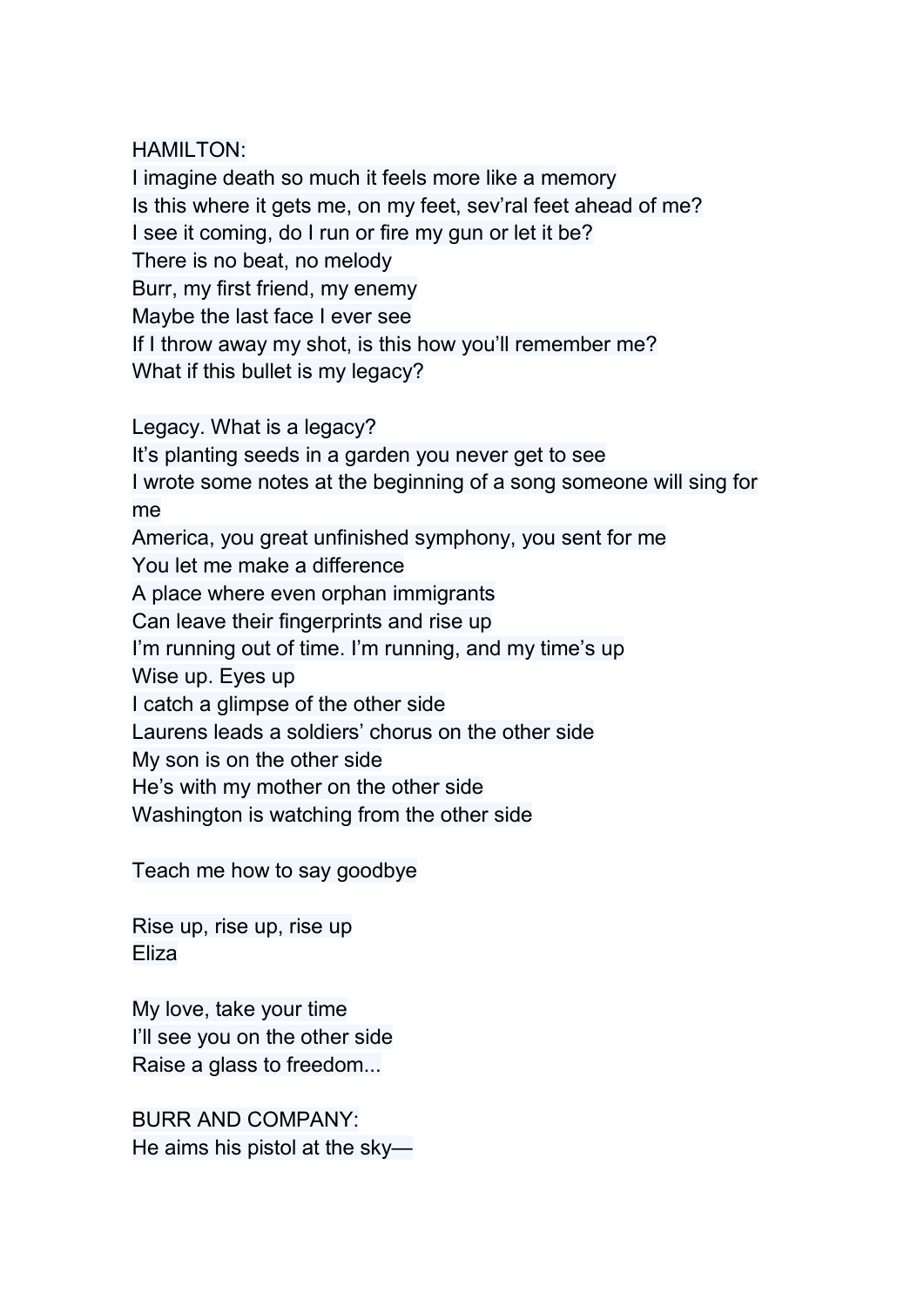BURR: Wait!

### BURR:

I strike him right between his ribs I walk towards him, but I am ushered away They row him back across the Hudson I get a drink

COMPANY:

Aaaah Aaaah

Aaaah

BURR: I hear wailing in the streets

COMPANY: Aaaah Aaaah Aaaah

BURR: Somebody tells me, "You'd better hide."

COMPANY: Aaaah Aaaah Aaaah

BURR: They say

BURR AND ANGELICA: Angelica and Eliza—

BURR: Were both at his side when he died Death doesn't discriminate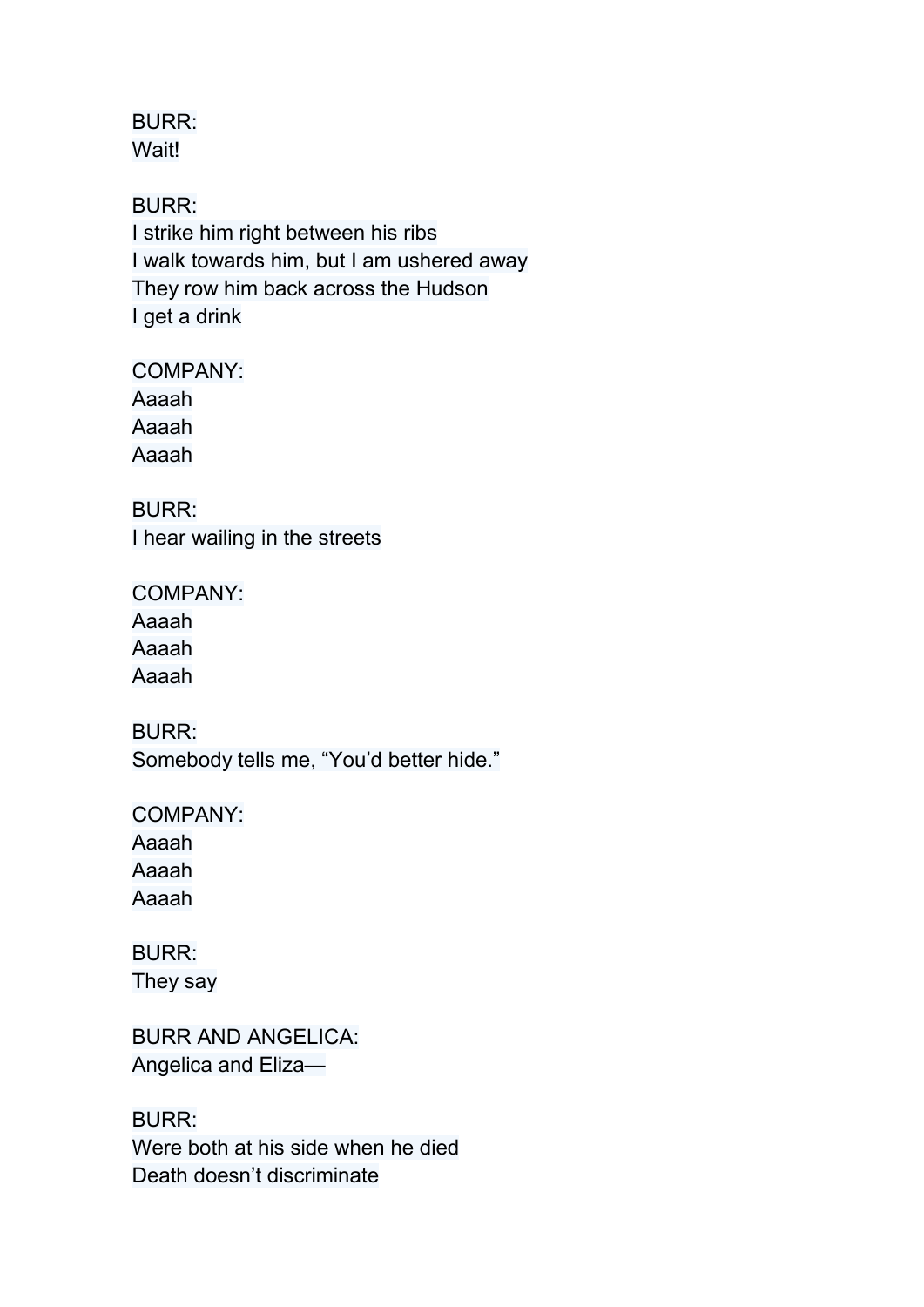Between the sinners and the saints It takes and it takes and it takes History obliterates In every picture it paints It paints me and all my mistakes When Alexander aimed At the sky He may have been the first one to die But I'm the one who paid for it

I survived, but I paid for it

Now I'm the villain in your history I was too young and blind to see... I should've known I should've known The world was wide enough for both Hamilton and me The world was wide enough for both Hamilton and me

## **46. Who Lives, Who Dies, Who Tells Your Story**

WASHINGTON: Let me tell you what I wish I'd known When I was young and dreamed of glory You have no control:

WASHINGTON AND COMPANY: Who lives Who dies Who tells your story?

BURR: President Jefferson: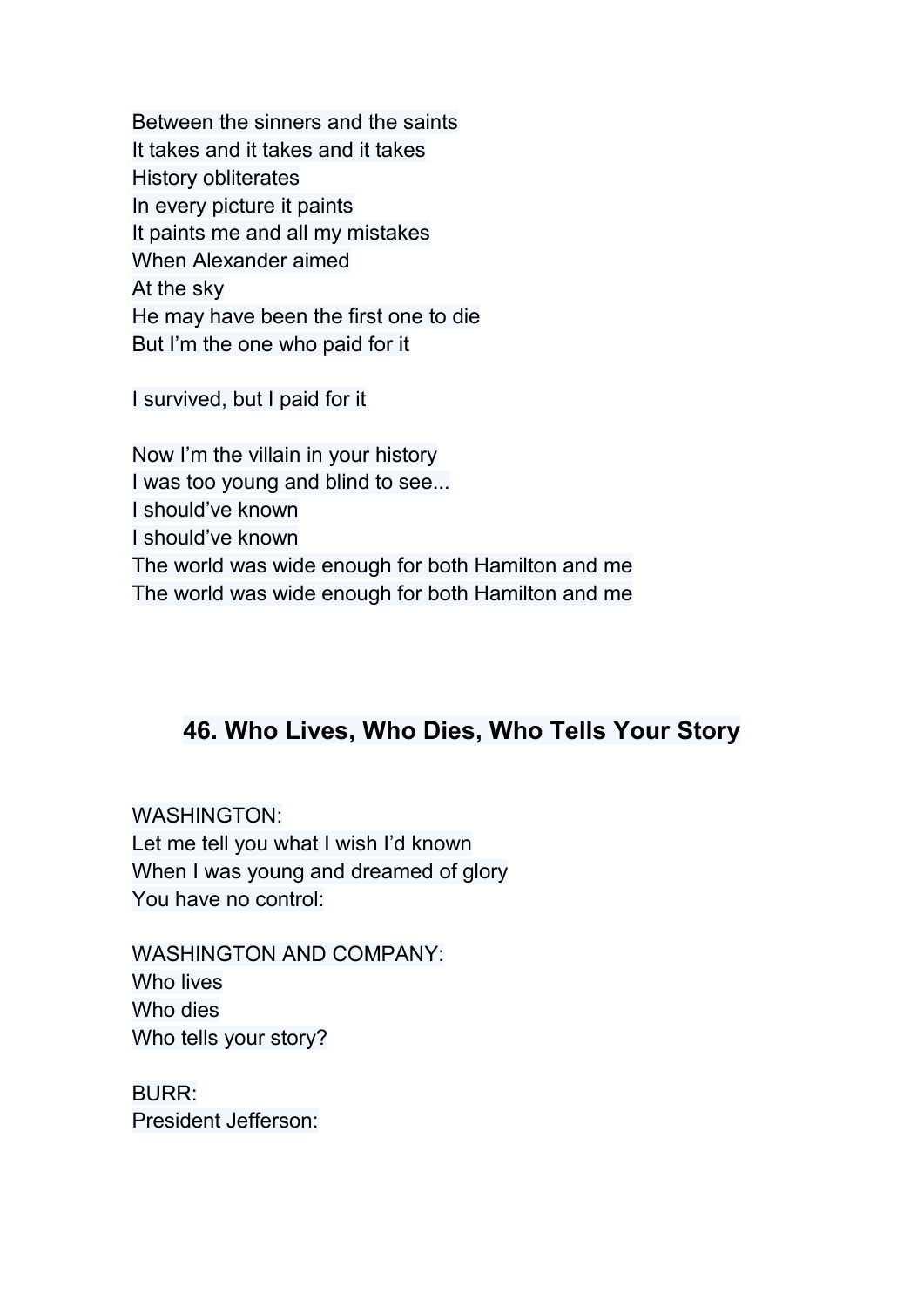JEFFERSON: I'll give him this: his financial system is a Work of genius. I couldn't undo it if I tried And I tried

WASHINGTON AND COMPANY: Who lives Who dies Who tells your story?

BURR: President Madison:

MADISON: He took our country from bankruptcy to prosperity I hate to admit it, but he doesn't get enough credit For all the credit he gave us

WASHINGTON AND COMPANY: Who lives Who dies Who tells your story?

ANGELICA: Every other founding father story gets told Every other founding father gets to grow old

BURR: But when you're gone, who remembers your name? Who keeps your flame?

BURR AND MEN:

Who tells your story? ANGELICA AND WOMEN: . Who tells your story?

Who tells your story? Your story?

WOMEN: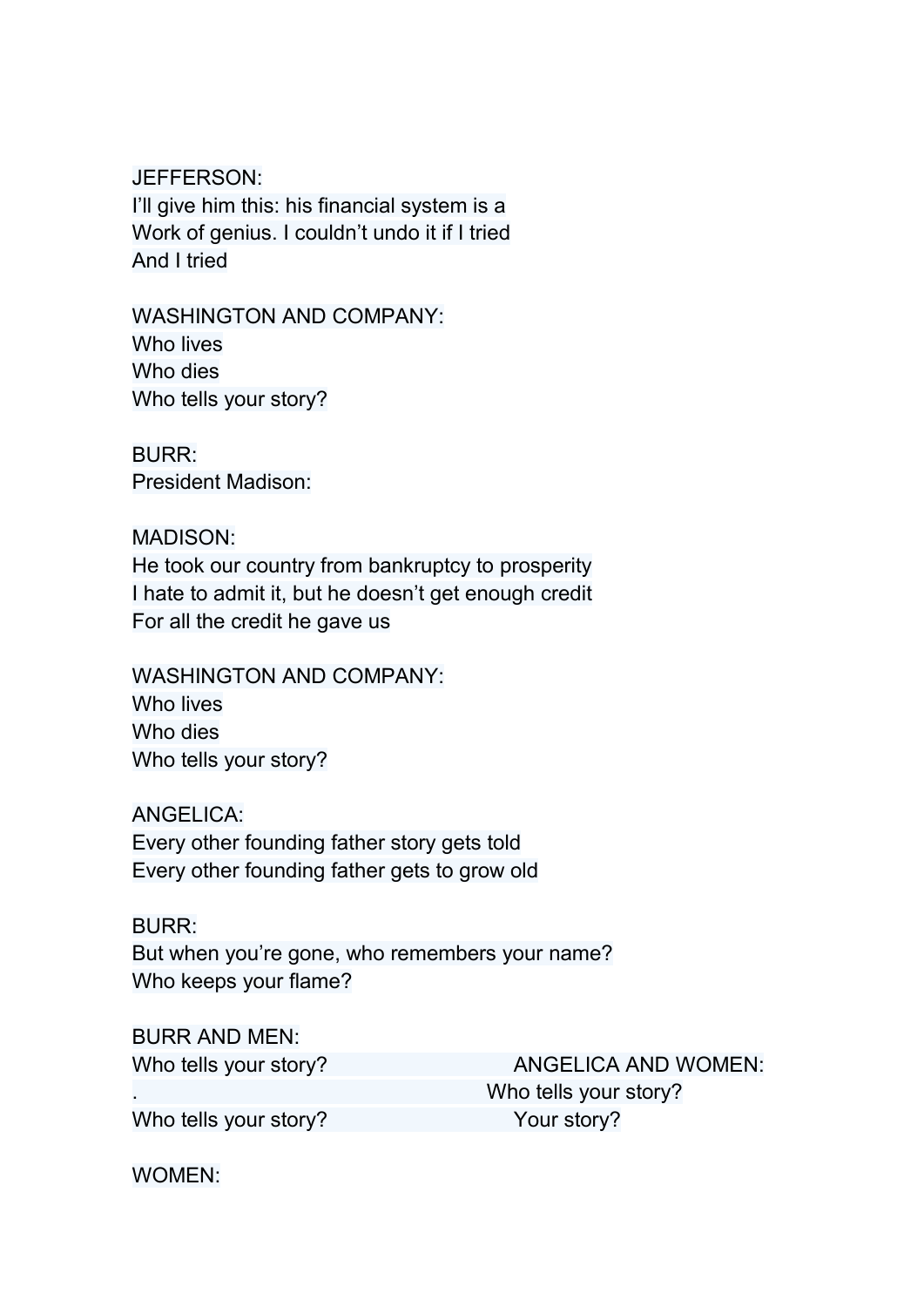Eliza

ELIZA: I put myself back in the narrative

WOMEN: Eliza

 $FI$  IZA: I stop wasting time on tears I live another fifty years It's not enough

COMPANY: Eliza

ELIZA: I interview every soldier who fought by your side

MULLIGAN/LAFAYETTE/LAURENS: She tells our story

ELIZA: I try to make sense of your thousands of pages of writings You really do write like you're running out of

ELIZA AND COMPANY: Time

ELIZA: I rely on—

ELIZA AND ANGELICA: Angelica

ELIZA: While she's alive—

ELIZA AND ANGELICA: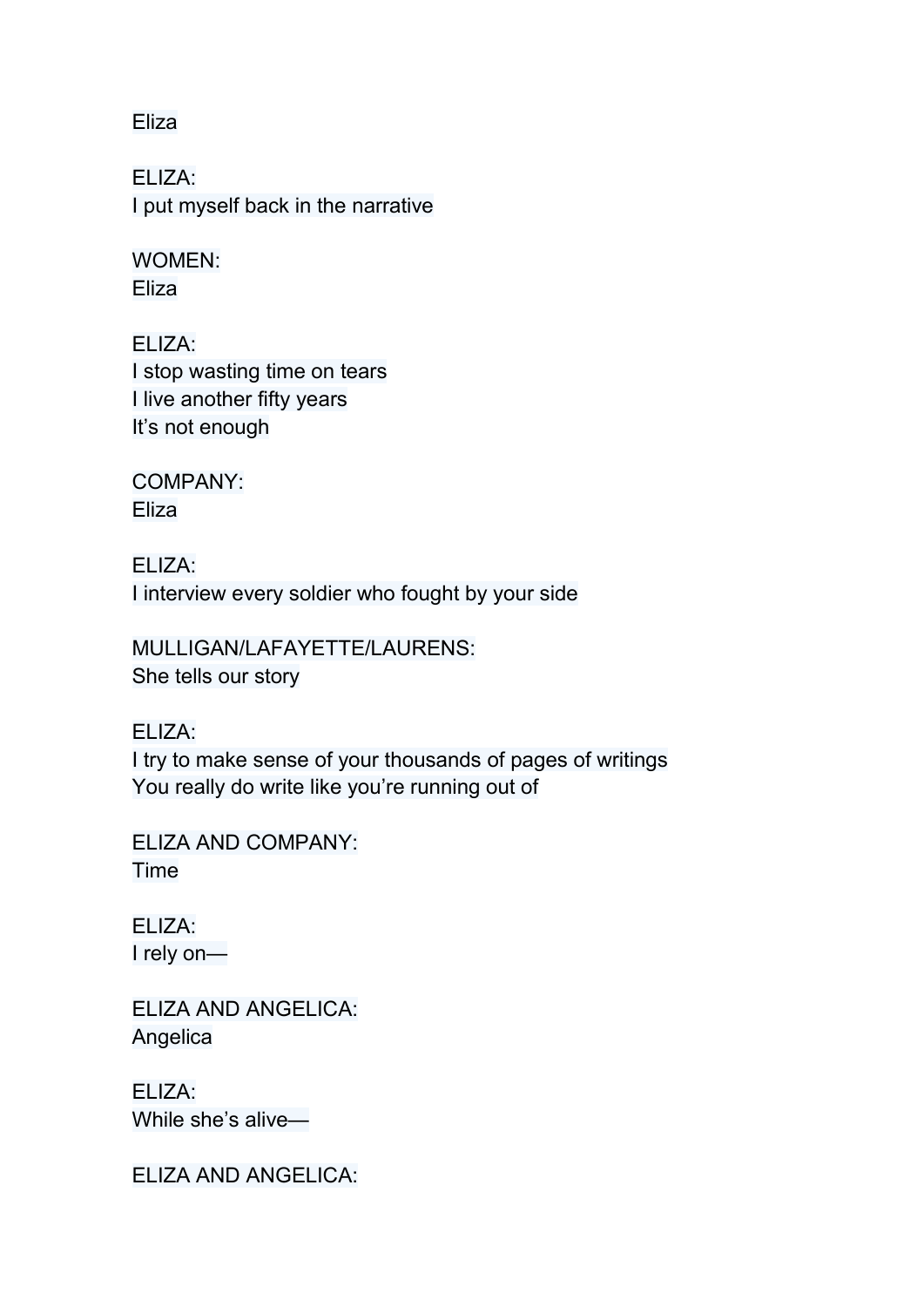We tell your story

ELIZA: She is buried in Trinity Church

ELIZA AND ANGELICA: Near you

ELIZA: When I needed her most, she was right on

ELIZA AND COMPANY: Time

ELIZA: And I'm still not through I ask myself, "What would you do if you had more"

ELIZA AND COMPANY: Time

ELIZA: The Lord, in his kindness He gives me what you always wanted He gives me more—

ELIZA AND COMPANY: Time

ELIZA: I raise funds in D.C. for the Washington Monument

WASHINGTON: She tells my story

ELIZA: I speak out against slavery You could have done so much more if you only had—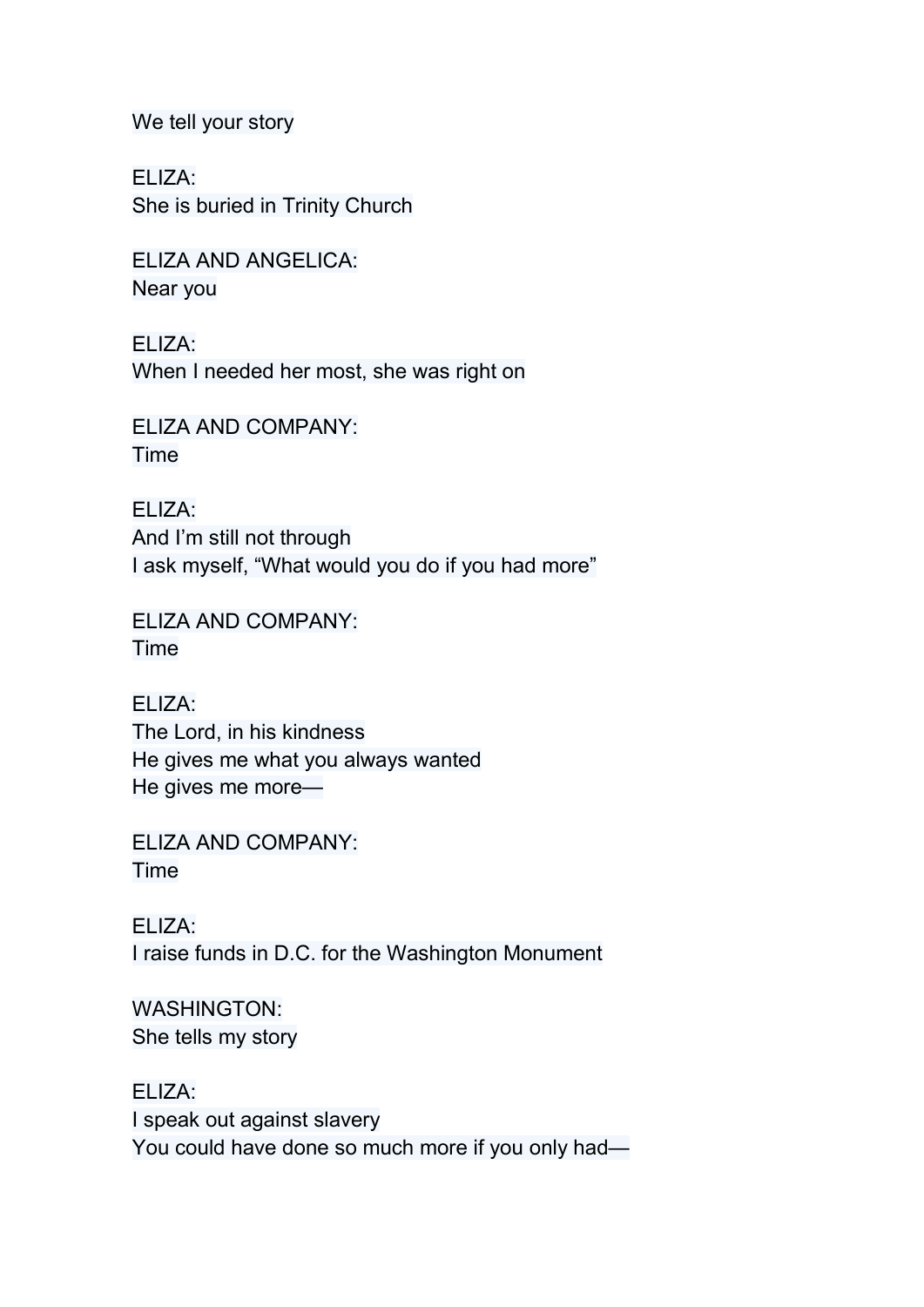ELIZA AND COMPANY: Time

ELIZA: And when my time is up, have I done enough?

ELIZA: COMPANY:

Will they tell our story? Will they tell your story?

ELIZA: Oh. Can I show you what I'm proudest of?

COMPANY: The orphanage

 $FI$  IZA: I established the first private orphanage in New York City

COMPANY: The orphanage

ELIZA: I help to raise hundreds of children I get to see them growing up

COMPANY: The orphanage

ELIZA: In their eyes I see you, Alexander I see you every—

ELIZA AND COMPANY: Time

ELIZA: And when my time is up Have I done enough? COMPANY:

Will they tell my story? Will they tell your story?